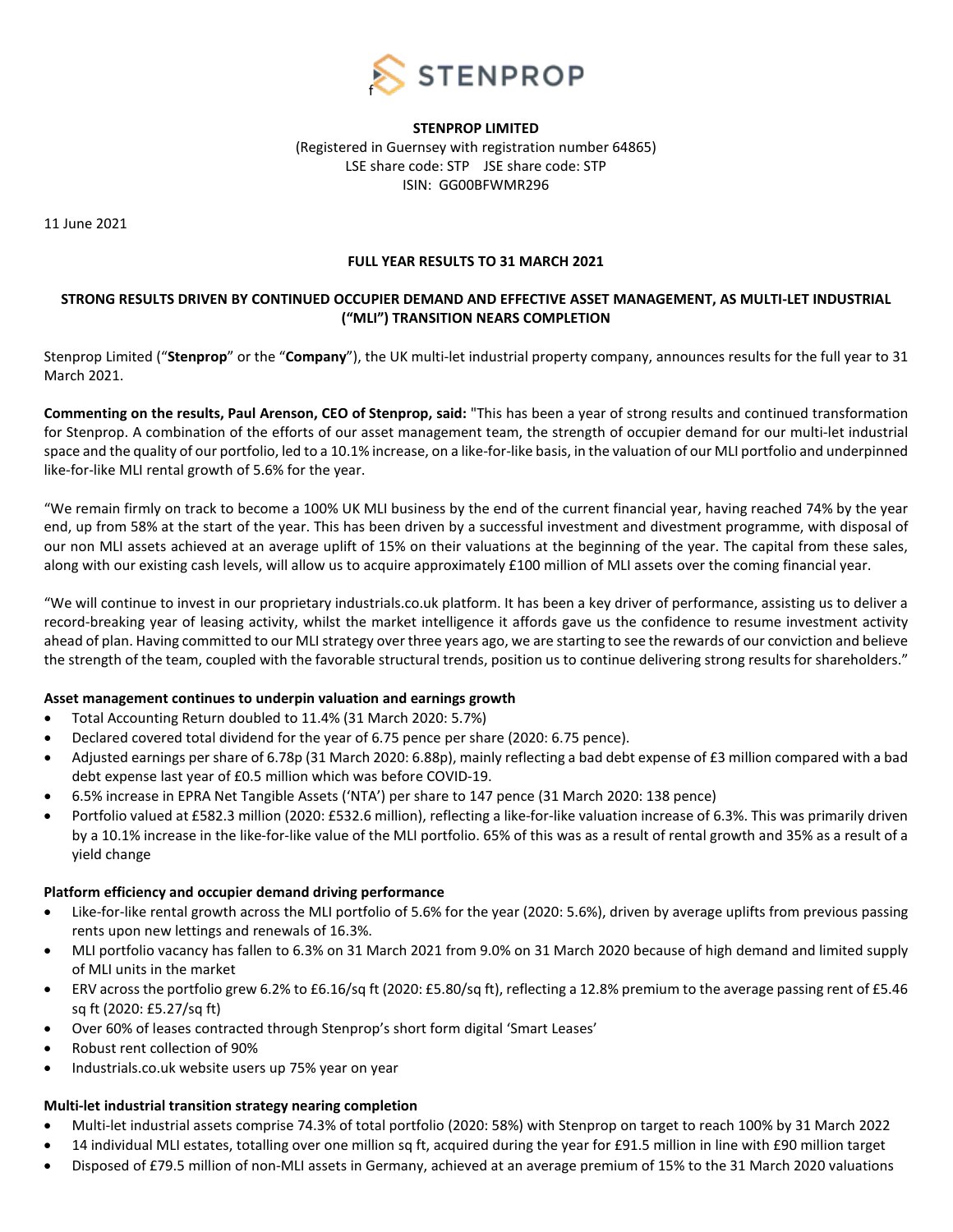|                                          | <b>FY2021</b>      | FY2020 |
|------------------------------------------|--------------------|--------|
| <b>Statement of comprehensive income</b> |                    |        |
| Total dividend per share                 | 6.75 <sub>p</sub>  | 6.75p  |
| Diluted IFRS earnings per share          | 18.57 <sub>p</sub> | 5.44p  |
| Adjusted earnings per share <sup>1</sup> | 6.78 <sub>p</sub>  | 6.88p  |
| Diluted EPRA earnings per share          | 6.62 <sub>p</sub>  | 6.65p  |

|                                                                 | FY2021  | <b>FY2020</b> |
|-----------------------------------------------------------------|---------|---------------|
| <b>Statement of financial position</b>                          |         |               |
| Portfolio valuation (including joint ventures)                  | £582.3m | £532.6m       |
| Like-for-Like portfolio valuation <sup>2</sup> increase in year | $+6.3%$ | $+2.8%$       |
| Diluted IFRS NAV per share                                      | £1.48   | £1.37         |
| EPRA NTA per share <sup>3</sup>                                 | £1.47   | £1.38         |
| Loan-to-value <sup>4</sup>                                      | 28.1%   | 26.2%         |

1. See note 14 to the financial statements for reconciliation to IFRS earnings per share (and for all subsequent references in this report to IFRS/EPRA earnings). Adjusted earnings per share was previously named 'Diluted adjusted EPRA earnings per share'.

2. Adjusted for sales and acquisitions in year.

3. See note 15 to the financial statements for reconciliation to IFRS NAV per share (and for all subsequent references in this report to IFRS/EPRA NTA).

4. Loan-to-value (LTV) ratio is the ratio of total borrowings, less unrestricted cash, to the Group's aggregate value of properties.

A webcast will be held for investors and analysts this morning at 9am and can be accessed here: [https://us02web.zoom.us/webinar/register/WN\\_tLnn7UQoQjWvgMe7DhyPLg](https://us02web.zoom.us/webinar/register/WN_tLnn7UQoQjWvgMe7DhyPLg)

| For further information:                                   |                      |
|------------------------------------------------------------|----------------------|
| <b>Stenprop Limited</b>                                    |                      |
| Paul Arenson (CEO) paul.arenson@stenprop.com               |                      |
| Julian Carey (Managing Director) julian.carey@stenprop.com |                      |
| James Beaumont (CFO) james.beaumont@stenprop.com           |                      |
| <b>Numis Securities Limited (Financial Adviser)</b>        | +44 (0)20 7260 1000  |
| Hugh Jonathan                                              |                      |
| Vicki Paine                                                |                      |
| <b>FTI Consulting (PR Adviser)</b>                         | +44 (0) 20 3727 1000 |
| <b>Richard Sunderland</b>                                  |                      |
| <b>Richard Gotla</b>                                       |                      |
| Neel Bose                                                  |                      |
| Stenprop@fticonsulting.com                                 |                      |
| <b>Java Capital (JSE sponsor)</b>                          | +27 (0)11 722 3050   |

#### **About Stenprop:**

Stenprop is a UK REIT listed on the LSE and the JSE. The objective of the Company is to deliver sustainable growing income to its investors. Stenprop's investment policy is to invest in a diversified portfolio of UK multi-let industrial (MLI) properties with the strategic goal of becoming the leading MLI business in the UK. For further information, go to www.stenprop.com.

#### **Chief Executive's Statement**

Our transition is mostly behind us and we have almost achieved our goal of becoming a fully focused MLI REIT.

#### **Strong asset class fundamentals**

I am pleased to be able to report that we have ended the financial year with our portfolio at over 74% UK multi-let industrial ('MLI'). This is very satisfying, given that we began the year at 58% MLI and were intent on holding cash, which stood at approximately £70 million, as COVID-19 struck and the UK went into an unprecedented first lockdown. A year later, the UK was in its third lockdown, yet by this time, we had been investing in the acquisition of additional MLI since summer 2020, fully confident to push ahead with the completion of our transition into 100% MLI based on the data of accelerated enquiries for space we were receiving from our Industrials Hive operating platform. Our customers have proven to be very resilient and our collection rates are standing at over 90%, with MLI benefitting from an acceleration of e-commerce penetration in the UK which is driving greater demand for space from SME occupiers.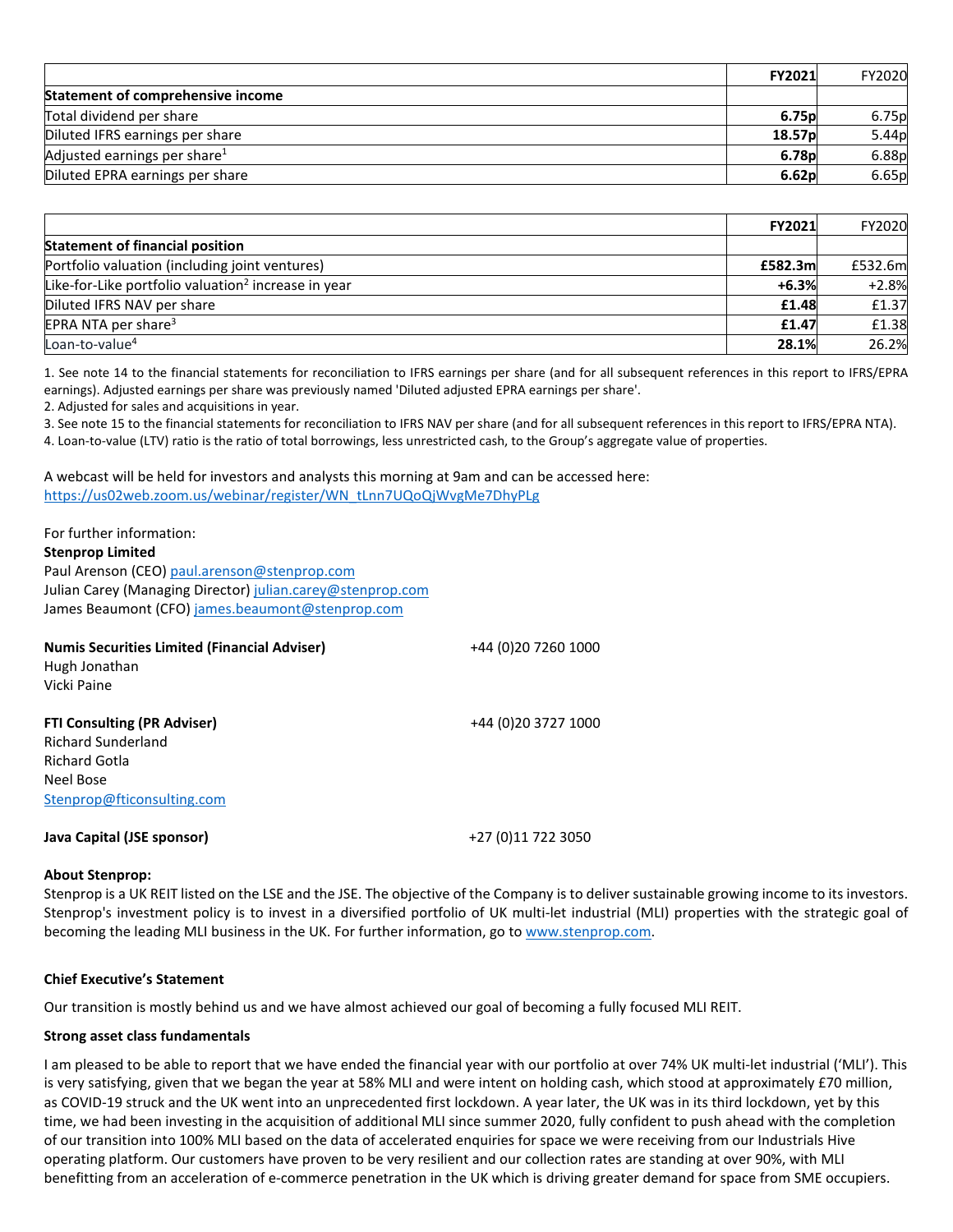Our strategic decision taken in 2018 to become a focused UK MLI business has been the right one. The MLI asset class continues to enjoy strong demand, high levels of rent collection, significant rental growth and low levels of vacancy. This has enabled Stenprop to maintain its fully covered dividend of 6.75p for the financial year, notwithstanding the impact of both COVID-19 on collections and of holding large cash balances for the first few months of the pandemic.

## **Our transition to 100% MLI is almost complete**

We view our transition to a 100% UK MLI business as largely complete. Our focus for the financial year to 31 March 2022 and beyond is now firmly on continuing to improve the performance of the Group's MLI portfolio.

All that is left for us to do to complete the transition is to sell our remaining non-MLI assets (excluding our urban logistics assets) valued at £127.2 million.

In terms of growth and replacing the income that we will lose from these disposals, our intention is to acquire approximately £100 million of MLI property in the financial year to 31 March 2022, using previous and anticipated proceeds from the sale of non-MLI assets, together with approximately 40% leverage.

During the year, we acquired 14 individual

MLI estates at an aggregate cost of £91.5 million before costs. We sold our Bike Max portfolio of retail warehouses and two of our three Berlin daily needs centres, and notarised on the sale of the third. We achieved an average of 15% uplift to the March 2020 valuations on these sales.

## **Prudent financial management**

In addition, we were able to take advantage of historically cheap debt markets to refinance a portfolio of properties with a £66.5 million loan, which we fixed for seven years, interest-only at an all-in rate of 1.66% per annum. We also extended an existing five-year tranche of debt by £23 million against recently acquired MLI assets at an all-in rate of 1.8% per annum, interest-only. We ended the financial year with an overall LTV of 28.1% when unrestricted cash is considered and having reduced the average cost of debt while increasing the average term.

## **A specialised MLI operating platform**

Furthermore, we made excellent progress in evolving our platform strategy, both on the ground and by embracing technology, to enhance efficiencies and enable us to manage significantly more scale with marginal incremental cost. Our decision to continue investing in our technology during COVID has proved to be the right one. Our customer relationship management ('CRM') system went live at the beginning of the 2021 financial year and has been a big success in assisting us managing our digital marketing and leasing process. A significant roll out of our unified finance and operations system is now well under way and anticipated to go live in the second quarter of the financial year to 31 March 2022. This will complete the first phase of our Industrials Hive platform development, allowing us to in-source several key processes and control the customer experience throughout its lifecycle. The Industrials Hive platform will provide Stenprop with the ability to grow its business, expand its offering to customers and achieve future economies of scale through the use of technology and streamlined processes.

We believe our strategy to invest in and build a market-leading, technology-enabled MLI operating platform will be a part of fundamental changes to the way in which the UK MLI sector is likely to be managed in the future. In much the same way as platforms have transformed the risks, efficiencies, ratings, and valuations in other sectors like self-storage, student accommodation and hotels, we believe the MLI sector is ready for this. Our intention is to continue with the investment into our platform during this year to ensure that Stenprop is at the forefront of this process of change.

## **Performance of the UK MLI sector**

Notwithstanding COVID-19 and the three UK lockdowns, the structural imbalance in supply and demand for UK MLI continued to deliver inflation-beating rental growth throughout the year. The fundamentals in the sector remained extremely positive and Stenprop experienced underlying like-for-like rental growth of 5-6% for the year.

We hold the view that this imbalance will continue for several years, as it is still not economically feasible to build MLI units in most locations at current rental levels and yields, and because in and around many conurbations, supply is also being taken out of the market in favour of other uses such as residential. Our MLI portfolio is valued at approximately £71.20 per sq ft on average.

We estimate that replacement build costs are at least £125 per sq ft, which means rents must rise by a further 30-40% in most regions before development of new MLI units becomes widely viable, assuming suitable development land is available in and around densely populated towns and cities.

On the demand side, we are seeing increasing numbers of new types of businesses, enabled by the internet, needing MLI space. These are businesses who have not previously occupied MLI space and are now realising the value of affordable, flexible space close to towns and cities. Whilst COVID-19 has caused immense disruption to the economy, we can see that the response to it by business is paving the way for greater demand for MLI units. The internet sales and distribution channels for all businesses have taken another big step forward as the population was forced into isolation and had no choice but to embrace new technology, as well as supply and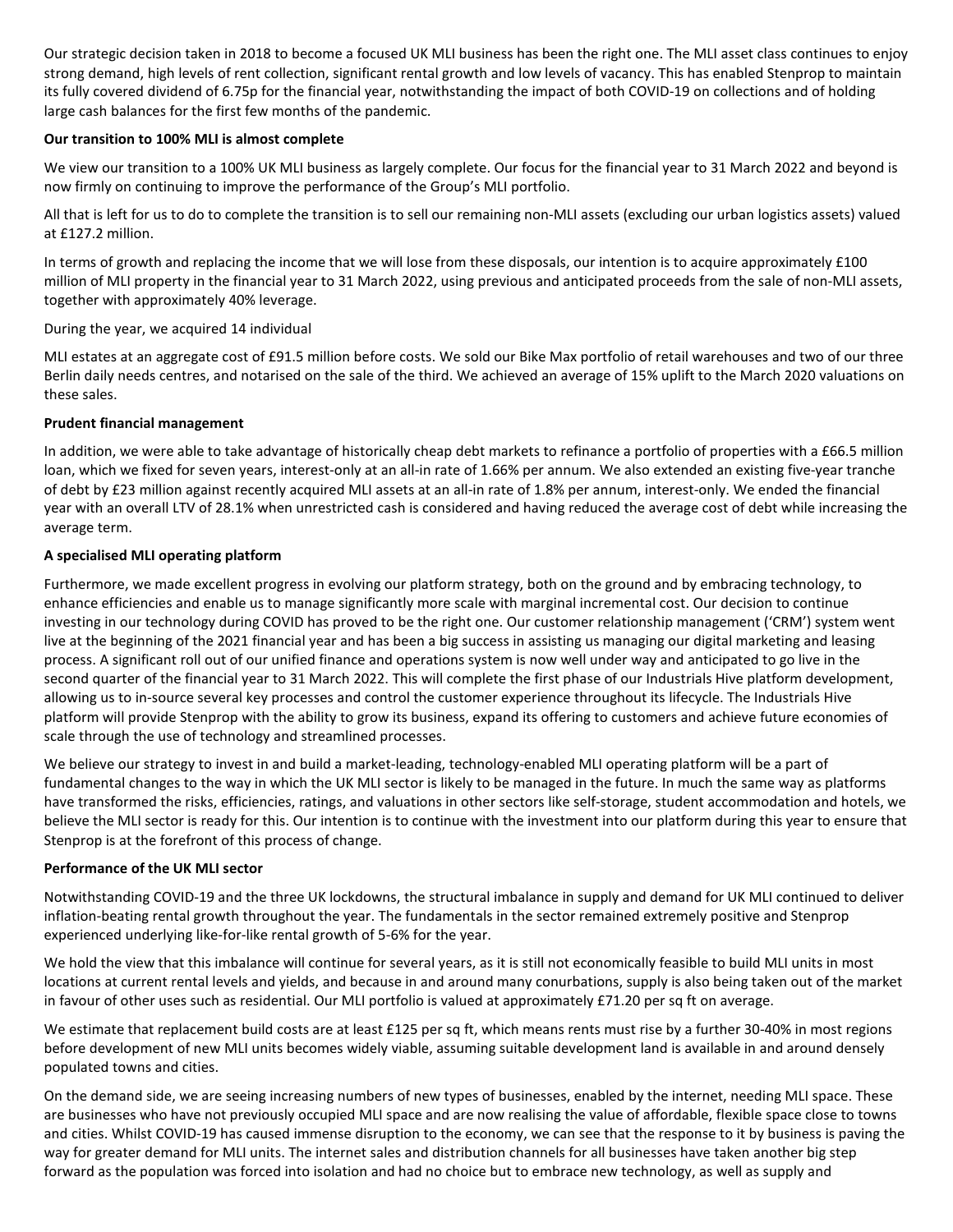distribution channels. Home working and the explosion of communication technologies have fostered greater ability to work in a decentralised way, further fuelling demand for MLI space.

Companies have reassessed their globalised 'just-in-time' supply chains. It is becoming apparent to many businesses that it is not viable to rely solely on geographically distant supply chains from single undiversified sources. We sense an increasing desire from companies to have greater control over supplies and easier access, even if it means more cost. Similarly, retailers have expanded into online trading through websites, and many restaurants have opted for dark kitchens to facilitate the rapid increase in demand for delivered meals. There has also been a significant increase in demand from new businesses benefiting from COVID-19 seeking MLI space, such as those that are part of the PPE supply chain and those operating in entirely new industries like 3D printing. We believe that this type of strategic switching of business models will continue to drive the structural shift in demand for MLI units.

## **Rent collections have been robust**

We have provided regular trading updates on our rent collection statistics and readers can find more about the financial impact of COVID-19 on the business in our annual report, to be published in due course. The diversity and granularity of our customer base, both as to type of business and region, has contributed to a high degree of resilience on the part of our portfolio during COVID-19. Fortunately, most have been able to continue working throughout as MLI units generally allow for socially distanced working, and most businesses in MLI have some form of e-commerce component, either being part of the distribution supply chain or as part of an online sales channel. Legislative restrictions remain in place which prevent landlords from enforcing against tenants who do not pay their rent. These restrictions are likely to be relaxed later in 2021, and we are optimistic that once this happens we will be able to recover additional historic rent arrears.

## **Total accounting return metric**

With the Company now firmly focused on MLI, we are introducing a new KPI metric of Total Accounting Return ('TAR') to benchmark and measure the future performance of this portfolio. TAR comprises the percentage EPRA NTA NAV per share increase in the financial year plus the distributions per share for the financial year, as a percentage of the opening EPRA NTA NAV per share at the beginning of the financial year.

Based on the past and current performance of our MLI portfolio and of the MLI asset class characteristics in general, we believe the MLI portfolio should deliver a TAR of at least 10% for the financial year to 31 March 2022 and for several years to come.

At least half of this (>5%) will come from valuation growth within the portfolio, as higher rents are translated into higher capital values. The balance (+/-5%) will come in the form of distributions.

## **ESG**

While our primary purpose as a business is to revolutionise MLI in the UK for the benefit of all our stakeholders, we recognise the critical role that environmental, social and governance ('ESG') factors play in delivering operational and financial performance. In this respect we also understand that monitoring and disclosing the performance of our portfolio is fundamental to delivering value to our shareholders and meeting their expectations around ESG. As you will see in the annual report, during 2020, we developed an ESG strategy and policy to help further embed sustainability within our organisation whilst establishing our own internal ESG Steering Group to track our progress and identify new opportunities to drive further improvements. We look forward to updating shareholders as our strategy evolves.

## **Conclusion**

The fundamentals of the MLI asset class remain very positive in the medium to long term. We believe MLI continues to be well positioned to benefit from these fundamentals and to take a strong leap forward as the COVID-19 crisis passes. Our transition to a 100% UK MLI business is now largely complete, and we are delighted that over this four-year period we have delivered a Total Accounting Return of 32.3%. Looking forward, we return our focus to delivering sustainable and growing earnings and NAV, based upon MLI fundamentals which we believe will consistently deliver a 10% per annum total accounting return. We are also planning the transfer of our LSE listing from the Specialist Fund Segment to the Premium Segment of the Main Market, which we anticipate will take place before the end of the current financial year.

We are also increasingly focused on the operational aspects of managing this single-focused business and are confident that the work we have done and the investment we have made into our operating platform will soon start to show significant and long-lasting earnings enhancing benefits. It has been built to enable Stenprop to achieve the benefits of scaling the business with marginal increments in cost.

We take this opportunity to thank all of our stakeholders and our Board for their support. In particular, we wish to thank our staff who have adapted really well to working from home and to managing the relationships with our customers through these challenging times.

**Paul Arenson**  Chief Executive Officer 10 June 2021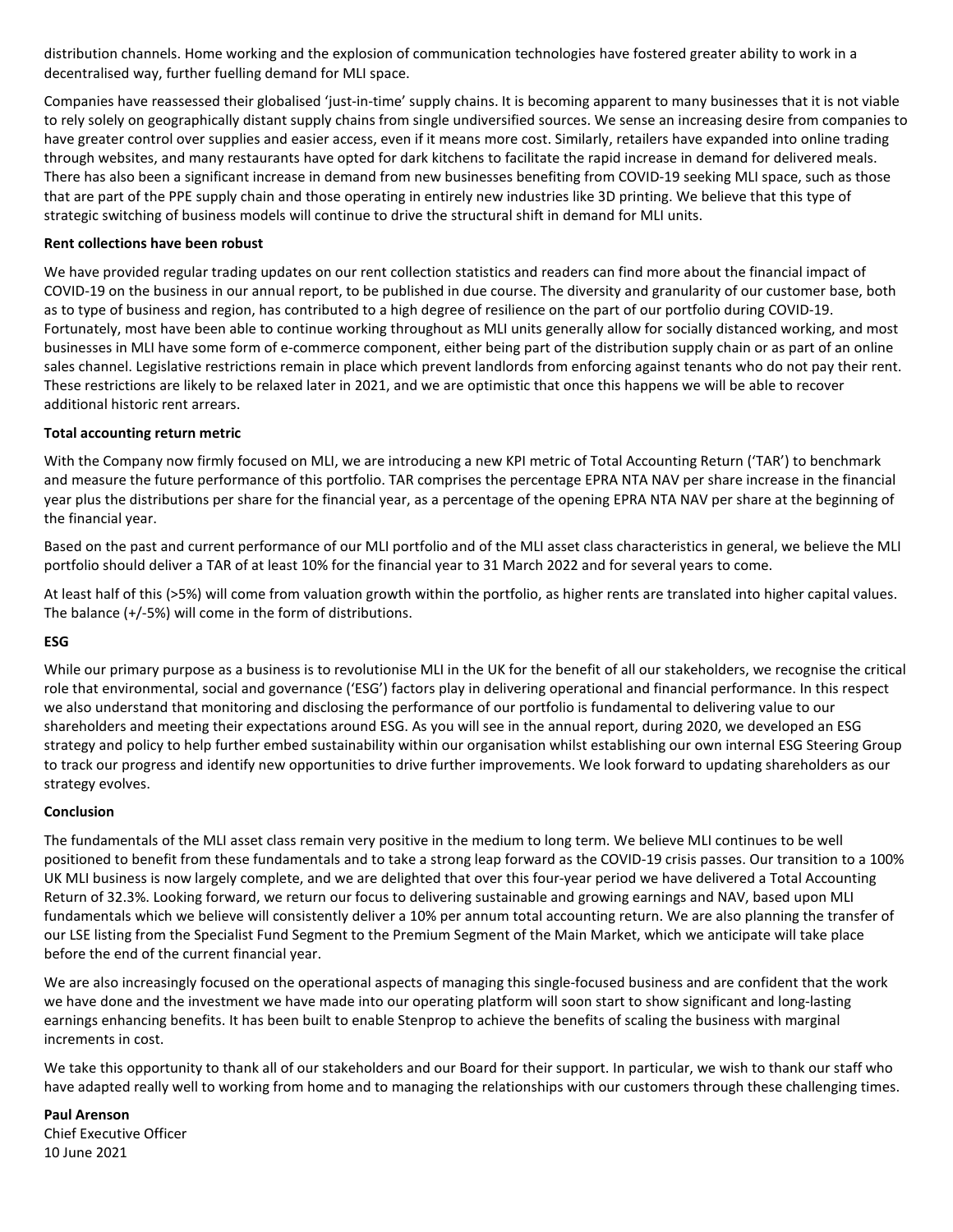## **Property Report and Investment Update**

#### **MLI performance overview**

Despite the global pandemic, the MLI market and our portfolio performed well during the last year, allowing us to reduce our vacancy rate materially over the period. Demand has risen significantly because of the acceleration of consumer trends towards online retail, and the sector has proven resilient operationally through the lockdowns. Very limited supply of new MLI space entering the market and low levels of vacancy have continued to put rents under upward pressure, whilst lease incentives are down to almost insignificant levels. Despite the growth, witnessed rents remain very affordable especially for new entrants into the market who are migrating into MLI from more expensive sectors (such as retail and offices). Our efficient operating platform and Smart Lease offer has enabled us to capitalise on the opportunity and capture the demand generated through our Industrials brand, whilst we have also consistently generated significant uplifts at lease renewal from existing customers.

## **Portfolio Change**

Vacancy has reduced from 9.0% to 6.3% during the year as demand has outstripped supply across the UK. Income has grown as we added over £90 million of new MLI estates to the portfolio and captured additional rent at renewal and upon new letting.

#### **Income**

For the second consecutive year, like-for-like rents grew 5.6% over the year as we captured significant rental uplifts upon new lettings and at lease renewal.

## **Rents**

ERVs grew 6.2% during the course of the year, resulting in an increased gap between passing rent and ERV (12.5% vs 10.1% in the previous year), leading to increased potential for rental uplifts upon reletting or renewal. The increasing number of fixed rental uplifts in the leases is also generating 5.2% of guaranteed rental uplifts to come within the current lease terms vs 4.6% last year.

## **Demand**

We have witnessed a structural shift in MLI demand as a result of Covid-19. Enquiries for MLI space, received into our Industrials Hive platform, have increased 56% in the first quarter of 2021 vs the last quarter of 2020.

## **Leasing Activity**

Key statistic: £5.35 million of contractual rental income signed over the period in 259 transactions.

We continue to capture significant uplifts in passing rent on renewal and the signing of new lettings. The number of lettings completed also remains high, as we let more units than we take back, thus reducing vacancy.

## **UK urban logistics**

We have extended the leases of three single-let urban logistic assets over the course of this year. WAULT is now two years to break and 4.1 years to lease expiry.

The transactions included:

- A new 10-year lease to Menzies Distribution Limited at 1 Europa Drive in Sheffield. The lease included a tenant-only break option after three and five years, and an upward only rent review after the fifth year. The rent increased by 4% from the previous passing level.
- A new 10-year lease to Booker Limited at Unit 1, Knightsbridge Park in Worcester. The lease included a tenant-only break option and upward only rent review after the fifth year. The rent increased by 12% from the previous passing level.
- Whilst extending this lease, we took the opportunity to regear a separate lease at Unit 35 Merthyr Tydfil Industrial Park also let to Booker Limited. This lease expires in July 2021 and we have signed a reversionary lease that extends the term for a further 10 years with a tenant-only break option and upward only rent review after the fifth year.

## **Guernsey – Trafalgar Court**

Over the last year, two small leases were renewed for a total annual rent of £33,000. We secured an uplift from the largest tenant at its July 2020 rent review of £22,000 and settled an RPI rent review on the lease to the second largest tenant, securing an uplift in rent of £71,000 pa.

The office investment market in the Channel Islands remains robust. There is strong demand, but transaction volumes have fallen due to a lack of supply. This was compounded in the first half of the financial year due to COVID-19, with total volumes of £185m and £220m in 2018 and 2019 respectively, falling to only £61m in 2020. There was no material shift in yields over this period.

There has been some difficulty for investors from outside the islands gaining access in the last year due to travel restrictions and quarantine requirements. As these restrictions are lifted there is likely to be an increase in transaction volumes. Having said that, locally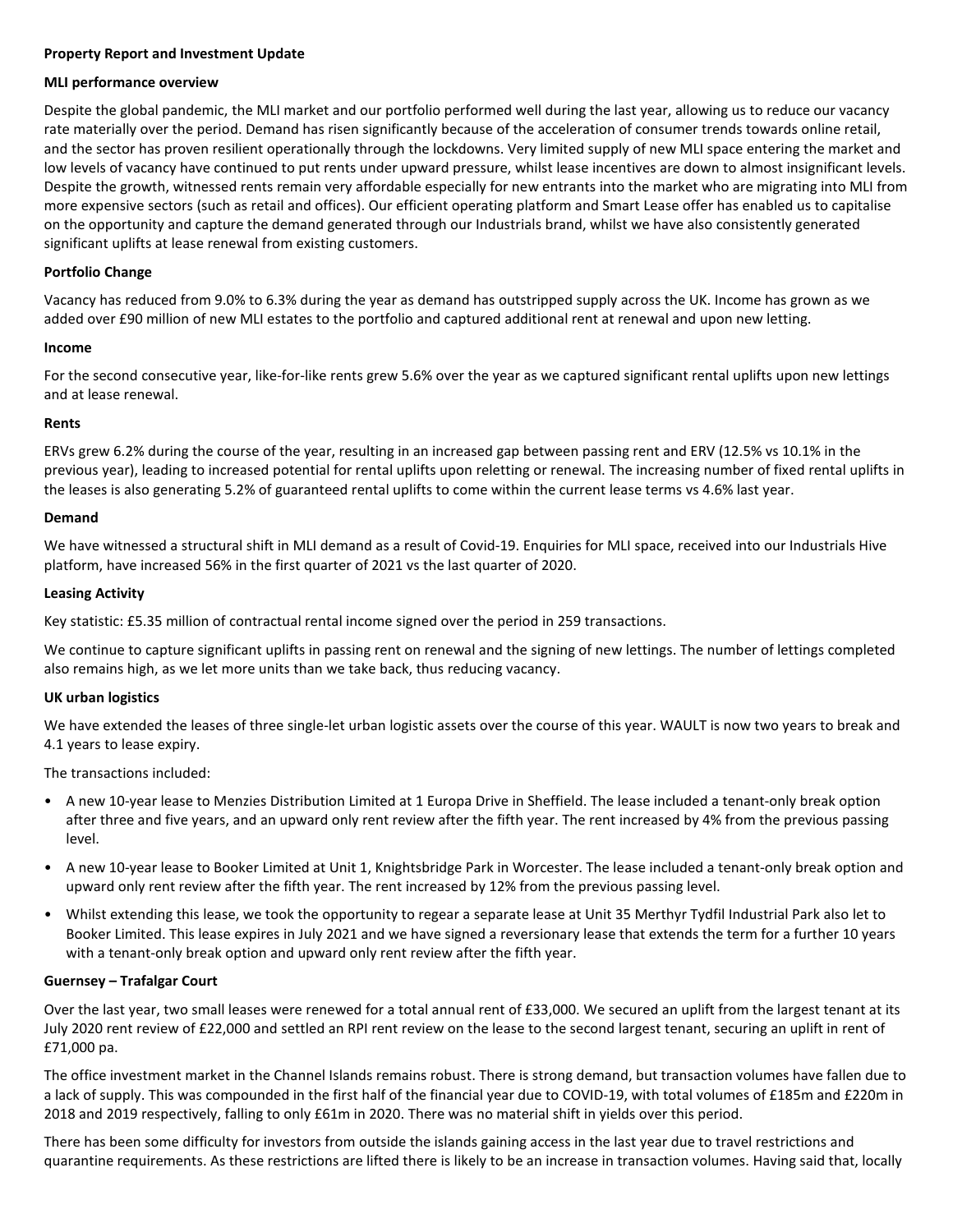based high net-worth individuals and syndicates have been the most active buyers in the market in the last three years and can acquire assets of £50m+ with no recourse to debt.

Despite the prevalence of local investors there has been an expanding pool of global investors attracted by long lease lengths, strong covenants, and a proven discount to mainland UK investment opportunities.

This asset is scheduled to be sold before March 2022, and brokers were appointed to start marketing the property in April 2021. We anticipate strong demand given the asset's high quality, solid occupational market, and positive investor sentiment.

#### **Germany**

## **Care Homes**

There have been no material asset management events in the previous financial year. Rent collection has been 100% and we intend to complete the sale of these assets by March 2022.

## **Hermann Quartier**

The food anchored, covered shopping centre was marketed for sale at the beginning of 2020 through a formal process run by CBRE, and we successfully notarised a sale contract in December 2020. The sale will complete following the satisfaction of the last sale condition.

The centre performed well over the year despite some of the COVID-related government-imposed restrictions. Even when these restrictions were in place during March to June 2020 and January to March 2021, we maintained collection rates above 80%. We also completed the lease regear to our anchor tenant who represents 17% of the income from the centre. The new lease is for a 17-year term post the completion of tenant enhancement works.

#### **Switzerland**

#### **Lugano**

The health club tenant has been closed for most of the year due to COVID-19 restrictions and remains closed as of April 2021. Rent payments have been intermittent with 37% of rent due, collected over the year. We are planning to sell the asset in this financial year and have active interest from potential investors.

#### **Transactions overview**

## **Acquisitions**

In this financial year we completed 14 separate acquisitions for a net value of £91.5 million in a range of large towns and cities across the UK. These acquisitions added good quality estates to our existing portfolio in markets with strong fundamentals and which met our strict investment requirements. In an investment market characterised by increased demand which is driving yield compression the average yield at acquisition compared favourably with those in previous years.

Of the 14 acquisitions, only two had formal closing dates, with pricing on the remainder being agreed on a negotiated basis either offmarket or following a limited marketing campaign. The market remains fragmented and hence the type of vendors remains diverse, although during the financial year ending 31 March 2021, we executed on a greater proportion of distressed institutional sales than normal as a result of open-ended funds coming under redemption pressure. There are a range of sale motivations from vendors including moving to investments that require less management, reaching the end of their business plans, pressure to raise capital, and those reweighting their portfolio or changing their asset profiles (size, location, quality etc).

## **Summary of Stenprop's three largest acquisitions**

The largest acquisition during the period was Bowthorpe Industrial Estate in Norwich, acquired from the Blackrock Industrial Trust. The purchase price was £19.6 million, representing a NIY of 6.4% and a capital value of £80 per sq ft. This asset was formally launched in March 2020, at a quoting price of £20.7 million and was subsequently withdrawn following the onset of the COVID-19 pandemic. As we gained comfort from the positive trends within our own portfolio relating to rent-collection, rental growth, and occupational demand we made an approach and negotiated the sale in July 2020. With an average unit size of c3,200 sq ft the estate is well suited for us to release maximum value through the use of our Smart Lease and serviced industrial model.

We completed the acquisition of Mandale Business Park, Durham in October 2020, for £11.2 million representing a NIY of 6.7% and a capital value of £82 per sq ft from a developer who had completed a back-to-frame refurbishment across all five terraces. This asset was originally marketed in June 2019 but failed to sell. We tracked the asset and made an approach and agreed a negotiated price. This estate provides highly specified multi-let industrial accommodation with an excellent letting history in a strong location just off the A1 in Durham.

Newburn Riverside Industrial Park, Newcastle was acquired in February 2021, for £10.9 million representing a NIY of 6.8% and a capital value of £93 per sq ft from Aegon's (previously Kames) retail fund. It was marketed as part of a package with some adjacent office accommodation, and we made an approach on the industrial element only. This is a modern, well specified estate in a very strong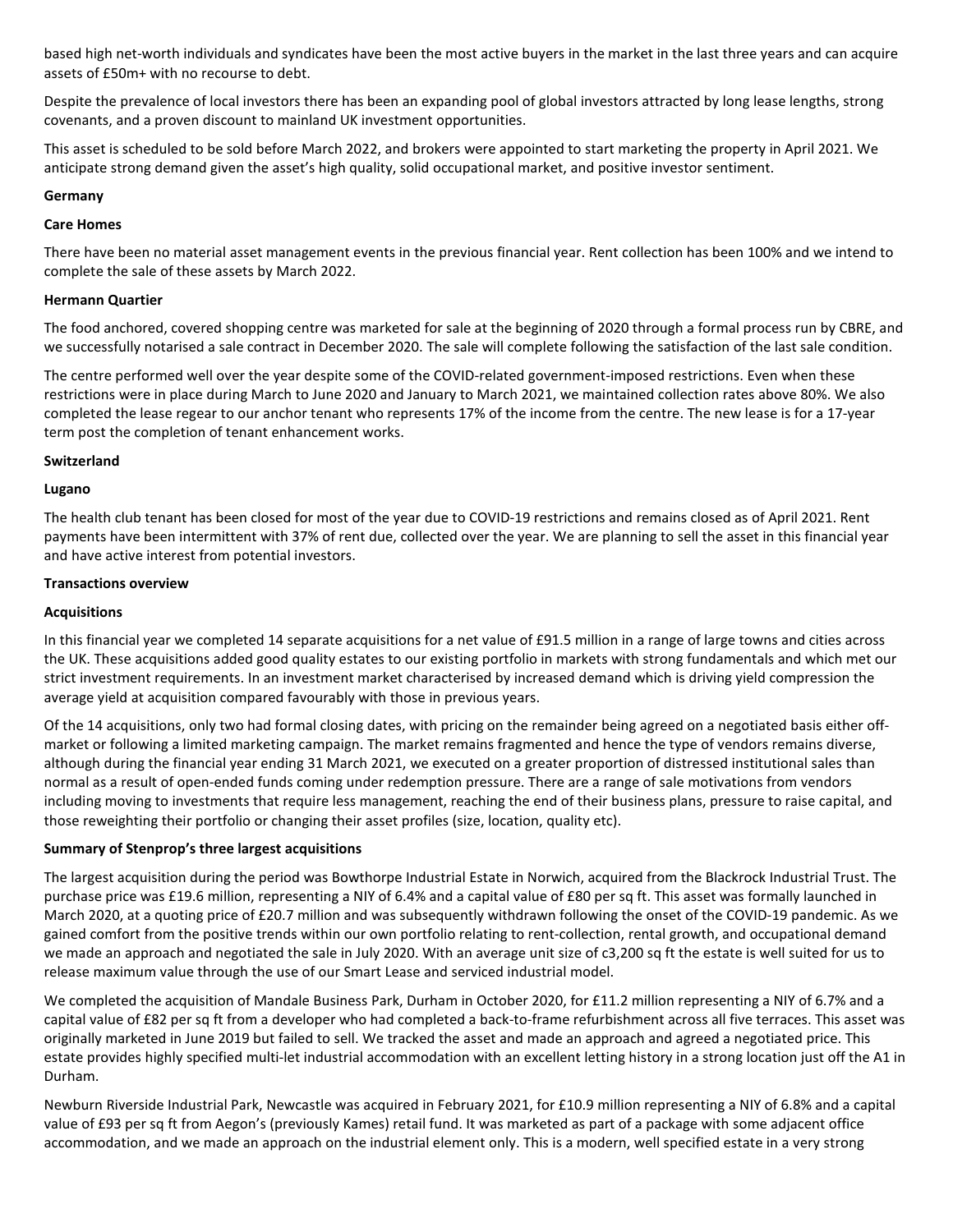strategic location adjacent to the A1 to the west of Newcastle City Centre. The Newcastle industrial market has been performing well over recent years, and we are pleased to increase our weighting to this market as a result of this acquisition.

#### **Summary of MLI acquisitions made over last 4 years**

|                      |                       |            |         | NIY (inclusive of<br>guarantees) assuming | <b>Rent (inclusive of</b><br>guarantees) at |
|----------------------|-----------------------|------------|---------|-------------------------------------------|---------------------------------------------|
|                      | <b>Purchase Price</b> | <b>GIA</b> | Cap Val | 6.5% costs                                | acquisition £ per sq ft                     |
| FY17/18              | £21,253,983           | 476,766    | £44.58  | 6.72%                                     | £5.58                                       |
| FY18/19              | £103,519,650          | 1,683,966  | £61.11  | 6.90%                                     | £4.75                                       |
| FY19/20              | £38,181,770           | 504,137    | £75.74  | 6.85%                                     | £5.98                                       |
| FY20/21              | £91,535,000           | 1,089,037  | £84.05  | 6.64%                                     | £6.21                                       |
| <b>Total/Average</b> | £254,490,403          | 3,753,906  | £67.79  | 6.78%                                     | £5.43                                       |

#### **Financial Review**

We are pleased to be reporting strong results in a year that saw much turbulence and uncertainty. Whilst we were not immune from the effects of the pandemic, we have been encouraged by the fact that the MLI asset class has been able to clearly demonstrate its resilience and versatility. Regional e-commerce sales and distribution channels are becoming ever more important, and MLI has shown its appeal to an increasingly diverse range of businesses, that have translated into increased tenant demand, growing rents and increased occupancy.

Our ongoing transition to being 100% MLI was put on hold in the first quarter of the financial year as we focused on maintaining a healthy cash balance as the pandemic took hold. However, early signs of a strong recovery in MLI from our Industrials Hive platform meant we recommenced our acquisition programme in June and we concluded the year having acquired 14 MLI estates, in separate transactions, for a total purchase price of £91.5 million before costs which was in line with our target for the period. Our MLI portfolio now totals 5.6 million sq ft, and at the year-end made up 74.3% of our total investment property portfolio by market value. We also had a successful year in terms of our planned disposals with all our wholly owned German properties sold or notarised during the year, at an average premium of 15% to the March 2020 valuations.

The board of directors (the 'Board') have declared a dividend of 3.375 pence per share for the six months ended 31 March 2021, bringing the full year distribution to 6.75 pence per share (2020: 6.75 pence). The dividend is fully covered by adjusted earnings per share of 6.78 pence (2020: 6.88 pence) and, as in the past, can be taken as a cash payment or scrip share alternative.

Diluted IFRS earnings per share ('EPS') was 18.57 pence (2020: 5.44 pence), whilst the adjusted EPS amounted to 6.78 pence, compared with 6.88 pence in the prior year. The significant increase in IFRS profit was driven by a larger uplift in the fair value of investment properties when compared with the prior year. Earnings were impacted by the pandemic and, across all operating segments, prudent assumptions were applied in respect of bad and doubtful debts and tenant lease incentives, based on rent collection rates experienced. These COVID-19 related provisions have contributed to an increase in the Group bad debt expense of approximately £2.5 million (0.87 pence per share) relative to the prior year.

As at 31 March 2021, Stenprop's total property portfolio, including share of joint ventures, was valued at £582.3 million (2020: £532.6 million). On a like-for-like basis, excluding the impact of acquisitions and disposals during the year, the portfolio value increased 6.3%, after including a decrease of 0.8% relating to currency movements. This has been driven by a like-for-like valuation increase of our MLI portfolio of £31.0 million, or 10.1%. The valuation uplifts contributed to an overall EPRA NTA per share of £1.47, an increase of 6.5% against the prior year (2020: £1.38). The effects of MLI acquisition costs, disposal costs, the impact of remaining non-MLI property valuation changes and increased bad debt provisions partially offset the effect of the MLI like-for-like valuation uplift on the NAV increase. Together with the full year dividend of 6.75 pence per share, the increase in NAV has helped deliver a very strong total accounting return for the year of 11.4% (2020: 5.7%).

Stenprop reported a see-through LTV of 28.1% using net debt (including unrestricted cash balances). We are also very pleased to have concluded two major refinancings in the year, which reduced our weighted average cost of debt to 1.93% from 2.62% and extended our maturity profile to 3.9 years from 2.7 years. More detail on this can be found later in this Report.

|                                          | 2021   | 2020  |
|------------------------------------------|--------|-------|
| Statement of comprehensive income        |        |       |
| Dividend per share                       | 6.75p  | 6.75p |
| Diluted IFRS earnings per share          | 18.57p | 5.44p |
| Adjusted earnings per share <sup>1</sup> | 6.78p  | 6.88p |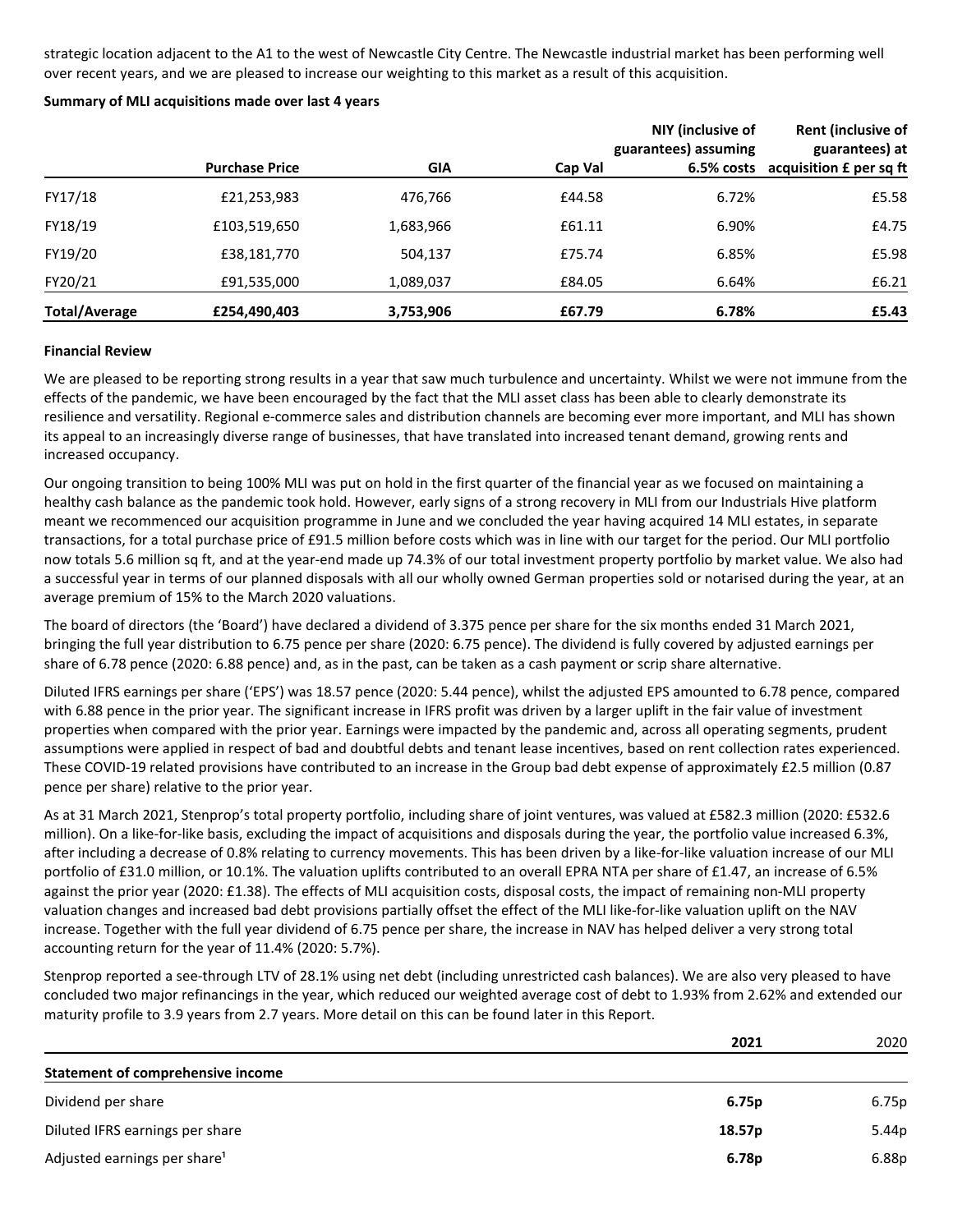$^1$  See note 14 for reconciliation to IFRS earnings per share. Adjusted earnings per share was previously named 'Diluted adjusted EPRA earnings per share'.

|                                                    | 2021    | 2020    |
|----------------------------------------------------|---------|---------|
| <b>Statement of financial position</b>             |         |         |
| Portfolio valuation (including joint ventures)     | £582.3m | £532.6m |
| Like-for-Like portfolio valuation increase in year | $+6.3%$ | $+2.8%$ |
| Diluted IFRS NAV per share                         | £1.48   | £1.37   |
| EPRA NTA per share <sup>2</sup>                    | £1.47   | £1.38   |

 $^{2}$  See note 15 for reconciliation to IFRS NAV per share (and for all future references in this report to IFRS/EPRA NTA). EPRA NTA assumes that entities buy and sell assets, thereby crystallising certain levels of unavoidable deferred tax liabilities where assets are held for sale.

|                          | 2021  | 2020  |
|--------------------------|-------|-------|
| Other                    |       |       |
| MLI portfolio percentage | 74.3% | 58.0% |
| Total accounting return  | 11.4% | 5.4%  |
| Loan-to-value ratio      | 28.1% | 26.2% |

## **FX rates in period**

Average foreign exchange rates in the year: £1.00:€1.1202; £1.00:CHF1.2057 (2020: £1.00:€1.1442; £1.00:CHF1.2544) Year-end foreign exchange rates: £1.00:€1.1738; £1.00:CHF1.2985 (2020: £1.00:€1.1249; £1.00:CHF1.1915)

## **Presentation of financial information**

The consolidated financial statements are prepared in accordance with IFRS. The Group's subsidiaries are consolidated at 100% and its interests in joint ventures are consolidated using the equity method of accounting. In addition to information contained in the Group financial statements, alternative performance measures ('APMs'), being financial measures that are not specified under IFRS, are also used by management to assess the Group's performance.

Stenprop discloses APMs based on EPRA Best Practice Recommendations, in line with our peers in the real estate sector. These include earnings and NAV metrics that are referred to throughout this report, and that can also be seen in the EPRA key performance measures table in our Annual Report. EPRA disclosures have included changes in the year with regard to net asset value ('NAV') metrics. Stenprop has adopted EPRA Net Tangible Assets ('NTA') as its reporting measure, replacing our previously reported EPRA NAV. EPRA NTA assumes that entities buy and sell assets and is aligned with IFRS NAV in that it includes deferred tax liabilities with regard to properties classified as held for sale.

## **KEY STATISTICS**

18.57p Diluted IFRS earnings per share

6.78p Adjusted earnings per share

6.75p Full year dividend per share

11.4% Total accounting return

## **Earnings**

For the year ended 31 March 2021, basic IFRS earnings attributable to ordinary shareholders increased significantly to £53.0 million (2020: £15.6 million), equating to a diluted IFRS EPS of 18.57 pence (2020: 5.44 pence). The increase was driven by the fair value gain on investment properties in the year of £36.3 million versus the prior year (2020: £4.9 million) and was led by strong lettings and yield compression across our MLI portfolio.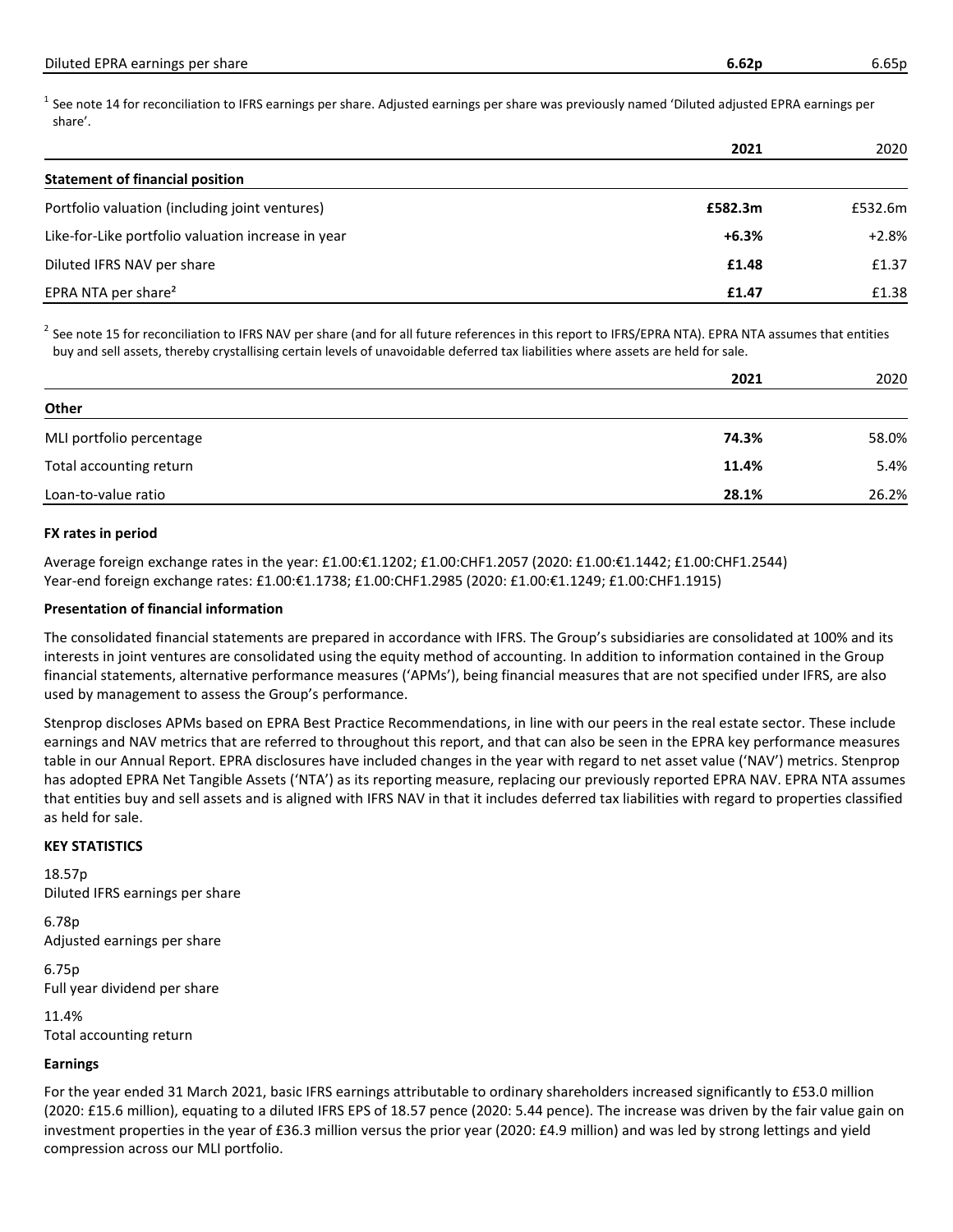Net rental income from continuing operations was £32.0 million (2020: £33.0 million). The MLI portfolio contributed £21.4 million to the total at year-end; a 19.6% increase over the prior year contribution of £17.9 million and representing 67% (2020: 54%) of total net rental income.

Net rental income is presented after provision for expected credit losses. As a result of COVID-19, larger credit loss provisions were booked, resulting in a bad debt expense for the year, including discontinued operations, of £3.0 million (2020: £0.5 million). The total aggregate provision for expected credit losses stood at £3.6 million as at 31 March 2021 (31 March 2020: £1.3 million). On a portfolio level, the expense for expected credit losses reflected 7.4% of rents invoiced compared with 1.2% in the prior year. Although not yet quantifiable in amount or timing, as the effects of the pandemic start to diminish, we anticipate that customers will be able to begin the process of settling their arrears. The payment of this rent will result in the unwind, over time, of a portion of the bad debt provision.

Operating expenses for the year were £10.5 million (2020: £10.1 million). There are several moving parts to this balance with the increase to prior year driven by staff remuneration costs, which includes the impact of a higher staff count of 43 at the year-end (2020: 28). The new hires include an expansion in our HR, sales and marketing capabilities as well as new team members to support our operational platform as we in-house property accounting and continue to grow our MLI portfolio. These important hires will allow Stenprop to own and manage the entire customer journey from initial enquiry through to leasing, move-in and ultimately move-out, helping to deliver our class leading customer service and value proposition.

In accordance with reporting standards widely adopted across the real estate industry in Europe, the directors feel it is appropriate and useful, in addition to providing the IFRS disclosed earnings, to also disclose EPRA earnings and adjusted earnings (in previous reports referred to as 'diluted adjusted EPRA earnings'). As disclosed in note 14, this measure utilises EPRA's Best Practices Recommendations, and applies further Company-specific adjustments to earnings to exclude items considered not to be in the ordinary course of business or other exceptional items, to provide additional information on the Group's underlying operational performance. Adjusted earnings attributable to shareholders were £19.4 million (2020: £19.7 million), equating to an adjusted EPS of 6.78 pence (2020: 6.88 pence). A reconciliation of IFRS profit to EPRA earnings and adjusted earnings for the year is shown in note 14 to the financial statements.

In line with best practice, Stenprop also discloses EPRA cost ratios. The EPRA cost ratio (including direct vacancy costs) stood at 41.6% for the year ended 31 March 2021 (2020: 35.3%). The cost ratio includes the effects of a higher bad debt expense for the year of £3.0 million (2020: £0.5 million) as a result of COVID-19. The expense for expected credit losses accounted for 7.4% points of the EPRA cost ratio (2020: 1.2% points). We anticipate that, as we continue to grow the MLI portfolio with the benefit of our Industrials Hive operating platform, the marginal cost of each additional MLI property will be significantly lower than for the existing portfolio. Hence we expect our EPRA cost ratio to decrease steadily going forward.

## **Dividends**

On 9 June 2021, the Board declared a final dividend of 3.375 pence per share (2020: 3.375 pence), which, together with the interim dividend of 3.375 pence per share (2020: 3.375 pence per share) declared on 2 December 2020, results in a total dividend for the year ended 31 March 2021 of 6.75 pence per share (2020: 6.75 pence per share). The total dividend for the year is fully covered by earnings of 6.78 pence per share.

The dividend of 6.75 pence per share represents a dividend yield of 4.4% on the share price at 8 June 2021 of £1.55, and a yield of 4.6% on the diluted EPRA NTA per share at 31 March 2021 of £1.47.

Subject to the receipt of regulatory approvals, the directors intend to offer shareholders the option to receive all or part of their dividend entitlement by way of a scrip issue of new Stenprop ordinary shares, or in cash. A further announcement informing shareholders of the salient dates and tax treatment of the dividend will be released in due course.

## **Future distributions**

Stenprop's business has proved resilient to the challenges caused by the pandemic and we are pleased to have been able to maintain a covered total dividend of 6.75p per share. In light of our strong operating performance and robust rent collection rates, it is the Board's intention to maintain the dividend at 6.75p for the year ending 31 March 2022, our final transitional year. The key factors that are likely to determine whether this dividend is covered or not are the levels of the ongoing bad debt provision required because of COVID-19 and the levels of cash drag as a result of the sales of the last remaining non-MLI assets and the time taken to deploy the net proceeds into additional MLI assets. Once we complete the transition this coming year and COVID-19 is largely behind us, we anticipate growing earnings and dividends going forward as a 100% UK MLI business.

## **Net asset value**

The IFRS basic and diluted net asset value per share at 31 March 2021 was £1.49 and £1.48 respectively (2020: basic £1.38; diluted £1.37) (see note 15). The increase over the year has been driven primarily by like-for-like valuation increases of our MLI portfolio of £31.0 million, or 10.1%. At year-end, the 83 MLI properties were valued at £432.9 million, representing 74.3% of our total portfolio.

As is the case regarding the disclosure of EPRA earnings, the directors feel that it is appropriate and useful, in addition to IFRS NAV, to disclose EPRA NTA. The EPRA NTA per share at 31 March 2021 was £1.47 (2020: £1.38). A reconciliation of this against IFRS NAV is shown in note 15 to the accounts. The EPRA NTA excludes £1.8 million of intangible assets related to the development of our MLI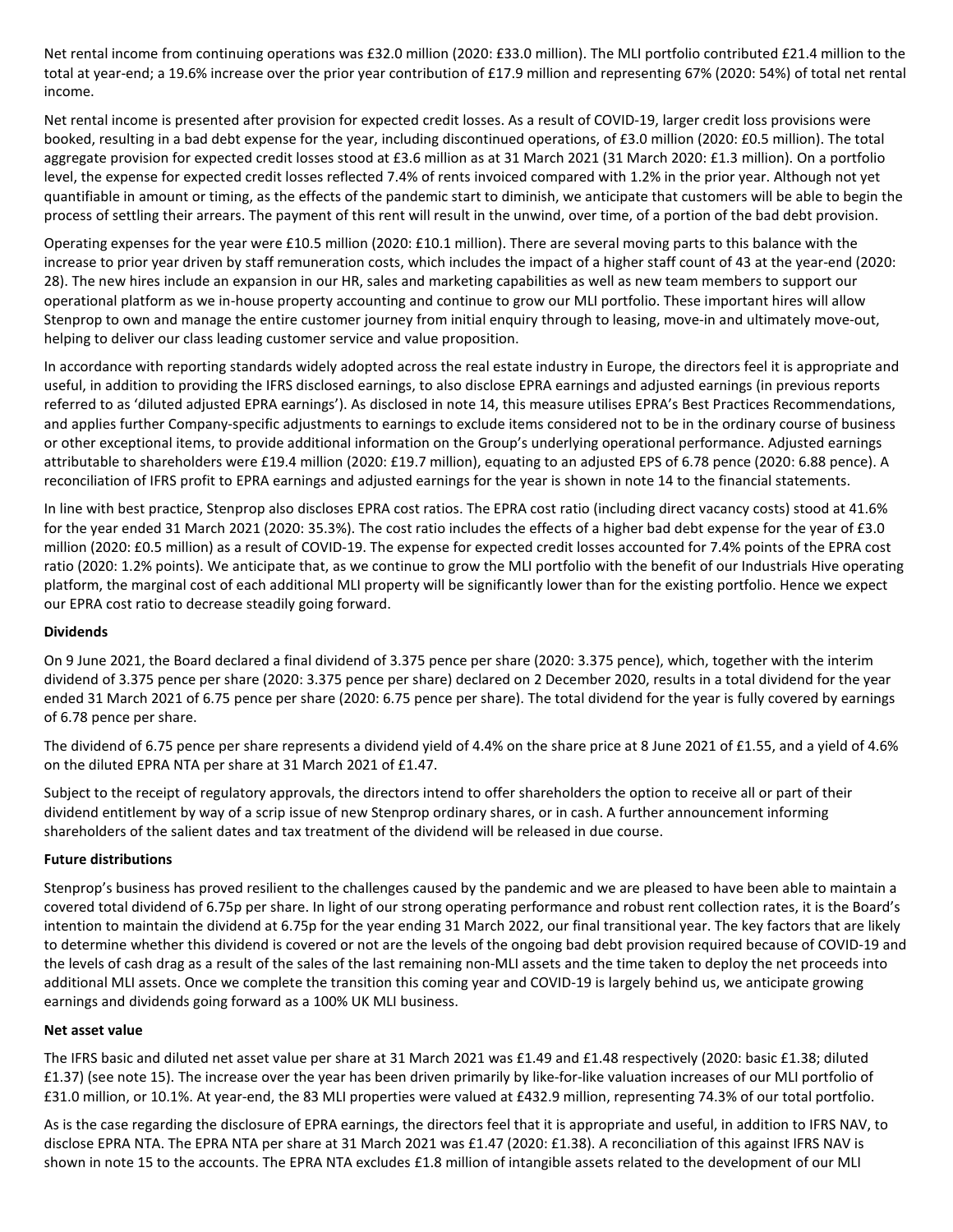operating platform, called Industrials Hive. We anticipate further expenditure of approximately £1.5 million on Industrials Hive during the financial year ended 31 March 2022.

## **Portfolio valuation**

Including the Group's share of joint ventures, Stenprop's investment properties were valued at £582.3 million (31 March 2020: £532.6 million), of which £38.2 million were classified as assets held for sale (31 March 2020: £109.1 million). Assets held for sale consist of the remaining Berlin daily-needs retail centre, known as Hermann, the sale of which was notarised in December 2020 (and which is expected to complete within the next few months), and the remaining asset in Switzerland (let to a wellness centre/health club). On a like-for-like basis, excluding the impact of additions and disposals in the year, the valuation of the portfolio since 31 March 2020 increased by 6.3%, after taking into account a decrease of 0.8% relating to currency movements.

|                               |              |              |            |         | Annualised   | Net initial |                        |
|-------------------------------|--------------|--------------|------------|---------|--------------|-------------|------------------------|
|                               |              |              |            |         | contracted   | yield       |                        |
|                               | Market value | Portfolio by |            |         | gross rental | (weighted   |                        |
| Combined portfolio (including | 31 March     | market value | Properties | Area    | income       |             | average) Voids by area |
| share of joint ventures)      | 2021 (£'000) | (%)          | (number)   | (sq m)  | (f'000)      | (%)         | (%)                    |
| Investment properties         |              |              |            |         |              |             |                        |
| Guernsey office               | 56,150       | 9.7          | 1          | 10,564  | 4,428        | 7.25        | 0.20                   |
| UK multi-let industrial       | 432,910      | 74.3         | 83         | 521,288 | 30,190       | 6.22        | 6.34                   |
| UK urban logistics            | 22,160       | 3.8          | 5          | 21,861  | 1,741        | 7.36        |                        |
| Sub-total                     | 511,220      | 87.8         | 89         | 553,713 | 36,359       | 6.39        | 5.98                   |
| <b>Assets held for sale:</b>  |              |              |            |         |              |             |                        |
| Germany                       | 26,239       | 4.5          | 1          | 8,274   | 1,269        | 4.90        | 3.20                   |
| Switzerland                   | 11,967       | 2.1          | 1          | 5,974   | 953          | 3.37        |                        |
| Total - wholly owned          | 549,426      | 94.4         | 91         | 567,961 | 38,581       | 6.25        | 5.87                   |
| Share of joint ventures       | 32,839       | 5.6          | 4          | 19,330  | 2,379        | 6.15        |                        |
| Total                         | 582,265      | 100          | 95         | 587,291 | 40,960       | 6.24        | 5.68                   |

## **KEY STATISTICS**

6.3% Like-for-like portfolio valuation increase

£91.5m MLI acquisitions

74.3% MLI percentage of total portfolio

£582.3m Total portfolio valuation

## **United Kingdom MLI portfolio**

The UK MLI portfolio, totalling 83 industrial estates across approximately 5.6 million sq ft of lettable space, was independently valued at £432.9 million at 31 March 2021. This reflected a like-for-like increase, after excluding acquisitions during the year, of £31.0 million, or 10.1%, on the valuation at 31 March 2020. The increase was driven by the capitalisation of strong lettings concluded in the year as well as a component of yield compression as the asset class continued to demonstrate its appeal. We calculate that income change is driving 65% of total valuation growth with yield compression driving the remaining 35%.

## **United Kingdom urban logistics**

The UK urban logistics portfolio was independently valued at £22.2 million, an increase of £0.8 million, or 3.8%, on the valuation at 31 March 2020. Urban logistics represents just under 4% of our total portfolio and we anticipate retaining these industrial assets and rolling them into our UK MLI segment going forward as they complement our wider MLI strategy.

#### **Guernsey**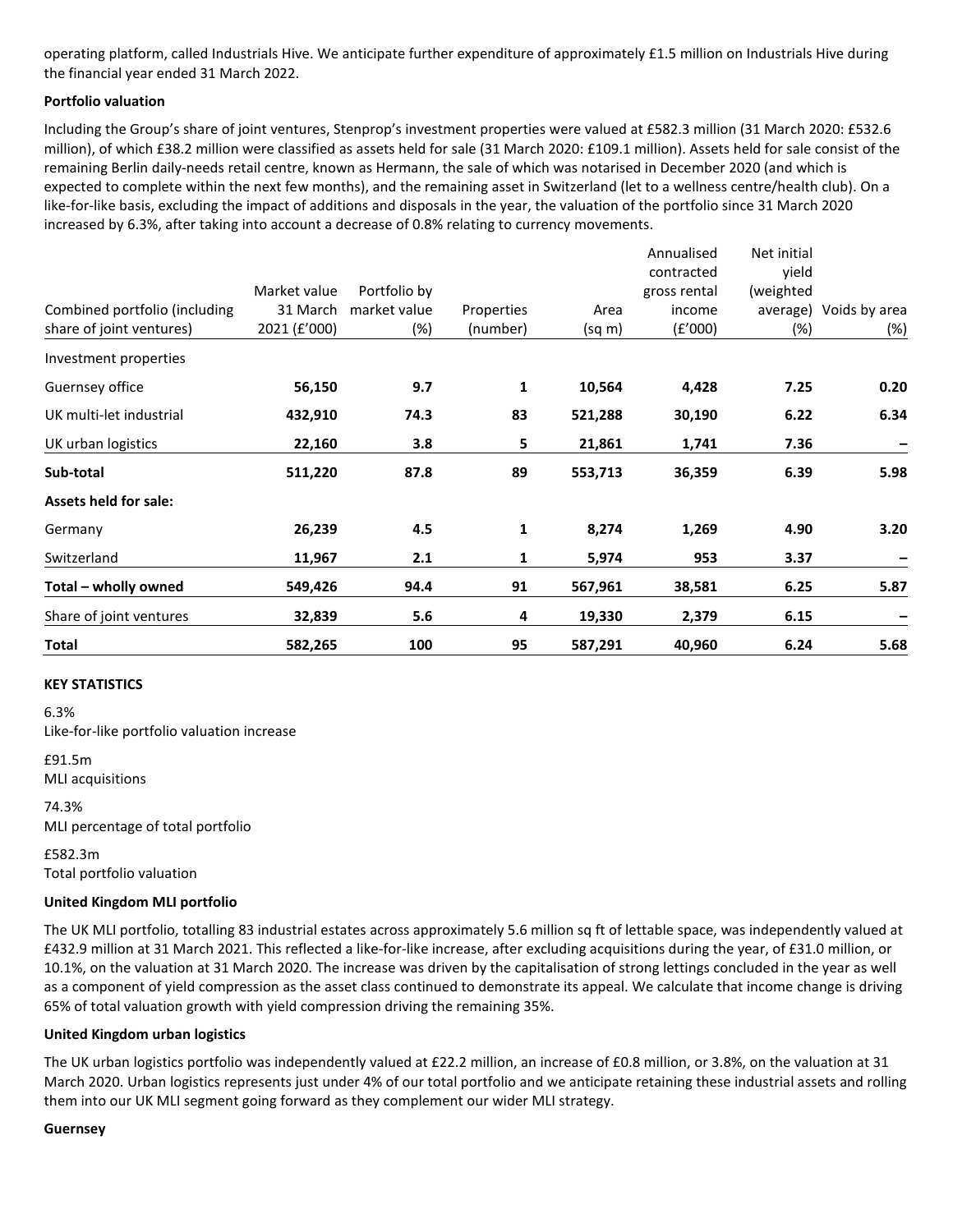The office building known as Trafalgar Court in Guernsey was valued at year-end at £56.2 million (2020: £57.5 million). The unexpired lease term at the property is 7.3 years and it is let to a strong tenant, which has sub-let a significant portion of its space. Subsequent to the year-end, the property has been marketed for sale and we look forward to providing an update on this process in due course.

## **Germany**

The German portfolio (excluding the Care Homes joint venture) now comprises a single Berlin daily needs retail centre, the sale of which was notarised in December 2020. The property valuation reflects the sales price of €30.8 million and associated sales costs have been provided.

## **Switzerland**

The final Swiss property, Lugano, was independently valued at CHF15.5 million (March 2020: CHF17.0 million). The decrease of 8.6% reflects the struggles faced by the health spa/leisure sector as a result of COVID-19 and having to close down operations for long periods. This asset was classified as held for sale in the financial statements and represents 2.1% of our total portfolio.

## **Joint ventures**

The care homes portfolio in Germany, comprising four care homes, was independently valued at €38.9 million, a 3.2% decrease compared with the 31 March 2020 valuation of €40.2 million.

## **Debt**

Total borrowings at 31 March 2021 were £214.5 million with the LTV ratio being 28.1% when calculated on a see-through basis using net debt (debt after taking into account unrestricted cash balances). The Group considers it appropriate to maintain its level of borrowings at no more than 40% of its gross asset value on a see-through basis.

| <b>Group debt metrics</b>              | 31 March<br>2021 | 31 March<br>2020 |
|----------------------------------------|------------------|------------------|
| (including share of joint ventures)    | £m               | £m               |
| Nominal value of debt                  | (214.5)          | (217.3)          |
| Unrestricted cash                      | 50.7             | 77.9             |
| Net debt                               | (163.8)          | (139.4)          |
| Market value of investment property    | 582.3            | 532.6            |
| LTV (%)                                | 28.1             | 26.2             |
| Weighted average debt maturity (years) | 3.9              | 2.7              |
| Weighted average interest rate (%)     | 1.93             | 2.62             |
| Loan facilities hedged/fixed (%)       | 76               | 77               |

Stenprop was able to benefit from favourable lending conditions towards the end of 2020 and refinanced a significant component of its MLI debt at attractive pricing levels. The two refinancings completed in December 2020 and are detailed below:

- A new seven-year, £66.5 million fixed rate senior debt facility with ReAssure, a life and pensions company who have experience of writing sizeable loans secured by UK industrials assets. The new facility refinanced an existing £61.5 million loan, which was due to expire in June 2022, and is secured against a portfolio of 30 multi-let industrial assets located across the UK with an LTV ratio of 38%. The new facility allows the Company to significantly reduce its financing costs by around £0.9 million per annum as a result of the new loan being fixed at an all-in annual rate of 1.66% compared to 3.2% on the previous arrangement.
- The extension of an existing debt facility from £27 million to £50 million, raising additional monies against recently acquired MLI assets. The refinance saw the original swap of 1.27% replaced with an interest rate cap at 50bps on 85% of the loan. This brought the annual cost of debt on this loan to approximately 1.8% all-in, from its previous level of 3.1%, and is expected to result in annual savings of approximately £0.3 million. The loan matures in February 2024.

The weighted average debt maturity stood at 3.9 years at 31 March 2021 compared with 2.7 years at 31 March 2020. We have deliberately kept our debt maturity short during the transition in order to minimise loan break costs. When considered in isolation, our MLI portfolio has a weighted average debt maturity of 4.9 years, with the next maturity occurring in February 2024. We will continue to proactively manage our debt maturity profile as well as reviewing and diversifying our lender base as we grow the UK MLI portfolio.

The all-in contracted weighted average cost of debt was 1.93% at year-end, compared with 2.62% at 31 March 2020, and reflects the impact of the two refinancings completed in the year. At year-end, we held unencumbered properties valued at £27.2 million. These will be refinanced in due course to help fund our acquisition programme.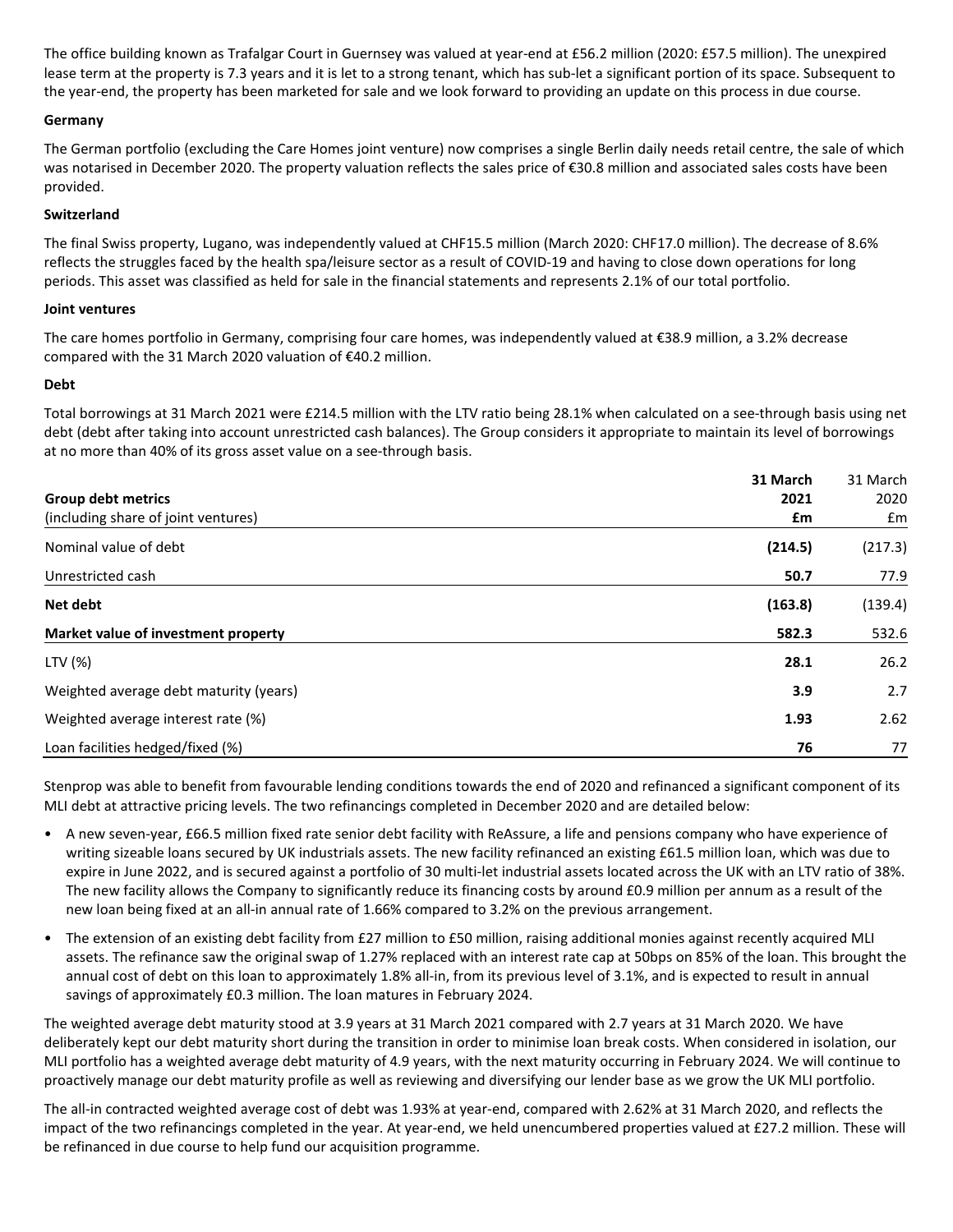The £30 million rolling credit facility provided by Investec Bank Plc to bridge the potential funding gap between property acquisitions and sales was extended on 21 May 2021 and matures at the end of April 2022. The facility was not utilised during the year and was undrawn as at 31 March 2021. There are no non-utilisation fees payable on the facility.

Stenprop has been in compliance with its lending covenants throughout the year and significant headroom exists for both interest cover and LTV loan covenants. Loan facilities subject to LTV covenants allow for an average 33% reduction in values. Loan facilities subject to debt service cover ratio covenants allow for an average reduction in net rents of 73%.

The Group enters into hedging arrangements or fixed interest rate facilities to mitigate the risks associated with movements in interest rates in respect of at least 75% of its interest rate exposure. The Group utilises derivative instruments solely for the purposes of efficient portfolio management.

## **Liquidity and COVID-19**

We began the year focused on maintaining liquidity in a period of intense market uncertainty. With our regional network of customer engagement managers, we were able to proactively liaise with our customers to understand the immediate issues facing their businesses. Following disruption caused by the first lockdown, we were pleased to report robust rent collection levels at our Interim results of 90% across the portfolio, with MLI rent collection trending between 85–90%. The resilience of the MLI asset class was proven again in the second half of the year when we continued to experience strong demand for our units, growth in passing rents and ERVs, and reduced vacancy. Supply remains restricted, with acquisition cost still significantly below replacement cost and we believe that the effects of COVID-19 have accelerated the demand for the flexibility and affordability that MLI offers. At the end of the year, and despite the severity of the third lockdown, we are reporting rent collection across the Group of 92%, with MLI rent collections still trending at approximately 90%.

We maintained appropriate cash balances as the pandemic took hold but were able to deploy cash for acquisitions quickly as our platform gave us early insight into the increasing demand for MLI space. The first half of the year saw £40.0 million of acquisitions with a further £51.5 million completed by 31 March 2021.

Following the completion of the two German sales prior to the year-end, Stenprop held unrestricted cash balances of £51 million at 31 March 2021. Holding cash at these levels for prolonged periods has a detrimental impact on earnings in the form of cash drag and we continue to appraise appropriate acquisition opportunities that meet our disciplined investment criteria, and aim to deploy cash as quickly as we can. Combined with the continued, albeit reducing, impact of COVID-19, the timing of sales and acquisitions remains one of the biggest challenges of the coming year in terms of maximising earnings.

#### **Conclusion**

Our four-year plan to divest our non-MLI assets, build a quality MLI portfolio, reduce leverage and develop a market-leading platform on which to deliver strong returns is almost complete. The most recent financial year has been challenging, but we end it having delivered a strong set of financial results, both in terms of robust earnings and a stronger balance sheet. Our MLI portfolio has proven itself to be resilient and we are gratified that we have performed well in a year that has created such instability across both the economy and our personal lives. Our staff and business have adapted brilliantly to remote working and we are capitalising on efficiencies learned over the last 12 months.

As we start the process of delivering our final transitional year, we look next to scaling our MLI business and leveraging off our Industrials Hive operating platform to deliver growing earnings and NAV. We are confident that a stabilised MLI portfolio managed on our platform will deliver a total accounting return of at least 10% per annum, of which at least half will come from NAV increases as a result of capitalising predicted rental growth. The balance will come from earnings that are underpinned by the rental growth that we are currently experiencing. We are also excited about the opportunities that will be created by our technology enabled operating platform in improving our own efficiencies and returns and in opening up further market opportunities for Stenprop.

#### **James Beaumont**

Chief Financial Officer 10 June 2021

#### **Consolidated Statement of Comprehensive Income**

**For the year ended 31 March 2021**

|                               |      | 31 March | 31 March |
|-------------------------------|------|----------|----------|
|                               |      | 2021     | 2020     |
|                               | Note | £'000    | E'000    |
| <b>Continued operations</b>   |      |          |          |
| Revenue                       |      | 44,860   | 44,098   |
| <b>Expected credit losses</b> |      | (2, 345) | (541)    |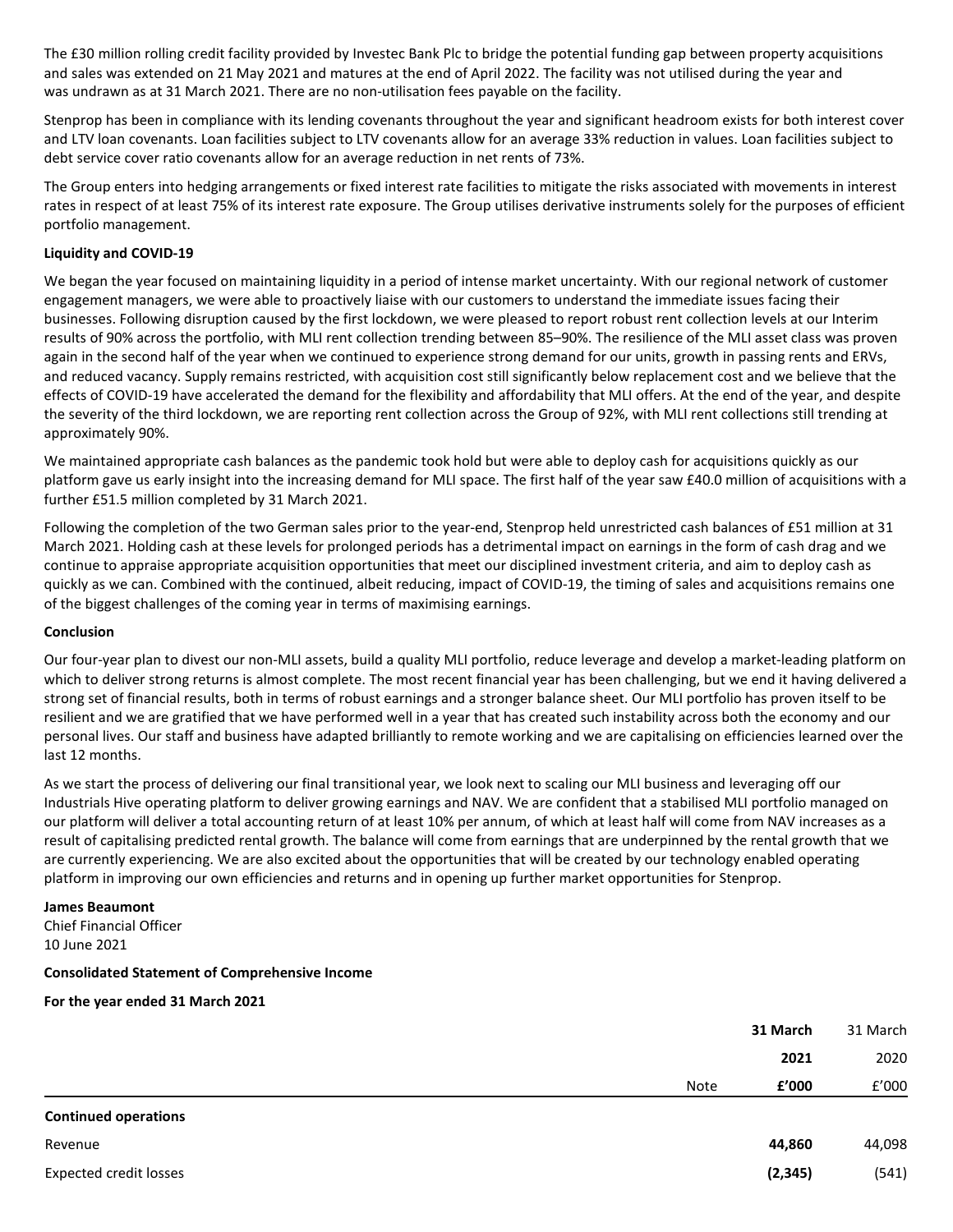| Property expenses                                                   |    | (10, 512) | (10, 508) |
|---------------------------------------------------------------------|----|-----------|-----------|
| Net rental income                                                   | 6  | 32,003    | 33,049    |
| Management fee income                                               |    | 747       | 558       |
| Operating costs                                                     | 7  | (10, 516) | (10, 053) |
| <b>Net operating income</b>                                         |    | 22,234    | 23,554    |
| Fair value gain on investment properties                            |    | 36,287    | 4,938     |
| Gain/(loss) on disposal of property                                 |    | 656       | (2,779)   |
| Income from joint ventures                                          | 18 | 61        | 2,115     |
| Profit on disposal of subsidiaries                                  | 25 | 307       |           |
| Net foreign exchange (loss)/gain                                    |    | (44)      | 3         |
| <b>Profit from operations</b>                                       |    | 59,501    | 27,831    |
| Net gain/(loss) from fair value of derivative financial instruments |    | 1,940     | (2, 410)  |
| Interest income                                                     |    | 356       | 432       |
| Finance costs                                                       | 9  | (5,857)   | (9,719)   |
| Profit for the year before taxation                                 |    | 55,940    | 16,134    |
| Tax (expense)/credit                                                | 10 | (2,034)   | 1,222     |
| Profit for the year from continuing operations                      |    | 53,906    | 17,356    |
|                                                                     |    |           |           |
| <b>Discontinued operations</b>                                      |    |           |           |
| Loss for the year from discontinued operations                      | 19 | (891)     | (2, 197)  |
| Profit for the year                                                 |    | 53,015    | 15,159    |
|                                                                     |    |           |           |
| <b>Profit attributable to:</b>                                      |    |           |           |
| <b>Equity holders</b>                                               |    | 53,045    | 15,565    |
| Non-controlling interest derived from continuing operations         |    | (30)      | (406)     |
| Other comprehensive income                                          |    |           |           |
| Items that may be reclassified subsequently to profit or loss:      |    |           |           |
| Foreign currency translation reserve                                |    | (3,663)   | 4,104     |
| Total comprehensive income for the year                             |    | 49,352    | 19,263    |
|                                                                     |    |           |           |
| Total comprehensive income attributable to:                         |    |           |           |
| <b>Equity holders</b>                                               |    | 49,352    | 19,669    |
| Non-controlling interest                                            |    | (30)      | (406)     |
|                                                                     |    |           |           |
| <b>Earnings per share</b>                                           |    | Pence     | Pence     |
| From continuing operations:                                         |    |           |           |
| EPS                                                                 | 14 | 19.02     | 6.28      |
| <b>Diluted EPS</b>                                                  | 14 | 18.88     | 6.20      |

*From continuing and discontinued operations:*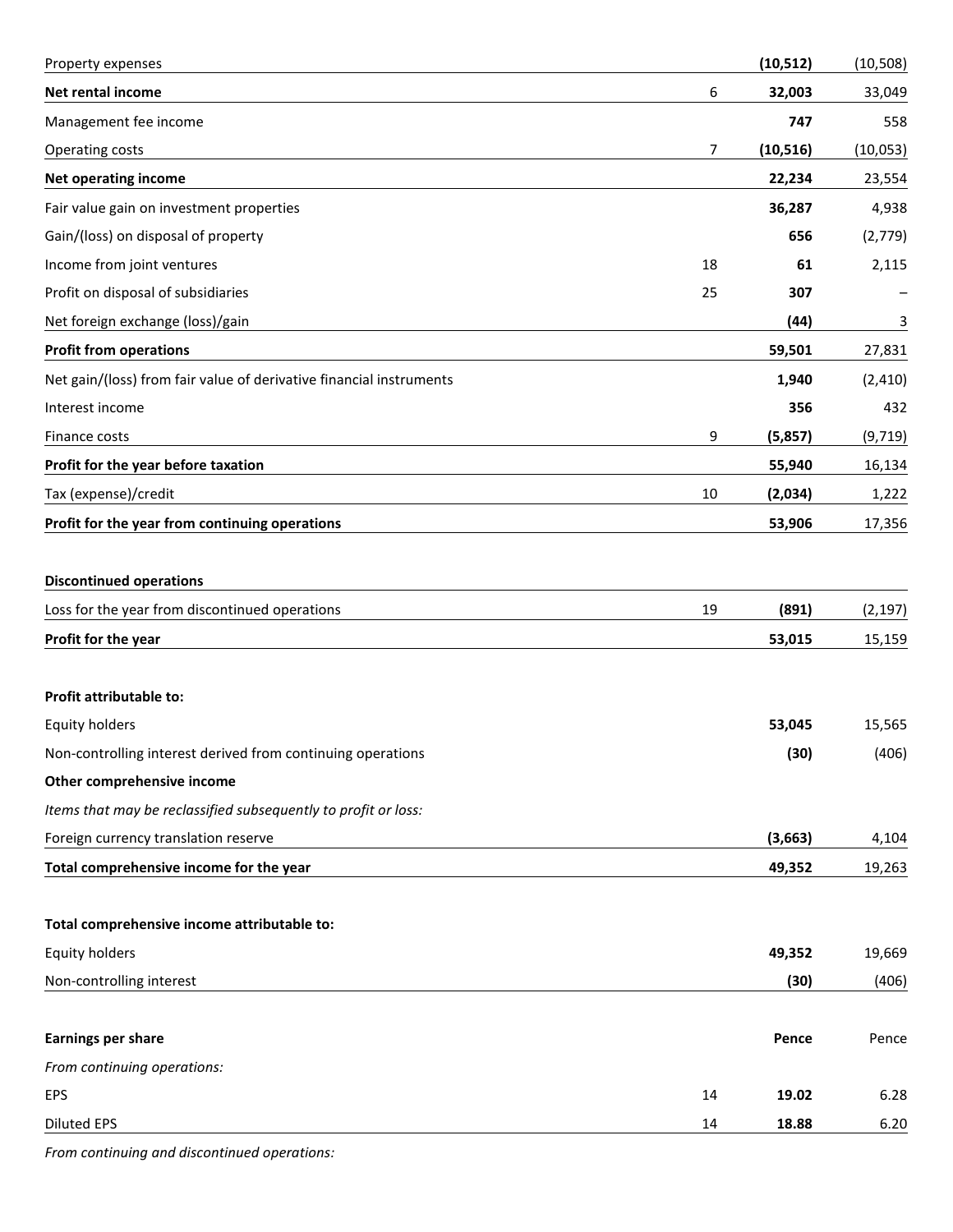| <b>EPS</b>  | 14 <b>18.71</b> 5.50 |  |
|-------------|----------------------|--|
| Diluted EPS | 14 <b>18.57</b> 5.44 |  |

## **Consolidated Statement of Financial Position**

**For the year ended 31 March 2021**

|                                                                         |      | 31 March               | 31 March             |
|-------------------------------------------------------------------------|------|------------------------|----------------------|
|                                                                         |      | 2021                   | 2020                 |
|                                                                         | Note | ${\bf f}^{\prime}$ 000 | $\rm{f}^{\prime}000$ |
| <b>ASSETS</b>                                                           |      |                        |                      |
| <b>Non-current assets</b>                                               |      |                        |                      |
| Investment properties                                                   | 16   | 511,220                | 387,761              |
| Investment in joint ventures                                            | 18   | 143                    | 781                  |
| Investment in joint venture bond                                        | 18   | 14,119                 | 15,336               |
| Intangible assets                                                       |      | 1,784                  |                      |
| Derivative financial instruments                                        | 24   | 138                    |                      |
| Other debtors                                                           | 20   | 8,670                  | 13,523               |
| Right-of-use asset                                                      |      | 314                    | 491                  |
| <b>Total non-current assets</b>                                         |      | 536,388                | 417,866              |
| <b>Current assets</b>                                                   |      |                        |                      |
| Cash and cash equivalents                                               | 21   | 53,781                 | 84,453               |
| Trade and other receivables                                             | 20   | 8,723                  | 8,249                |
| Other investments                                                       |      | 1,000                  |                      |
| Derivative financial instruments                                        | 24   | 2,024                  |                      |
| Assets classified as held for sale                                      | 19   | 39,208                 | 111,857              |
| <b>Total current assets</b>                                             |      | 104,736                | 204,585              |
| <b>Total assets</b>                                                     |      | 641,124                | 622,451              |
| <b>LIABILITIES</b>                                                      |      |                        |                      |
| <b>Current liabilities</b>                                              |      |                        |                      |
| <b>Bank loans</b>                                                       | 23   | 4,489                  |                      |
| Taxes payable                                                           |      | 1,706                  | 7,241                |
| Accounts payable and accruals                                           | 22   | 16,516                 | 16,689               |
| Provisions                                                              | 19   |                        | 3,179                |
| Lease liability                                                         |      | 316                    | 302                  |
| Liabilities directly associated with assets classified as held for sale | 19   | 15,166                 | 47,310               |
| <b>Total current liabilities</b>                                        |      | 38,193                 | 74,721               |
| <b>Non-current liabilities</b>                                          |      |                        |                      |
| <b>Bank loans</b>                                                       | 23   | 176,655                | 154,171              |
| Derivative financial instruments                                        | 24   | 430                    | 2,001                |
|                                                                         |      |                        |                      |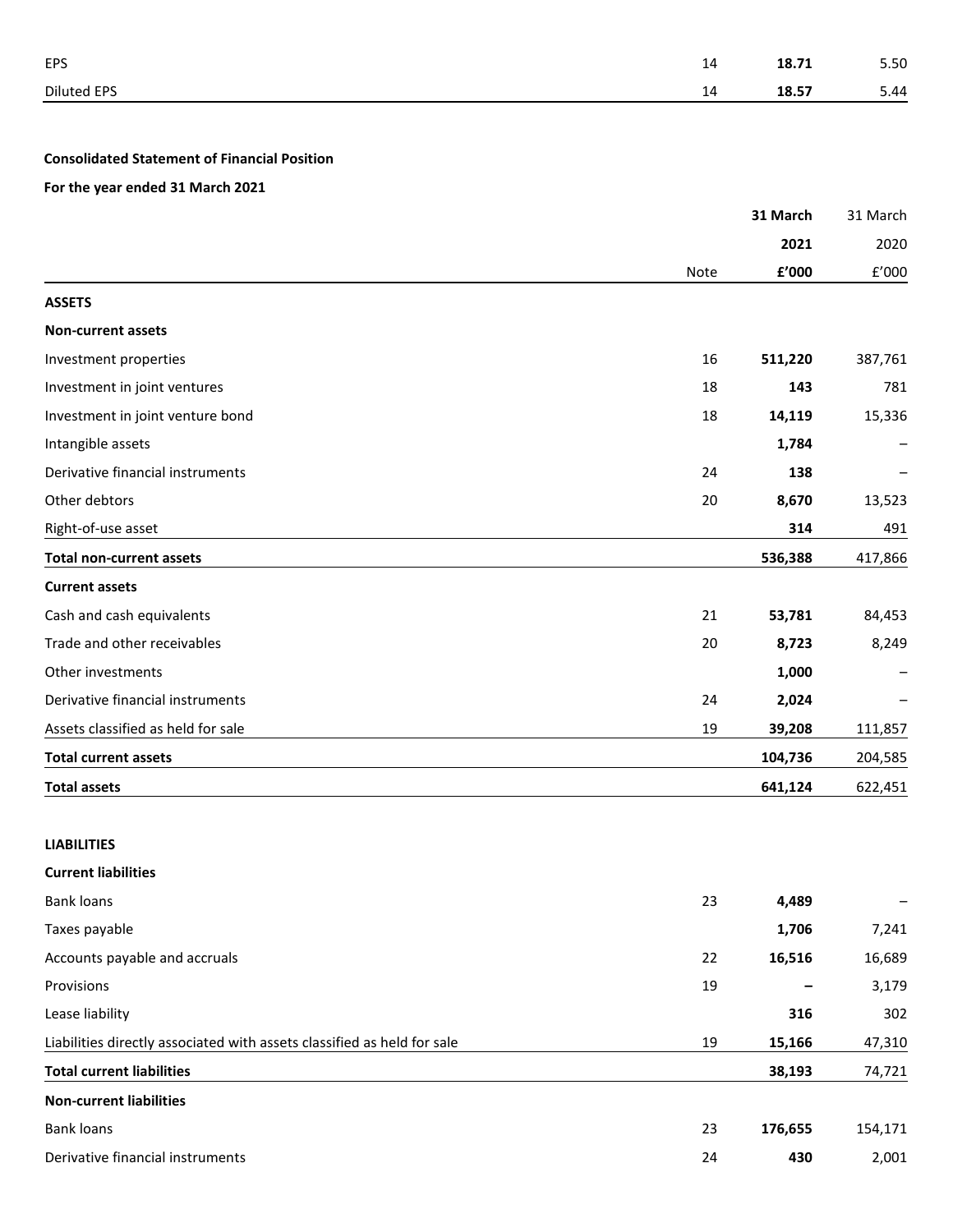| Lease liability                                  | 26            | 222       |
|--------------------------------------------------|---------------|-----------|
| <b>Total non-current liabilities</b>             | 177,111       | 156,394   |
| <b>Total liabilities</b>                         | 215,304       | 231,115   |
| <b>Net assets</b>                                | 425,820       | 391,336   |
| <b>EQUITY</b>                                    |               |           |
| <b>Capital and reserves</b>                      |               |           |
| Share capital and share premium                  | 12<br>322,776 | 322,993   |
| Equity reserve                                   | (10, 058)     | (14, 360) |
| Retained earnings                                | 91,647        | 57,490    |
| Foreign currency translation reserve             | 21,455        | 25,118    |
| Total equity attributable to equity shareholders | 425,820       | 391,241   |
| <b>Non-controlling interest</b>                  |               | 95        |
| <b>Total equity</b>                              | 425,820       | 391,336   |
|                                                  | £             | ${\bf f}$ |
| Net asset value per share                        | 15<br>1.49    | 1.38      |

# **Diluted net asset value per share** 1.37 1.37

The consolidated financial statements were approved by the board of directors on 10 June 2020 and signed on its behalf by

## **James Beaumont**

Chief Financial Officer

## **Consolidated Statement of Changes in Equity**

## **For the year ended 31 March 2021**

|                                            |      | Share       |           |                              | Foreign     |              |             |                       |
|--------------------------------------------|------|-------------|-----------|------------------------------|-------------|--------------|-------------|-----------------------|
|                                            |      | capital and |           |                              | currency    | Attributable | Non-        |                       |
|                                            |      | share       | Equity    | Retained                     | translation | to equity    | controlling |                       |
|                                            |      | premium     | reserve   | earnings                     | reserve     | shareholders |             | interest Total equity |
|                                            | Note | f'000       | f'000     | f'000                        | f'000       | f'000        | f'000       | f'000                 |
| <b>Balance at 1 April 2020</b>             |      | 322,993     | (14, 360) | 57,490                       | 25,118      | 391,241      | 95          | 391,336               |
| Profit for the year                        |      |             |           | 53,045                       |             | 53,045       | (95)        | 52,950                |
| Other comprehensive income for<br>the year |      |             |           | $\qquad \qquad \blacksquare$ | (3,663)     | (3,663)      |             | (3,663)               |
| Total comprehensive income for<br>the year |      |             | -         | 53,045                       | (3,663)     | 49,382       | (95)        | 49,287                |
| Equity-settled share-based<br>payments     | 13   | (217)       | 1,219     | 213                          |             | 1,215        |             | 1,215                 |
| Repurchase of own shares                   |      | -           | (4, 110)  |                              | -           | (4, 110)     | -           | (4, 110)              |
| Ordinary dividends                         | 11   |             | 7,193     | (19, 101)                    | -           | (11,908)     |             | (11,908)              |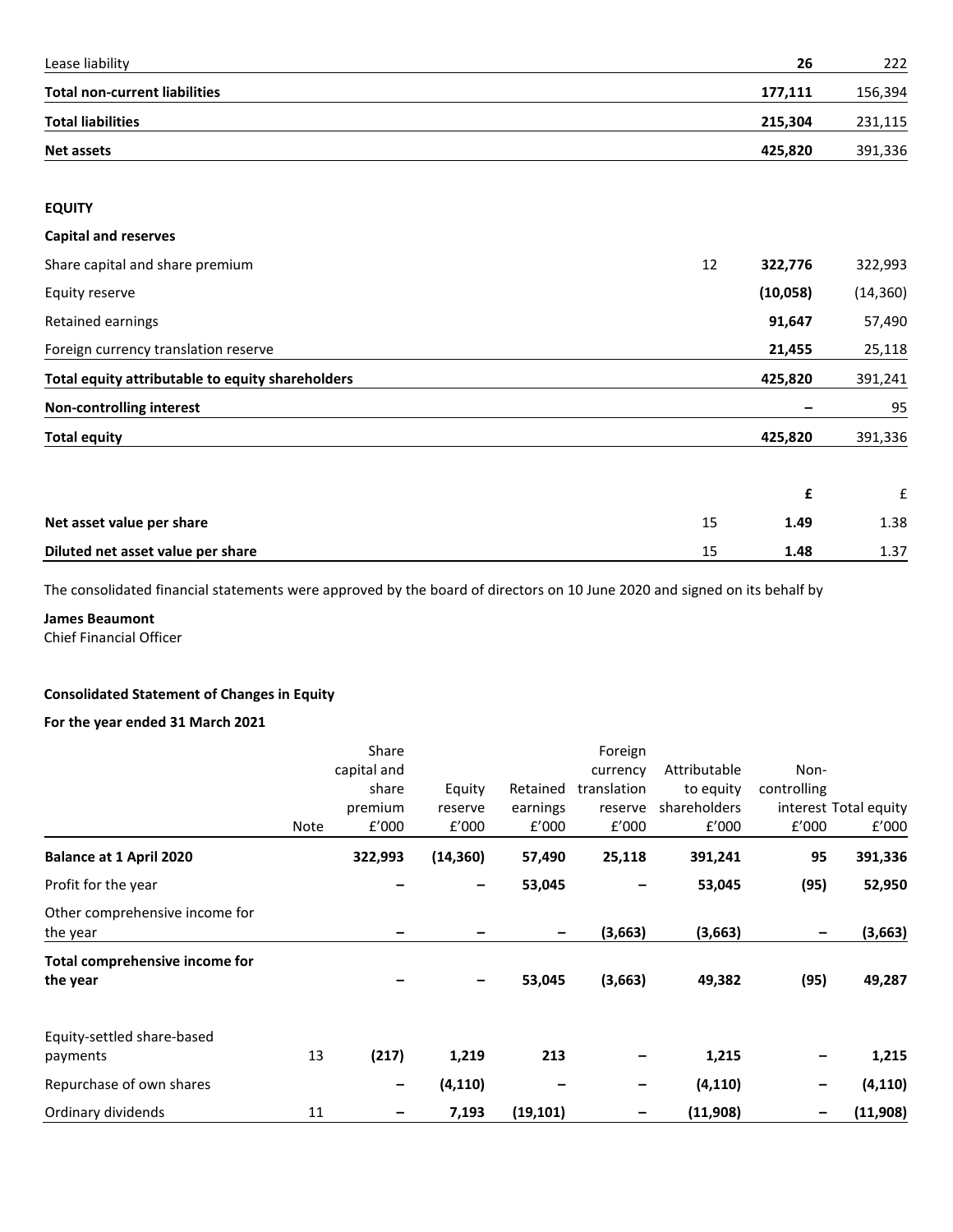| <b>Total contributions and</b><br>distribution recognised directly in<br>equity |    | (217)   | 4,302     | (18, 888) | -                 | (14, 803)      |                                | (14, 803)    |
|---------------------------------------------------------------------------------|----|---------|-----------|-----------|-------------------|----------------|--------------------------------|--------------|
| Balance at 31 March 2021                                                        |    | 322,776 | (10,058)  | 91,647    | 21,455            | 425,820        |                                | 425,820      |
| <b>Balance at 1 April 2019</b>                                                  |    | 322,993 | (15,708)  | 60,952    | 21,014            | 389,251        | 2,969                          | 392,220      |
| Profit for the year                                                             |    |         |           | 15,565    |                   | 15,565         | (322)                          | 15,243       |
| Other comprehensive income for<br>the year                                      |    |         |           | -         | 4,104             | 4,104          |                                | 4,104        |
| Total comprehensive income for<br>the year                                      |    |         |           | 15,565    | 4,104             | 19,669         | (322)                          | 19,347       |
| Equity-settled share-based<br>payments                                          | 13 |         | 1,079     |           |                   | 1,079          |                                | 1,079        |
| Repurchase of own shares                                                        |    |         | (4,828)   |           |                   | (4,828)        | -                              | (4,828)      |
| Other changes in non-controlling<br>interest                                    |    |         |           |           |                   |                | (513)                          | (513)        |
| Ordinary dividends                                                              | 11 |         | 5,097     | (19, 027) | -                 | (13,930)       | (2,039)                        | (15,969)     |
| <b>Total contributions and</b><br>distribution recognised directly in<br>equity |    |         | 1,348     | (19,027)  | $\qquad \qquad -$ | (17, 679)      | (2, 552)                       | (20, 231)    |
| Balance at 31 March 2020                                                        |    | 322,993 | (14, 360) | 57,490    | 25,118            | 391,241        | 95                             | 391,336      |
| <b>Consolidated Statement of Cash Flows</b><br>For the year ended 31 March 2021 |    |         |           |           |                   |                |                                |              |
|                                                                                 |    |         |           |           |                   |                | 31 March                       | 31 March     |
|                                                                                 |    |         |           |           |                   |                | 2021                           | 2020         |
|                                                                                 |    |         |           |           |                   | Note           | $\boldsymbol{\mathsf{f}}'$ 000 | $\rm{f}'000$ |
| <b>Operating activities</b>                                                     |    |         |           |           |                   |                |                                |              |
| Profit from continuing operations                                               |    |         |           |           |                   |                | 59,501                         | 27,831       |
| Loss from discontinued operations                                               |    |         |           |           |                   | 19             | (737)                          | (2,967)      |
|                                                                                 |    |         |           |           |                   |                | 58,764                         | 24,864       |
| Depreciation                                                                    |    |         |           |           |                   | $\overline{7}$ | 274                            | 239          |
| Increase in fair value of investment property                                   |    |         |           |           |                   | 16             | (35, 109)                      | (1,741)      |
| (Gain)/loss on disposal of property                                             |    |         |           |           |                   |                | (656)                          | 2,779        |
| Income from joint ventures                                                      |    |         |           |           |                   |                | (61)                           | (2, 115)     |
| Management fee expenses                                                         |    |         |           |           |                   |                | (1)                            |              |
| Share based payments                                                            |    |         |           |           |                   | $\overline{7}$ | 937                            | 1,079        |
| Dividends received from joint ventures                                          |    |         |           |           |                   |                |                                | 56           |
| Profit on disposal of subsidiaries                                              |    |         |           |           |                   |                | (307)                          |              |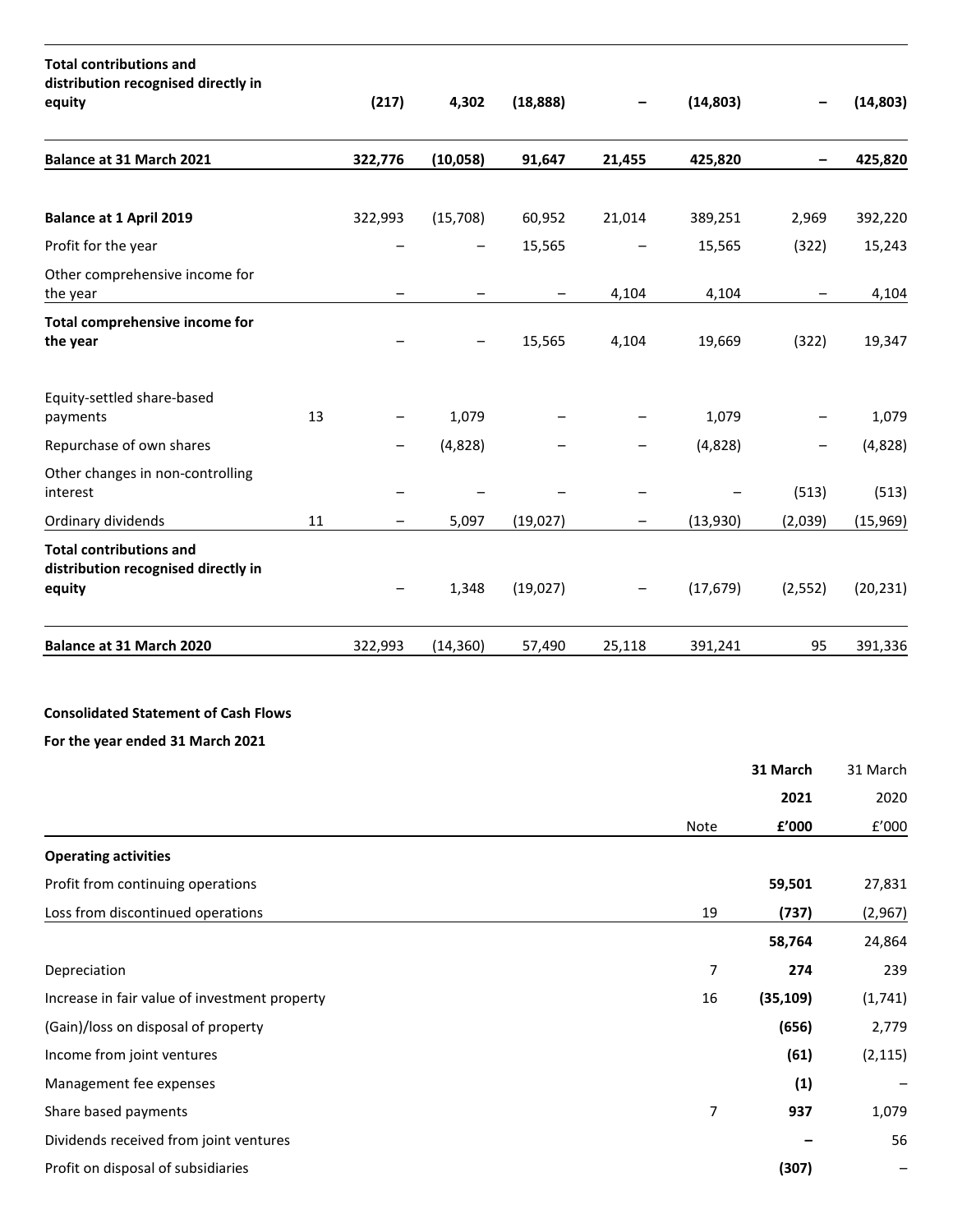| Exchange rate loss/(gain)                                         |    | 44        | (3)       |
|-------------------------------------------------------------------|----|-----------|-----------|
| (Increase)/decrease in trade and other receivables                |    | (274)     | 632       |
| (Decrease)/increase in trade and other payables                   |    | (3, 327)  | 2,702     |
| Cash generated by operations                                      |    | 20,284    | 28,492    |
| Interest paid                                                     |    | (4, 749)  | (9, 224)  |
| Interest received                                                 |    | 1,707     | 1,296     |
| Net tax paid                                                      |    | (96)      | (2,738)   |
| Net cash from operating activities                                |    | 17,146    | 17,826    |
| Contributed by: Continuing operations                             |    | 16,938    | 20,707    |
| Discontinued operations                                           |    | 208       | (2,881)   |
| <b>Investing activities</b>                                       |    |           |           |
| Purchase of investment property                                   | 16 | (96, 363) | (40, 829) |
| Capital expenditure - property                                    | 16 | (1,617)   | (13, 303) |
| Capital expenditure - ERP                                         |    | (1, 377)  |           |
| Proceeds on disposal of investment property, net of selling costs |    | 52,849    | 144,628   |
| Tax paid on disposal of property                                  |    | (9, 174)  |           |
| Receipt of loans advanced under the Share Purchase Plan           |    | 6,643     |           |
| Other investment - Cash and short-maturity bonds on call          |    | (1,000)   |           |
| Repayment of third party loans                                    | 25 | 4,543     | 244       |
| Disposal of subsidiary                                            | 25 | 7,738     |           |
| Net cash disposed of in subsidiary                                | 25 | (348)     |           |
| Net cash (used in)/from investing activities                      |    | (38, 106) | 90,740    |
| <b>Financing activities</b>                                       |    |           |           |
| New bank loans raised                                             | 23 | 89,558    | 24,668    |
| Dividends paid                                                    |    | (11,908)  | (13,930)  |
| Withholding tax on dividends paid                                 |    | (62)      | 342       |
| Repayment of borrowings                                           | 23 | (77, 926) | (82, 184) |
| Amortisation of loans                                             | 23 | (123)     | (134)     |
| Lease payments                                                    |    | (281)     | (375)     |
| Repurchase of shares                                              |    | (4, 110)  | (4,828)   |
| SWAP break fee                                                    |    | (1,895)   |           |
| Proceeds from issues of employee share options                    |    | 106       |           |
| Financing fees paid                                               |    | (2,072)   | (1,062)   |
| Net cash used in financing activities                             |    | (8, 713)  | (77, 503) |
| Net (decrease)/increase in cash and cash equivalents              |    | (29, 673) | 31,063    |
| Effect of foreign exchange losses                                 |    | (1,933)   | (4,695)   |
| Cash and cash equivalents at beginning of the period              |    | 85,588    | 59,220    |
| Cash and cash equivalents at end of the period                    |    | 53,982    | 85,588    |
| Contributed by: Continuing operations                             | 21 | 53,781    | 84,453    |
| Discontinued operations and assets held for sale                  | 19 | 201       | 1,135     |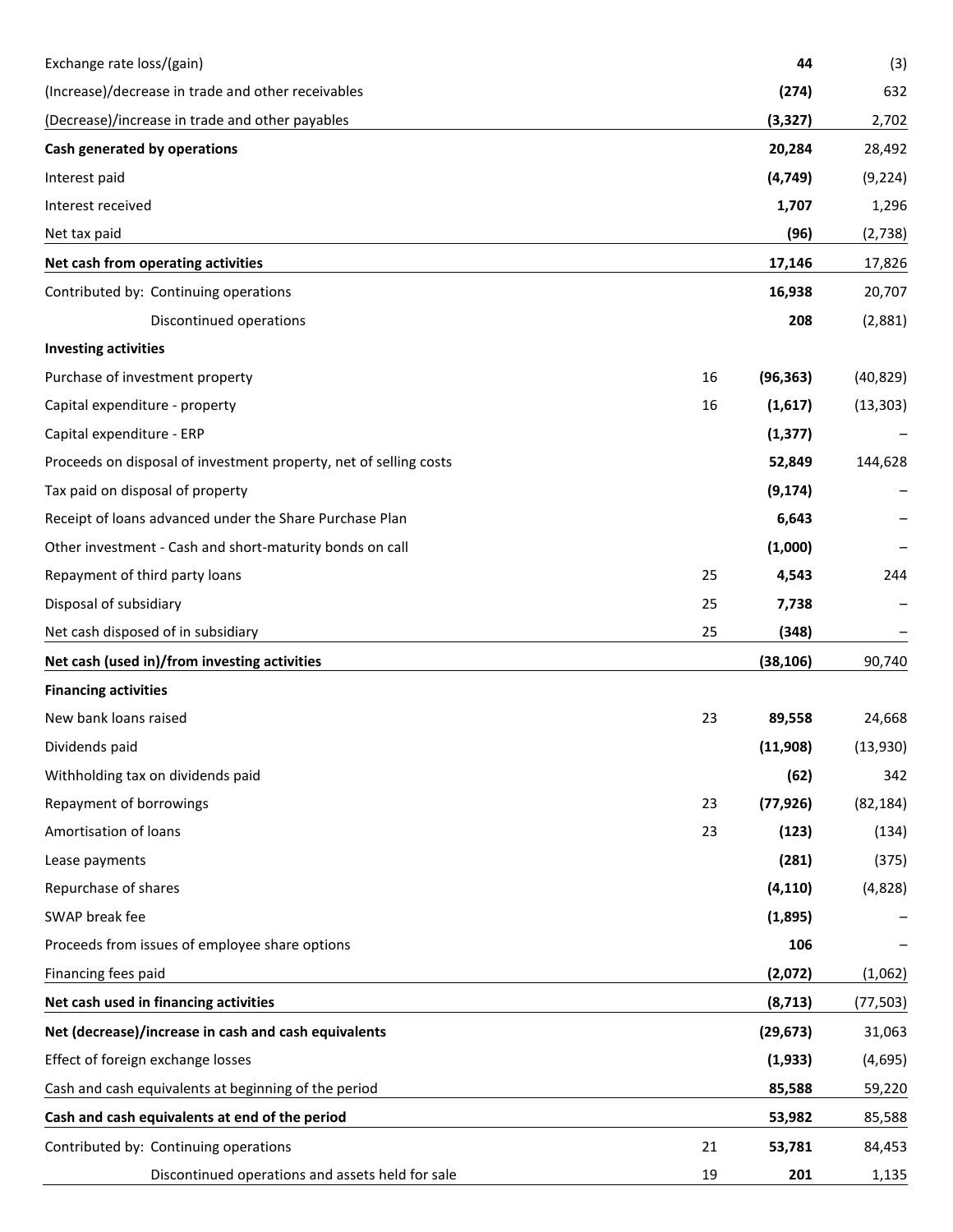Funds totalling £4.4 million were restricted at 31 March 2021 (2020: £8.2 million), see note 21.

#### **Notes to the Consolidated Financial Statements**

#### **1 General Information**

Stenprop Limited (the 'Company' and together with its subsidiaries the 'Group') is registered in Guernsey (Registration number 64865). The registered address of the Company is Kingsway House, Havilland Street, St Peter Port, GY1 2QE, Guernsey. With effect from 1 May 2018, the Company converted to a UK real estate investment trust ('REIT').

## **2 Basis of preparation**

The consolidated financial statements have been prepared in accordance with International Financial Reporting Standards ('IFRS's) as issued by the IASB, and the SAICA Financial Reporting Guides as issued by the Accounting Practices Committee and Financial Pronouncements as issued by Financial Reporting Standards Council and the Companies Act, 71 of 2008 ('Companies Act') applicable to companies reporting under IFRS and the JSE Listings Requirements, the Disclosure and Transparency Rules of the UK's FCA and applicable Guernsey law. The consolidated financial statements have been prepared on the historical cost basis, except for the revaluation of investment properties and financial instruments that are measured at fair values at the end of each reporting period, as explained in the accounting policies below. Historical cost is generally based on the fair value of the consideration given in exchange for goods and services. The principal accounting policies, which are consistent with those applied in the previous annual financial statements, except for the adoption of new and revised standards (described below), are set out below. The consolidated financial statements are presented in GBP (Pounds Sterling).

The financial information set out in these preliminary summarised audited financial statements does not constitute the Group's statutory accounts for the years ended 2021 and 2020 but is derived from those accounts. The Company's auditors, BDO LLP, have reported on those accounts and provided an unqualified opinion, including key audit matters within their audit report. It did not draw attention to any matters by way of emphasis without qualifying their report and did not contain statements under The Companies (Guernsey) Law, 2008. A copy is available upon written request from the Company's registered office. The auditors' reports do not necessarily report on all of the information contained in these financial results. Shareholders are therefore advised that in order to obtain a full understanding of the nature of the auditors' engagement they should obtain a copy of the auditors' reports together with the accompanying financial information from the Company's registered office.

## **Going concern**

At the date of signing these consolidated financial statements, the Group has positive operating cash flows and positive net assets. Management have carefully considered the impact of the significant risks and uncertainties within the context of the Group's viability and prospects, with specific emphasis placed on the unprecedented challenges posed to the business and the Group's occupiers as a result of the COVID-19 pandemic, and the potential microeconomic impact of Brexit. Management subjected the Group's cash flow forecast for the period to 30 September 2022 to appropriate scenarios, including a specific COVID-19 related income scenario in the base case, based on our rent collection experience over the period of the pandemic. This income scenario was further sensitised given the uncertainty of the pandemic. In addition, the impact of the significant risks and uncertainties facing the business, taking into account likely effectiveness of mitigating actions that the Group would have at its disposal. The significant risks and uncertainties identified as relevant to the forecast and its ability to continue to meet its obligations as they fall due, relate to the timing and quantum of acquisitions and disposals, financing of acquisitions, debt maturity and compliance, rental growth rates, void periods and REIT obligations.

The Group has significant cash resources at the start of the look forward period which is a key factor in assessing the validity of the going concern assumption for the Group.

Debt refinancing and sensitivities to loan covenants were assessed in detail, as well as the Group's REIT obligations. It has been assumed that debt facilities can be refinanced as required in normal market lending conditions, consistent with what we are currently experiencing with our lenders. Despite the disruption in the economy caused by COVID-19, we do not expect the risk of default to have increased and no breach cures have been assumed in the forecast model. This is considered appropriate in light of the strong relationships we maintain with our facility providers, as evidenced by successful refinancings achieved during the period and, at the time of publishing this report, the significant headroom which exists for all interest cover ratios and, with the exception of Lugano discussed separately below, for Loan to Value ratio covenants.

Lugano: The Group owns a property known as Lugano in Switzerland with a rehabilitation medical facility and health club tenant. The property investment comprises 2% of the portfolio. The property is subject to an LTV covenant only (no interest cover ratio covenant) of 50%. At year end, the LTV based on an external valuation was 48.9%. Notwithstanding this, the bank supports the ongoing sale process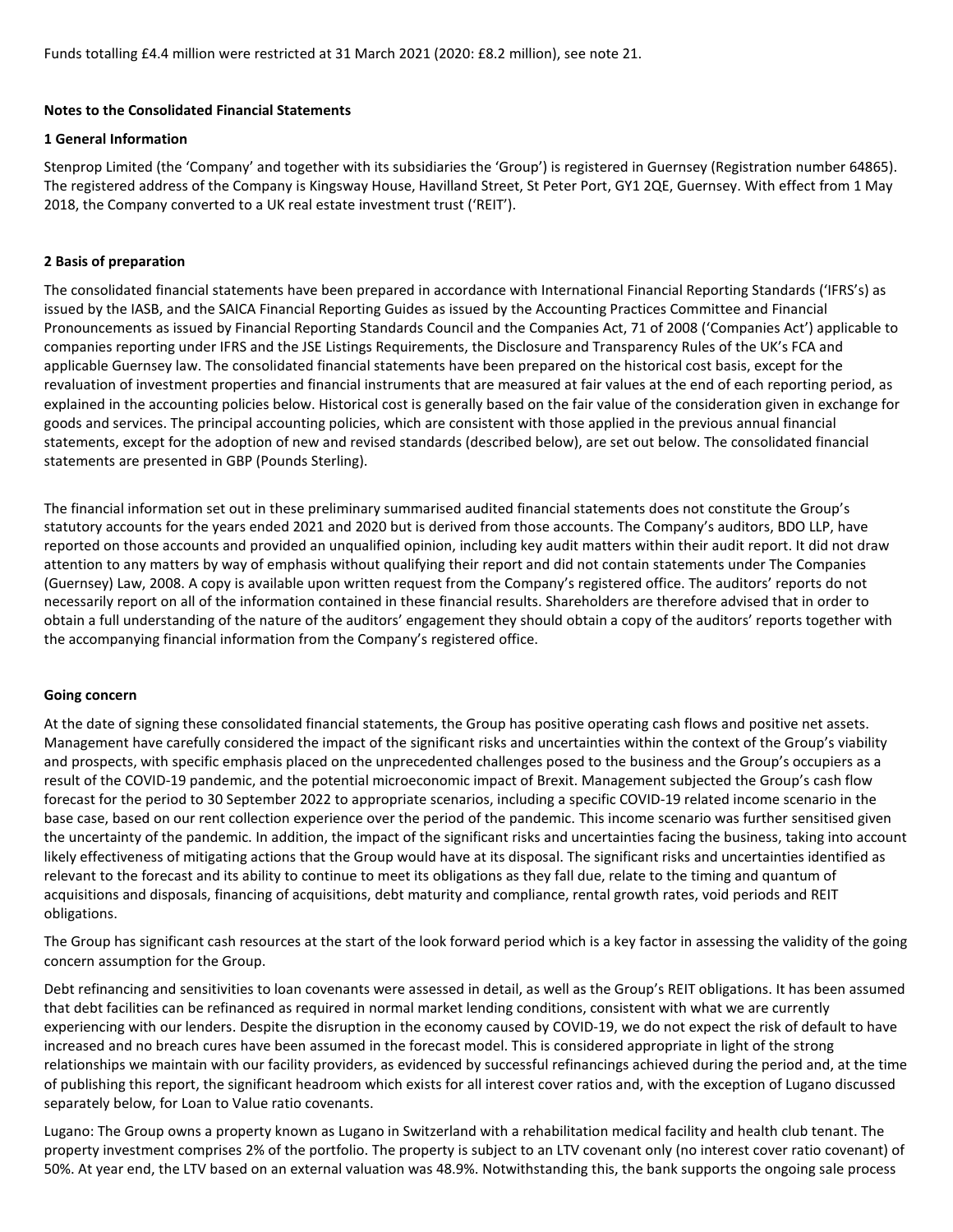and the cash flow forecast illustrates that the Group would have sufficient cash resources available to cure a covenant breach if it crystallised and should the lender take a hard stance. It is further worth noting that the loan is not cross-collateralised and accordingly if the bank did act aggressively, the Group would continue to operate with the remaining portfolio of assets if any foreclosure event were to arise.

In light of this review, the significant liquid assets at year end and the £27 million of unencumbered property at reporting date, management are satisfied that the Group has access to adequate resources to meet its obligations as they fall due and will continue in operational existence for a period of at least twelve months from the date of these financial statements. The directors believe that it is therefore appropriate to prepare the accounts on a going concern basis and no material uncertainty exists in reaching this conclusion.

Note 27 to the consolidated financial statements includes the Group's objectives, policies, and procedures for managing its capital, market, credit, and liquidity risks.

#### **Adoption of new and revised standards**

In the current period no new or revised Standards and Interpretations have been adopted. At the date of approval of these consolidated financial statements, the Group has not applied the following new standards that have been issued but are not yet effective:

Amendments to IAS 1 Classification of liabilities as current or non-current

#### **Impact assessment of adopting new accounting standards**

The directors have completed or are in the process of assessing these standards and do not expect that the adoption of the standards listed above will have a material impact on the financial statements of the Group in future periods.

## **New standards in issue but not yet effective**

Amendments to IAS 1 Classification of liabilities as current or non-current. In January 2020, the IASB issued amendments to IAS 1, which are intended to clarify the requirements that an entity applies in determining whether a liability is classified as current or non-current. The amendments are intended to be narrow scope in nature and are meant to clarify the requirements in IAS 1 rather than modify the underlying principles. The amendments include clarifications relating to how events after the end of the reporting period affect liability classification, what the rights of an entity must be to classify a liability as non-current, how an entity assesses compliance with conditions of a liability (e.g., bank covenants), and how conversion features in liabilities affect their classification. The amendments are applied prospectively for annual reporting periods beginning on or after 1 January 2023, with early application permitted. However, they are yet to be endorsed for application in the United Kingdom.

## **3 Significant accounting policies**

#### **Basis of consolidation**

Consolidation of a subsidiary begins when the Group obtains control over the subsidiary and ceases when the Group loses control of the subsidiary. Specifically, the results of the subsidiaries acquired or disposed of during the period are included in the consolidated statement of comprehensive income from the date the Company gains control until the date when the Company ceases to control the subsidiary.

Profit or loss and each component of other comprehensive income are attributed to the owners of the Company and to the noncontrolling interests. Total comprehensive income of the subsidiaries is attributed to the owners of the Company and to the noncontrolling interests, even if this results in the non-controlling interests having a deficit balance.

Where necessary, adjustments are made to the financial statements of subsidiaries to bring the accounting policies used in line with the Group's accounting policies.

All intragroup assets and liabilities, equity, income, expenses, and cash flows relating to transactions between the members of the Group are eliminated on consolidation.

When the Group loses control of a subsidiary, the gain or loss on disposal recognised in profit or loss is calculated as the difference between (i) the aggregate of the fair value of the consideration received and the fair value of any retained interest, and (ii) the previous carrying amount of the assets (including goodwill), less liabilities of the subsidiary and any non-controlling interests.

All amounts previously recognised in other comprehensive income in relation to that subsidiary are accounted for as if the Group had directly disposed of the related assets or liabilities of the subsidiary (i.e. reclassified to profit or loss or transferred to another category of equity as specified/permitted by applicable IFRS). The fair value of any investment retained in the former subsidiary at the date when control is lost is regarded as the fair value on initial recognition for subsequent accounting under IFRS 9 Financial Instruments or, when applicable, the costs on initial recognition of an investment in an associate or jointly controlled entity.

#### **Joint ventures**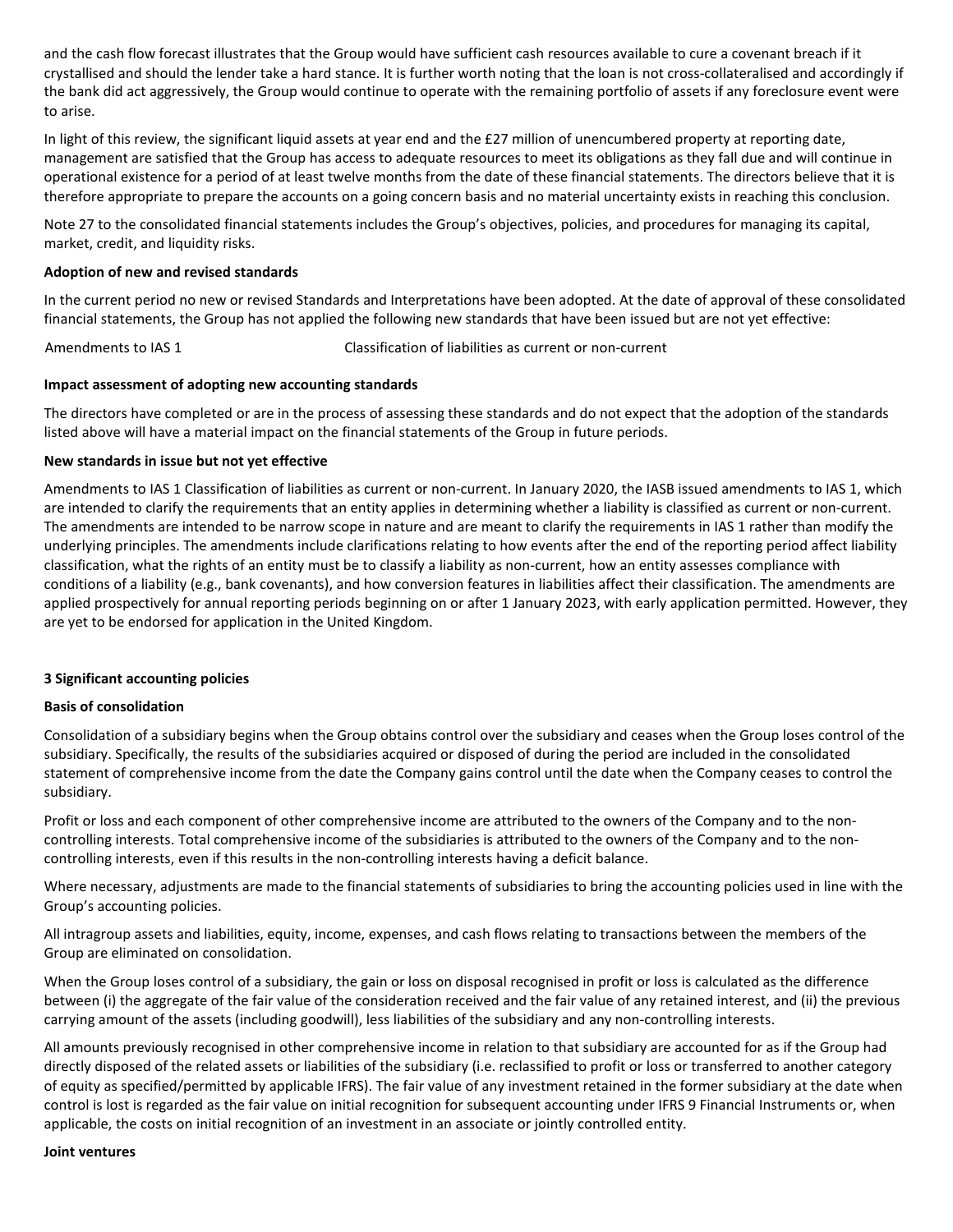The Group's investment properties are typically held in property-specific separate legal entities, which may be legally structured as joint ventures. In assessing whether a particular legal entity is accounted for as a subsidiary or joint venture, the Group considers all of the contractual terms of the arrangement, including the extent to which the responsibilities and parameters of the venture are determined in advance of the joint venture agreement being agreed between the two parties. The Group will then consider whether it has the power to govern the financial and operating policies of the legal entity, to obtain benefits from its activities, and the existence of any legal disputes or challenges to this control in order to conclude on the classification of the legal entity as a joint venture or subsidiary undertaking. In applying this policy and as detailed in note 18, the Group's investment in Elysion S.A. is classified as a joint venture because the share of beneficial ownership and management of the portfolio being conducted by the joint venture partner.

The consolidated financial statements account for interests in joint ventures using the equity method of accounting per IFRS 11 Joint Arrangements.

Loans to joint ventures are separately presented from equity interests in the Group's consolidated statement of financial position. The Group eliminates upstream and downstream transactions with its joint ventures, including interest and any other costs, to the extent of the Group's interest in the relevant joint venture. The classification and measurement of loans to joint ventures is determined in accordance with the Group's accounting policies for financial assets.

#### **Business combinations and asset acquisitions**

Business combinations are accounted for using the acquisition method and any excess of the purchase consideration over the fair value of the net assets acquired is initially recognised as goodwill and subsequently reviewed for impairment. Any discount received and/or acquisition costs are recognised in the consolidated statement of comprehensive income.

The Group acquires subsidiaries that own real estate. At the time of acquisition, the Group considers whether the acquisition represents the acquisition of a business. The Group accounts for an acquisition as a business combination where an integrated set of activities is acquired in addition to the property. More specifically, the following criteria are considered:

- The number of items of land and buildings owned by the subsidiary;
- The extent to which significant processes are acquired and in particular the extent of ancillary services provided by the subsidiary; and
- Whether the subsidiary has allocated its own staff to manage the property and/or to deploy any processes, including provision of all relevant administration and information to the entity's owners.

When the acquisition of subsidiaries does not represent a business, it is accounted for as an acquisition of a group of assets and liabilities.

There were no business combinations acquired during the 12 months to 31 March 2021 (2020: nil).

#### **Revenue recognition**

The Group earns returns from investments in direct property assets and management fees. Revenue is recognised when it is probable that the economic benefits associated with the transaction will flow to the Group and the amount of revenue can be measured reliably.

#### **Rental income**

Rental income and lease incentives are recognised in accordance with IFRS 16 Leases. Rental income from investment property is recognised as revenue on a straight-line basis over the lease term. Lease incentives and costs associated with entering into tenant leases are amortised over the lease term, or if the probability that a break option will be exercised is considered high, over the period to the first break option. Rent reviews are recognised when such reviews have been agreed with tenants.

Rental income from operating leases is recognised on an accruals basis. A rent adjustment based on open market estimated rental value is recognised from the rent review date in relation to unsettled rent reviews. Where a significant rent-free period is included in a lease, the rental income forgone is allocated evenly over the period from the date of lease commencement to the expiry date of the lease.

Rental income from fixed and minimum guaranteed rent reviews is recognised on a straight-line basis over the entire lease term. Where such rental income is recognised ahead of the related cash flow, an adjustment is made to ensure the carrying value of the investment property, including the accrued rent, does not exceed the external valuation. Initial significant direct costs incurred in negotiating and arranging a new lease are amortised on a straight-line basis over the period from the date of lease commencement to the expiry date of the lease.

Where a lease incentive payment, or surrender premium is paid to enhance the value of a property, it is amortised on a straight-line basis over the period from the date of lease commencement to the expiry date of the lease. Upon receipt of a surrender premium for the early determination of a lease, the profit, net of dilapidations and non-recoverable outgoings relating to the lease concerned, is immediately reflected in income.

Lease modifications are a change in the scope of a lease, or the consideration for a lease, that was not part of the original terms and conditions of the lease (for example, adding or terminating the right to use one or more underlying assets, or extending or shortening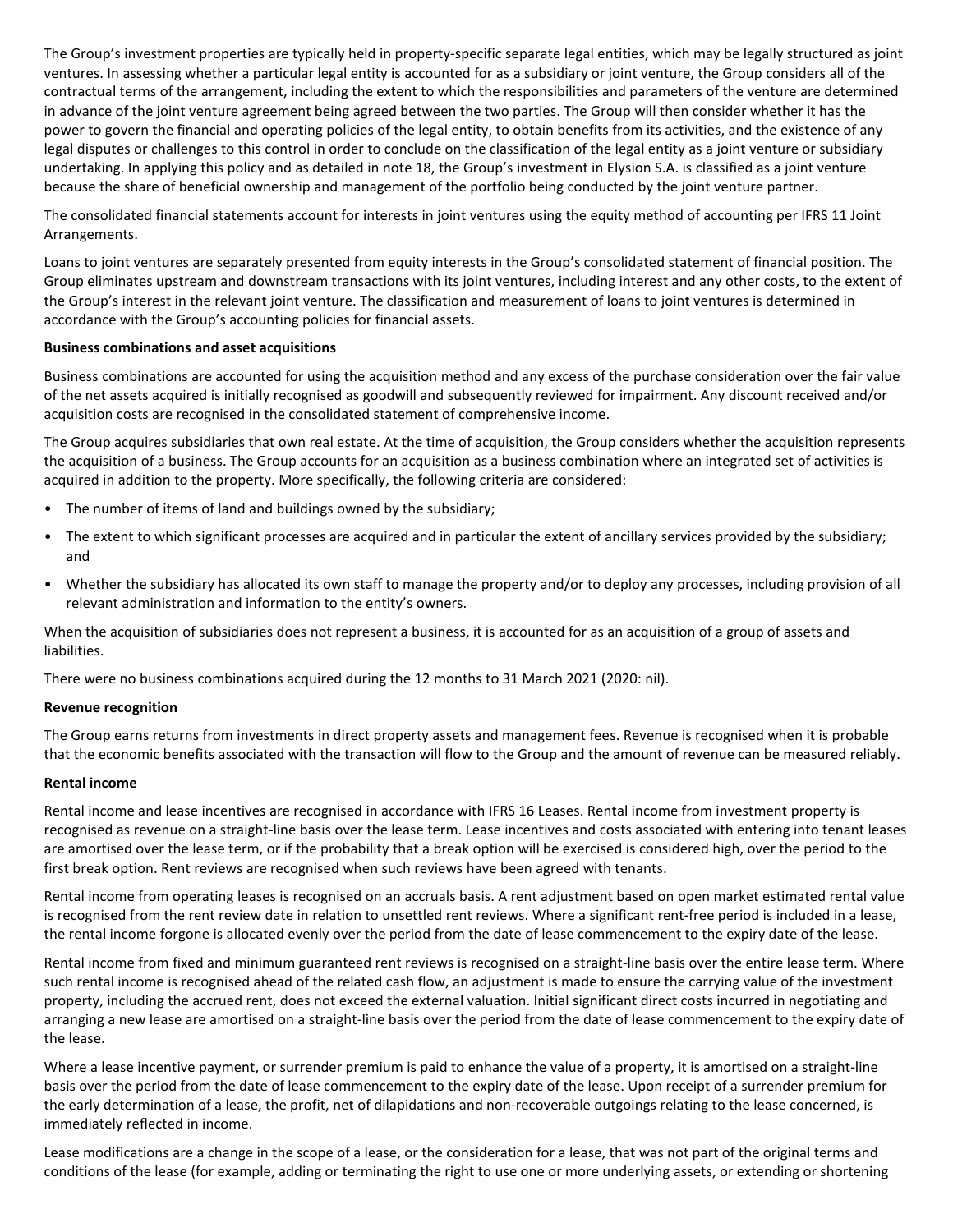the contractual lease term). Lease modifications are accounted for under IFRS 16 Leases. Modifications to a lease is recognised as a new lease from the effective date of the modification, considering any prepaid or accrued lease payments relating to the original lease as part of the lease payments for the new lease.

Deferred income relates to rental income that has been collected in advance of it being recognised as revenue.

Contingent rents, such as turnover rents, rent reviews and indexation, are recorded as income in the periods in which they are earned.

#### **Tenant recharges**

Service charge income, property fee income and joint venture and associate management fees are recognised in accordance with IFRS 15 Revenue from contracts with customers, which prescribes the use of a five-step model for the recognition of revenue. These income streams are recognised as revenue in the period in which they are earned.

Service charge income is recognised in the accounting period in which the services are rendered, and the related property expenses are recognised in the period in which they are incurred.

## **Other income**

Other income mainly consists of maintenance contributions and dilapidations settlements from our customers. This revenue stream is accounted for under IFRS 15 Revenue from contracts with customers. These income streams are recognised as revenue in the period in which they are earned.

## **Management fee income**

Management fees are recognised in the statement of comprehensive income over time as performance obligations are satisfied.

## **Foreign currencies**

The individual financial statements of each Group company are presented in the currency of the primary economic environment in which it operates (its functional currency). For the purpose of the consolidated financial statements, the results and financial position are expressed in GBP Sterling, which is the functional currency of the Company and the presentational currency for the Group.

In preparing the financial statements of the individual companies, transactions in currencies other than the entity's functional currency (foreign currencies) are recognised at the rates of exchange prevailing on the dates of the transactions. At each statement of financial position date, monetary assets and liabilities that are denominated in foreign currencies are translated at the rates prevailing at that date. Non-monetary items carried at fair value that are denominated in foreign currencies are translated at the rates prevailing at the date when the fair value was determined. Non-monetary items that are measured in terms of historical cost in a foreign currency are not retranslated. Exchange differences are recognised in profit or loss for the period in which they arise.

For the purpose of presenting consolidated financial statements, the assets and liabilities of the Group's foreign operations are translated at exchange rates prevailing on the reporting date. Income and expense items are translated at the average exchange rates for the period. Exchange differences arising are recognised in other comprehensive income and accumulated in equity (attributed to non-controlling interests as appropriate).

#### **Borrowing costs**

Interest costs are recognised in the consolidated statement of comprehensive income using the effective interest rate method.

Borrowing costs directly attributable to arranging finance are amortised over the facility term in the consolidated statement of comprehensive income.

## **Current tax**

Current tax payable is based on taxable profit for the year. The Group's liability for current tax is calculated using tax rates that have been enacted or substantively enacted by the balance sheet date.

## **Deferred tax**

Deferred tax is recognised on temporary differences between the carrying amounts of assets and liabilities in the financial statements and the corresponding tax bases used in the computation of taxable profit.

Deferred tax assets are generally recognised for all deductible temporary differences to the extent that it is probable that taxable profits will be available against which those deductible temporary differences can be utilised. Such deferred tax assets and liabilities are not recognised if the temporary difference arises from goodwill or from the initial recognition (other than in a business combination) of other assets and liabilities in a transaction that affects neither the taxable profit nor the accounting profit.

Deferred tax liabilities are recognised for taxable temporary differences associated with investments in subsidiaries and associates, and interests in joint ventures, except where the Group is able to control the reversal of the temporary difference and it is probable that the temporary difference will not reverse in the foreseeable future. Deferred tax assets arising from deductible temporary differences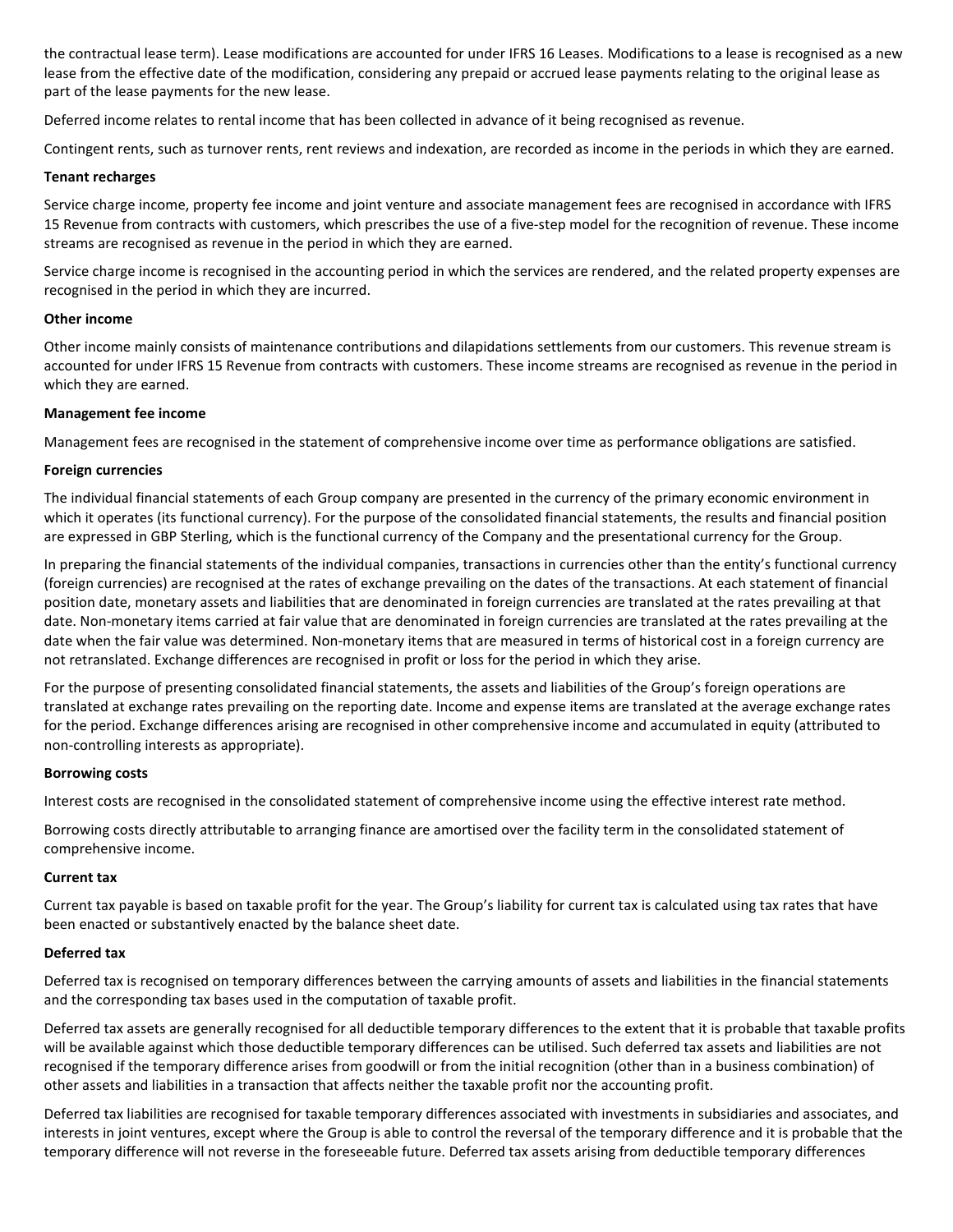associated with such investments and interests are only recognised to the extent that it is probable that there will be sufficient taxable profits against which to utilise the benefits of the temporary differences and they are expected to reverse in the foreseeable future.

The carrying amount of deferred tax assets is reviewed at the end of each reporting period and reduced to the extent that it is no longer probable that sufficient taxable profits will be available to allow all or part of the asset to be recovered. Deferred tax assets and liabilities are measured at the tax rates that are expected to apply in the period in which the liability is settled or the asset realised, based on tax rates (and tax laws) that have been enacted or substantively enacted by the end of the reporting period. The measurement of deferred tax liabilities and assets reflects the tax consequences that would follow from the manner in which the Group expects, at the end of the reporting period, to recover or settle the carrying amount of its assets and liabilities.

Deferred tax assets and liabilities are offset when there is a legally enforceable right to set off current tax assets against current tax liabilities and when they relate to income taxes levied by the same taxation authority and the Group intends to settle its current tax assets and liabilities on a net basis.

## **Non-controlling interests**

Non-controlling interests in the net assets (excluding goodwill) of consolidated subsidiaries are identified separately from the Group's equity therein. Non-controlling interests consist of the amount of those interests at the date of the original business combination and the non-controlling interests' share of the changes in equity since the date of the combination. Total comprehensive income is attributed to non-controlling interests even if this results in the non-controlling interests having a deficit balance.

## **Investment properties**

Properties held to earn rental income and/or capital appreciation are classified as investment properties. Investment properties comprise both freehold and long leasehold land and buildings.

Investment properties are recognised as assets when:

- it is probable that the future economic benefits that are associated with the investment property will flow to the Group;
- there are no material conditions precedent which could prevent completion; and
- the cost of the investment property can be measured reliably.

Investment properties are measured initially at cost, including related transaction costs. After initial recognition, investment properties are carried at fair value, determined by the directors and/or based on independent external appraisals preformed by JLL, twice a year.

The Group uses the valuations prepared by its independent valuers as the fair value of its investment properties. These valuations are undertaken in accordance with the appropriate sections of the current Practice Statements contained in the Royal Institution of Chartered Surveyors Valuation – Professional Standards ('Red Book'). This is an internationally accepted basis of valuation. The valuations are based upon assumptions including contractual and estimated rental values, future rental income, anticipated maintenance costs, future development costs and appropriate discount rates. The valuers also refer to market evidence of transaction prices for similar properties. The valuation techniques used are consistent with IFRS 13 Fair Value Measurement.

The difference between the fair value of a property at the reporting date and its carrying amount prior to remeasurement is included in the consolidated statement of comprehensive income as a valuation surplus or deficit in the fair value gain/(loss) on investment properties account.

#### **Cash and cash equivalents**

Cash and cash equivalents in the balance sheet comprise cash at banks with an original maturity of three months or less. Cash balances are recorded net of tenant deposits. Restricted cash represents service charge monies held by managing agents as well as rent held in bank accounts which are secured by lenders, for the purposes of debt repayments.

#### **Expenditure**

Expenses are accounted for on an accrual basis. Property expenses include the costs of professional fees on lettings and other nonrecoverable costs. Operating costs include all professional fees incurred in operating the business in the best interests of the shareholders.

## **Financial instruments**

A financial instrument is a contract that gives rise to a financial asset to one entity and a financial liability or equity instrument to another. The classification of financial assets and financial liabilities depends on the nature and purpose of the instrument and is determined at the time of initial recognition.

Financial assets and financial liabilities are initially measured at fair value. Transaction costs that are directly attributable to the acquisition or issue of financial assets and financial liabilities (other than financial assets at fair value through profit or loss ('FVTPL')) are added to or deducted from the fair value of the financial assets or financial liabilities, as appropriate, on initial recognition.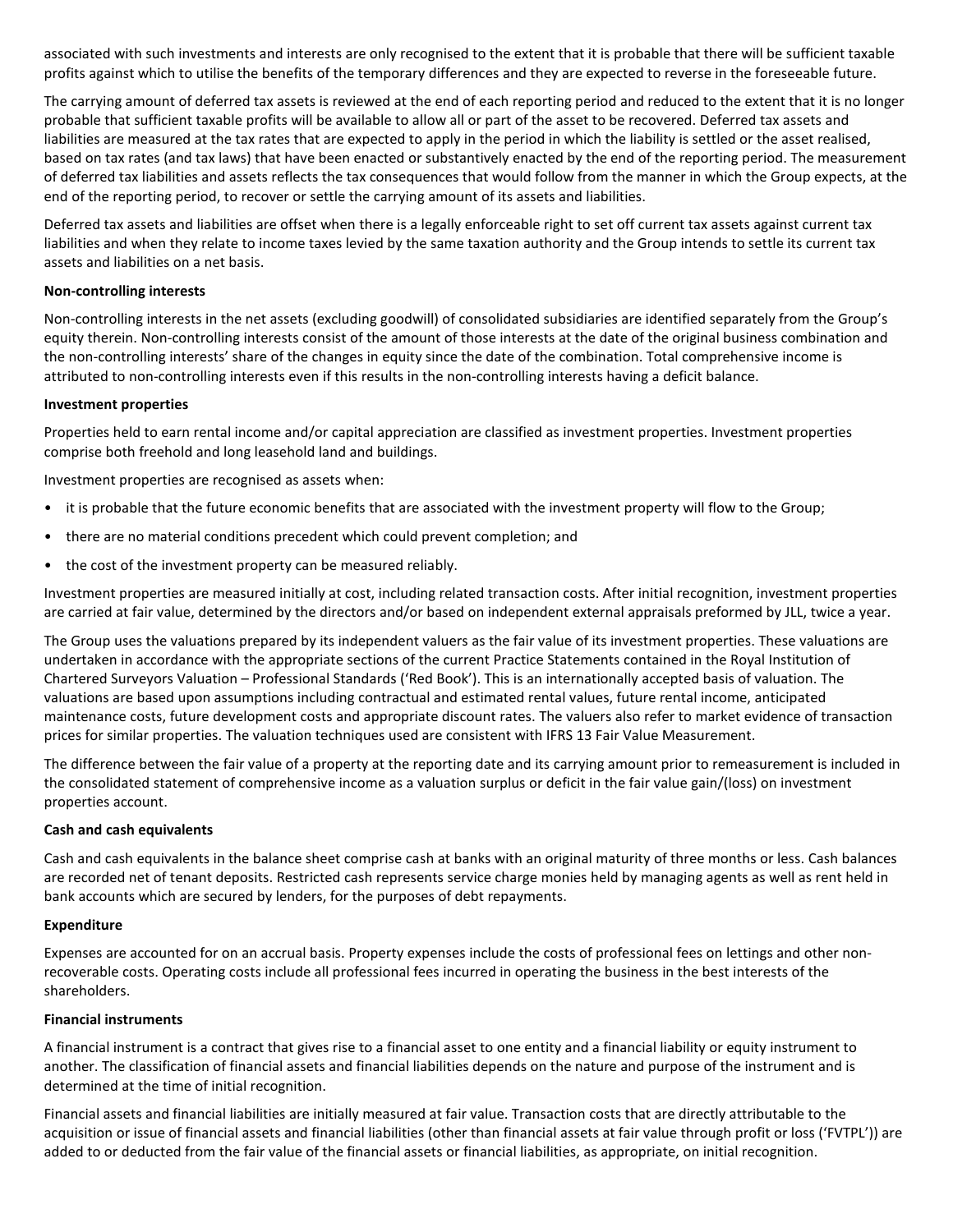Transaction costs directly attributable to the acquisition of financial assets or financial liabilities at FVTPL are recognised immediately in the statement of comprehensive income.

In addition, for financial reporting purposes, fair value measurements are categorised into Level 1, 2 or 3 based on the degree to which the inputs to the fair value measurements are observable and the significance of the inputs to the fair value measurement in its entirety, which are described as follows:

Level 1 – Inputs are quoted prices (unadjusted) in active markets for identical assets or liabilities that the entity can access at the measurement date.

Level 2 – Inputs other than quoted prices included within Level 1, that are observable for the asset or liability, either directly or indirectly.

Level 3 – Inputs are unobservable inputs for the asset or liability.

## **Financial assets**

The Group classifies its financial assets as either at fair value through profit and loss or amortised cost. The Group classifies its financial assets based on both the Group's business model for managing those financial assets and the contractual cash flow characteristics of the financial assets.

The Group's financial assets classified at amortised cost are non-derivative financial assets with fixed or determinable payments that are not quoted in an active market. They include current assets with maturities or terms less than 12 months after the reporting date, as well as financial assets with maturities greater than 12 months after the reporting date, which are classified as non-current assets. These assets meet the condition of being held within a business model whose objective is to hold the financial assets in order to collect contractual cash flows and the terms of which give rise, on specified dates, to cash flows that are solely payments of principal and interest.

Financial assets, including those relating to the purchase of Stenprop shares (note 20), are measured at amortised cost using the effective interest method, less any loss allowance for expected credit losses (ECL) which are recognised in the statement of comprehensive income. The amount of expected credit loss is updated at each reporting date to reflect changes in credit risk since initial recognition of the respective financial instrument.

The effective interest rate is the rate that exactly discounts estimated future cash receipts excluding expected credit losses, through the expected life of the financial instrument, or, where appropriate, as shorter period, to the gross carrying amount of the financial instrument on initial recognition.

In the case of short-term trade receivables and other debtors the Group recognises lifetime ECL in accordance with the simplified approach under IFRS 9 Financial Instruments. The expected credit losses on these financial assets are estimated based on the Group's historical credit loss experience, adjusted for factors that are specific to the debtors, general economic conditions, and an assessment of both the current and forecast direction of conditions at the reporting date.

The carrying amount of the financial asset is reduced by the ECL directly for all financial assets. When a trade receivable is considered uncollectable, it is written off against the ECL provision account. Changes in the ECL are recognised in the statement of comprehensive income in the period.

The Group classifies its financial assets at fair value through profit or loss where it has determined that the business model for managing the financial assets and the related contractual cash flow characteristics is not consistent with the policy for classification at amortised cost or fair value through other comprehensive income (OCI). The Group has determined the bond investment in the Elysion S.A. joint venture meets the criteria disclosed in note 4.

There are no financial assets measured at fair value through OCI, which would be classified as such where they are held within a business model whose objective is achieved by both collecting contractual cash flows and selling the financial assets; and cash flows relate solely to payments of principal and interest.

The Group derecognises a financial asset when the contractual rights to the cash flows from the asset have expired or have been transferred and the Group has transferred substantially all risk and rewards of ownership of the asset to another entity.

## **Financial liabilities and equity**

Debt and equity instruments are classified as either financial liabilities or as equity in accordance with the substance of the contractual agreement.

An equity instrument is any contract that evidences a residual interest in the assets of the Group after deducting all its liabilities. Ordinary shares are classed as equity. Equity instruments issued by the Group are recorded at the proceeds received, net of direct issue costs.

The Group's financial liabilities comprise interest-bearing borrowings, loans and payables and trade payables. Financial liabilities are recognised when the Group becomes party to the contractual provisions of the instrument. Financial liabilities are measured at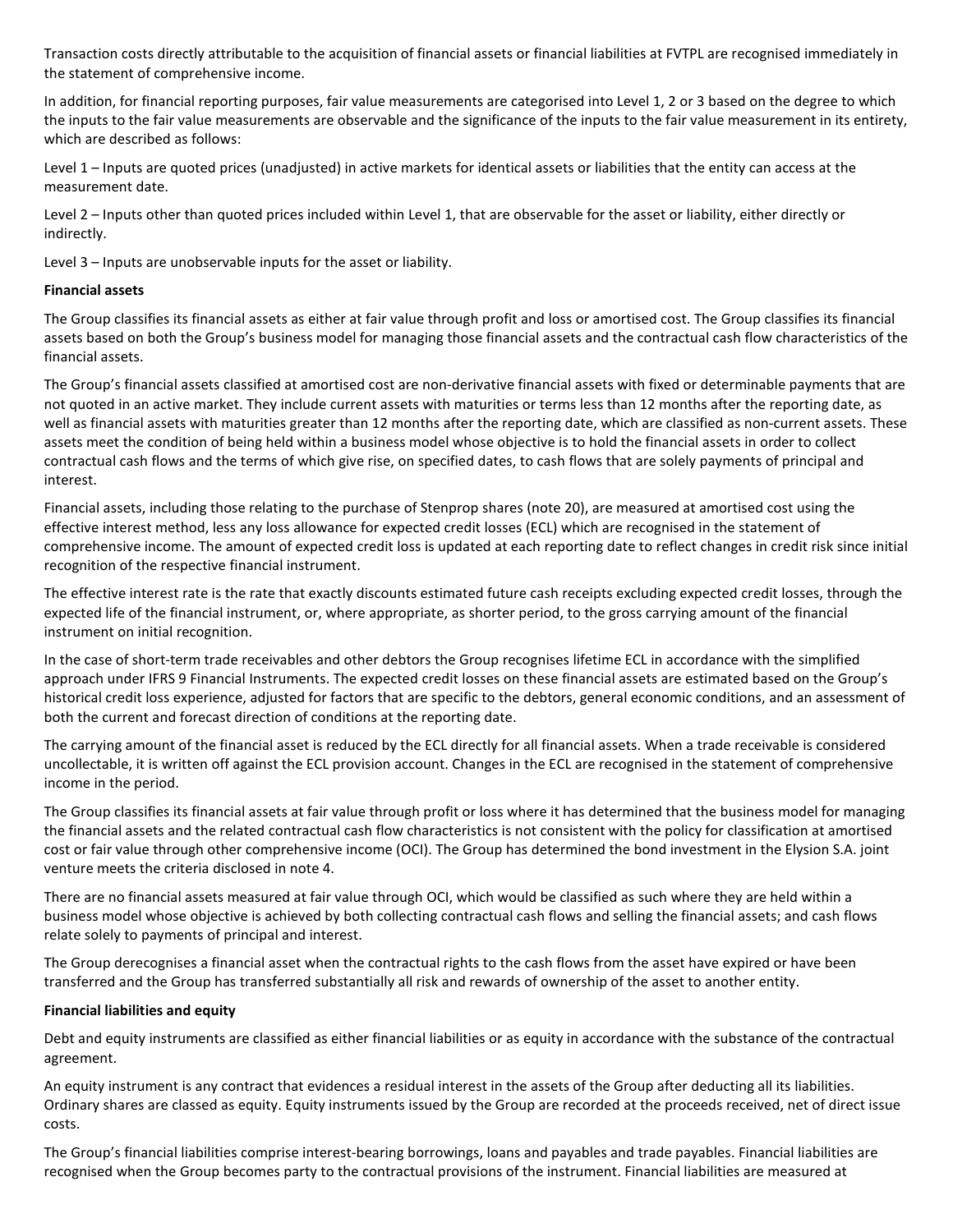amortised cost using the effective interest method. Trade and other payables are valued at their nominal value as the time value of money is immaterial for these current liabilities.

The Group derecognises financial liabilities when the Group's obligations are discharged, cancelled or they expire.

Interest rate swaps have been initially recognised at fair value, and subsequently remeasured at fair value through profit and loss in accordance with IFRS 9, Financial Instruments. They have been entered into to hedge against the exposure to variable interest rate loans as described in note 27. They have been valued by an independent valuer in line with internationally accepted practice.

A derivative with a positive fair value is recognised as a financial asset whereas a derivative with a negative fair value is recognised as a financial liability. A derivative is presented as a non-current asset or non-current liability if the remaining maturity of the instrument is more than 12 months, and it is not expected to be realised or settled within 12 months. It is Group policy not to hedge account. Other derivatives are presented as current assets or current liabilities.

#### **Intangible assets**

Intangible assets comprise computer software developed for our ERP operating platform which will allow Stenprop to grow its MLI business. The expenditure capitalised includes the cost of platform development, contractor costs, and service providers. At 31 March 2021, the ERP operating platform is still in development and as such, amortisation will begin when the ERP platform is first available for use. Accordingly, no amortisation or impairment has been recognised in the reporting period ending 31 March 2021.

## **Non-current assets and disposal groups held for sale**

A non-current asset or a disposal group (comprising assets and liabilities) is classified as held for sale if their carrying amount is expected to be recovered or settled principally through sale rather than through continuing use. The asset or disposal group must be available for immediate sale, have the appropriate level of management commitment and the sale must be highly probable within one year of the reporting date. Investment properties included in the held for sale category continue to be measured in accordance with the accounting policy for investment properties.

Note, disclosures in these financial statements are recognised net of assets classified as held for sale and discontinued operations.

## **Segmental reporting**

An operating segment is a component of the Group that engages in business activities from which it may earn revenues and in respect of which it may incur expenses. An operating segment's operating results are reviewed regularly by the chief operating decision makers (the executive directors) to inform decisions about resources to be allocated to the segment and to assess its performance. Segmental financial information is available as disclosed in note 5.

#### **Dividends**

Dividends to the Group's ordinary shareholders are recognised when they are declared. This is when they are approved by the Board.

Stenprop offers shareholders the option to receive in respect of all or a part of their Stenprop shareholding either a scrip dividend by way of an issue of new Stenprop shares (of the same class as existing shares) credited as fully paid up (the 'scrip dividend'), or a cash dividend (the 'cash dividend'). The cash dividend will be paid to shareholders unless shareholders elect to receive the scrip dividend. Scrip dividends are paid out of Stenprop's treasury share account.

#### **Earnings per share**

Earnings per share is calculated on the weighted average number of shares in issue in respect of the current period and is based on the profit attributable to the ordinary shareholders.

#### **Net asset value per share**

Net asset value per share is calculated on the number of shares in issue (excluding treasury shares) at the end of the current period and is based on the total equity attributable to equity shareholders.

#### **Share-based payments**

## **Deferred Share Bonus Plan and Long-Term Incentive Plan**

Share options are granted to key management. The cost of equity-settled transactions is measured with reference to the fair value at the date at which they were granted. The Company accounts for the fair value of these options on a straight-line basis over the vesting period in the statement of comprehensive income, with a corresponding increase to the share-based payment reserve in equity. The cost to the Company is based on the Company's best estimate of the number of equity instruments that will ultimately vest. Readers are referred to note 13: Share-based payments, where share-based payments are disclosed further.

#### **Share Purchase Plan**

As part of the Group's previous remuneration policy, the Company awarded shares to qualifying participants, funded through the advance of loans to the participants. Loans advanced under the share purchase plan are interest-bearing at a rate equal to the average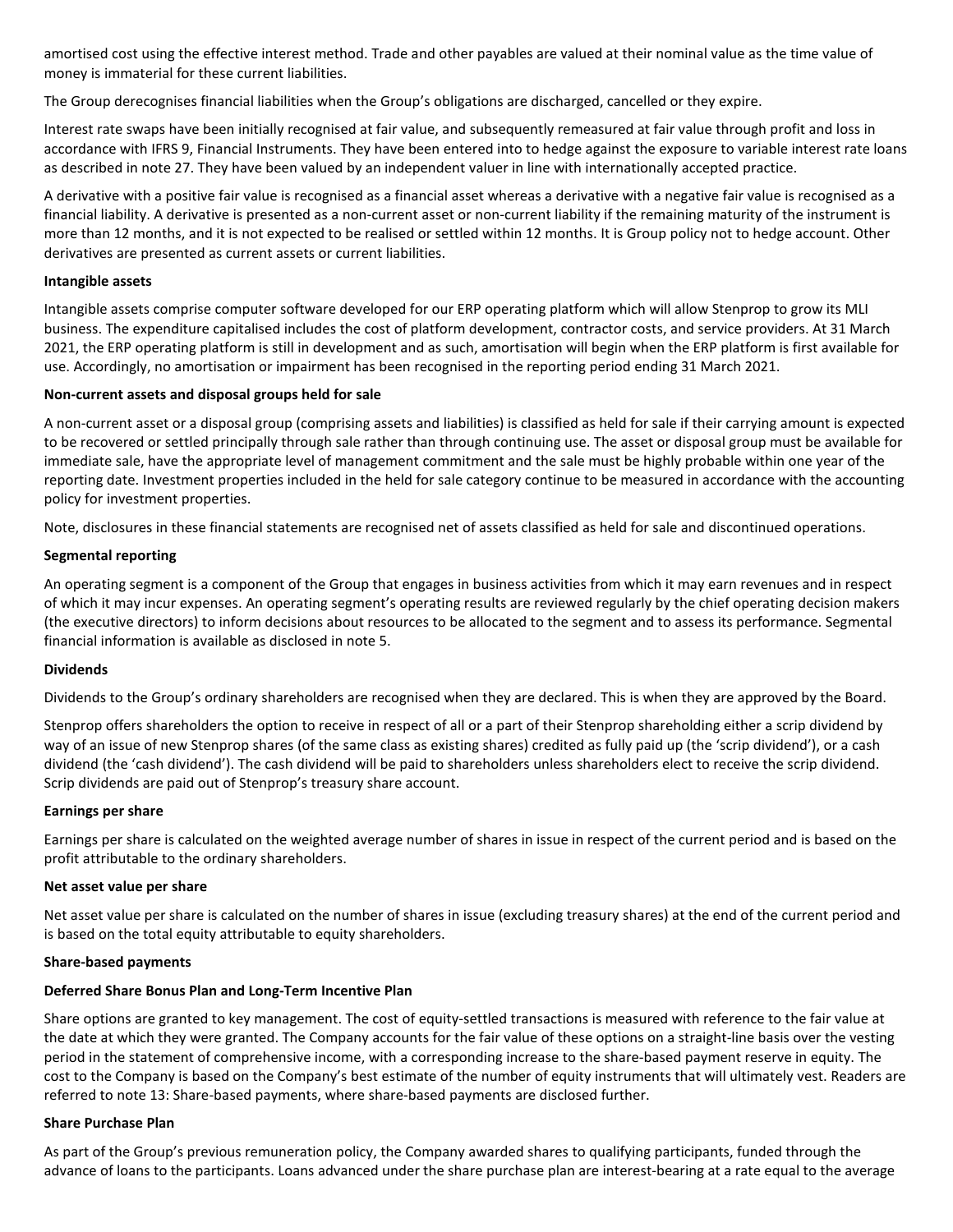interest rate incurred by the Group from time to time. Interest is payable six monthly in arrears. Loans are repayable within 30 days of cessation of employment or loss of office (unless the participant ceases employment in circumstances beyond his or her control, in which case the loan is repayable within 12 months), and must in all circumstances be repaid in ten years. All dividends received by such employees (or his or her nominee), by virtue of their shareholding, must first be utilised to discharge any interest outstanding from the loan advanced on the Share Purchase Plan.

The loans have full recourse to the participants and as such fall outside of the scope of IFRS 2 and are accounted for as financial instruments under IFRS 9. The participants must charge their shares by way of security for the loan and are required to waive all rights to compensation for any loss in relation to the plan. No further awards will be made under the Share Purchase Plan.

## **Repurchase of share capital (own shares)**

Where share capital recognised as equity is repurchased, the amount of the consideration paid, including directly attributable costs, is recognised as a deduction from equity. Such shares may either be held as own shares (treasury shares) or cancelled. Where own shares are subsequently re-sold from treasury, the amount received is recognised as an increase in equity.

## **4 Critical accounting judgements and key sources of estimation uncertainty**

The preparation of the consolidated financial statements in accordance with IFRS requires the use of certain critical accounting estimates. It also requires management to exercise judgement in the process of applying the Group's accounting policies. Although the estimates are based on management's best knowledge of the amount, events or actions, actual results may ultimately differ from those estimates. The key assumptions concerning the future, and other key sources of estimation uncertainty at the end of the reporting year, that have a risk of causing a material adjustment to the carrying amounts of assets and liabilities within the next financial year, are discussed below.

## **Key sources of estimation uncertainty**

## **Valuation of the property portfolio**

The Group's investment properties are stated at estimated fair value, determined by directors, based on an independent external appraisal. The valuation of the Group's property portfolio is inherently subjective due to several factors including the individual nature of each property, its location, expectation of future rentals and the discount yield applied to those cash flows. As a result, the valuations placed on the property portfolio are subject to a degree of uncertainty and are made based on assumptions that may not prove to be accurate, particularly in years of volatility or low transaction flow in the market. Due to the current economic uncertainty in the market due to COVID-19 the Switzerland valuers have issued their valuation report with a material valuation uncertainty clause. They have advised there is less certainty attached to their valuation in comparison to what would normally be the case, but that does not mean the valuations cannot be relied upon. For the avoidance of doubt, the UK and Guernsey valuations do not have a material valuation uncertainty clause attached the valuations and the German valuation is based on a signed contract of sale. The estimated market value may differ from the price at which the Group's assets could be sold at a particular time, since actual selling prices are negotiated between willing buyers and sellers. As a result, if the assumptions prove to be different, actual results of operations and realisation of net assets could differ from the estimates set forth in these financial statements, and the difference could be significant. Further details as well as the key sensitivity variables, can be found in note 16.

The Group currently has two continental European investment properties classified as assets held for sale. Due to the same reasons mentioned above that the COVID-19 crisis has caused, the valuation of the Swiss asset held for sale is subject to a degree of valuation uncertainty and as such a key source of estimation uncertainty. Further information on assets held for sale can be found in note 19.

## **Critical judgements**

## **Assets held for sale and discontinued operations**

The directors have disclosed two (2020: nine) properties which meet the criteria defined in IFRS 5: Non-current Assets Held for Sale and Discontinued Operations. Stenprop is committed to the disposal of these assets in line with its strategy to exit the Swiss market, dispose of its German assets and acquire multi-let industrial properties in the United Kingdom. The directors have classified the Swiss property as a discontinued operation as this is the only property that remains in the Swiss market. Stenprop is committed to exit the Swiss market and as such have classified the Swiss segment as a discontinued operation. The remaining property classified as held for sale is located in Germany, but it is not classified as a discontinued operation as Stenprop still has a material interest in the German market due to its holdings in the care homes joint venture, which is currently not held for sale. In respect of the Swiss property at Lugano, the directors consider the exceptions permitted by IFRS 5:9 to apply in respect to the one-year requirement within which a sale should complete. During the one-year period, circumstances arose that were previously considered unlikely. The circumstances were that the sole tenant of the property queried the validity of some of the conditions of the lease, particularly the requirement to pay the running costs of the building i.e. utilities. As a result, the property which was previously classified as held for sale was not sold; however:

i. during the initial one-year period, the Group responded to the change in circumstances by agreeing new lease terms with the tenant, remedying the deficiencies of the existing lease, with effect from 1 January 2020;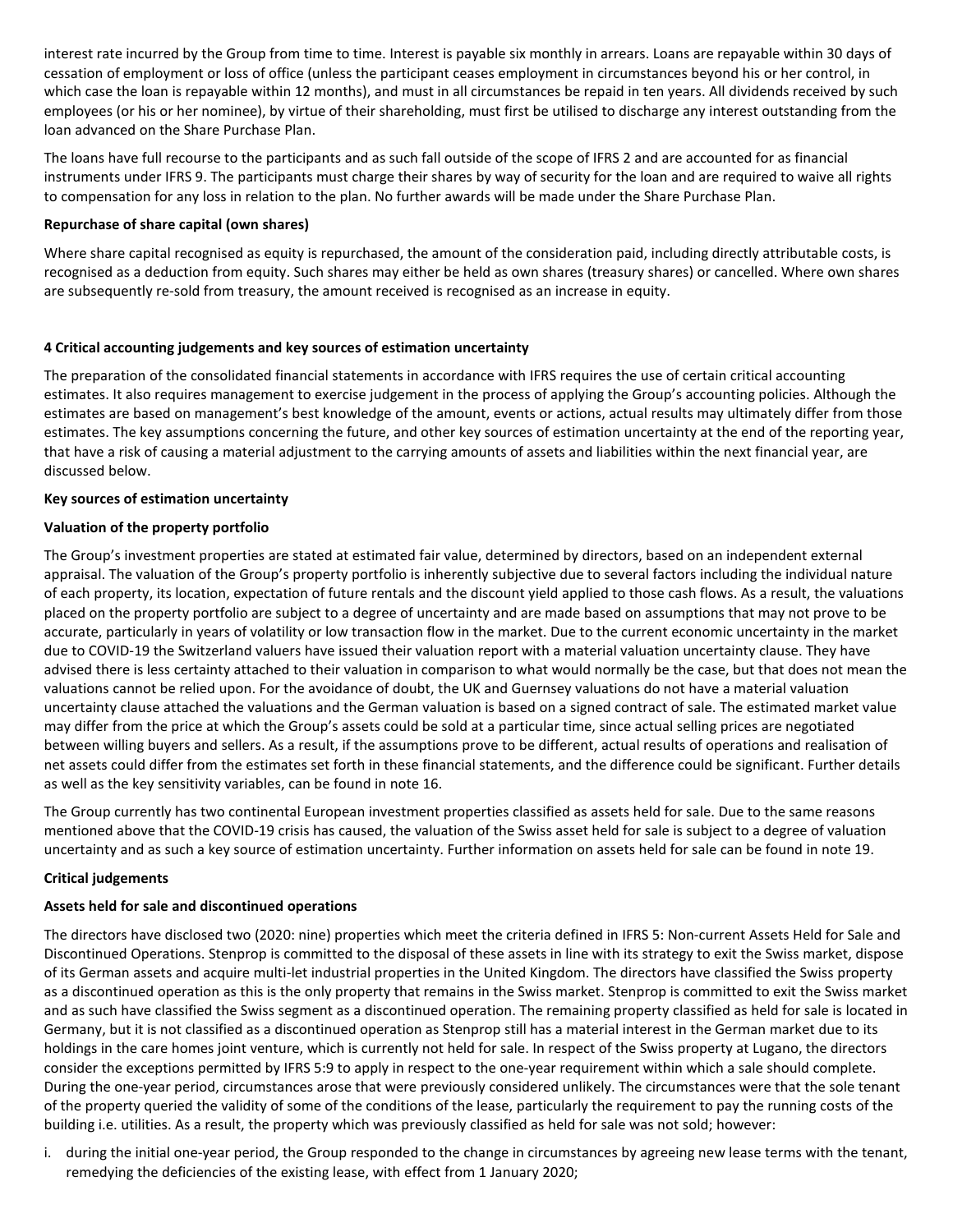- ii. the property was still being marketed at a price that was reasonable, given the change in circumstances;
- iii. the Swiss government had prevented the tenant from trading during most of the year to 31 March 2021, due to COVID-19 restrictions;
- iv. all other criteria in paragraphs 7 and 8 of IFRS 5 are met; and
- v. the directors believe that the sale will now complete within one year.

If the judgement was that the Swiss property had not continued to be held for sale, this would have resulted in a restatement of the comparative period and presentation of the Swiss operating segment in continuing operations. This would not have had any impact on net assets or total comprehensive income as the fair value of the investment property has been determined by the directors, based on an independent external appraisal.

#### **Classification of investment in joint venture bond**

Classification and measurement of financial assets under IFRS 9 are driven by the entity's business model for managing financial assets and the contractual cash flow characteristics of those financial assets. The directors have determined that the contractual cash flow characteristics for bond investments into Elysion S.A. ('JV') (a joint venture) are not solely payments of principal and interest. The Group instead receives the return for each underlying loan net of additional fees and expenses in the JV and so it is not considered to be a basic lending arrangement under the standard. Further details on the structure are included in note 18. As such, these bond investments are required to be measured at fair value through profit or loss. In making this judgement, the directors have considered the power the Group has to influence the investment decisions of the JV housing the underlying loans, which are managed at the discretion of the JV partner and were the Group to hold the majority interest it has been determined that the contractual cash flow characteristics for a basic lending arrangement would have been met and therefore accounted for at amortised cost.

#### **5 Operating segments**

The Group is focused on real estate investment in well-developed, large economies with established real estate markets. The investment portfolio is geographically distributed across the United Kingdom, Germany, Guernsey and Switzerland, with a further subdivision within the UK between multi-let industrial and urban logistics. Each segment derives its revenue from the rental of investment properties in the respective geographical regions.

**Discontinued**

#### **Relevant financial information is set out below:**

#### **i) Information about reportable segments**

|                                                             | <b>Continuing operations</b> |                       |          |         |       | Discontinued<br>operations |              |
|-------------------------------------------------------------|------------------------------|-----------------------|----------|---------|-------|----------------------------|--------------|
|                                                             | UK multi-let<br>industrial   | UK urban<br>logistics | Guernsey | Germany | Group | Switzerland                | <b>Total</b> |
| For the year ended 31 March 2021                            | £'000                        | £'000                 | £'000    | £'000   | £'000 | £'000                      | £'000        |
| Net rental income                                           | 21,356                       | 1,628                 | 4,478    | 4,466   | 75    |                            | 32,003       |
| Net management fee income                                   |                              |                       |          |         | 747   |                            | 747          |
| Fair value movement on investment<br>properties             | 26,082                       | 810                   | (1, 310) | 10,705  |       |                            | 36,287       |
| Net (loss)/gain from fair value of financial<br>liabilities | (209)                        |                       |          | 125     | 2,024 |                            | 1,940        |
| (Loss)/gain on disposal of property                         |                              | (9)                   |          | 665     |       | -                          | 656          |
| Gain on disposal of subsidiary                              |                              |                       |          | 307     |       |                            | 307          |
| Income/(expense) from joint ventures                        |                              |                       |          | 62      | (1)   |                            | 61           |
| Net finance (costs)/income                                  | (4, 317)                     | (181)                 | (685)    | (354)   | 36    | -                          | (5,501)      |
| Tax, legal and professional fees                            | (366)                        | (38)                  | (12)     | (494)   | (831) | -                          | (1,741)      |
| Audit fees                                                  |                              |                       |          | (13)    | (265) | -                          | (278)        |
| <b>Administration fees</b>                                  | (21)                         | (5)                   | (6)      | (34)    | (251) | -                          | (317)        |
| Investment advisory fees                                    |                              |                       |          | (123)   |       | -                          | (123)        |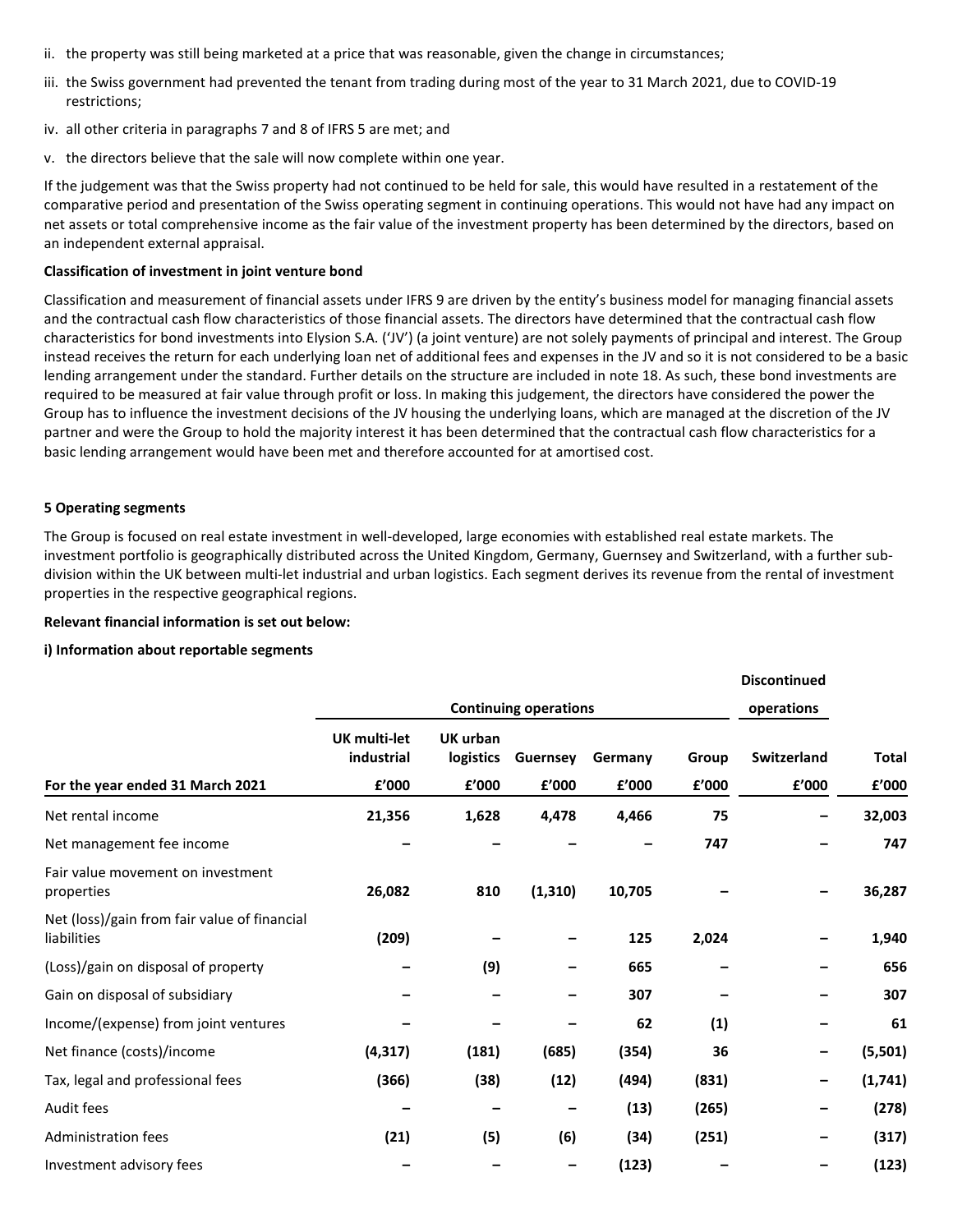| Non-executive directors' costs                                             |         |        |        |          | (416)    | -      | (416)    |
|----------------------------------------------------------------------------|---------|--------|--------|----------|----------|--------|----------|
| Staff remuneration costs                                                   |         |        |        | -        | (4, 100) |        | (4, 100) |
| Operating costs                                                            |         | (2)    | (10)   | (94)     | (3, 435) |        | (3, 541) |
| Net foreign exchange gain/(loss)                                           |         |        |        | 20       | (64)     |        | (44)     |
| Loss from discontinued operations (note<br>19)                             |         |        |        |          |          | (891)  | (891)    |
| Tax credit/(expense)                                                       |         | 81     | -      | (2, 164) | 49       |        | (2,034)  |
| Total profit/(loss) per reportable<br>segment                              | 42,525  | 2,284  | 2,455  | 13,074   | (6, 432) | (891)  | 53,015   |
| As at 31 March 2021                                                        |         |        |        |          |          |        |          |
| Investment properties                                                      | 432,910 | 22,160 | 56,150 |          |          |        | 511,220  |
| Investment in joint ventures                                               |         |        | -      | 14,261   | 1        |        | 14,262   |
| Cash and cash equivalents                                                  | 12,050  | 447    | 1,174  | 20,235   | 19,875   |        | 53,781   |
| Other                                                                      | 13,495  | 234    | 772    | 2,332    | 5,820    |        | 22,653   |
| Assets classified as held for sale                                         |         |        | -      | 26,592   |          | 12,616 | 39,208   |
| <b>Total assets</b>                                                        | 458,455 | 22,841 | 58,096 | 63,420   | 25,696   | 12,616 | 641,124  |
| Borrowings - bank loans                                                    | 148,719 | 4,496  | 27,929 |          |          |        | 181,144  |
| Other                                                                      | 11,404  | 536    | 2,062  | 1,330    | 3,662    |        | 18,994   |
| Liabilities directly associated with assets<br>classified as held for sale |         |        |        | 9,766    |          | 5,400  | 15,166   |
| <b>Total liabilities</b>                                                   | 160,123 | 5,032  | 29,991 | 11,096   | 3,662    | 5,400  | 215,304  |

|                                                             |                            |                       |          |          |         | Discontinued |          |
|-------------------------------------------------------------|----------------------------|-----------------------|----------|----------|---------|--------------|----------|
|                                                             |                            | Continuing operations |          |          |         |              |          |
|                                                             | UK multi-let<br>industrial | UK urban<br>logistics | Guernsey | Germany  | Group   | Switzerland  | Total    |
| For the year ended 31 March 2020                            | £'000                      | £'000                 | f'000    | f'000    | f'000   | £'000        | f'000    |
| Net rental income                                           | 17,932                     | 2,032                 | 4,311    | 8,708    | 66      |              | 33,049   |
| Net management fee income                                   |                            |                       |          |          | 558     |              | 558      |
| Fair value movement on investment<br>properties             | 3,828                      | (55)                  | (340)    | 1,505    |         |              | 4,938    |
| Net (loss)/gain from fair value of financial<br>liabilities | (1, 573)                   |                       | 152      | 34       | (1,023) | -            | (2, 410) |
| Loss on disposal of property                                |                            | (114)                 | -        | (2,665)  |         | -            | (2,779)  |
| Income from joint ventures                                  |                            |                       | —        | 2,114    | 1       | —            | 2,115    |
| Net finance costs                                           | (3,759)                    | (268)                 | (1, 196) | (4, 103) | 39      | -            | (9, 287) |
| Tax, legal and professional fees                            | (204)                      | 76                    | (10)     | (422)    | (952)   | —            | (1, 512) |
| Audit fees                                                  |                            |                       |          | (2)      | (266)   | —            | (268)    |
| Administration fees                                         | (166)                      | (25)                  | (6)      | (35)     | (200)   | -            | (432)    |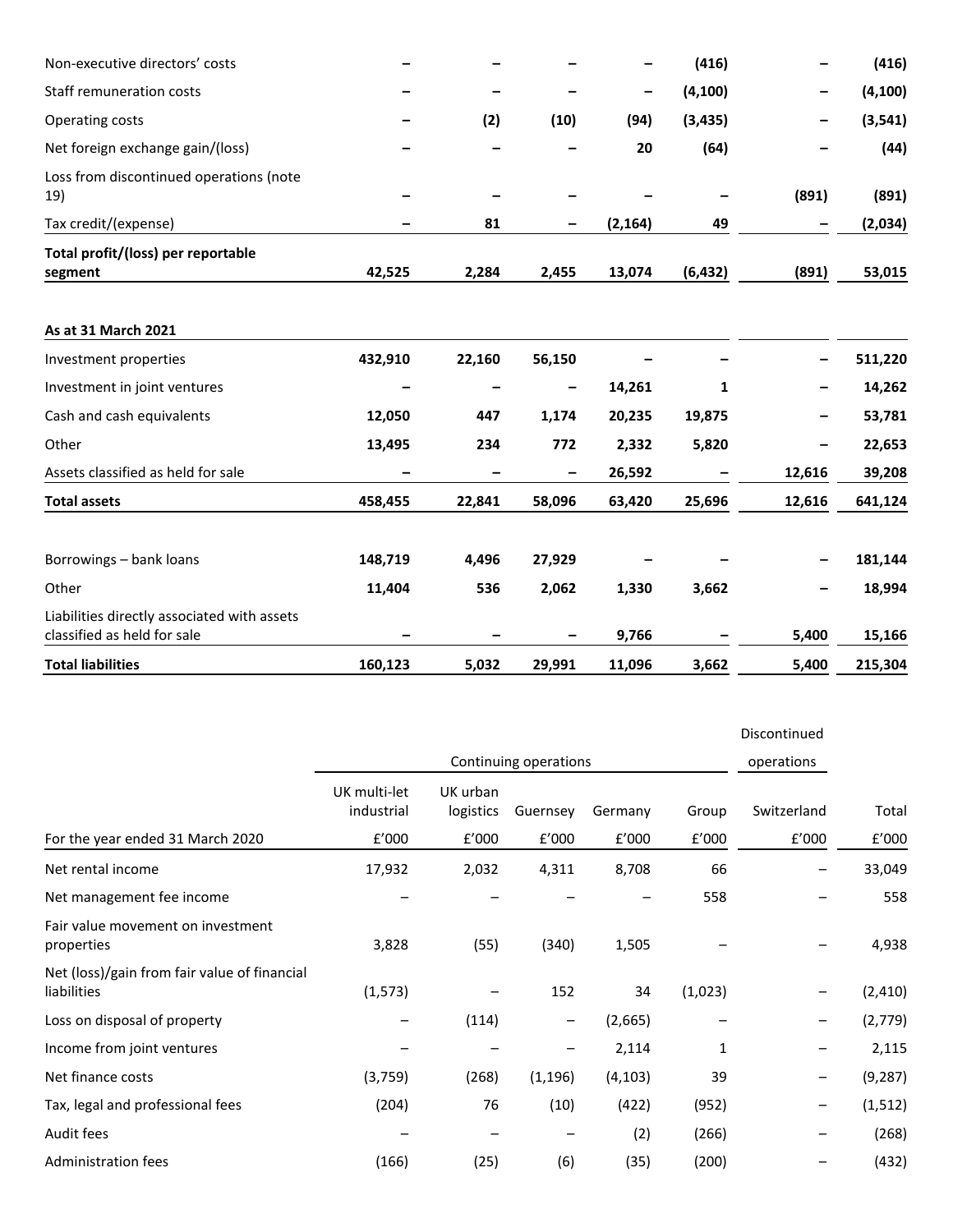| Investment advisory fees                                                   |         |        |                          | (253)   |          |          | (253)    |
|----------------------------------------------------------------------------|---------|--------|--------------------------|---------|----------|----------|----------|
| Non-executive directors' costs                                             |         |        |                          |         | (233)    |          | (233)    |
| Staff remuneration costs                                                   |         |        |                          | -       | (4, 576) | —        | (4, 576) |
| Operating costs                                                            | (10)    | (22)   | (1)                      | (78)    | (2,668)  |          | (2,779)  |
| Net foreign exchange (loss)/gain                                           |         |        |                          | (60)    | 63       |          | 3        |
| Loss from discontinued operations (note<br>19)                             |         |        |                          |         |          | (2, 197) | (2, 197) |
| Tax (expense)/credit                                                       | (16)    | (11)   | (187)                    | 1,327   | 109      |          | 1,222    |
| Total profit/(loss) per reportable<br>segment                              | 16,032  | 1,613  | 2,723                    | 6,070   | (9,082)  | (2, 197) | 15,159   |
| As at 31 March 2020                                                        |         |        |                          |         |          |          |          |
| Investment properties                                                      | 308,951 | 21,350 | 57,460                   |         |          |          | 387,761  |
| Investment in joint ventures                                               |         |        | $\overline{\phantom{m}}$ | 16,116  | 1        |          | 16,117   |
| Cash and cash equivalents                                                  | 13,585  | 2,556  | 522                      | 11,815  | 55,975   |          | 84,453   |
| Other                                                                      | 5,855   | 19     | 773                      | 14,305  | 1,311    |          | 22,263   |
| Assets classified as held for sale                                         |         |        |                          | 96,605  |          | 15,252   | 111,857  |
| <b>Total assets</b>                                                        | 328,391 | 23,925 | 58,755                   | 138,841 | 57,287   | 15,252   | 622,451  |
| Borrowings - bank loans                                                    | 121,841 | 4,473  | 27,857                   |         |          |          | 154,171  |
| Other                                                                      | 12,946  | 581    | 2,220                    | 9,600   | 4,287    |          | 29,634   |
| Liabilities directly associated with assets<br>classified as held for sale |         |        |                          | 41,039  |          | 6,271    | 47,310   |
| <b>Total liabilities</b>                                                   | 134,787 | 5,054  | 30,077                   | 50,639  | 4,287    | 6,271    | 231,115  |

## **6 Net rental income**

|                                | 31 March  | 31 March  |
|--------------------------------|-----------|-----------|
|                                | 2021      | 2020      |
|                                | £'000     | f'000     |
| Rental income                  | 37,097    | 37,456    |
| Tenant recharges               | 6,349     | 5,836     |
| Other income                   | 1,414     | 806       |
| Revenue                        | 44,860    | 44,098    |
| <b>Expected credit losses</b>  | (2, 345)  | (541)     |
| Direct property costs          | (10, 512) | (10, 508) |
| <b>Property expenses</b>       | (12, 857) | (11,049)  |
| <b>Total net rental income</b> | 32,003    | 33,049    |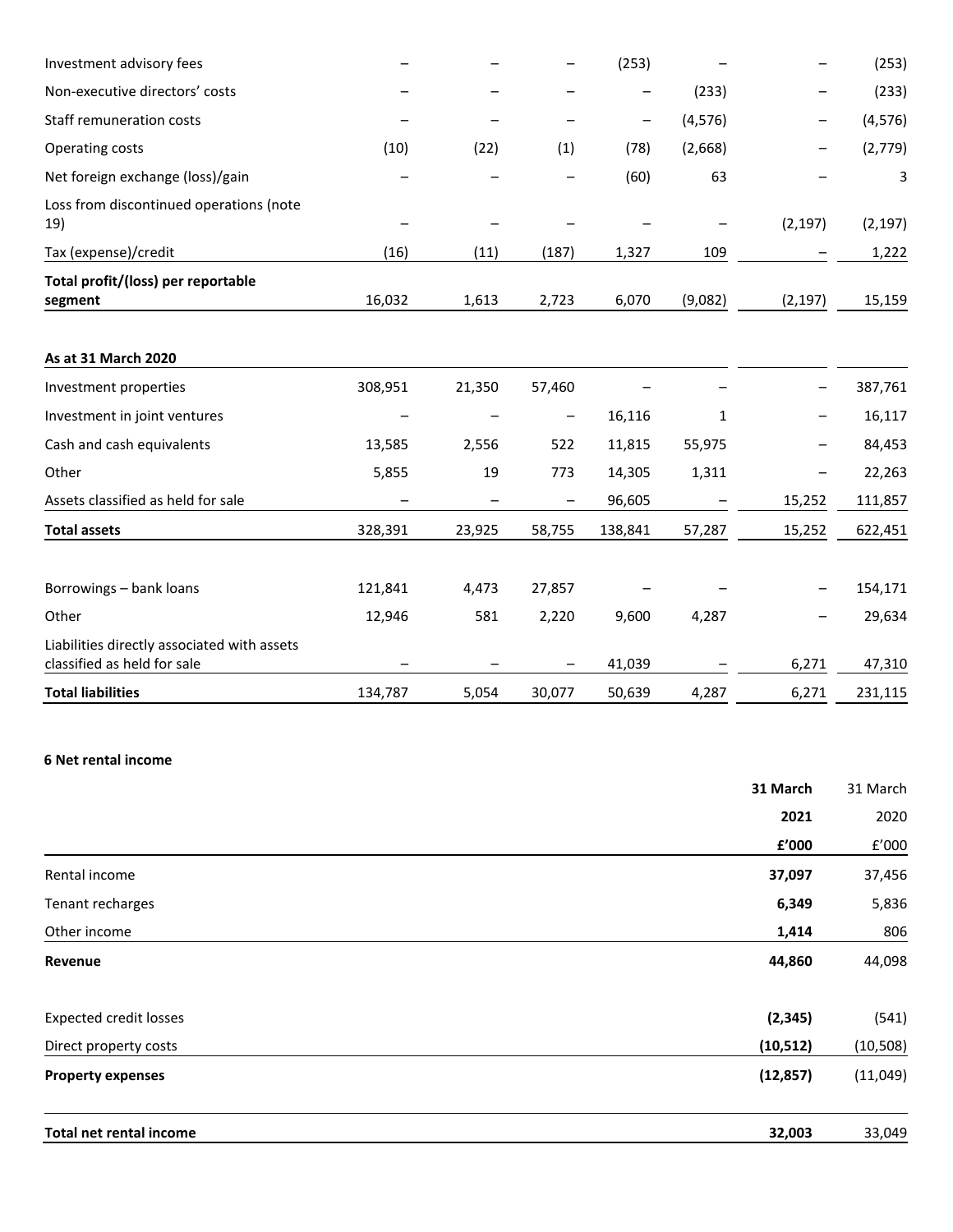## **7 Operating costs**

|                                             | 31 March | 31 March |
|---------------------------------------------|----------|----------|
|                                             | 2021     | 2020     |
|                                             | £'000    | f'000    |
| Tax, legal and professional fees            | 1,741    | 1,676    |
| Audit fees                                  | 242      | 238      |
| Interim review fees                         | 36       | 30       |
| Administration fees                         | 317      | 432      |
| Investment advisory fees                    | 123      | 253      |
| Non-executive directors' remuneration costs | 416      | 233      |
| Staff remuneration costs                    | 4,100    | 3,509    |
| Share-based payments                        | 937      | 1,079    |
| ERP project expenses                        | 463      | 669      |
| ERP impairment                              |          | 305      |
| Depreciation                                | 274      | 239      |
| Corporate costs                             | 623      | 700      |
| IT costs                                    | 678      | 389      |
| Other operating costs                       | 566      | 301      |
| <b>Total operating costs</b>                | 10,516   | 10,053   |

Share-based payments of £937,000 (2020: £1,079,000) relate to the equity-settled incentive schemes operated by the Group. As at 31 March 2021 the Group's equity reserve held £2.6 million (2020: £2.7 million) in relation to the schemes after the exercise of options at fair value of £748,000 (2020: £220,000) during the period.

## **8 Employees' and directors' emoluments**

The average number of the Group's employees was 33 during the current financial year (2020: 25). At 31 March 2021 the Group employed 43 people, up from 28 employees at 31 March 2020. The aggregate remuneration paid to employees during the period, including that to executive directors, was:

|                             | 31 March | 31 March |
|-----------------------------|----------|----------|
|                             | 2021     | 2020     |
|                             | £'000    | f'000    |
| Wages and salaries          | 3,510    | 2,949    |
| Social security costs       | 449      | 419      |
| Pension costs               | 141      | 141      |
| Share-based payments        | 937      | 1,079    |
| <b>Total employee costs</b> | 5,037    | 4,588    |

As at 31 March 2021, the Group had nine directors (2020: eight). The directors of the Group during the financial year and at the date of this report were as follows:

|                                |             | Change in   |  |
|--------------------------------|-------------|-------------|--|
| <b>Non-executive directors</b> | Appointed   | appointment |  |
| Paul Miller                    | 14 Sep 2016 |             |  |
| Warren Lawlor                  | 5 Apr 2017  | 16 Sep 2020 |  |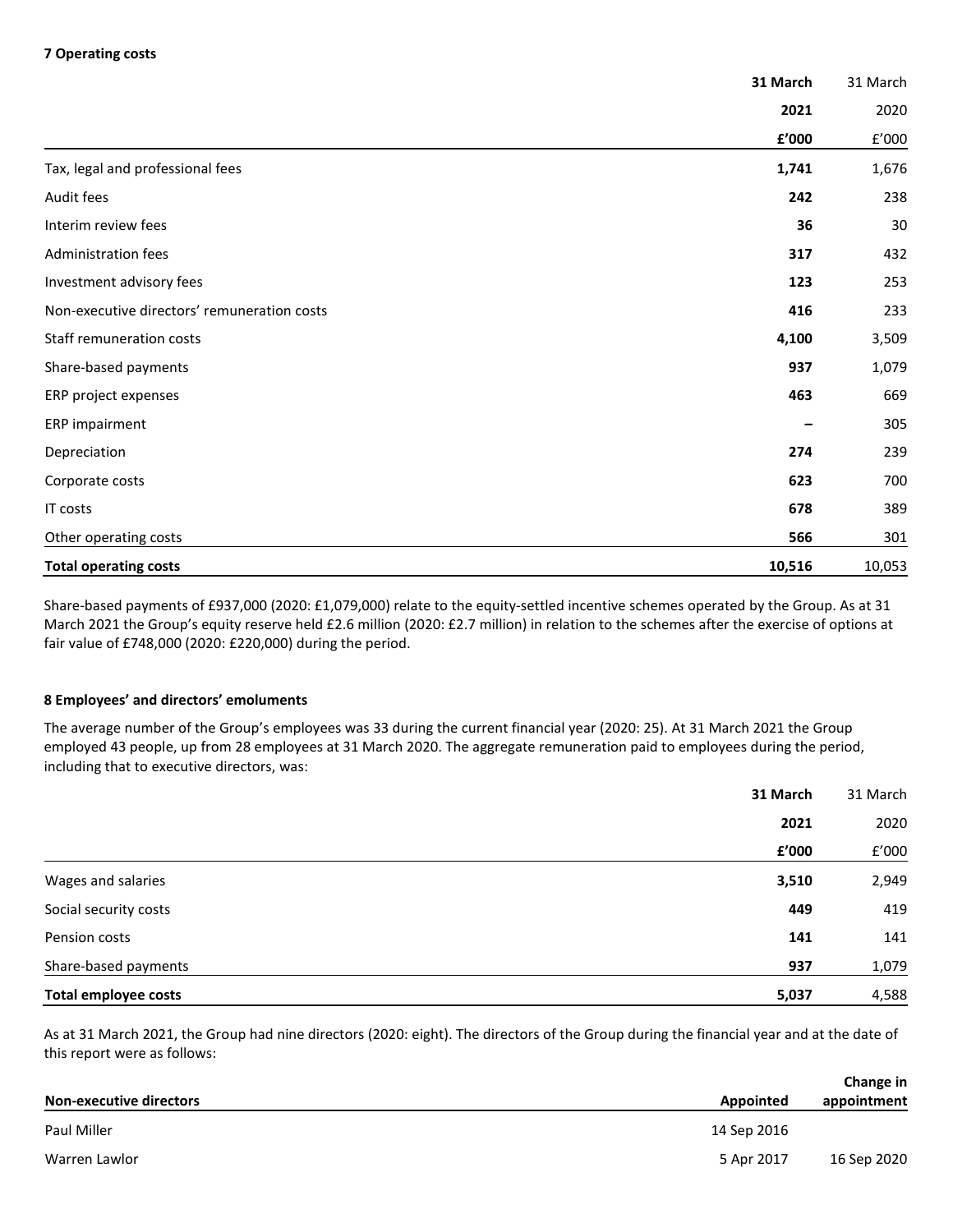| Richard Grant (chairman) | 1 May 2018 |
|--------------------------|------------|
| Philip Holland           | 1 May 2018 |
| Patsy Watson             | 5 Jun 2019 |
| Louisa Bell              | 4 Nov 2020 |
| Richard Smith            | 4 Nov 2020 |

|                            | Change in                |
|----------------------------|--------------------------|
| <b>Executive directors</b> | appointment<br>Appointed |
| Paul Arenson (CEO)         | 2 Oct 2014               |
| Julian Carey               | 1 May 2018               |
| James Beaumont (CFO)       | 5 Jun 2019               |

Emoluments paid to executive directors are disclosed in the remuneration report in our Annual Report. Emoluments paid to nonexecutive directors are summarised below:

|                                                                  | 31 March | 31 March |
|------------------------------------------------------------------|----------|----------|
|                                                                  | 2021     | 2020     |
| <b>Non-executive directors</b>                                   | £'000    | f'000    |
| <b>Richard Grant</b>                                             | 58       | 58       |
| Philip Holland                                                   | 43       | 43       |
| Patsy Watson                                                     | 35       | 29       |
| Paul Miller                                                      | 40       | 40       |
| Louisa Bell*                                                     | 16       | -        |
| Richard Smith*                                                   | 16       |          |
| Warren Lawlor - paid to Ferryman Capital Partners (Pty) Limited* | 18       | 40       |
| <b>Total</b>                                                     | 226      | 210      |

\* Remuneration covers the period of directorship.

The above non-executive fees include all management, consulting, technical or other fees paid for such services rendered, including payments to management companies.

The Group's share-based payments comprise the Deferred Share Bonus Plan ('STIP') and the Long-Term Incentive Plan ('LTIP') for executive directors and senior management respectively, and various share option schemes.

The Company measures the fair value of the equity-based share options at grant date and accounts for the cost over the vesting period in the statement of comprehensive income, with a corresponding increase to the share-based payment reserve. The cost is based on the quantity of shares that are likely to vest, taking into account expected performance against the relevant performance targets where applicable, and service periods. Share-based awards and the respective vesting dates are further detailed in note 13.

On 9 June 2021, the board of directors, on the recommendation of the remuneration committee, approved the following:

|                            |                   | Bonuses in respect of the year ended 31 March 2021 |                            |                                    |                            |  |  |  |
|----------------------------|-------------------|----------------------------------------------------|----------------------------|------------------------------------|----------------------------|--|--|--|
|                            | <b>Cash bonus</b> | <b>Deferred</b><br>share bonus<br>plan             | Number of<br>share options | LTIP for<br>executive<br>directors | Number of<br>share options |  |  |  |
| <b>Executive directors</b> | f'000             | f'000                                              | (estimated)                | f'000                              | (estimated)                |  |  |  |
| Paul Arenson               | 169               | 253                                                | 168,900                    | 572                                | 381,100                    |  |  |  |
| Julian Carey               | 162               | 243                                                | 162,300                    | 549                                | 366,100                    |  |  |  |
| James Beaumont             | 81                | 40                                                 | 26,900                     | 182                                | 121,400                    |  |  |  |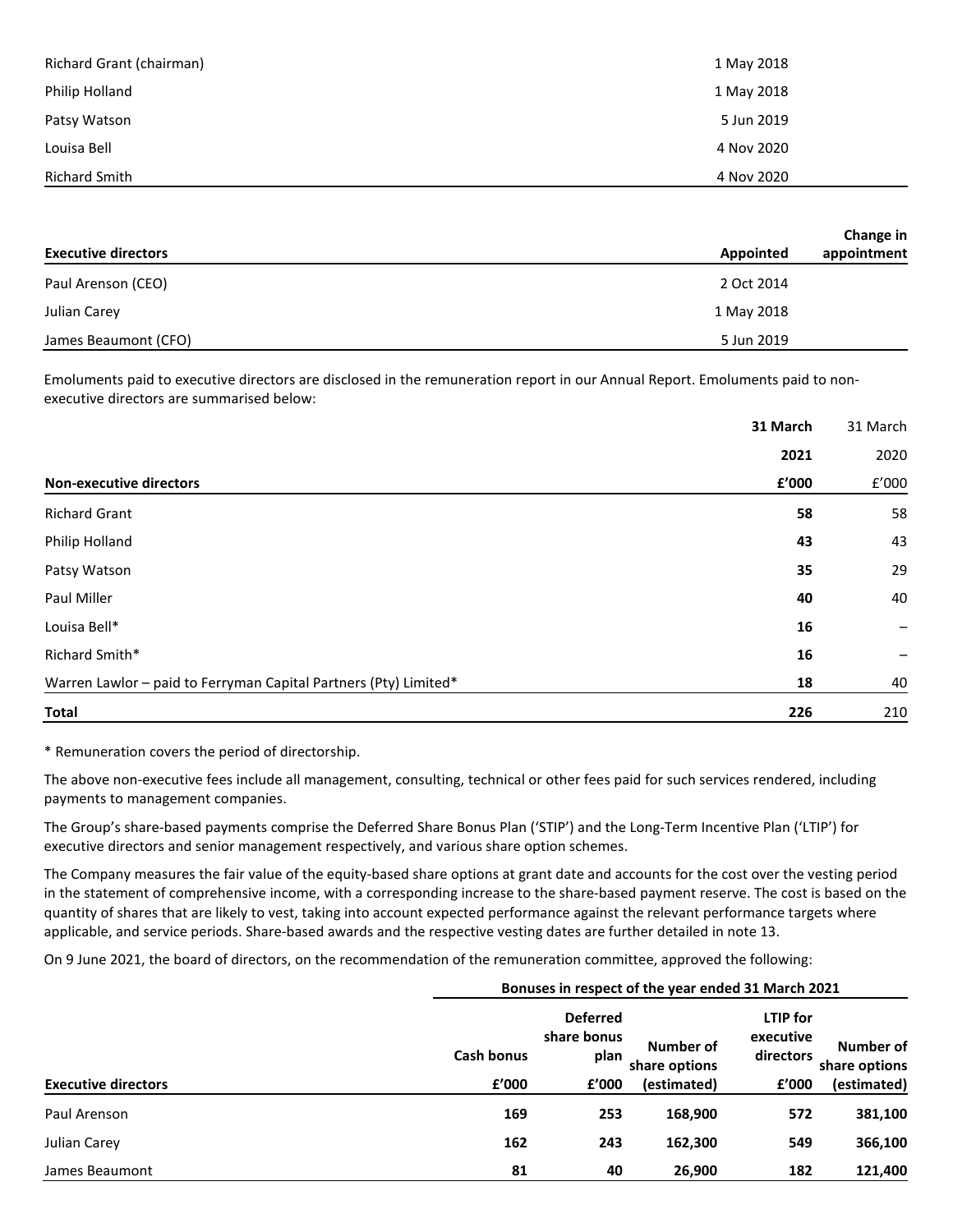| Total | $\Lambda$ 1'<br>411 | 536 | 358,100 | 1,303 | 868,600 |
|-------|---------------------|-----|---------|-------|---------|

On 10 June 2020, the board of directors, on the recommendation of the remuneration committee, approved the following:

|                            | Bonuses in respect of the year ended 31 March 2020 |             |                     |           |                     |  |
|----------------------------|----------------------------------------------------|-------------|---------------------|-----------|---------------------|--|
|                            | Deferred                                           |             |                     | LTIP for  |                     |  |
|                            |                                                    | share bonus |                     | executive |                     |  |
|                            | Cash bonus                                         | plan        | Number of           | directors | Number of           |  |
| <b>Executive directors</b> | £'000                                              |             | £'000 share options |           | £'000 share options |  |
| Paul Arenson               | 165                                                | 31          | 29,712              | 563       | 536,599             |  |
| Julian Carey               | 158                                                | 30          | 28,558              | 541       | 515,631             |  |
| James Beaumont*^           | 36                                                 | 9           | 9,768               | 90        | 102,932             |  |
| Total                      | 359                                                | 70          | 66,038              | 1,194     | 1,155,162           |  |

\* Remuneration covers the period of directorship.

^ Market value LTIP

## **Directors' interests – beneficial direct and indirect holdings in the Company**

|                          |                              |        | <b>Indirect</b>                                       |       | <b>Number of</b> |       |
|--------------------------|------------------------------|--------|-------------------------------------------------------|-------|------------------|-------|
|                          | Direct number % of shares in |        | number of % of shares in share options % of shares in |       |                  |       |
| As at 31 March 2021:     | of shares                    | issue  | shares                                                | issue | held             | issue |
| Paul Arenson (CEO)       | 472,215                      | 0.16%  | 15,311,788 <sup>1</sup>                               | 5.12% | 2,562,856        | 0.86% |
| Patsy Watson             |                              | -%     | 1,106,602                                             | 0.37% | 50,646           | 0.02% |
| Julian Carey             | 3,344,740                    | 1.12 % | 32,543                                                | 0.01% | 1,738,875        | 0.58% |
| James Beaumont           | 57,756                       | 0.02%  |                                                       | -%    | 380,847          | 0.13% |
| Paul Miller              | 21,898                       | 0.01%  |                                                       | -%    |                  | $-$ % |
| Richard Grant (chairman) |                              | -%     | 100,000                                               | 0.03% |                  | $-$ % |
| Philip Holland           | 24,999                       | 0.01%  |                                                       | -%    |                  | -%    |
| Louisa Bell              |                              | -%     |                                                       | -%    |                  | $-$ % |
| <b>Richard Smith</b>     |                              | -%     |                                                       | -%    |                  | $-$ % |

 $1$  5,392,536 shares are subject to security by way of a shareholder loan (see note 13).

There were no further changes in the above directors' interests from 31 March 2021 to the date of the signing of these financial statements.

|                          |                              |        | Indirect               |                                                       | Number of |       |
|--------------------------|------------------------------|--------|------------------------|-------------------------------------------------------|-----------|-------|
|                          | Direct number % of shares in |        |                        | number of % of shares in share options % of shares in |           |       |
| As at 31 March 2020:     | of shares                    | issue  | shares                 | issue                                                 | held      | issue |
| Paul Arenson (CEO)       |                              | -%     | $14,102,005^1$         | 4.72 %                                                | 2,307,327 | 0.77% |
| Patsy Watson             |                              | -%     | 4,674,929 <sup>2</sup> | 1.56%                                                 | 1,691,482 | 0.57% |
| Julian Carey             | 3,363,103                    | 1.13 % | 15,751                 | 0.01%                                                 | 1,524,951 | 0.51% |
| Warren Lawlor            |                              | -%     | 1,208,669              | 0.40%                                                 | 2,000,000 | 0.67% |
| James Beaumont           | 50,320                       | 0.02%  |                        | -%                                                    | 238,049   | 0.08% |
| Paul Miller              | 21,898                       | 0.01%  |                        | -%                                                    |           | $-$ % |
| Richard Grant (chairman) |                              | -%     | 100.000                | 0.03%                                                 |           | $-$ % |
| Philip Holland           | 24.999                       | 0.01%  |                        | $-$ %                                                 |           | $-$ % |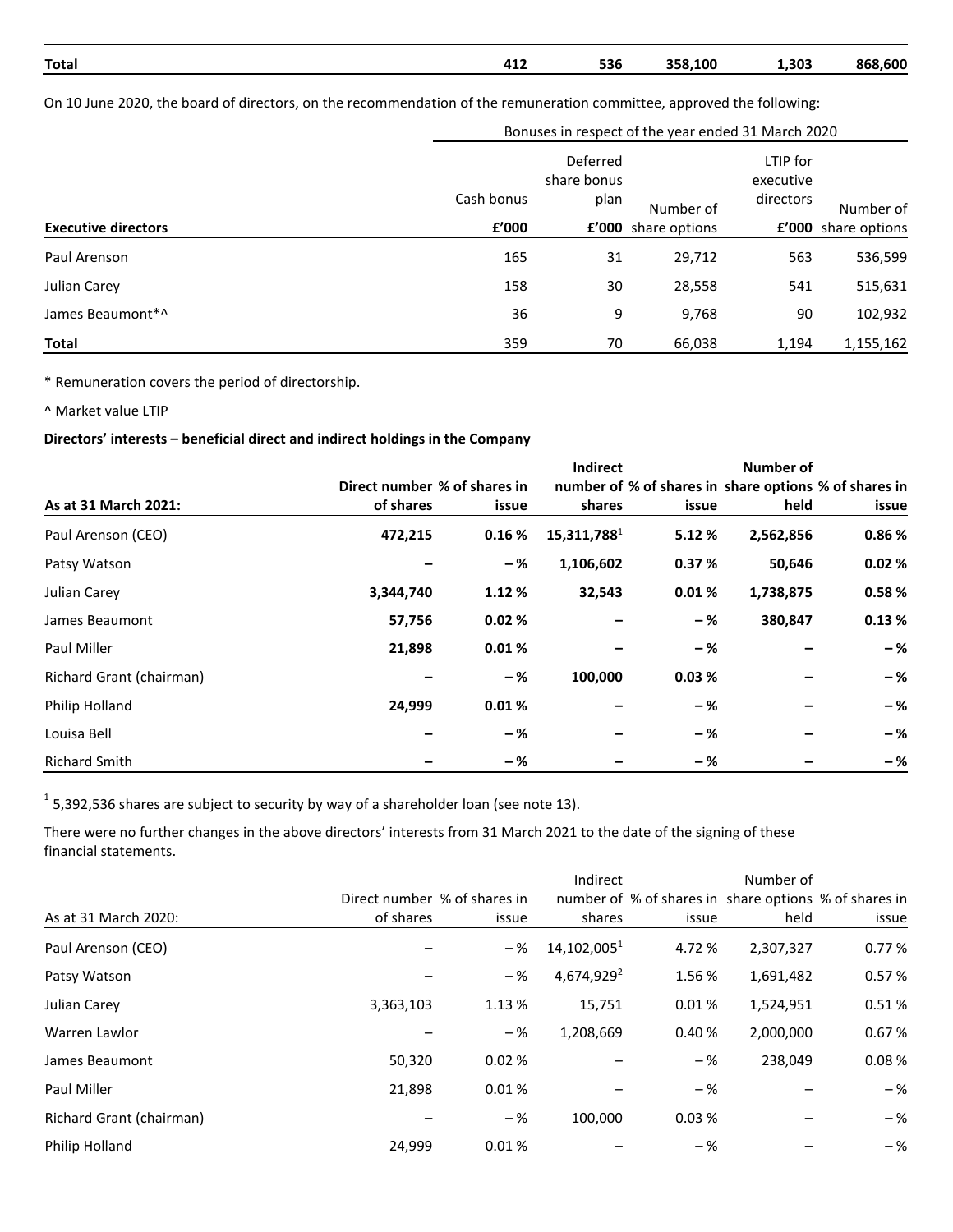$1$  5,392,536 shares are subject to security by way of a shareholder loan (see note 13).

 $2$  4,364,027 shares are subject to security by way of a shareholder loan (see note 13).

## **9 Finance costs**

| <b>Net finance costs</b>         | 5,857    | 9,719    |
|----------------------------------|----------|----------|
| Amortisation of facility costs   | 997      | 789      |
| Interest on loans and borrowings | 4,860    | 8,930    |
|                                  | £'000    | f'000    |
|                                  | 2021     | 2020     |
|                                  | 31 March | 31 March |

Included in the 31 March 2020 interest on loans and borrowings amount of £8.9 million is £2.6 million of borrowing costs in relation to the early repayment of the Bleichenhof bank loan upon sale of the property.

#### **10 Taxation**

## **Real Estate Investment Trust regime (REIT regime)**

The Company converted to UK REIT status on 1 May 2018. As a member of the REIT regime, profits from its UK property rental business are tax exempt. The REIT regime only applies to certain property-related profits and has several criteria which have to be met. The main criteria are:

- the assets of the property rental business must be at least 75% of the Group's assets;
- the profit from the tax-exempt property rental business must exceed 75% of the Group's total profit; and
- at least 90% of the Group's profit from the UK property rental business must be paid as dividends.

The Company continues to meet these conditions and management intends that Stenprop should continue as a REIT for the foreseeable future.

## **(i) Tax recognised in statement of comprehensive income**

|                                   | 31 March | 31 March |
|-----------------------------------|----------|----------|
|                                   | 2021     | 2020     |
|                                   | £'000    | f'000    |
| Current tax - UK                  |          |          |
| On net income for the year        | -        | (93)     |
| Current tax - Foreign             |          |          |
| On net income for the year        | 3,532    | 5,967    |
| <b>Total current tax</b>          | 3,532    | 5,874    |
| Deferred tax                      | (1, 498) | (7,096)  |
| <b>Total tax expense/(credit)</b> | 2,034    | (1, 222) |

No tax was recognised on other comprehensive income during the period (2020: nil). Tax rates applicable in the jurisdictions which the Company operates in are:

- Germany: 15.825%
- United Kingdom: 19%
- Switzerland: 20%.
- **(ii) Reconciliation of tax charge for the year**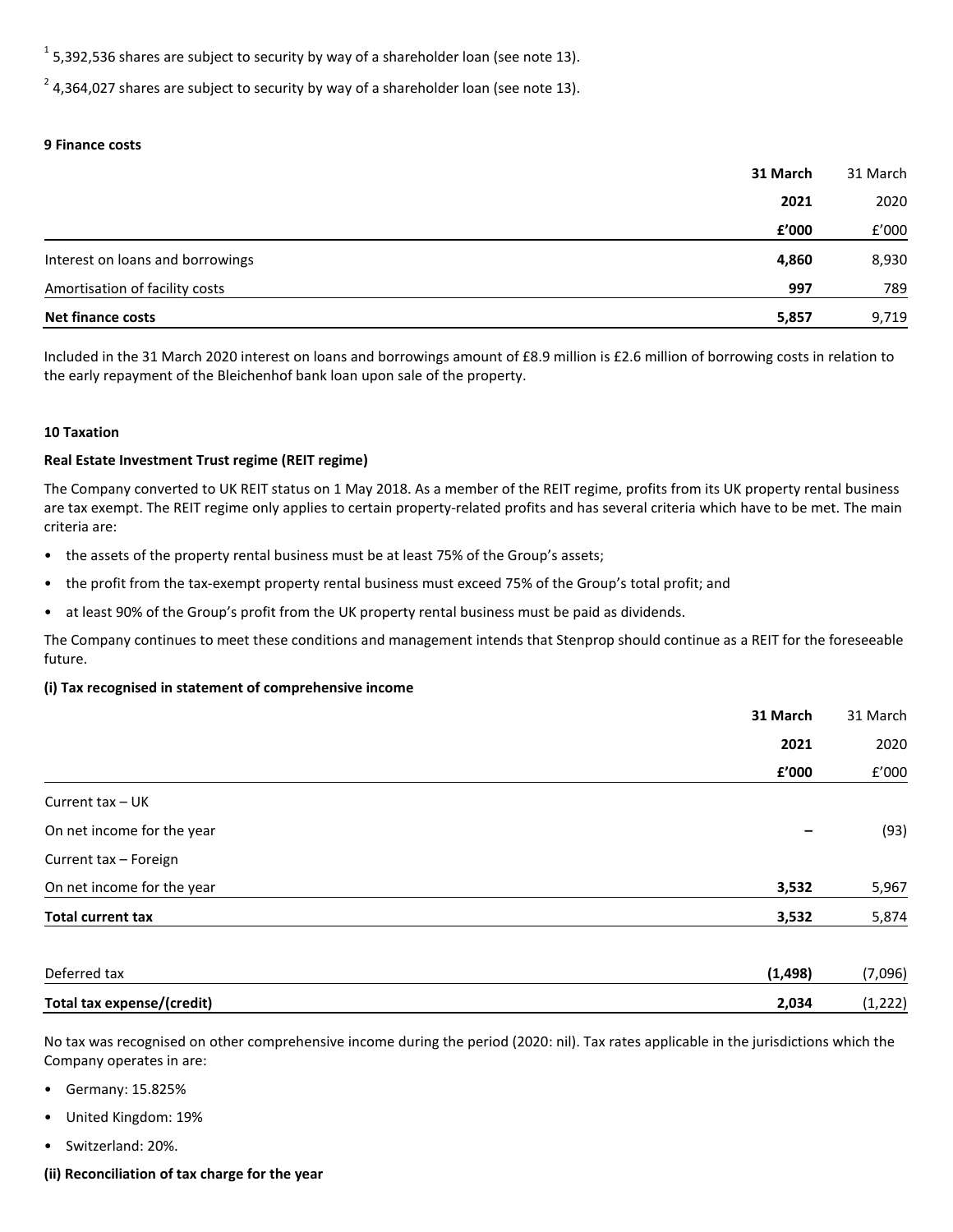|                                                                                                | 31 March | 31 March |
|------------------------------------------------------------------------------------------------|----------|----------|
|                                                                                                | 2021     | 2020     |
|                                                                                                | £'000    | f'000    |
| Profit before taxation on continuing operations                                                | 55,940   | 16,134   |
| Expected tax charge on ordinary activities at the standard rate of taxation of 19% (2020: 19%) | 10,629   | 3,065    |
| Property revaluation gains not taxable                                                         | (5, 200) | (938)    |
| Fair value of derivative financial instrument (gains)/losses not taxable                       | (369)    | 458      |
| Gains on disposal of subsidiary not taxable                                                    | (58)     |          |
| Income not taxable                                                                             |          | (58)     |
| Property rental business profits exempt from tax in the REIT Group                             | (3, 429) | (1, 977) |
| Expenditure not allowed for income tax purposes                                                |          | 217      |
| <b>Effect of tax losses</b>                                                                    | 822      |          |
| Income from joint ventures                                                                     |          | 402      |
| Effect of tax rates in other jurisdictions                                                     | (471)    | (611)    |
| Foreign withholding tax provision charge/(release)                                             | 300      | (1,880)  |
| Tax provision release                                                                          | (190)    |          |
| Other                                                                                          |          | 30       |
| Total income tax expense/(credit)                                                              | 2,034    | (1, 222) |

## **11 Dividends**

|                                                                                    | For the year ended<br>31 March 2021 |        |  |
|------------------------------------------------------------------------------------|-------------------------------------|--------|--|
|                                                                                    |                                     |        |  |
|                                                                                    | Pence                               |        |  |
|                                                                                    | per share                           | f'000  |  |
| Amounts recognised as distributions to equity holders in the period:               |                                     |        |  |
| Final dividend for the year ended 31 March 2020 paid on 14 August 2020             | 3.375                               | 9,550  |  |
| Interim dividend for the year ended 31 March 2021 paid on 12 February 2021         | 3.375                               | 9,551  |  |
| <b>Total dividends distributed</b>                                                 | 6.750                               | 19,101 |  |
| Scrip dividends issued during the period:                                          |                                     |        |  |
| Final scrip dividend for the year ended 31 March 2020 issued on 14 August 2020     | 3.375                               | 4,074  |  |
| Interim scrip dividend for the year ended 31 March 2021 issued on 12 February 2021 | 3.375                               | 3,119  |  |
| <b>Total scrip dividends issued</b>                                                | 6.750                               | 7,193  |  |
| Dividends paid as reported in the consolidated statement of cash flows             |                                     | 11,908 |  |

For the year ended

31 March 2020

Pence

per share £'000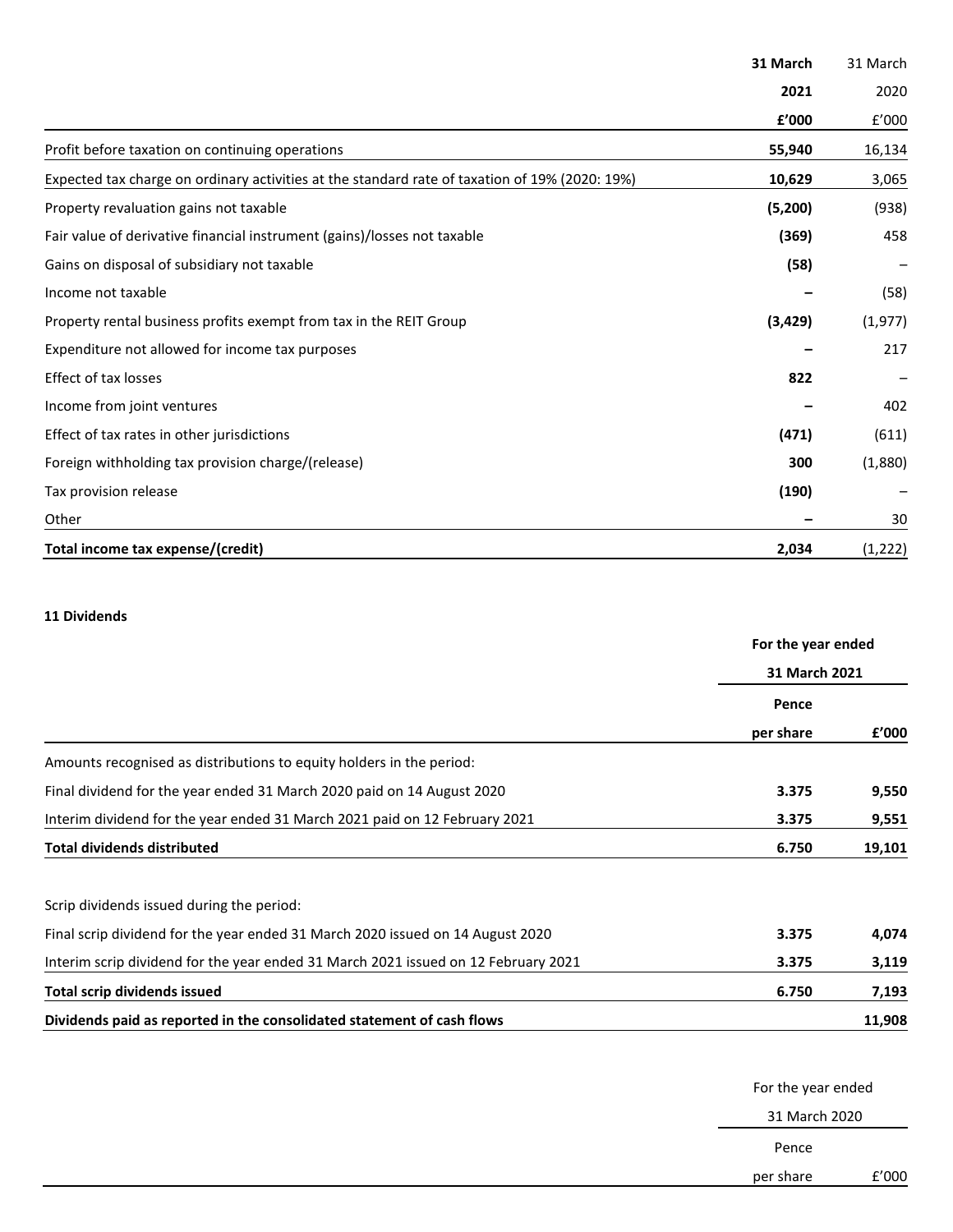| Dividends paid as reported in the consolidated statement of cash flows             |       | 13,930 |
|------------------------------------------------------------------------------------|-------|--------|
| Total scrip dividends issued                                                       | 6.750 | 5,097  |
| Interim scrip dividend for the year ended 31 March 2020 issued on 14 February 2020 | 3.375 | 2,278  |
| Final scrip dividend for the year ended 31 March 2019 issued on 16 August 2019     | 3.375 | 2.819  |
| Scrip dividends issued during the period:                                          |       |        |
| <b>Total dividends distributed</b>                                                 | 6.750 | 19,027 |
| Interim dividend for the year ended 31 March 2020 paid on 14 February 2020         | 3.375 | 9,549  |
| Final dividend for the year ended 31 March 2019 paid on 16 August 2019             | 3.375 | 9,478  |
| Amounts recognised as distributions to equity holders in the period:               |       |        |

The directors declared a final dividend on 9 June 2021, for the year ended 31 March 2021, of 3.375 pence per share, which is detailed in note 30.

## **12 Share capital**

## **Authorised**

1,000,000,000 ordinary shares with a par value of €0.000001258 each:

| 31 March                             | 31 March                |
|--------------------------------------|-------------------------|
| 2021                                 | 2020                    |
| Issued share capital<br>(no. shares) | (no. shares)            |
| Opening balance                      | 298,775,175 298,775,175 |
| Closing number of shares in issue    | 298,775,175 298,775,175 |

| Authorised share capital              | f'000   | f'000   |
|---------------------------------------|---------|---------|
| Share capital                         |         |         |
| Share premium                         | 322.775 | 322,992 |
| Total share capital and share premium | 322,776 | 322,993 |

There were no changes made to the number of authorised shares of the Company during the period under review. Stenprop Limited has one class of share. All shares rank equally and are fully paid.

The Company has 298,775,175 (2020: 298,775,175) ordinary shares in issue at the reporting date, including treasury shares.

On 12 June 2020, the Company announced a final dividend of 3.375 pence per share in respect of the six months to 31 March 2020. On 13 August 2020, the Company announced a take-up of the scrip dividend representing 1.10% of the issued share capital and 3,301,265 shares were subsequently issued from treasury shares on 14 August 2020.

On 4 December 2020, the Company announced an interim dividend of 3.375 pence per share in respect of the six months to

30 September 2020. On 11 February 2021, the Company announced a take up of the scrip dividend representing 0.71% of the issued share capital and 2,135,516 shares were subsequently issued from treasury shares on 12 February 2021.

As at 31 March 2021, the Company held 12,866,950 treasury shares (2020: 15,830,040). During the period, the shareholders were offered the option to receive either a scrip dividend by way of an issue of Stenprop treasury shares, or a cash dividend. The Company's share price was trading at a discount relative to NAV, up until mid-February 2021. Before mid-February, the directors bought back 3,476,265 of the issued 5,436,781 scrip alternative through share purchases to mitigate the dilutive effect that would otherwise have occurred through the issuance of new ordinary shares.

The equity reserve account within equity combines the activities of the Company's treasury shares, including the issue of scrip dividend shares (detailed in the below table) as well as the equity-settled share-based payments that are credited to equity (see note 13). At 31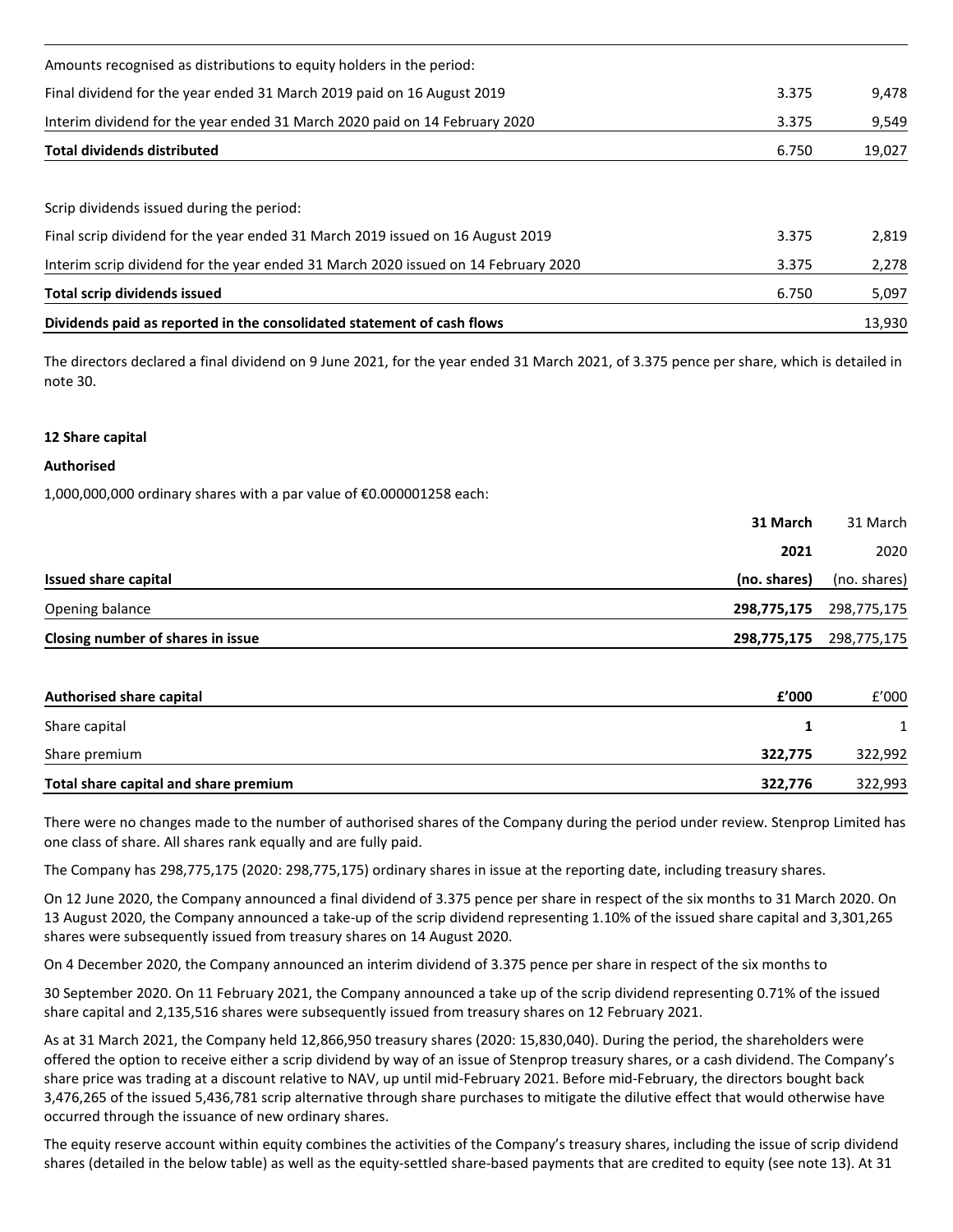March 2021, the carrying value of the Company's treasury shares was £12,694,000 (2020: £17,017,000) and the equity-settled sharebased payments reserve reduced this account by £2,636,000 (2020: £2,657,000)

Retained earnings is the cumulative net profit of the Group. Retained earnings can either be paid out to shareholders as a dividend or be reinvested in the Group as working capital.

|                                                                                         | 31 March     | 31 March      |
|-----------------------------------------------------------------------------------------|--------------|---------------|
|                                                                                         | 2021         | 2020          |
| <b>Treasury shares</b>                                                                  | (no. shares) | (no. shares)  |
| Opening balance                                                                         | 15,830,040   | 16,028,050    |
| Issue of scrip dividend shares                                                          | (5,436,781)  | (4, 153, 945) |
| Market buy-back of shares at an average price of £1.18 per share (31 March 2020: £1.15) | 3,476,265    | 4,153,945     |
| Exercised shares from the Deferred Share Bonus Plan                                     | (797, 797)   | (198, 010)    |
| Exercised shares from the Long Term Incentive Plan                                      | (204, 777)   |               |
| Closing number of treasury shares                                                       | 12,866,950   | 15,830,040    |

#### **13 Share-based payments**

The Group operates share incentive plans which are used to attract and retain high-calibre employees to help grow the business. All awards are considered by the remuneration committee and are subject to board approval.

The Group recognised a total share-based expense of £937,000 in the year (2020: £1,079,000) in relation to the share option schemes. As at 31 March 2021, the equity reserve held £2,636,000 in relation to share-based payment transactions (2020: £2,657,000).

The incentive plans are discussed in more detail below.

#### **Deferred Share Bonus Plan**

The board may grant an award to an eligible employee following a recommendation from the remuneration committee over such number of shares that have an aggregate value equal to the deferred bonus. Such share options vest in three equal tranches; the first tranche vests on the date of grant with subsequent tranches vesting at the first and second anniversaries of the relevant year end. Share options may be exercised until the tenth anniversary of the grant date, after which time they will lapse.

The fair value of this nil-cost option is determined using the Black–Scholes model. The key inputs used in determining the award granted on 12 June 2020 are shown below:

| Share price at date of grant  | 116.50p |
|-------------------------------|---------|
| Expected option life in years |         |
| Value per option              | 116.50p |

Movement in options granted in terms of this plan are detailed below:

|               | At      |                   |             |            |             |                         |                                         | Exercise dates |              |
|---------------|---------|-------------------|-------------|------------|-------------|-------------------------|-----------------------------------------|----------------|--------------|
|               | 1 April |                   | Dividend    | Exercised/ | Outstanding | at 31 March at 31 March | Exercisable Fair value at<br>grant date |                |              |
| Date of grant | 2020    | Granted           | equivalents | Other      | 2021        | 2021                    | in GBP                                  | From           | To           |
| 10 June 2015  | 427,820 | $\qquad \qquad -$ | 16,947      | (197, 674) | 247,093     | 247,093                 | £1.08                                   | 10 June 2015   | 10 June 2025 |
| 8 June 2016   | 273,649 | $\qquad \qquad -$ | 11,315      | (121,954)  | 163,010     | 163,010                 | £1.05                                   | 8 June 2016    | 8 June 2026  |
| 7 June 2017   | 13,720  | -                 | 602         | —          | 14,322      | 14,322                  | £1.08                                   | 7 June 2017    | 7 June 2027  |
| 7 June 2018   | 311,836 | -                 | 14,381      | (137,657)  | 188,560     | 188,560                 | £1.13                                   | 7 June 2018    | 7 June 2028  |
| 6 June 2019   | 500.843 | $\qquad \qquad -$ | 30,685      | (113, 796) | 417,732     | 417,732                 | £1.12                                   | 6 June 2019    | 6 June 2029  |
| 12 June 2020  |         | 93.229            | 34.214      | (2.487)    | 124.956     | 62.803                  | £1.17                                   | 12 June 2020   | 12 June 2030 |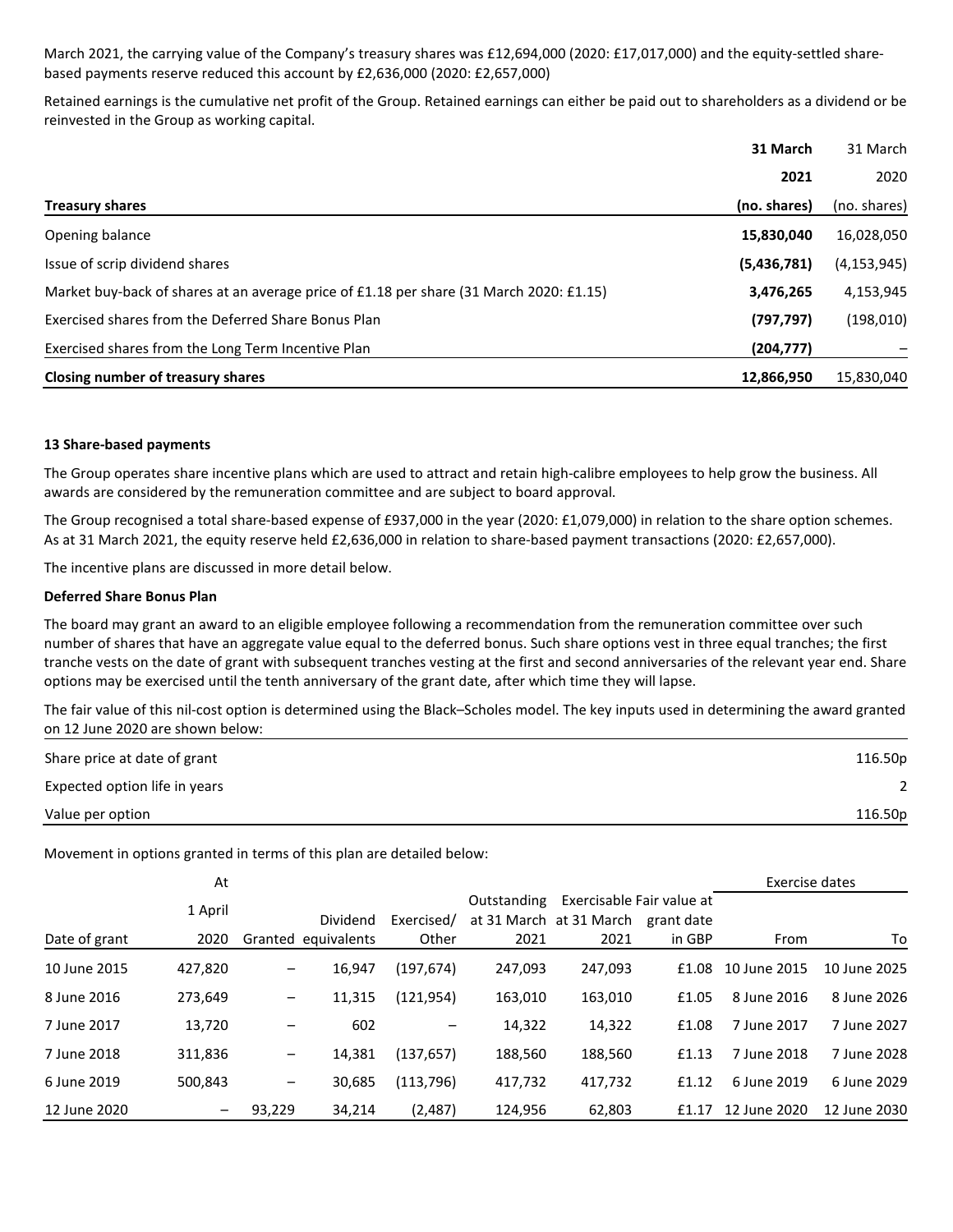|                                                                                       | At               | At               |
|---------------------------------------------------------------------------------------|------------------|------------------|
| Weighted average exercise price of deferred share bonus plan share options            | 31 March<br>2021 | 31 March<br>2020 |
| Exercisable                                                                           | £1.10            | £1.10            |
| Non-exercisable                                                                       | £1.17            | £1.12            |
|                                                                                       | At               | At               |
| Weighted average remaining contracted life of deferred share bonus plan share options | 31 March<br>2021 | 31 March<br>2020 |
| Exercisable                                                                           | 6.7 Years        | 7.1 Years        |
| Non-exercisable                                                                       | 9.2 Years        | 9.1 Years        |

## **LTIP for senior management**

Such share options vest in three equal tranches; the first tranche vests on the first anniversary of year end, with subsequent tranches vesting at the second and third anniversaries of the relevant year ends. Share options may be exercised until the tenth anniversary of the grant date, after which time they will lapse. The fair value of this award is determined using the Black–Scholes model. The key inputs used in determining the award granted on 12 June 2020 are shown below:

| Share price at date of grant  | 116.50p |
|-------------------------------|---------|
| Exercise price at grant date  | 104.92p |
| Expected option life in years | 10      |
| Risk-free rate                | (0.03%) |
| Expected volatility           | 33.00%  |
| Value per option              | 37.00p  |

The volatility assumption is based on a statistical analysis of daily share prices of comparator companies over the three years prior to the 12 June 2020 grant date.

| At              |         |         |                     |            |             |                                                      |            | Exercise dates   |                    |
|-----------------|---------|---------|---------------------|------------|-------------|------------------------------------------------------|------------|------------------|--------------------|
|                 | 1 April |         | <b>Dividend</b>     | Exercised/ | Outstanding | Exercisable Fair value at<br>at 31 March at 31 March | grant date |                  |                    |
| Date of grant   | 2020    |         | Granted equivalents | Other      | 2021        | 2021                                                 | in GBP     | From             | To                 |
| 24 January 2018 | 94,528  | -       | 4,416               |            | 98,944      | 98,944                                               | £0.47      | 31 March<br>2018 | 24 January<br>2028 |
| 7 June 2018     | 462,324 | -       | 21,601              | —          | 483,925     | 483,925                                              | £0.27      | 31 March<br>2019 | 7 June<br>2028     |
| 6 June 2019     | 515,778 | -       | 25,566              | (105, 239) | 436,105     | 290,737                                              | £0.26      | 31 March<br>2020 | 6 June<br>2029     |
| 12 June 2020    |         | 411,248 | 21,600              | —          | 432,848     | 144,283                                              | £0.37      | 31 March<br>2021 | 12 June<br>2030    |

|                                                                             | At       | At       |
|-----------------------------------------------------------------------------|----------|----------|
|                                                                             | 31 March | 31 March |
| Weighted average exercise price of LTIP for senior management share options | 2021     | 2020     |
| Exercisable                                                                 | £1.12    | £1.13    |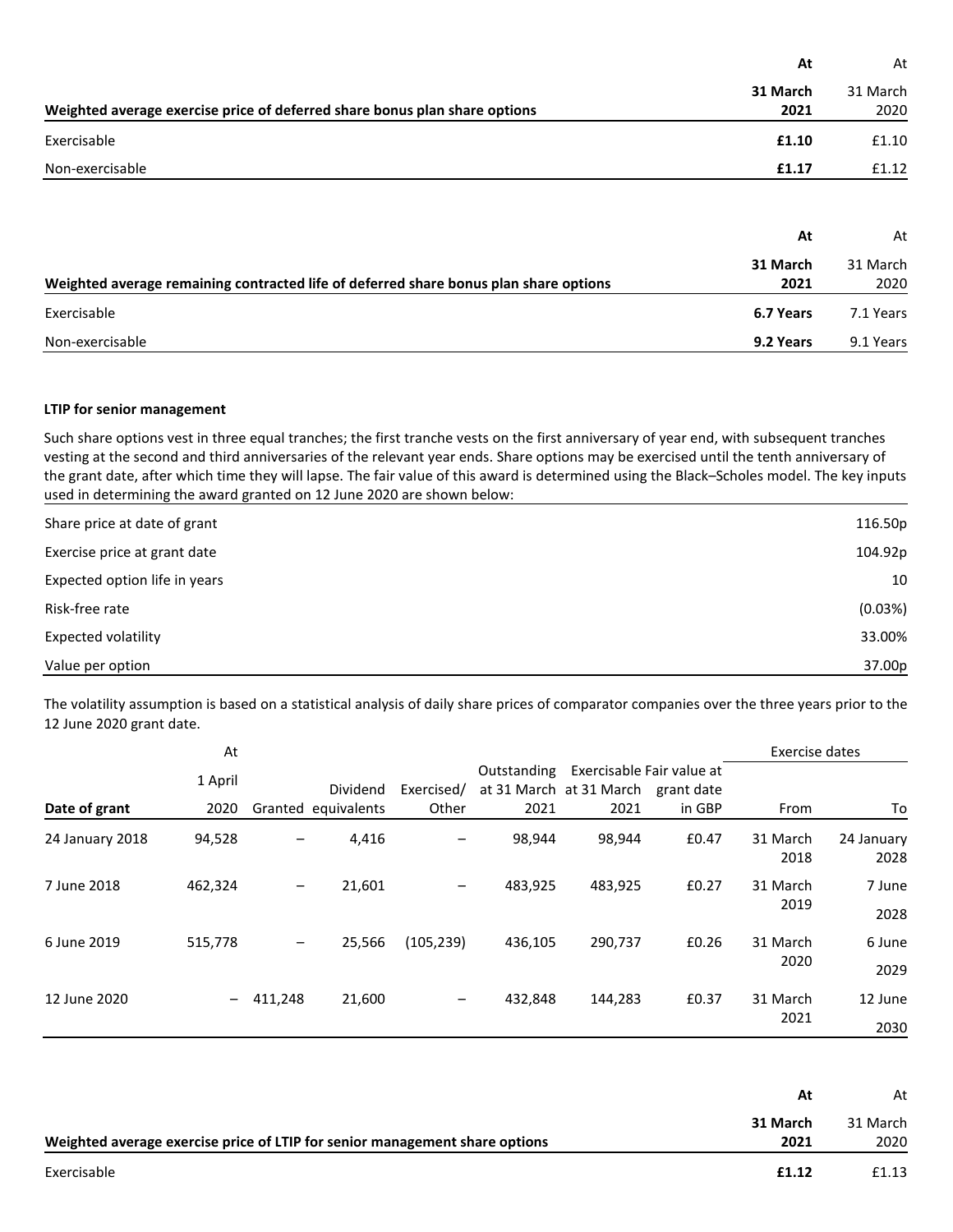| Non-exercisable |  |
|-----------------|--|
|                 |  |

|                                                                                        | At        | At        |
|----------------------------------------------------------------------------------------|-----------|-----------|
|                                                                                        | 31 March  | 31 March  |
| Weighted average remaining contracted life of LTIP for senior management share options | 2021      | 2020      |
| Exercisable                                                                            | 7.7 Years | 8.4 Years |
| Non-exercisable                                                                        | 8.9 Years | 8.9 Years |

## **LTIP for executive directors**

Such share options vest on the third anniversary of grant date subject to pre-determined vesting conditions being met. All options not vesting on the vesting date will automatically lapse. All vested options and shares received upon the exercise of vested options are subject to a further two-year lock-in period during which they cannot be sold. The fair value of these nil-cost options is determined by external valuers using the Black-Scholes model and the Monte Carlo model. The key inputs used in determining the award granted on 12 June 2020 are shown below:

| Share price                          | 116.50p |
|--------------------------------------|---------|
| Exercise price at grant date         | £0.00   |
| Expected option life in years        | $3+2$   |
| Risk-free rate                       | (0.03%) |
| Expected volatility                  | 33.00%  |
| Value per option - non-market awards | 116.50p |
| Value per option - market awards     | 75.00p  |

The volatility assumption is based on a statistical analysis of daily share prices of comparator companies over the three years prior to the 12 June 2020 grant date.

|                 | At        |              |                     |                              |             |                                                                 |        | Exercise dates     |         |
|-----------------|-----------|--------------|---------------------|------------------------------|-------------|-----------------------------------------------------------------|--------|--------------------|---------|
|                 | 1 April   |              | <b>Dividend</b>     | Exercised/                   | Outstanding | Exercisable Fair value at<br>at 31 March at 31 March grant date |        |                    |         |
| Date of grant   | 2020      |              | Granted equivalents | Other                        | 2021        | 2021                                                            | in GBP | From               | To      |
| 24 January 2018 | 467,720   | —            | 14,436              | (238, 343)                   | 243,813     |                                                                 |        | £0.68 8 June 2020* | 8 June  |
|                 |           |              |                     |                              |             |                                                                 |        |                    | 2027    |
| 7 June 2018     | 1,073,863 | —            | 50,175              | $\qquad \qquad -$            | 1,124,038   |                                                                 | £0.52  | 7 June             | 7 June  |
|                 |           |              |                     |                              |             |                                                                 |        | 2021*              | 2028    |
| 6 June 2019     | 1,021,654 |              | 50,643              | $\qquad \qquad -$            | 1,072,297   | $\qquad \qquad$                                                 |        | £0.52 6 June 2022* | 6 June  |
|                 |           |              |                     |                              |             |                                                                 |        |                    | 2029    |
| 12 June 2020    |           | $-1,052,230$ | 55,267              | $\qquad \qquad \blacksquare$ | 1,107,497   |                                                                 | £0.75  | 12 June            | 12 June |
|                 |           |              |                     |                              |             |                                                                 |        | 2023*              | 2030    |

\* Lock-in period of two years applies after vesting.

|                                                                               | At       | At       |
|-------------------------------------------------------------------------------|----------|----------|
|                                                                               | 31 March | 31 March |
| Weighted average exercise price of LTIP for executive directors share options | 2021     | 2020     |
| Exercisable                                                                   |          |          |
| Non-exercisable                                                               |          |          |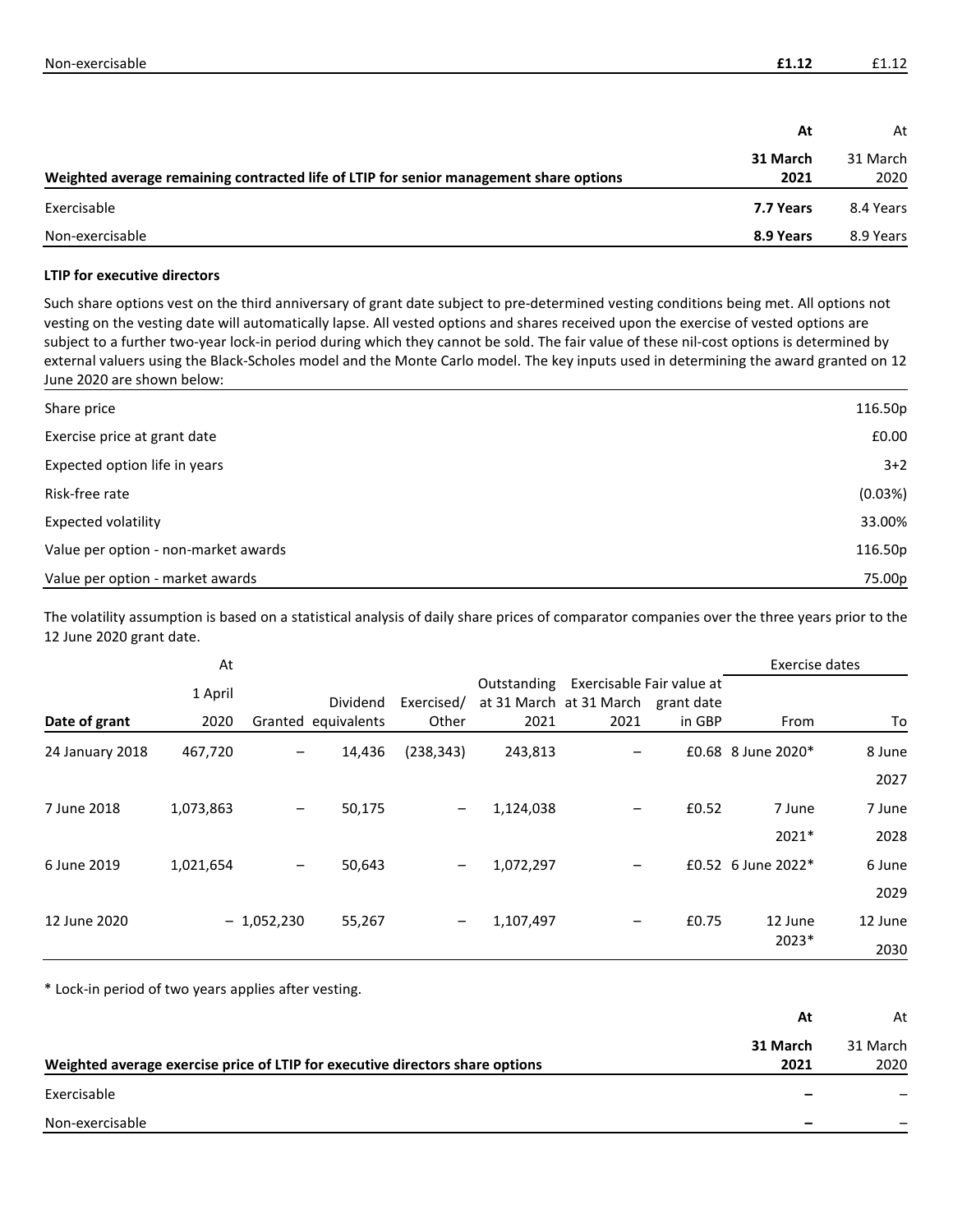|                                                                                          | At        | At        |
|------------------------------------------------------------------------------------------|-----------|-----------|
|                                                                                          | 31 March  | 31 March  |
| Weighted average remaining contracted life of LTIP for executive directors share options | 2021      | 2020      |
| Exercisable                                                                              |           |           |
| Non-exercisable                                                                          | 8.1 Years | 8.4 Years |

## **Other share options**

On 30 March 2017, the Company agreed to grant to Ferryman Capital Partners Limited, a company in which Warren Lawlor, a former non-executive director, has a one-third beneficial interest, an option to subscribe for 2,000,000 Stenprop shares. The exercise price was £1.32. The full cost of this option was recognised in the year ended 31 March 2018. The option lapses on 31 March 2022. The option only has a dilutive effect when the average market price of ordinary shares exceeds the exercise price of the options.

The fair value of this award was determined using the Black–Scholes model. The key inputs used in determining the award granted on 30 March 2017 are shown below:

| Share price                   | £1.08  |
|-------------------------------|--------|
| Exercise price at grant date  | £1.31  |
| Expected option life in years | 5      |
| Risk-free rate                | 1.50%  |
| Expected volatility           | 31.31% |
| Expected dividend yield       | 5.00%  |
| Value per option              | £0.13  |

The volatility assumption is based on a statistical analysis of daily share prices of Stenprop over the two years prior to the 30 March 2017 grant date.

|               |           |         |                              |             | Fair value |                            | Exercise dates   |                |
|---------------|-----------|---------|------------------------------|-------------|------------|----------------------------|------------------|----------------|
|               | At        |         |                              | Outstanding | at grant   |                            |                  |                |
|               | 1 April   |         |                              | at 31 March | date in    | Exercisable<br>at 31 March |                  |                |
| Date of grant | 2020      | Granted | Exercised                    | 2021        | <b>GBP</b> | 2021                       | From             | To             |
| 30 March 2017 | 2,000,000 | -       | $\qquad \qquad \blacksquare$ | 2,000,000   | 2,000,000  | £0.13                      | 30 March<br>2022 | 7 June<br>2029 |

#### **Share Purchase Plan**

Loans advanced under the share purchase plan are interest-bearing at a rate equal to the average interest rate incurred by the Group from time to time. Interest is payable six-monthly in arrears. Loans are repayable within 30 days of cessation of employment or loss of office (unless the participant ceases employment in circumstances beyond his or her control, in which case the loan is repayable within 12 months), and must in all circumstances be repaid in 10 years. All dividends received by such employees (or his or her nominee) by virtue of their shareholding must first be utilised to discharge any interest outstanding in terms of the loan advanced in terms of the Share Purchase Plan. The loans have full recourse to the participants who must charge their shares by way of security for the loans.

The table below summarises the position at year end in terms of loans advanced and the number of shares to which they relate. No further awards will be made under the Share Purchase Plan.

|                                           |                    | 31 March    | 31 March   |
|-------------------------------------------|--------------------|-------------|------------|
|                                           |                    | 2021        | 2020       |
| Brought forward at start of year          | (number of shares) | 10.037.162  | 10,211,145 |
| Share Purchase Plan shares issued in year | (number of shares) |             |            |
| Share Purchase Plan shares redeemed       | (number of shares) | (4,644,626) | (173, 983) |
| Carried forward at end of year            | (number of shares) | 5,392,536   | 10,037,162 |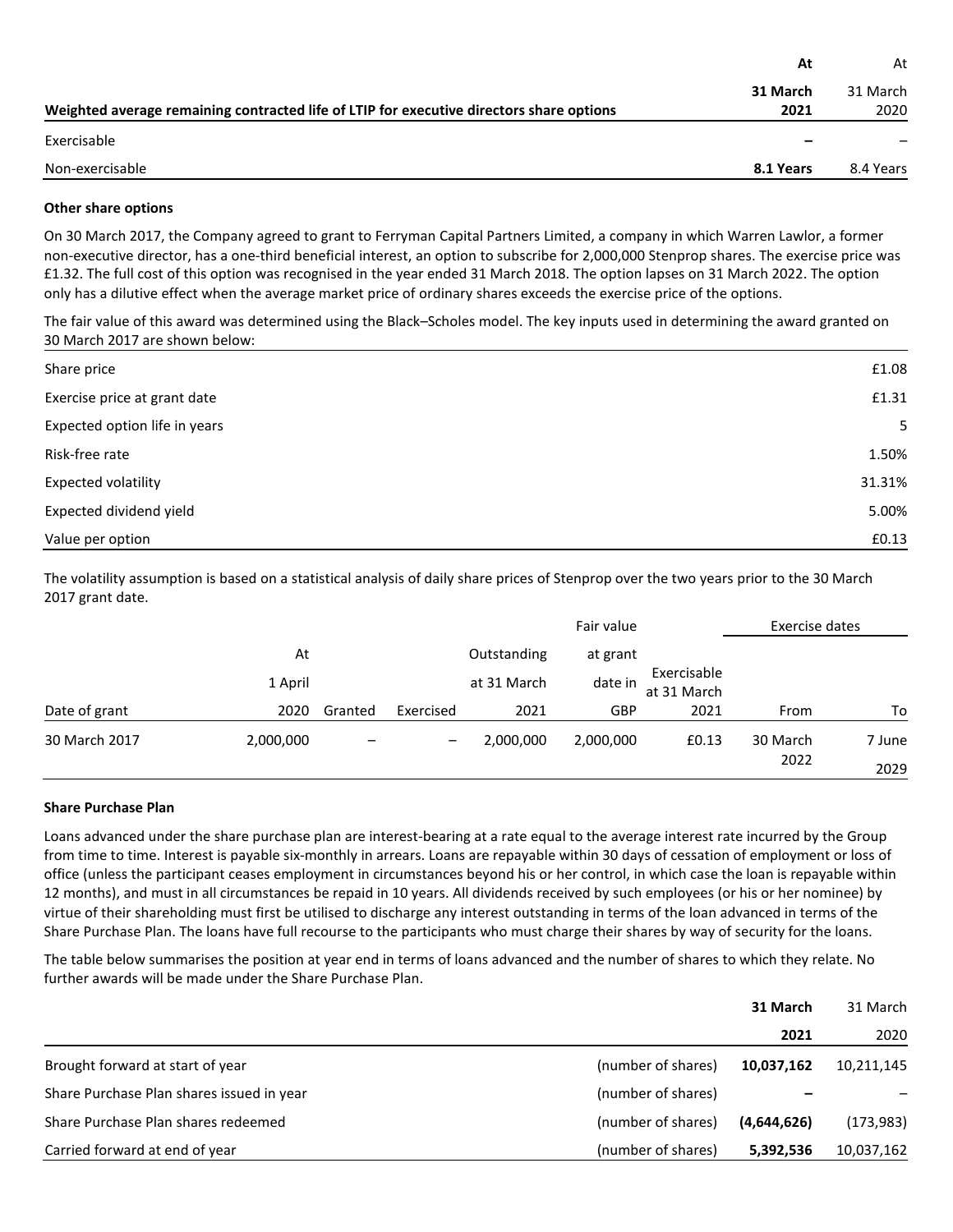| Stock price at advancement                                      | (€)     | N/A   | N/A    |
|-----------------------------------------------------------------|---------|-------|--------|
| Share Purchase Plan loans advanced (including accrued interest) | (E'000) | 6.540 | 12,265 |

## **Other share purchase loan**

On 30 March 2017, a €1.22 million loan was advanced from Stenprop (Germany) Limited to Ferryman Capital Partners Limited, a company in which Warren Lawlor, a former non-executive director, has a one-third beneficial interest, to purchase 1,000,000 Stenprop shares in the market. The loan advanced is interest-bearing at a rate equal to the average interest rate incurred by the Group from time to time. Interest is payable six-monthly in arrears. The loan has full recourse to the borrower and the shares are charged as security for the loans. The loan, including accrued interest, was repaid in full in February 2021.

|                                                                                                |                    | 31 March   | 31 March  |
|------------------------------------------------------------------------------------------------|--------------------|------------|-----------|
|                                                                                                |                    | 2021       | 2020      |
| Brought forward at start of year                                                               | (number of shares) | 1,000,000  | 1,000,000 |
| Shares issued in year                                                                          | (number of shares) |            |           |
| Shares redeemed                                                                                | (number of shares) | (723, 672) |           |
| Carried forward at end of year                                                                 | (number of shares) | 276,328    | 1,000,000 |
| Loan advanced (including accrued interest)                                                     | (E'000)            |            | 1,056     |
|                                                                                                |                    |            |           |
| 14 Earnings per ordinary share                                                                 |                    | 31 March   | 31 March  |
|                                                                                                |                    | 2021       | 2020      |
|                                                                                                |                    | £'000      | f'000     |
| Reconciliation of profit for the period to adjusted $EPRA1$ earnings                           |                    |            |           |
| Earnings per IFRS statement of comprehensive income attributable to shareholders               |                    | 53,045     | 15,565    |
| Adjustment to exclude loss from discontinued operations                                        |                    | 891        | 2,197     |
| Earnings per IFRS statement of comprehensive income from continuing operations attributable to |                    |            |           |
| shareholders                                                                                   |                    | 53,936     | 17,762    |
| Earnings per IFRS statement of comprehensive income attributable to shareholders               |                    | 53,045     | 15,565    |
| Adjustments to calculate EPRA earnings, exclude:                                               |                    |            |           |
| Gain on fair value of investment properties                                                    |                    | (35, 109)  | (1,741)   |
| (Gain)/loss on fair value of financial instruments, debt and associated close out costs        |                    | (1,784)    | 2,410     |
| Deferred tax in respect of EPRA adjustments                                                    |                    | (1,618)    | (6, 843)  |
| Impairment of intangibles                                                                      |                    |            | 305       |
| (Gain)/loss on disposal of properties                                                          |                    | (639)      | 4,630     |
| Tax expense on disposal of properties                                                          |                    | 3,470      | 5,187     |
| Loss on disposal of subsidiaries                                                               |                    | 172        |           |
| Adjustments above in respect of joint ventures:                                                |                    |            |           |
| Loss/(gain) on fair value of investment properties                                             |                    | 1,466      | (674)     |
| Gain on fair value of financial instruments                                                    |                    | (41)       |           |
| Deferred tax in respect of EPRA adjustments                                                    |                    | (51)       | 194       |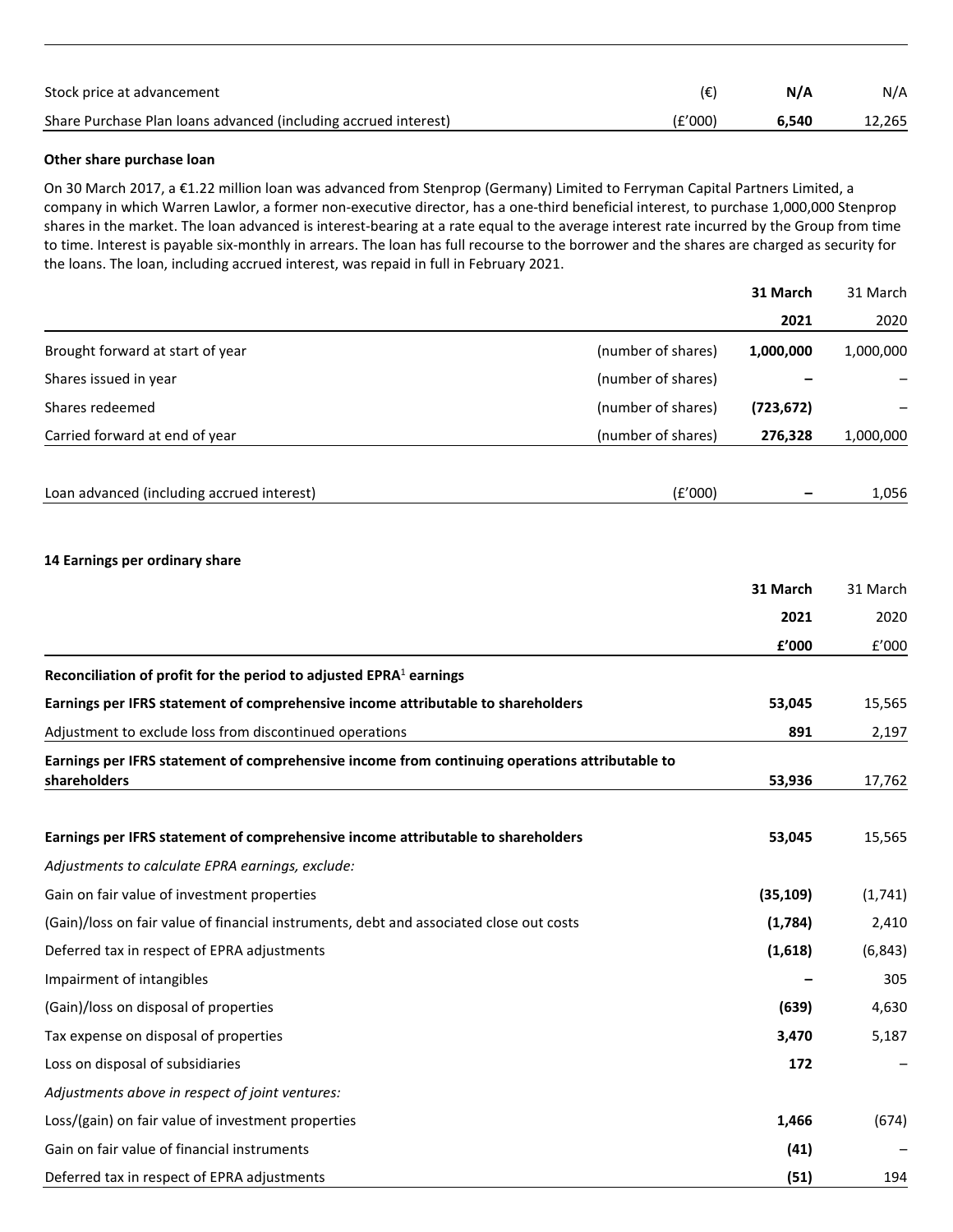| <b>EPRA earnings attributable to shareholders</b>                      | 18,911      | 19,033      |
|------------------------------------------------------------------------|-------------|-------------|
| Further adjustments to arrive at adjusted earnings:                    |             |             |
| Costs associated with ERP implementation                               | 463         | 669         |
| Adjusted earnings attributable to shareholders <sup>2</sup>            | 19,374      | 19,702      |
| Weighted average number of shares in issue (excluding treasury shares) | 283,549,160 | 282,777,020 |
| Share-based payment award                                              | 2,167,213   | 3,522,208   |
| Diluted weighted average number of shares in issue                     | 285,716,373 | 286,299,228 |
|                                                                        |             |             |
| Earnings per share from continuing operations                          | Pence       | Pence       |
| <b>IFRS EPS</b>                                                        | 19.02       | 6.28        |
| <b>Diluted IFRS EPS</b>                                                | 18.88       | 6.20        |
| Earnings per share from continuing and discontinued operations         | Pence       | Pence       |
| <b>IFRS EPS</b>                                                        | 18.71       | 5.50        |
| <b>Diluted IFRS EPS</b>                                                | 18.57       | 5.44        |
| <b>EPRA EPS</b>                                                        | 6.67        | 6.73        |
| <b>Diluted EPRA EPS</b>                                                | 6.62        | 6.65        |
| <b>Adjusted EPS</b>                                                    | 6.78        | 6.88        |

 $^1$  The European Public Real Estate Association (EPRA) issued the Best Practices Recommendations policy in October 2019, which provides guidelines for performance measures relevant to real estate companies. Their recommended reporting standards are widely applied across this market, aiming to bring consistency and transparency to the sector. The EPRA earnings measure is intended to show the level of recurring earnings from core operational activities with the purpose of highlighting the Group's underlying operating results from its property rental business and an indication of the extent to which current dividend payments are supported by earnings. The measure excludes unrealised changes in the value of investment properties, gains or losses on the disposal of properties and other items to provide additional information on the Group's underlying operational performance. The measure is considered to accurately capture the long-term strategy of the Group, and is an indication of the sustainability of dividend payments.

 $^2$  As described in the EPRA Best Practice Recommendations policy issued in October 2019, should companies wish to make other adjustments to arrive at an underlying performance measure, they should do that below 'EPRA earnings' and use a different name for that measure. 'Adjusted EPS' is a measure that excludes items considered not to be in the ordinary course of business or other exceptional items that do not necessarily provide an accurate picture of the Group's underlying operational performance.

As at 31 March 2021, the Company held 12,866,950 treasury shares (2020: 15,830,040).

#### **Costs associated with ERP implementation**

Stenprop is implementing a new enterprise resource planning (ERP) and customer engagement (CE) platform to help streamline and grow the business. Significant non-recurring costs will be incurred during the implementation phase before the systems go live.

The ERP implementation expense is related to a one-off project and is anticipated to complete shortly. It has been adjusted for as a 'company-specific adjustment'.

## **Headline earnings per share**

The JSE listings conditions require the calculation of headline earnings and disclosure of a detailed reconciliation of headline earnings to the earnings numbers used in the calculation of basic earnings per share in accordance with the requirements of IAS 33 – Earnings per Share. Disclosure of headline earnings is not a requirement of IFRS.

| 31 March                                                              | 31 March |
|-----------------------------------------------------------------------|----------|
| 2021                                                                  | 2020     |
| f'000<br>Reconciliation of profit for the period to headline earnings | f'000    |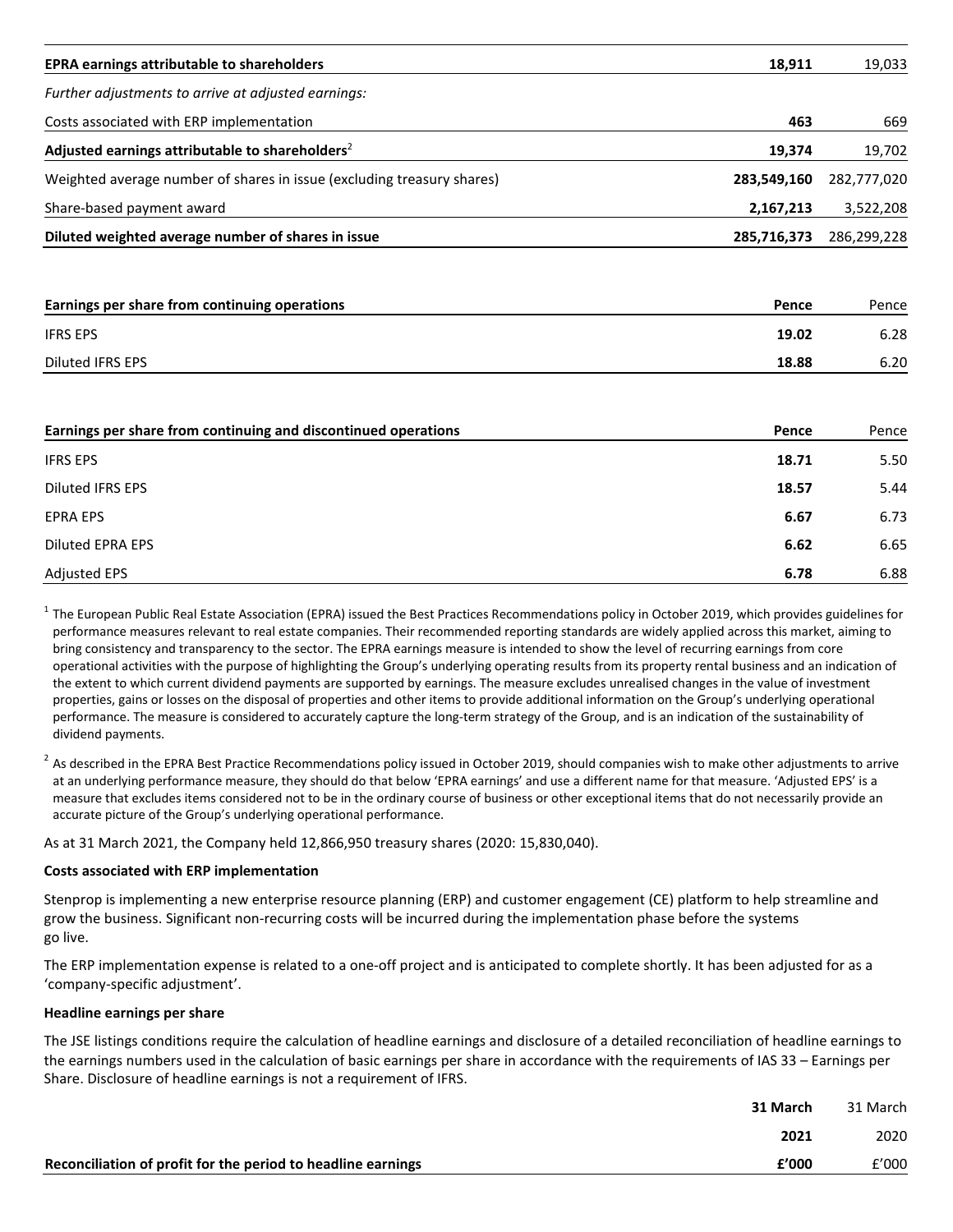| Earnings per statement of comprehensive income attributable to shareholders | 53,045    | 15,565   |
|-----------------------------------------------------------------------------|-----------|----------|
| Adjustments to calculate headline earnings, exclude:                        |           |          |
| Gain on fair value of investment properties                                 | (35, 109) | (1,741)  |
| Deferred tax in respect of headline earnings adjustments                    | (1,640)   | (6, 848) |
| Impairment of intangibles                                                   |           | 305      |
| (Gain)/loss on disposal of properties                                       | (639)     | 4,630    |
| Tax expense on disposal of properties                                       | 3,470     | 5,187    |
| Loss on disposal of subsidiaries                                            | 172       |          |
| Adjustments above in respect of joint ventures:                             |           |          |
| Loss/ (gain) on fair value of investment properties                         | 1,466     | (729)    |
| Deferred tax                                                                | (57)      | 199      |
| Headline earnings attributable to shareholders                              | 20,708    | 16,568   |

| <b>Earnings per share</b> | pence | pence |
|---------------------------|-------|-------|
| <b>Headline EPS</b>       | 7.30  | 5.86  |
| Diluted headline EPS      | 7.25  | 5.79  |

## **15 Net asset value metrics per share - reconciliations and bridge**

In October 2019, EPRA published new best practice recommendations for financial disclosures by public real estate companies. Three new measures of net asset value were introduced namely: EPRA net tangible assets (NTA), EPRA net reinvestment value (NRV) and EPRA net disposal value (NDV). These recommendations are effective for accounting periods starting on 1 January 2020 and have been adopted by the Group.

Stenprop considers EPRA NTA to be the most relevant measure of the three EPRA NAVs to report on and will act as the key net asset value measure going forward. The EPRA NTA metric is aligned with IFRS NAV in that it includes deferred tax liabilities with regard to properties classified as held for sale. A reconciliation of the three new EPRA NAV metrics from IFRS NAV is shown in the table below. The previously reported EPRA NAV has also been included for comparative purposes.

|                                                                                                         |             | <b>New</b>      |                          |                 |                 |  |  |
|---------------------------------------------------------------------------------------------------------|-------------|-----------------|--------------------------|-----------------|-----------------|--|--|
|                                                                                                         | <b>NAV</b>  |                 | <b>EPRA NAV measures</b> |                 | measures        |  |  |
|                                                                                                         | <b>IFRS</b> | <b>EPRA NRV</b> | <b>EPRA NTA</b>          | <b>EPRA NDV</b> | <b>EPRA NAV</b> |  |  |
| As at 31 March 2021                                                                                     | £'000       | £'000           | £'000                    | £'000           | f'000           |  |  |
| Net assets attributable to equity shareholders                                                          | 425,820     | 425,820         | 425,820                  | 425,820         | 425,820         |  |  |
| Adjustments:                                                                                            |             |                 |                          |                 |                 |  |  |
| Derivative financial instruments                                                                        |             | (1,732)         | (1,732)                  |                 | (1,732)         |  |  |
| Deferred tax in relation to fair value of investment<br>property and financial instruments <sup>1</sup> |             | 1,712           |                          |                 | 1,712           |  |  |
| Adjustments above in respect of joint ventures                                                          |             | 714             | 714                      |                 | 714             |  |  |
| Intangible assets                                                                                       |             |                 | (1,784)                  |                 |                 |  |  |
| Purchaser's costs <sup>2</sup>                                                                          |             | 37,798          |                          |                 |                 |  |  |
| Net assets used in per share calculation                                                                | 425,820     | 464,312         | 423,018                  | 425,820         | 426,514         |  |  |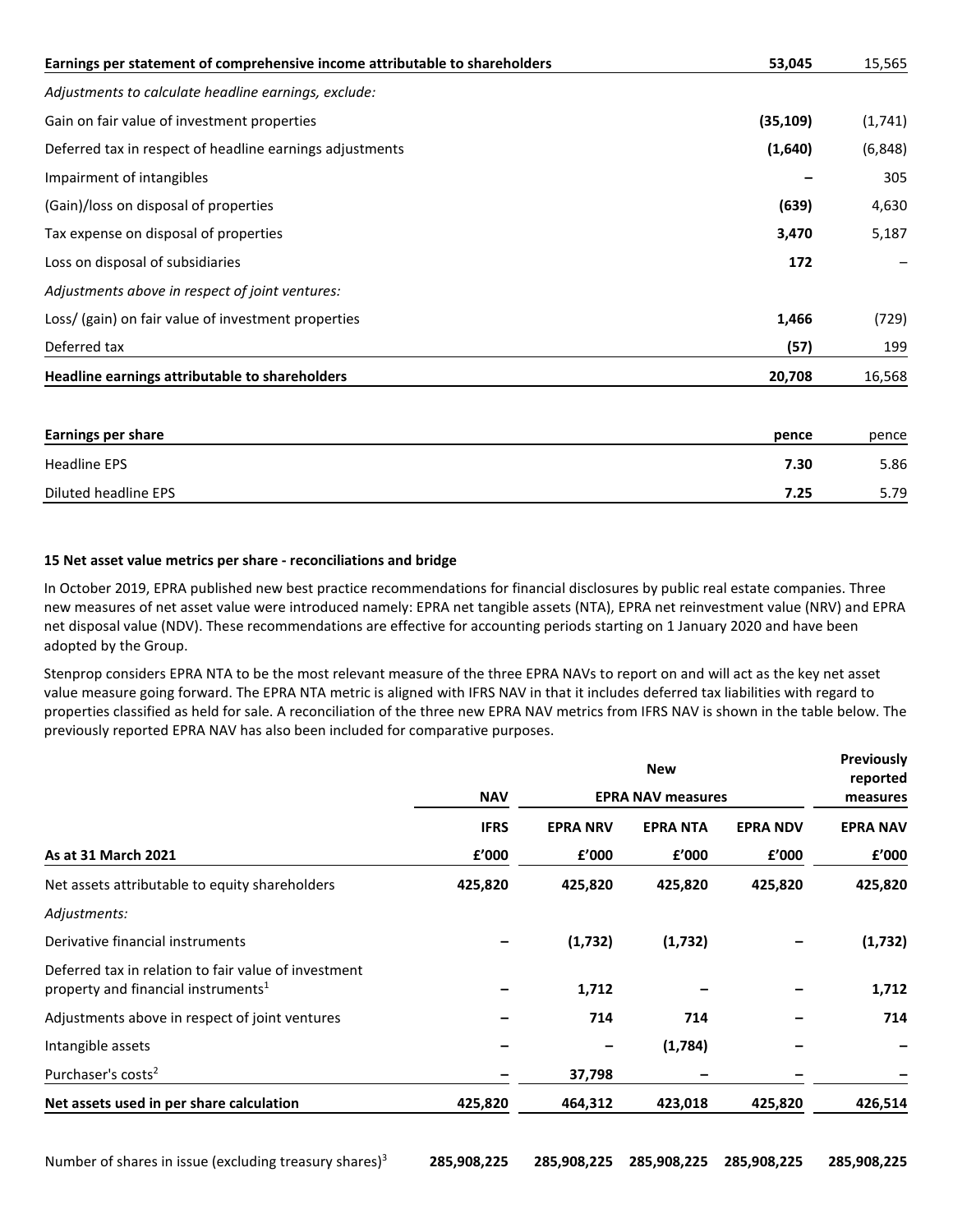| Share-based payment award         | 2,167,213   | 2,167,213       | 2,167,213       | 2,167,213       | 2,167,213       |
|-----------------------------------|-------------|-----------------|-----------------|-----------------|-----------------|
| Diluted number of shares in issue | 288,075,438 | 288,075,438     | 288,075,438     | 288,075,438     | 288,075,438     |
|                                   | <b>IFRS</b> | <b>EPRA NRV</b> | <b>EPRA NTA</b> | <b>EPRA NDV</b> | <b>EPRA NAV</b> |
| Net asset value per share         | f           | £               |                 |                 |                 |
| Net asset value per share         | 1.49        |                 |                 |                 |                 |
| Diluted net asset value per share | 1.48        | 1.61            | 1.47            | 1.48            | 1.48            |

|                                                                                                         |             |                          |                 | Previously<br>reported<br>measures |                 |
|---------------------------------------------------------------------------------------------------------|-------------|--------------------------|-----------------|------------------------------------|-----------------|
|                                                                                                         | <b>NAV</b>  | <b>EPRA NAV measures</b> |                 |                                    |                 |
|                                                                                                         | <b>IFRS</b> | <b>EPRA NRV</b>          | <b>EPRA NTA</b> | <b>EPRA NDV</b>                    | <b>EPRA NAV</b> |
| As at 31 March 2020                                                                                     | f'000       | f'000                    | f'000           | f'000                              | £'000           |
| Net assets attributable to equity shareholders                                                          | 391,241     | 391,241                  | 391,241         | 391,241                            | 391,241         |
| Adjustments:                                                                                            |             |                          |                 |                                    |                 |
| Derivative financial instruments                                                                        |             | 2,001                    | 2,001           |                                    | 2,001           |
| Deferred tax in relation to fair value of investment<br>property and financial instruments <sup>1</sup> |             | 3,782                    |                 |                                    | 3,782           |
| Adjustments above in respect of joint ventures                                                          |             | 1,921                    | 1,921           |                                    | 1,921           |
| Purchasers' costs <sup>2</sup>                                                                          |             | 34,961                   |                 |                                    |                 |
| Net assets used in per share calculation                                                                | 391,241     | 433,906                  | 395,163         | 391,241                            | 398,945         |
| Number of shares in issue (excluding treasury shares) <sup>3</sup>                                      | 282,945,135 | 282,945,135              | 282,945,135     | 282,945,135                        | 282,945,135     |
| Share-based payment award                                                                               | 3,522,208   | 3,522,208                | 3,522,208       | 3,522,208                          | 3,522,208       |
| Diluted number of shares in issue                                                                       | 286,467,343 | 286,467,343              | 286,467,343     | 286,467,343                        | 286,467,343     |

|                                   | <b>NAV</b>  |                 | New measures    |                 | Previously<br>reported<br>measures |
|-----------------------------------|-------------|-----------------|-----------------|-----------------|------------------------------------|
|                                   | <b>IFRS</b> | <b>EPRA NRV</b> | <b>EPRA NTA</b> | <b>EPRA NDV</b> | <b>EPRA NAV</b>                    |
| Net assets per share              | f           |                 |                 |                 |                                    |
| Net asset value per share         | 1.38        |                 |                 |                 |                                    |
| Diluted net asset value per share | 1.37        | 1.51            | 1.38            | 1.37            | 1.39                               |

 $1$  The Group's deferred tax in relation to the fair value of investment properties and financial instruments relates solely to those properties in the German portfolio included in assets held for sale which comprise 4.5% of the portfolio with a fair value of £26.2 million (2020: £94.8 million (17.8%)). No deferred tax was excluded from EPRA NTA as the deferred tax will be crystallised on sale of these properties in the short term.

 $2$  EPRA NTA and EPRA NDV reflect IFRS values which are net of purchaser's costs. Any purchaser's costs deducted from the market value, are added back when calculating EPRA NRV.

 $3$  As at 31 March 2021, the Company held 12,866,950 treasury shares (2020: 15,830,040).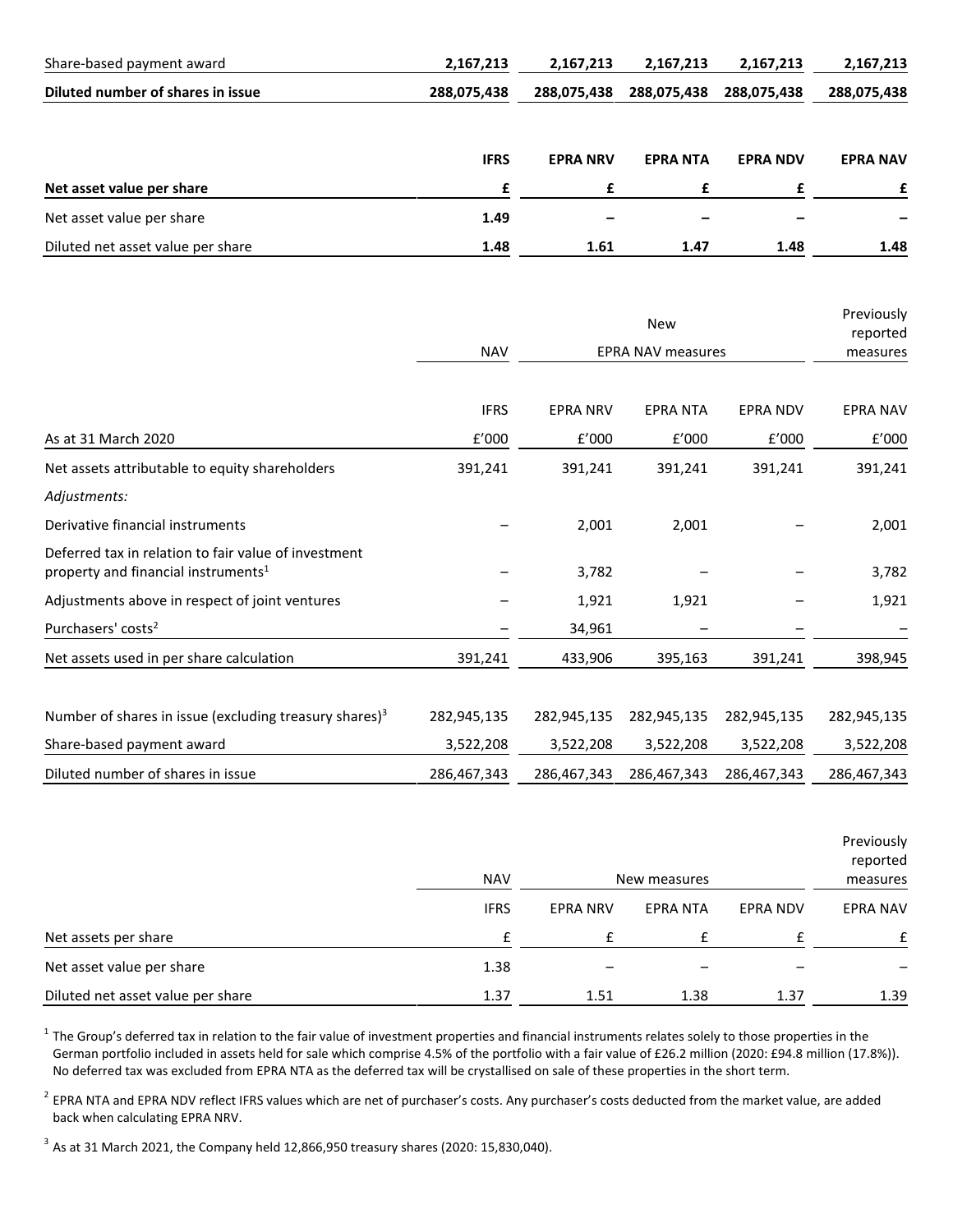#### **16 Investment property**

The fair value of the consolidated investment properties at 31 March 2021 was £511.2 million (2020: £387.8 million). This excludes an amount of £12.0 million (2020: £14.3 million) for the last remaining Swiss property (2020: one Swiss property) and

£26.2 million (2020: £94.8 million) for the last remaining German property (2020: eight) which has been classified as held for sale. Apart from the one remaining German property, the carrying amount of the investment properties are stated at estimated fair value, determined by directors, based on an independent external appraisal. The sole remaining German property is based on a signed contract for the disposal of the property. The registered independent appraisers have an appropriate recognised professional qualification and recent experience in the location and category of the property being valued ('valuers').

The fair value of each of the properties for the period ended 31 March 2021, was assessed by the valuers in accordance with the Royal Institution of Chartered Surveyors ('RICS') standards and IFRS 13. Valuers are qualified for purposes of providing valuations in accordance with the 'Appraisal and Valuation Manual' published by RICS.

The valuation of the Group's property portfolio is inherently subjective due to several factors including the individual nature of each property, its location, expectation of future rentals and the discount yield applied to those cash flows. As a result, the valuations placed on the property portfolio are subject to a degree of uncertainty and are made based on assumptions that may not prove to be accurate, particularly in years of volatility or low transaction flow in the market. Due to the current economic uncertainty in the market due to COVID-19 the Switzerland valuers have issued their valuation report with a material valuation uncertainty clause. They have advised there is less certainty attached to their valuation in comparison to what would normally be the case, but that does not mean the valuations cannot be relied upon. For the avoidance of doubt, the UK and Guernsey valuations do not have a material valuation uncertainty clause attached the valuations and the German valuation is based on a signed contract of sale. The estimated market value may differ from the price at which the Group's assets could be sold at a particular time, since actual selling prices are negotiated between willing buyers and sellers. As a result, if the assumptions prove to be different, actual results of operations and realisation of net assets could differ from the estimates set forth in these financial statements, and the difference could be significant.

The valuations performed by the independent valuers are reviewed internally by senior management. This includes discussions of the assumptions used by the external valuers, as well as a review of the resulting valuations.

Discussions of the valuations process and results are held between the senior management and the external valuers on a biannual basis. The audit and risk committee reviews the valuation results and, provided the committee is satisfied with the results, recommends them to the board for approval.

The valuation techniques used are consistent with IFRS 13 and use significant 'unobservable' inputs. Investment properties are all at level 3 in the fair value hierarchy and valuations represent the highest and best use of the properties. There have been no changes in valuation techniques since the prior year and no transfers between the fair value hierarchy levels in the current or prior year.

There are interrelationships between all these unobservable inputs as they are determined by market conditions. An increase in more than one unobservable input would magnify the impact on the valuation. The impact on the valuation would be mitigated by the interrelationship of two unobservable inputs moving in opposite directions e.g. an increase in rent may be offset by an increase in yield, resulting in no net impact on the valuation. Expected vacancy rates may impact the yield with higher vacancy rates resulting in higher yield. All revenue is derived from the underlying tenancies given on the investment properties.

With the exception of five (2020: two) recently acquired MLI properties, all investment properties are mortgaged, details of which can be seen in note 23. As at the date of signing this report, there are no restrictions on the realisability of any of the underlying investment properties, nor on the remittance of income and disposal proceeds.

The key unobservable inputs used in the valuation of the Group's investment properties at 31 March 2021 are detailed in the table below:

|                             | <b>Market</b> |                  |                   |         | <b>Annualised</b> | <b>Net initial</b> |              |                          |
|-----------------------------|---------------|------------------|-------------------|---------|-------------------|--------------------|--------------|--------------------------|
|                             | value         | <b>Portfolio</b> |                   |         | contracted        | vield              | <b>Voids</b> | <b>Market</b>            |
| <b>Combined portfolio</b>   | 31 March      | by market        |                   |         | gross rental      | (Weighted          | bv           | rent range               |
| (including share of jointly | 2021          | value            | <b>Properties</b> | Area    | income*           | average)           | area         | per month                |
| controlled entities)        | (f'000)       | (%)              | (number)          | (sq m)  | (E'000)           | $(\%)$             | (%)          | $(E/\text{sq} \text{m})$ |
| Investment properties       |               |                  |                   |         |                   |                    |              |                          |
| Guernsey                    | 56,150        | 9.7%             | 1                 | 10,564  | 4,428             | 7.25%              | 0.20%        | 34.9                     |
| UK multi-let industrial     | 432,910       | 74.3%            | $83^{\prime}$     | 521,288 | 30,190            | 6.22%              | 6.34%        | $3.0 - 9.7$              |
| UK urban logistics          | 22,160        | 3.8%             | 5                 | 21,861  | 1,741             | 7.36%              | -%           | $3.0 - 21.4$             |
| <b>Subtotal</b>             | 511,220       | 87.8%            | 89                | 553,713 | 36,359            | 6.39%              | 5.98%        |                          |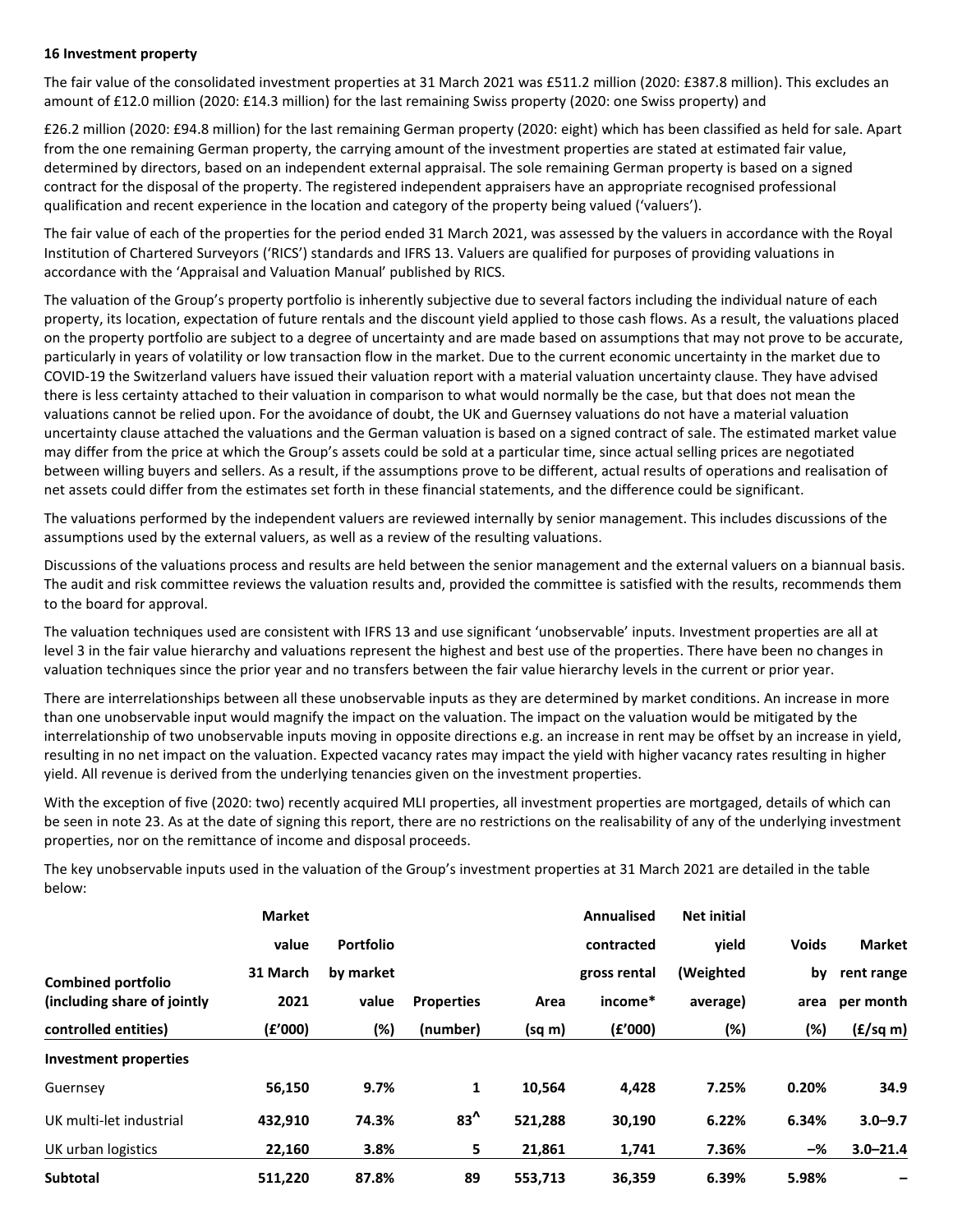| Assets held for sale    |         |        |    |         |        |       |       |              |
|-------------------------|---------|--------|----|---------|--------|-------|-------|--------------|
| Germany                 | 26,239  | 4.5%   | 1  | 8,274   | 1,269  | 4.90% | 3.20% | 13.0         |
| Switzerland             | 11,967  | 2.1%   |    | 5,974   | 953    | 3.37% | $-\%$ | 13.3         |
| Total – wholly owned    | 549,426 | 94.4%  | 91 | 567,961 | 38,581 | 6.25% | 5.87% |              |
| Share of joint ventures | 32,839  | 5.6%   | 4  | 19,330  | 2,379  | 6.15% | $-\%$ | $7.3 - 13.2$ |
| <b>Total</b>            | 582,265 | 100.0% | 95 | 587,291 | 40,960 | 6.24% | 5.68% |              |

\* Annualised contracted gross rental income excludes rent free periods and fixed uplifts. At 31 March 2021, annualised current passing rent for the Group totalled £39,520,000.

^ The Group completed 14 individual estate acquisitions in the financial year ended 31 March 2021. One of the estates, known as 'The Levels' was an acquisition of a long lease hold interest in an estate in which the Group was already the freeholder. For internal management purposes this estate has been absorbed into the existing freehold estate reducing the number of newly acquired estates internally to 13.

Subsequent to 31 March 2021, the Guernsey property met the conditions for it to be classified as an asset held for sale. Further information regarding this sale can be found in note 19.

|                              | Market   |           |              |         | Annualised   | Net initial |       |                    |
|------------------------------|----------|-----------|--------------|---------|--------------|-------------|-------|--------------------|
|                              | value    | Portfolio |              |         | contracted   | yield       | Voids | Market             |
| Combined portfolio           | 31 March | by market |              |         | gross rental | (Weighted   | by    | rent range         |
| (including share of jointly  | 2020     | value     | Properties   | Area    | income*      | average)    | area  | per month          |
| controlled entities)         | (f'000)  | (%)       | (number)     | (sq m)  | (f'000)      | $(\%)$      | (%)   | $(f/\text{sq } m)$ |
| <b>Investment properties</b> |          |           |              |         |              |             |       |                    |
| Guernsey                     | 57,460   | 10.8%     | $\mathbf{1}$ | 10,564  | 4,335        | 7.05%       | 0.05% | 34.2               |
| UK multi-let industrial      | 308,951  | 58.0%     | 70           | 420,483 | 22,701       | 6.47%       | 8.90% | $2.6 - 8.6$        |
| UK urban logistics           | 21,350   | 4.0%      | 5            | 21,835  | 1,709        | 7.56%       | $-\%$ | $3.0 - 21.4$       |
| <b>Subtotal</b>              | 387,761  | 72.8%     | 76           | 452,882 | 28,745       | 6.62%       | 8.27% |                    |
| <b>Assets held for sale</b>  |          |           |              |         |              |             |       |                    |
| Germany                      | 94,799   | 17.8%     | 8            | 52,122  | 5,736        | 5.10%       | 0.82% | $4.9 - 12.7$       |
| Switzerland                  | 14,277   | 2.7%      | $\mathbf{1}$ | 5,974   | 1,038        | 5.81%       | $-\%$ | 14.5               |
| Total - wholly owned         | 496,837  | 93.3%     | 85           | 510,978 | 35,519       | 5.19%       | 7.41% |                    |
| Share of joint ventures      | 35,737   | 6.7%      | 4            | 19,330  | 2,429        | 5.94%       | $-$ % | $7.6 - 13.5$       |
| <b>Total</b>                 | 532,574  | 100.0%    | 89           | 530,308 | 37,948       | 6.28%       | 7.14% |                    |

\* Annualised contracted gross rental income excludes rent free periods and fixed uplifts. At 31 March 2020, annualised current passing rent for the Group totalled £36,029,000.

|                 |                        | 31 March 2021                  |                            |                        | 31 March 2020 |                                     |
|-----------------|------------------------|--------------------------------|----------------------------|------------------------|---------------|-------------------------------------|
|                 | Investment<br>property | <b>Assets held</b><br>for sale | Total -<br>wholly<br>owned | Investment<br>property | for sale      | Assets held Total - wholly<br>owned |
|                 | f'000                  | f'000                          | f'000                      | f'000                  | f′000         | f'000                               |
| Opening balance | 387,761                | 109.076                        | 496.837                    | 562,815                | 16,160        | 578,975                             |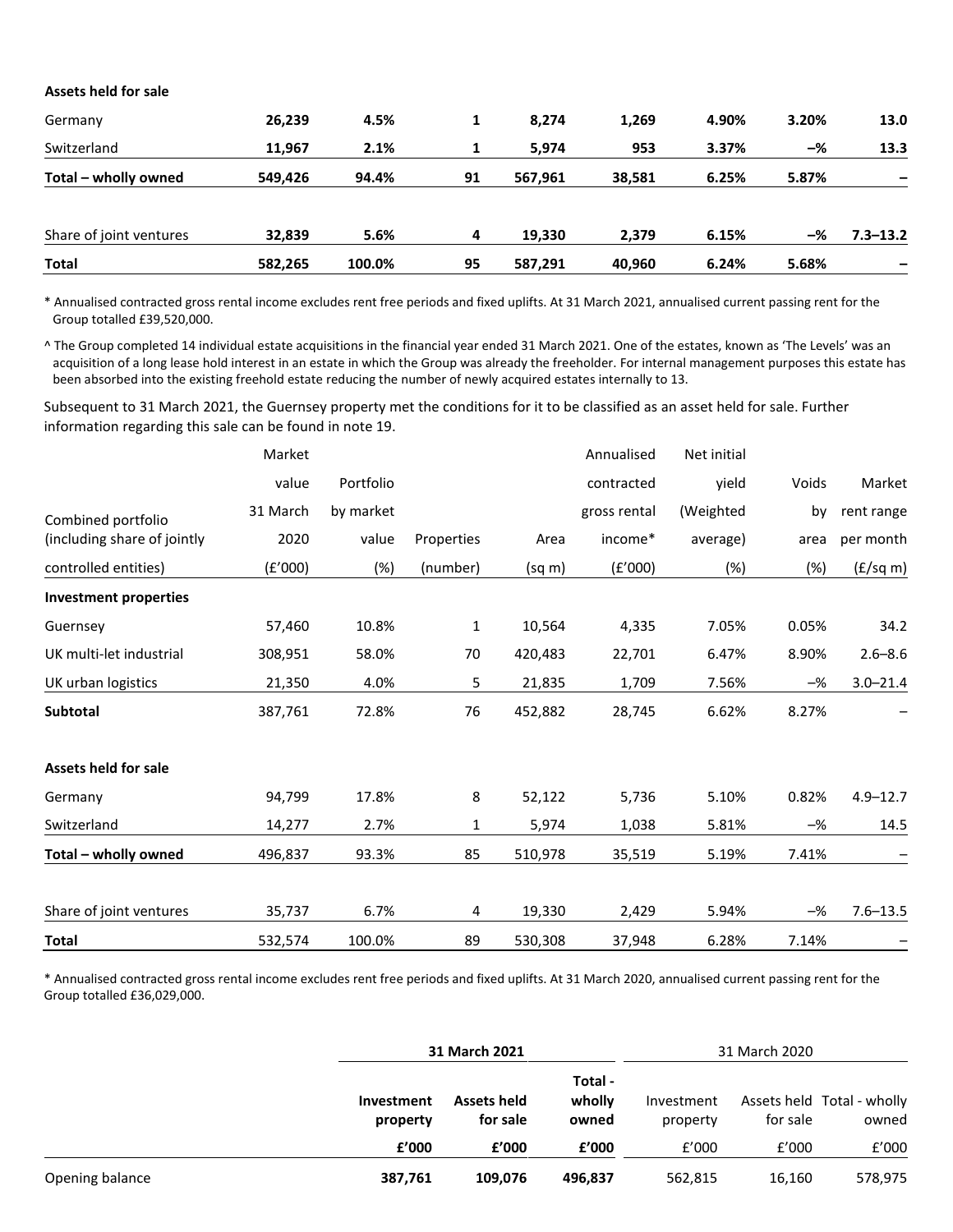| Acquisitions                                       | 96,363  |           | 96,363    | 41,160     |            | 41,160    |
|----------------------------------------------------|---------|-----------|-----------|------------|------------|-----------|
| Capitalised expenditure                            | 1,514   | 103       | 1,617     | 6,456      | 6,847      | 13,303    |
| Transfers to assets held for sale                  |         |           |           | (230, 467) | 230,467    |           |
| <b>Disposals</b>                                   |         | (76, 220) | (76, 220) | (3,650)    | (142, 661) | (146,311) |
| Net fair value gain on investment properties       | 25,582  | 9,527     | 35,109    | 4,937      | (6, 678)   | (1, 741)  |
| Foreign exchange movement in foreign<br>operations |         | (4,280)   | (4, 280)  | 6,510      | 4,941      | 11,451    |
| <b>Closing balance</b>                             | 511,220 | 38,206    | 549,426   | 387,761    | 109.076    | 496,837   |

Included in the disposals amount of £76.2 million, is £23.0 million from the disposal of the Century B.V. and Century 2 B.V. entities detailed in note 25. To reconcile this net position of £53.2 million to the consolidated statement of cash flows figure of £52.8 million included in proceeds on disposal of investment property, net of selling costs, the £2.1 million retention on the sale proceeds of the Victoria retail centre in Germany needs to be added back (see note 20), reduced by selling costs of £2.1 million and £0.4 million of current year disposal costs from Bleichenhof in Germany (see note 19).

Future revenue streams comprise contracted rent and estimated rental value ('ERV') after the contract period. In calculating ERV, the potential impact of future lease incentives to be granted to secure new contracts is taken into consideration. An increase/decrease in ERV will increase/decrease valuations. The table below sets out the indicative fair value impact when applying the sensitivity of the unobservable inputs (Level 3) valuations to a 10% change in ERV.

|                                    | Fair value at | Impact on valuations |                 | Fair value at | Impact on valuations |           |
|------------------------------------|---------------|----------------------|-----------------|---------------|----------------------|-----------|
|                                    | 31 March      |                      |                 | 31 March      |                      |           |
|                                    | 2021          | +10% ERV             | <b>-10% ERV</b> | 2020          | +10% ERV             | -10% ERV  |
| Investment property                | £'000         | £'000                | £'000           | f'000         | f'000                | f'000     |
| Guernsey                           | 56,150        | 4,991                | (3,916)         | 57,460        | 5,161                | (3,769)   |
| UK multi-let industrial            | 432,910       | 1,980                | (2,065)         | 308,951       | 19,977               | (31, 119) |
| UK urban logistics                 | 22,160        | 2,120                | (2, 116)        | 21,350        | 2,074                | (2,033)   |
| Germany                            | 26,239        | n/a                  | n/a             | 94,799        | 4,259                | (4, 240)  |
| Switzerland                        | 11,967        | 470                  | (469)           | 14,277        | 470                  | (461)     |
| Joint ventures                     | 32,839        | 1,400                | (853)           | 35,737        | 1,617                | (1,672)   |
| Group property portfolio valuation | 582,265       | 10,961               | (9, 419)        | 532,574       | 33,558               | (42, 294) |

Net initial yield ('NIY') is the contracted rent on investment properties at the statement of financial position date, expressed as a percentage of the investment property valuation, plus purchaser's costs. An increase/decrease in NIY will decrease/increase valuations. The table below sets out the indicative fair value impact when applying the sensitivity of the unobservable inputs (Level 3) valuations to a 50 basis point change in yield.

|                         | Fair value at | Impact on valuations |           | Fair value at | Impact on valuations |           |
|-------------------------|---------------|----------------------|-----------|---------------|----------------------|-----------|
|                         | 31 March      |                      |           | 31 March      |                      |           |
|                         | 2021          | $+50$ bps            | $-50$ bps | 2020          | $+50$ bps            | $-50$ bps |
| Investment property     | £'000         | £'000                | £'000     | £'000         | f'000                | f'000     |
| Guernsey                | 56,150        | (3, 568)             | 4,086     | 57,460        | (3,805)              | 4,385     |
| UK multi-let industrial | 432,910       | (32, 196)            | 37,822    | 308,951       | (21, 677)            | 25,216    |
| UK urban logistics      | 22,160        | (1,409)              | 1,614     | 21,350        | (1, 334)             | 1,525     |
| Germany                 | 26,239        | n/a                  | n/a       | 94,799        | (9,636)              | 12,455    |
| Switzerland             | 11,967        | (708)                | 802       | 14,277        | (906)                | 1,041     |
| Joint ventures          | 32,839        | (2,598)              | 3,037     | 35,737        | (2,836)              | 3,351     |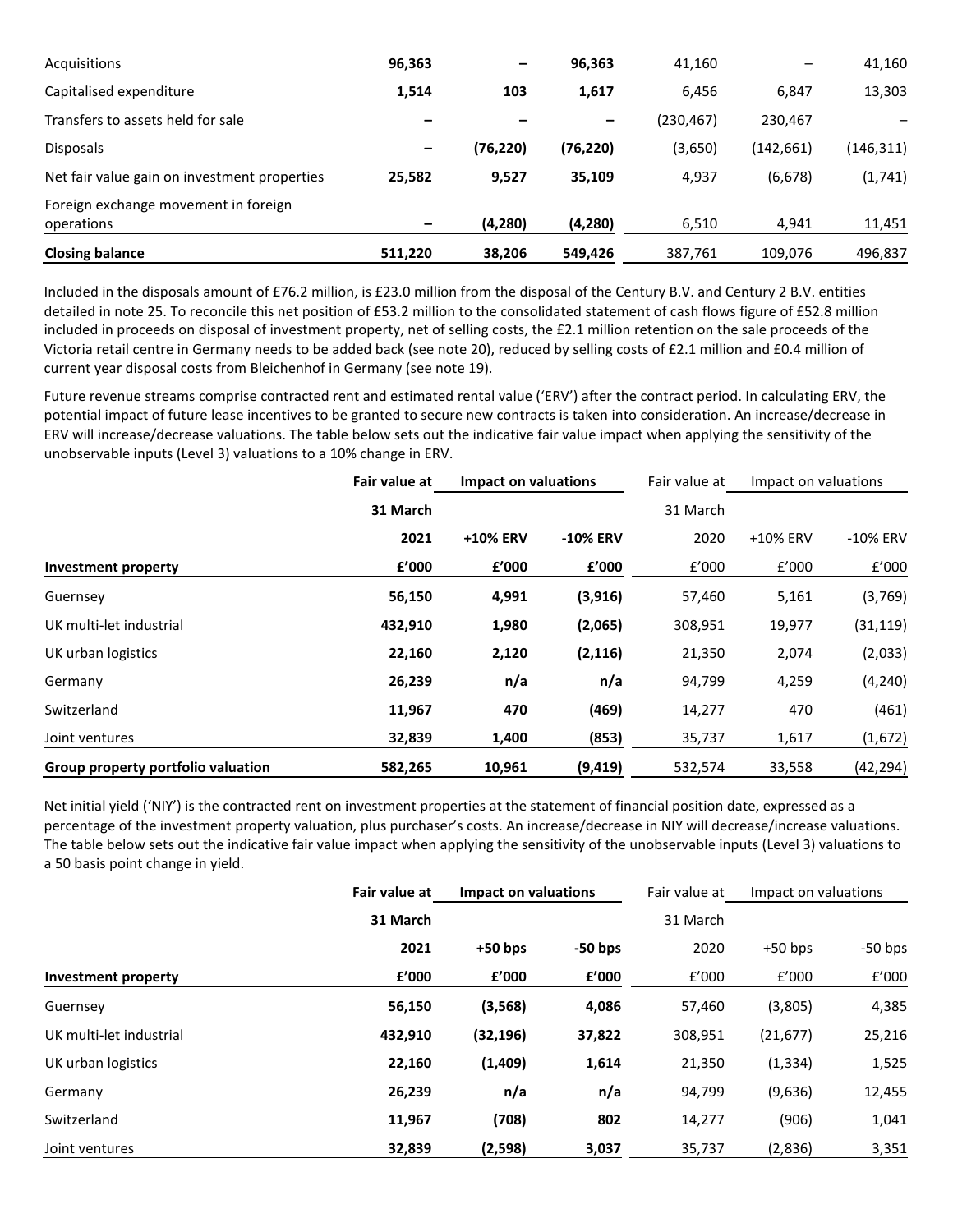| Group property portfolio valuation | 582.265 | (40.479) | 47.361 | 532.574 | 194)<br>(40.1) | ,973 |
|------------------------------------|---------|----------|--------|---------|----------------|------|

# **17 Group companies**

Details of the Group's subsidiaries as at 31 March 2021 are as follows:

|                                                                                                      | <b>Principal place</b> |                           | % equity owned by |                   |  |
|------------------------------------------------------------------------------------------------------|------------------------|---------------------------|-------------------|-------------------|--|
| Name                                                                                                 | of business            | <b>Principal activity</b> | Company           | <b>Subsidiary</b> |  |
| BVI incorporated entities with registered address:                                                   |                        |                           |                   |                   |  |
| Craigmuir Chambers, P.O. Box 71, Road Town, Tortola,<br>VG1110, British Virgin Islands               |                        |                           |                   |                   |  |
| Davemount Properties Limited                                                                         | England                | Property Investment       |                   | 100.0%            |  |
| Ruby Red Holdings Limited                                                                            | Guernsey               | Management                |                   | 100.0%            |  |
| SP Corporate Services Limited                                                                        | Guernsey               | Management                |                   | 100.0%            |  |
| SP Nominees Limited                                                                                  | Guernsey               | Management                |                   | 100.0%            |  |
| Stenprop Management Holdings Limited                                                                 | Guernsey               | <b>Holding Company</b>    | 100.0%            |                   |  |
| Stenprop Hermann Limited                                                                             | Guernsey               | Property Investment       |                   | 100.0%            |  |
| Stenprop Victoria Limited                                                                            | Guernsey               | Property Investment       |                   | 100.0%            |  |
| Stenprop Industrials 1 Limited                                                                       | Guernsey               | <b>Holding Company</b>    |                   | 100.0%            |  |
| Stenprop Industrials 4 Limited                                                                       | Guernsey               | Property Investment       |                   | 100.0%            |  |
| Stenprop Industrials 5 Limited                                                                       | Guernsey               | Dormant                   |                   | 100.0%            |  |
| Stenprop (UK) Limited                                                                                | England                | <b>Holding Company</b>    | 100.0%            |                   |  |
| Curacao incorporated entities with registered address:<br>Wilhelminalaan 13, Curaçao                 |                        |                           |                   |                   |  |
| Anarosa Holdings N.V.                                                                                | England                | <b>Holding Company</b>    |                   | 94.9%             |  |
| C.S. Property Holding N.V.                                                                           | England                | <b>Holding Company</b>    |                   | 94.9%             |  |
| Lakewood International N.V.                                                                          | England                | <b>Holding Company</b>    |                   | 89.0%             |  |
| T.B. Property Holdings N.V.                                                                          | England                | <b>Holding Company</b>    |                   | 100.0%            |  |
| England incorporated entities with registered address:<br>180 Great Portland Street, London, W1W 5QZ |                        |                           |                   |                   |  |
| C2 Capital Limited                                                                                   | England                | Management                |                   | 100.0%            |  |
| <b>Stenprop Management Limited</b>                                                                   | England                | Management                |                   | 100.0%            |  |
| Industrials Management Limited                                                                       | England                | Dormant                   |                   | 100.0%            |  |
|                                                                                                      |                        |                           |                   |                   |  |
| Germany incorporated entity with registered address:                                                 |                        |                           |                   |                   |  |
| Dornbusch 4, 20095 Hamburg, Germany                                                                  |                        |                           |                   |                   |  |
| KG Bleichenhof Grundtuscksverwaaltung GmbH & Co. KG                                                  | Germany                | Property Investment       |                   | 100.0%            |  |
|                                                                                                      |                        |                           |                   |                   |  |

**Guernsey incorporated entities with registered address:**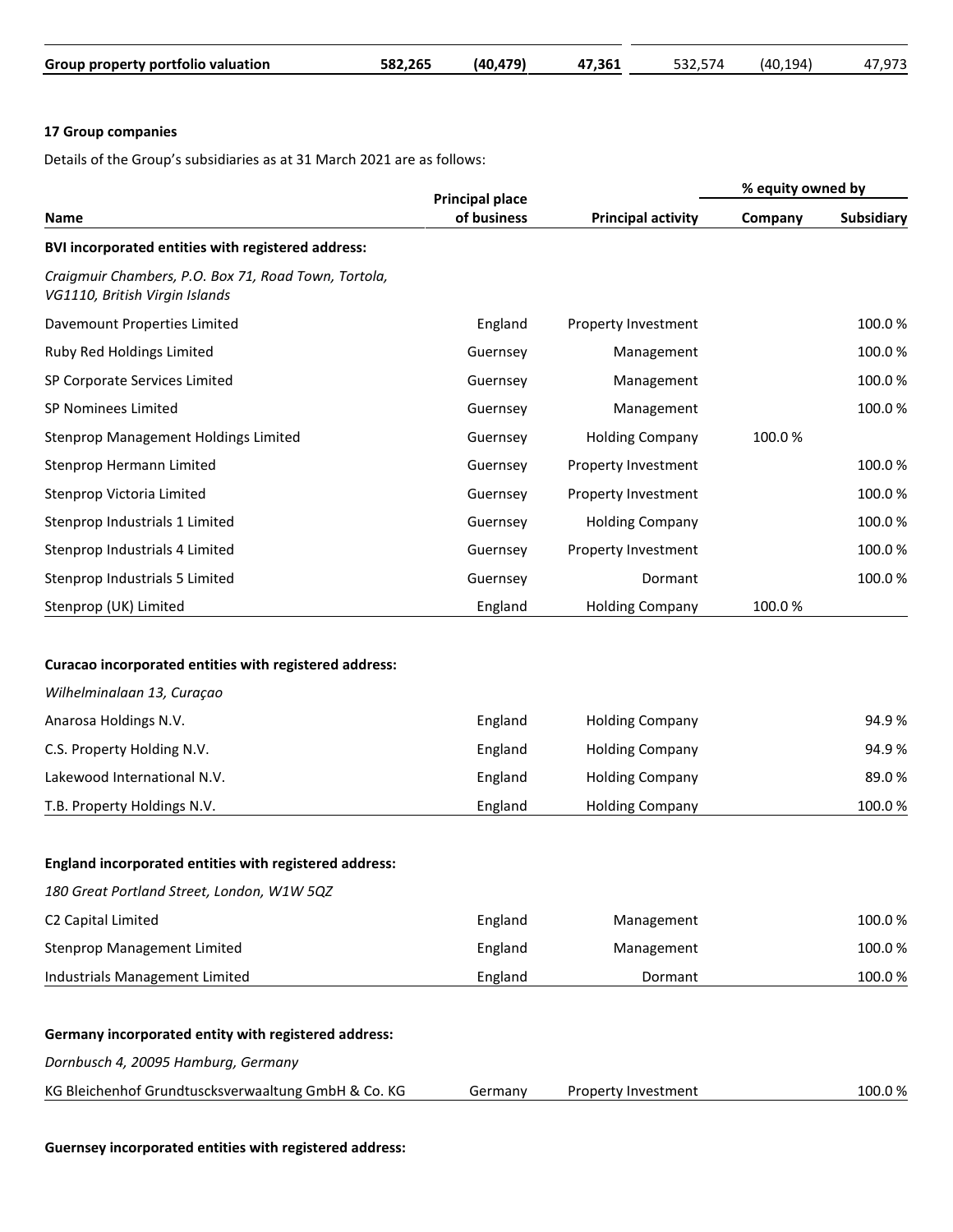## *Kingsway House; Havilland Street; St Peter Port; Guernsey GY1 2QE*

| Bernina Property Holdings Limited     | England  | <b>Holding Company</b>     |        | 100.0% |
|---------------------------------------|----------|----------------------------|--------|--------|
| GGP1 Limited                          | England  | <b>Property Investment</b> |        | 100.0% |
| Kantone Holdings Limited              | Guernsey | <b>Property Investment</b> |        | 100.0% |
| <b>LPE Limited</b>                    | Guernsey | <b>Property Investment</b> |        | 100.0% |
| Stenprop Advisers Limited             | Guernsey | Management                 | 10.0%  | 90.0%  |
| Stenprop Arsenal Limited              | Guernsey | Dormant                    |        | 100.0% |
| Stenprop Industrials Holdings Limited | England  | <b>Holding Company</b>     | 100.0% |        |
| Stenprop Industrials 6 Limited        | England  | <b>Property Investment</b> |        | 100.0% |
| Stenprop Industrials 7 Limited        | England  | Dormant                    |        | 100.0% |
| Stenprop Industrials 8 Limited        | England  | Dormant                    |        | 100.0% |
| Stenprop Trafalgar Limited            | Guernsey | <b>Holding Company</b>     |        | 100.0% |
| Stenprop (Germany) Limited            | England  | <b>Holding Company</b>     | 100.0% |        |
| Stenprop (Guernsey) Limited           | Guernsey | Dormant                    |        | 100.0% |
| Stenprop (Swiss) Limited              | Guernsey | <b>Holding Company</b>     | 100.0% |        |

## **Isle of Man incorporated entities with registered address:**

| First Names House, Victoria Road, Douglas, Isle of Man IM2<br>4DF                                                                      |                    |                            |        |
|----------------------------------------------------------------------------------------------------------------------------------------|--------------------|----------------------------|--------|
| Gemstone Properties Limited                                                                                                            | Guernsey           | <b>Holding Company</b>     | 100.0% |
| Stenham Beryl Limited                                                                                                                  | Guernsey           | Property Investment        | 100.0% |
| Stenham Crystal Limited                                                                                                                | Guernsey           | Property Investment        | 100.0% |
| Stenham Jasper Limited                                                                                                                 | Guernsey           | Property Investment        | 100.0% |
| Netherlands incorporated entities with registered address:<br>Fascinatio Boulevard 764, 2909 VA Capelle aan den IJssel,<br>Netherlands |                    |                            |        |
| Isabel Properties BV                                                                                                                   | <b>Netherlands</b> | Property Investment        | 94.9%  |
| Mindel Properties BV                                                                                                                   | Netherlands        | <b>Holding Company</b>     | 94.5%  |
| United States incorporated entities with registered address:                                                                           |                    |                            |        |
| 1209 Orange Street, Wilmington, Delaware 19801, USA                                                                                    |                    |                            |        |
| Industrials UK GP LLC                                                                                                                  | England            | <b>Holding Company</b>     | 100.0% |
| Industrials UK LP                                                                                                                      | England            | <b>Property Investment</b> | 100.0% |

Details of the Group's investments in joint ventures are disclosed in note 18.

## **18 Investment in joint ventures**

Details of the Group's joint ventures at the end of the reporting period are as follows: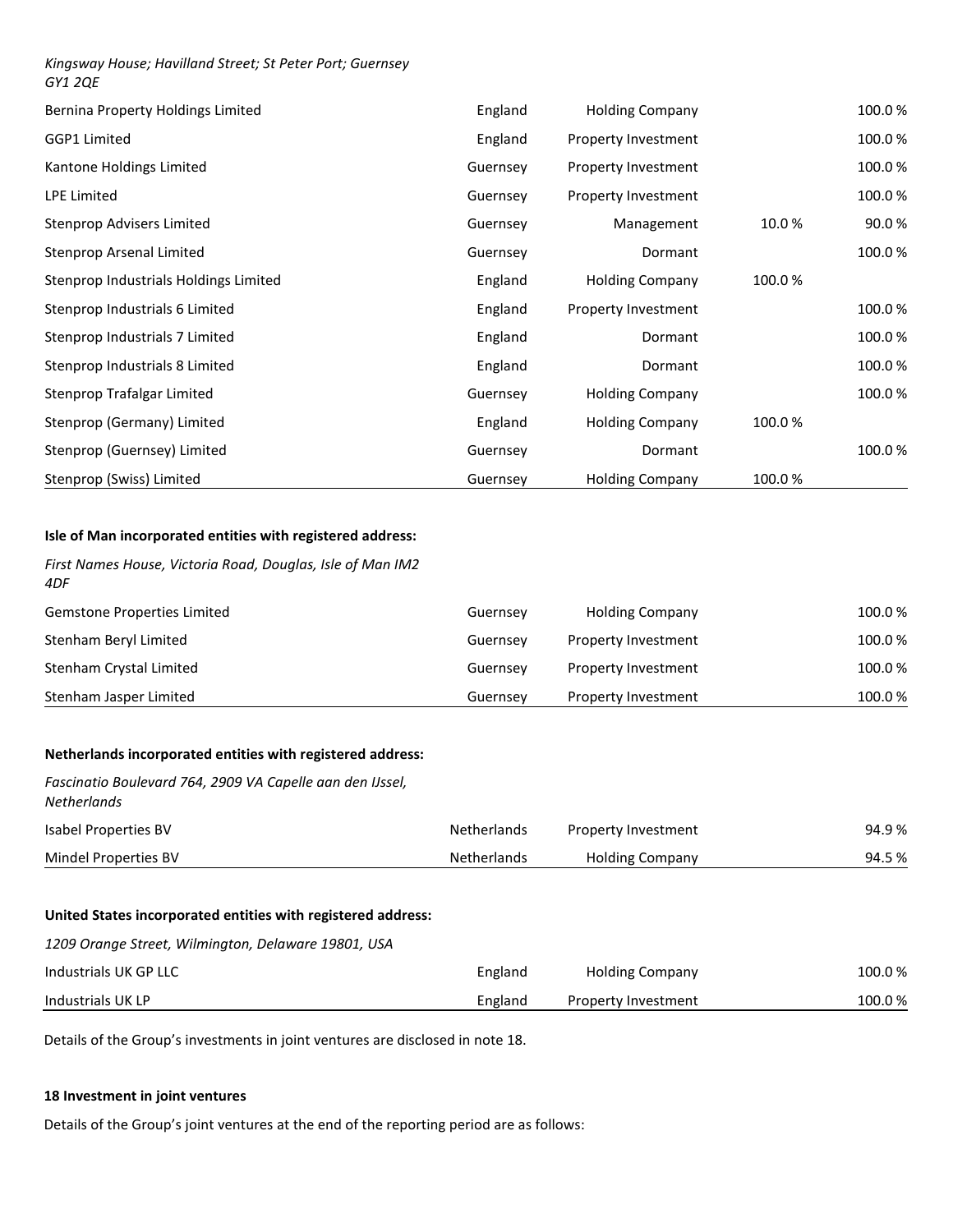| <b>Name</b>                                                                                                                                                                                                 | <b>Place of incorporation</b> |                    | <b>Principal activity</b> | % equity<br>owned by<br>subsidiary |
|-------------------------------------------------------------------------------------------------------------------------------------------------------------------------------------------------------------|-------------------------------|--------------------|---------------------------|------------------------------------|
| Luxembourg incorporated entities with registered address:                                                                                                                                                   |                               |                    |                           |                                    |
| 231, Val des Bons Malades, L-2121 Luxembourg                                                                                                                                                                |                               |                    |                           |                                    |
| Elysion S.A.                                                                                                                                                                                                | Luxembourg                    |                    | Holding company           | 50.0%                              |
| Elysion Braunschweig S.a.r.l                                                                                                                                                                                | Luxembourg                    |                    | Property company          | 50.0%                              |
| Elysion Dessau S.a.r.l                                                                                                                                                                                      | Luxembourg                    |                    | Property company          | 50.0%                              |
| Elysion Kappeln S.a.r.l                                                                                                                                                                                     | Luxembourg                    |                    | Property company          | 50.0%                              |
| Elysion Winzlar S.a.r.l                                                                                                                                                                                     | Luxembourg                    |                    | Property company          | 50.0%                              |
| Republic of Ireland incorporated entity with registered address:                                                                                                                                            |                               |                    |                           |                                    |
| 18f Main Street, Dundrum, Dublin 14                                                                                                                                                                         |                               |                    |                           |                                    |
| Ardale Industrials Limited                                                                                                                                                                                  | Republic of Ireland           | Management company |                           | 50.0%                              |
| Summarised consolidated financial information in respect of the Group's joint ventures is set out below. Where applicable, these<br>represent the consolidated results of the respective holding companies. |                               |                    |                           | <b>Total</b>                       |
|                                                                                                                                                                                                             |                               | <b>Elysion</b>     |                           | 31 March                           |
|                                                                                                                                                                                                             |                               | S.A.               | Other                     | 2021                               |
|                                                                                                                                                                                                             |                               | £'000              | £'000                     | £'000                              |
| <b>Assets</b>                                                                                                                                                                                               |                               |                    |                           |                                    |
| Investment property                                                                                                                                                                                         |                               | 33,164             |                           | 33,164                             |
| Fixed assets                                                                                                                                                                                                |                               | 31                 |                           | 31                                 |
| Cash and cash equivalents                                                                                                                                                                                   |                               | 82                 | 1                         | 83                                 |
| Current assets                                                                                                                                                                                              |                               | 9                  |                           | 9                                  |
| <b>Total assets</b>                                                                                                                                                                                         |                               | 33,286             | 1                         | 33,287                             |
| <b>Liabilities</b>                                                                                                                                                                                          |                               |                    |                           |                                    |
| <b>Bank loans</b>                                                                                                                                                                                           |                               | (16, 947)          |                           | (16, 947)                          |
| Bond                                                                                                                                                                                                        |                               | (14, 119)          |                           | (14, 119)                          |
| Deferred tax                                                                                                                                                                                                |                               | (1, 326)           |                           | (1, 326)                           |
| <b>Financial liability</b>                                                                                                                                                                                  |                               | (488)              |                           | (488)                              |
| <b>Current liabilities</b>                                                                                                                                                                                  |                               | (122)              | -                         | (122)                              |
| <b>Total liabilities</b>                                                                                                                                                                                    |                               | (33,002)           | -                         | (33,002)                           |
| Net assets of joint ventures                                                                                                                                                                                |                               | 284                | 1                         | 285                                |
| Group's investment in joint venture bond                                                                                                                                                                    |                               | 14,119             |                           | 14,119                             |
| Group's share of joint ventures' net assets                                                                                                                                                                 |                               | 142                | 1                         | 143                                |

**Loss and total comprehensive income from continuing operations**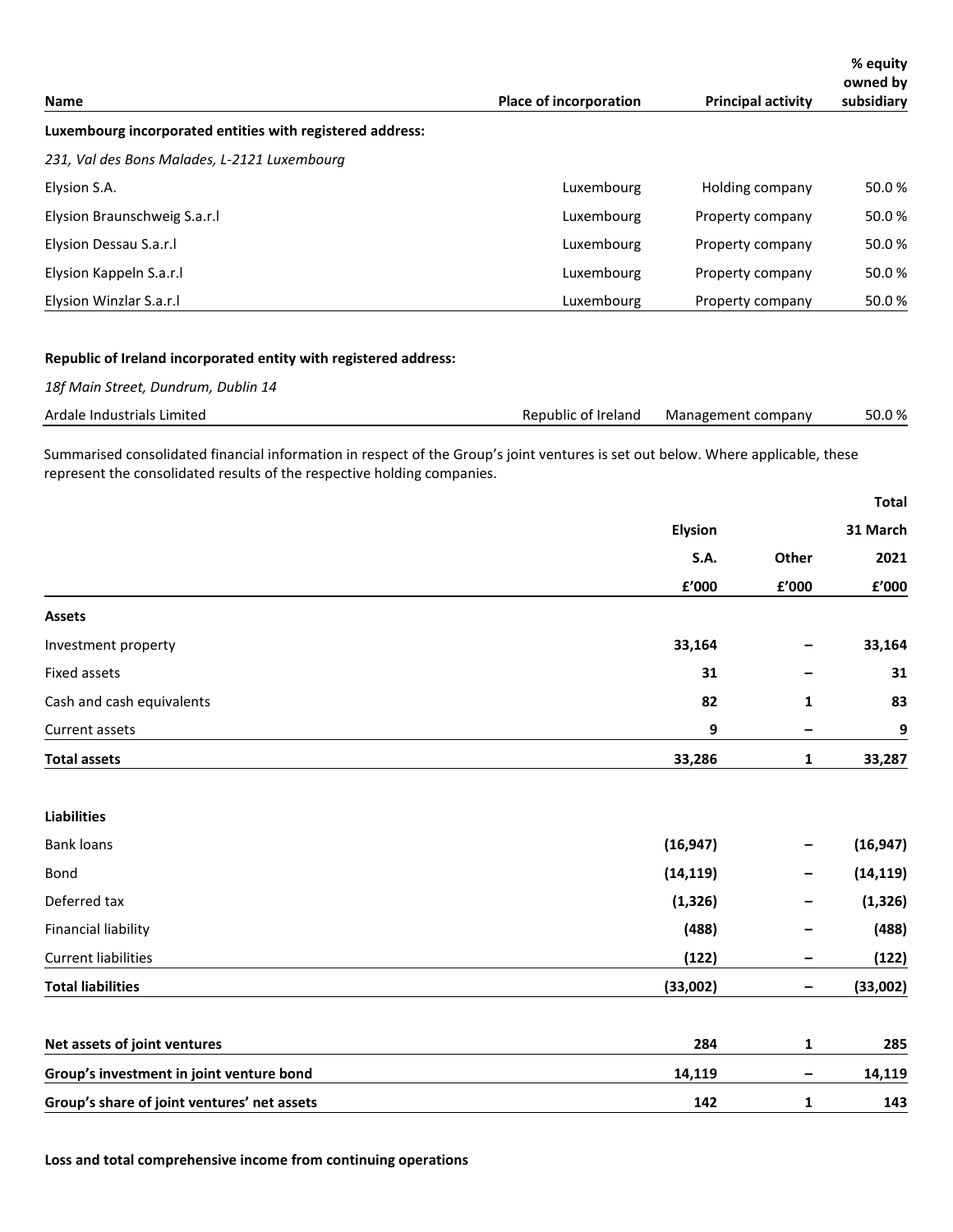| Revenue                                          | 2,518        |              | 2,518                |
|--------------------------------------------------|--------------|--------------|----------------------|
| Finance costs                                    | (1,821)      |              | (1,821)              |
| Net fair value loss                              | (1,821)      |              | (1,821)              |
| Tax expense                                      | (159)        |              | (159)                |
| Loss and total comprehensive income              | (1, 283)     | -            | (1, 283)             |
| Group income from joint ventures represented by: |              |              |                      |
| Share of joint venture loss                      | (642)        |              | (642)                |
| Interest income on joint venture bond            | 1,481        |              | 1,481                |
| Net loss on joint venture bond                   | (778)        |              | (778)                |
| Income from joint ventures                       | 61           |              | 61                   |
|                                                  |              |              | Total                |
|                                                  | Elysion      |              | 31 March             |
|                                                  | S.A.         | Other        | 2020                 |
|                                                  | $\rm{f}'000$ | $\rm{f}'000$ | $\rm{f}^{\prime}000$ |
| <b>Assets</b>                                    |              |              |                      |
| Investment property                              | 35,737       |              | 35,737               |
| Fixed assets                                     | 227          |              | 227                  |
| Cash and cash equivalents                        | 543          | 10           | 553                  |
| Current assets                                   | 42           | 2            | 44                   |
| <b>Total assets</b>                              | 36,549       | 12           | 36,561               |
| <b>Liabilities</b>                               |              |              |                      |
| <b>Bank loans</b>                                | (18, 364)    |              | (18, 364)            |
| Bond                                             | (14, 557)    |              | (14, 557)            |
| Deferred tax                                     | (1, 330)     |              | (1, 330)             |
| <b>Financial liability</b>                       | (591)        |              | (591)                |
| <b>Current liabilities</b>                       | (148)        | (9)          | (157)                |
| <b>Total liabilities</b>                         | (34,990)     | (9)          | (34,999)             |
| Net assets of joint ventures                     | 1,559        | 3            | 1,562                |
| Group's investment in joint venture bond         | 15,336       |              | 15,336               |
| Group's share of joint ventures' net assets      | 780          | $\mathbf{1}$ | 781                  |
| Revenue                                          | 2,472        | 15           | 2,487                |
| Finance costs                                    | (2, 193)     | (12)         | (2, 205)             |
| Net fair value gains                             | 674          |              | 674                  |
| Tax expense                                      | (231)        | (2)          | (233)                |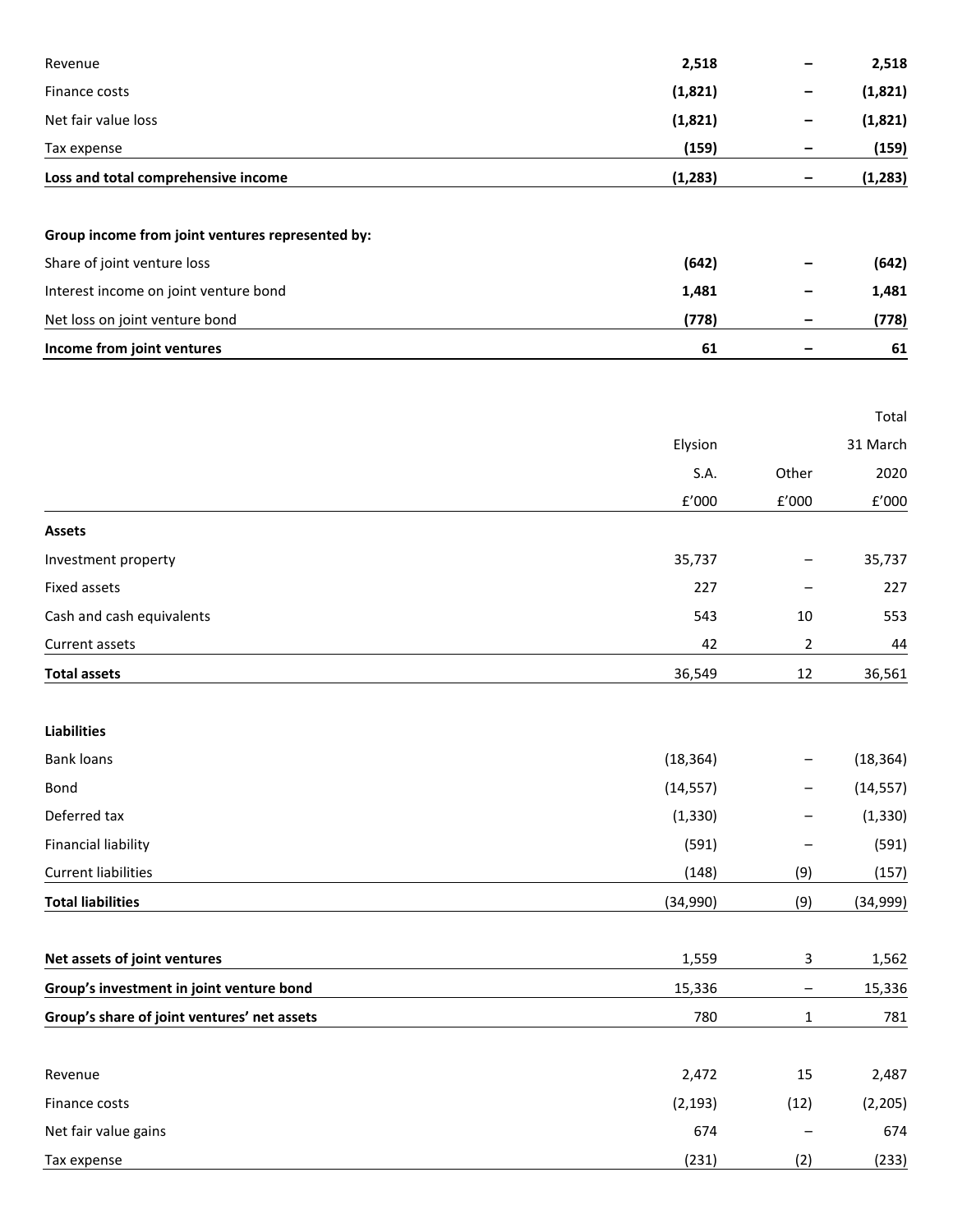| Profit and total comprehensive income from continuing operations | 722   | 723   |
|------------------------------------------------------------------|-------|-------|
| Group income from joint ventures represented by:                 |       |       |
| Share of joint venture profits                                   | 361   | 362   |
| Interest income on joint venture bond                            | 1,393 | 1,393 |
| Net gain on joint venture bond                                   | 360   | 360   |
| Income from joint ventures                                       | 2,114 | 2,115 |

## **Elysion S.A.**

Stenprop owns 100% of the shares and shareholder loans in Bernina Property Holdings Limited ('Bernina'), the results and financial position of which is included within these consolidated financial statements. Bernina in turn owns 50% of the issued share capital and 100% of the bonds of Elysion S.A., a company incorporated in Luxembourg which is the beneficial owner of the Care Home portfolio. The remaining 50% of Elysion S.A. is owned by a joint venture partner who manages the portfolio.

The acquired bonds have attracted, and continue to attract, a 10% compounded interest rate since inception in 2007 and have limited recourse to compartment assets within Elysion S.A., with the proceeds made available to subsidiaries in the joint venture for real estate investment in Care Homes. All costs and expenses incurred by the Elysion S.A. compartment are deducted or withheld from any payment of principal or interest. The fair value has been determined based on the net assets of the compartment which would be available to settle the outstanding bond and which is intrinsically linked to the fair value of the investment property. Further details on the estimates and assumptions used in determining the fair value of investment property can be found in note 16.

Reconciliation of the above summarised financial information to the carrying amount of the interest recognised in the consolidated financial statements:

|                                                 | <b>Bond</b>    |                | Investment in joint ventures |              |
|-------------------------------------------------|----------------|----------------|------------------------------|--------------|
|                                                 | <b>Elysion</b> | <b>Elysion</b> |                              |              |
|                                                 | S.A.           | S.A.           | Other                        | <b>Total</b> |
| 31 March 2021                                   | £'000          | £'000          | f'000                        | £'000        |
| Opening balance                                 | 15,336         | 780            | 1                            | 781          |
| Income/(loss) from joint ventures               | 1,481          | (642)          |                              | (642)        |
| Loss on fair value movement                     | (780)          |                |                              |              |
| Investment receipts                             | (1, 290)       |                |                              |              |
| Foreign exchange movement in foreign operations | (628)          | 4              |                              | 4            |
| <b>Closing balance</b>                          | 14,119         | 142            | 1                            | 143          |

|                                                 | Bond    | Investment in joint ventures |       |       |
|-------------------------------------------------|---------|------------------------------|-------|-------|
|                                                 | Elysion | Elysion                      |       |       |
|                                                 | S.A.    | S.A.                         | Other | Total |
| 31 March 2020                                   | f'000   | f'000                        | f'000 | f'000 |
| Opening balance                                 | 14,077  | 409                          | 56    | 465   |
| Income from joint ventures                      | 1,765   | 349                          | 1     | 350   |
| Investment receipts                             | (975)   |                              | (56)  | (56)  |
| Foreign exchange movement in foreign operations | 469     | 22                           |       | 22    |
| <b>Closing balance</b>                          | 15,336  | 780                          | 1     | 781   |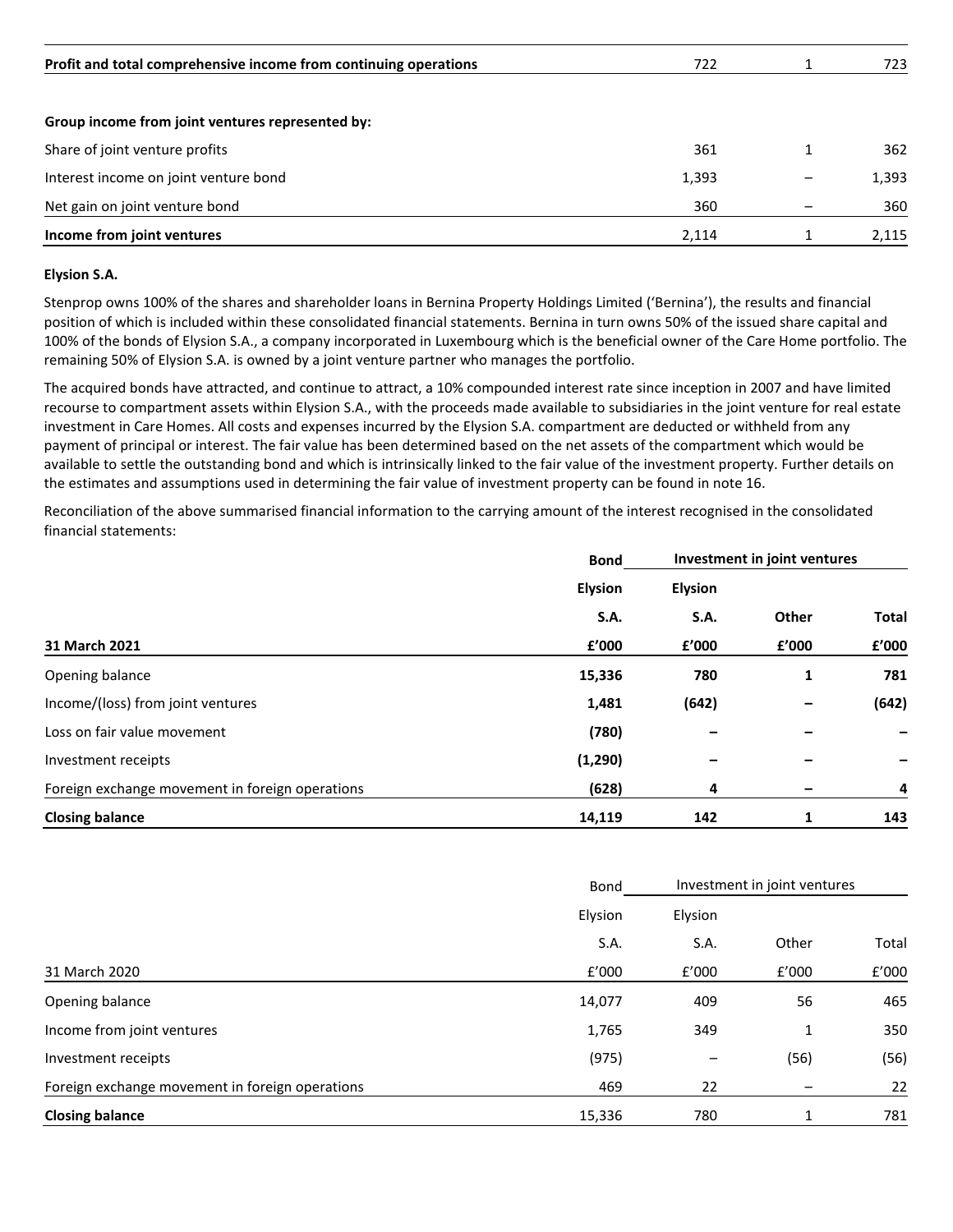#### **19 Assets held for sale and discontinued operations**

Management considers the remaining Swiss property (2020: one) and the remaining German property (2020: eight) meet the conditions relating to assets held for sale, as per IFRS 5: Non-current Assets Held for Sale and Discontinued Operations. The properties are expected to be disposed of during the next 12 months. The fair value of Swiss property has been determined by a third-party valuer, JLL.

The remaining German property classified as held for sale was notarised for sale in December 2020 and is expected to complete shortly and the fair value has accordingly been determined by the directors based on the sale price. Associated selling costs have been provided.

All non-current assets, and the Swiss disposal group, classified as held for sale are disclosed at their fair value.

Subsequent to 31 March 2021, the Guernsey office building, known as Trafalgar Court, met the conditions for it to be classified as an asset held for sale, as per IFRS 5: Non-current Assets Held for Sale and Discontinued Operations. As there is only one property currently held in the Guernsey segment, this will result in the Guernsey segment being recognised in future financial statements as a discontinued operation.

The fair value of these properties, and their comparative values are disclosed in the table below along with associated assets and liabilities:

|                                                                         | 31 March | 31 March |
|-------------------------------------------------------------------------|----------|----------|
|                                                                         | 2021     | 2020     |
|                                                                         | £'000    | f'000    |
| Investment properties (note 16)                                         | 38,206   | 109,076  |
| Cash and cash equivalents                                               | 201      | 1,135    |
| Trade and other receivables                                             | 801      | 1,646    |
| Assets classified as held for sale                                      | 39,208   | 111,857  |
| Bank loans (note 23)                                                    | 13,883   | 43,177   |
| Derivative financial instruments                                        |          | 134      |
| Deferred tax (note 26)                                                  | 1,190    | 3,782    |
| Tax credit                                                              | (603)    | (611)    |
| Accounts payable and accruals                                           | 696      | 828      |
| Liabilities directly associated with assets classified as held for sale | 15,166   | 47,310   |

The Swiss property is the only asset recognised as a discontinued operation as the Swiss segment is a disposal group. In the prior year, the entire Swiss segment (one property) was recognised as a discontinued operation in accordance with IFRS 5.32. The results of the discontinued operation were as follows:

|                                          | 31 March | 31 March |
|------------------------------------------|----------|----------|
|                                          | 2021     | 2020     |
|                                          | £'000    | f'000    |
| Rental income                            | 1,098    | 764      |
| Property expenses                        | (703)    | (329)    |
| Net rental income                        | 395      | 435      |
| Operating costs                          | (114)    | (214)    |
| <b>Net operating income</b>              | 281      | 221      |
| Fair value loss on investment properties | (1, 178) | (3, 188) |
| Profit on disposal of subsidiaries       | 160      |          |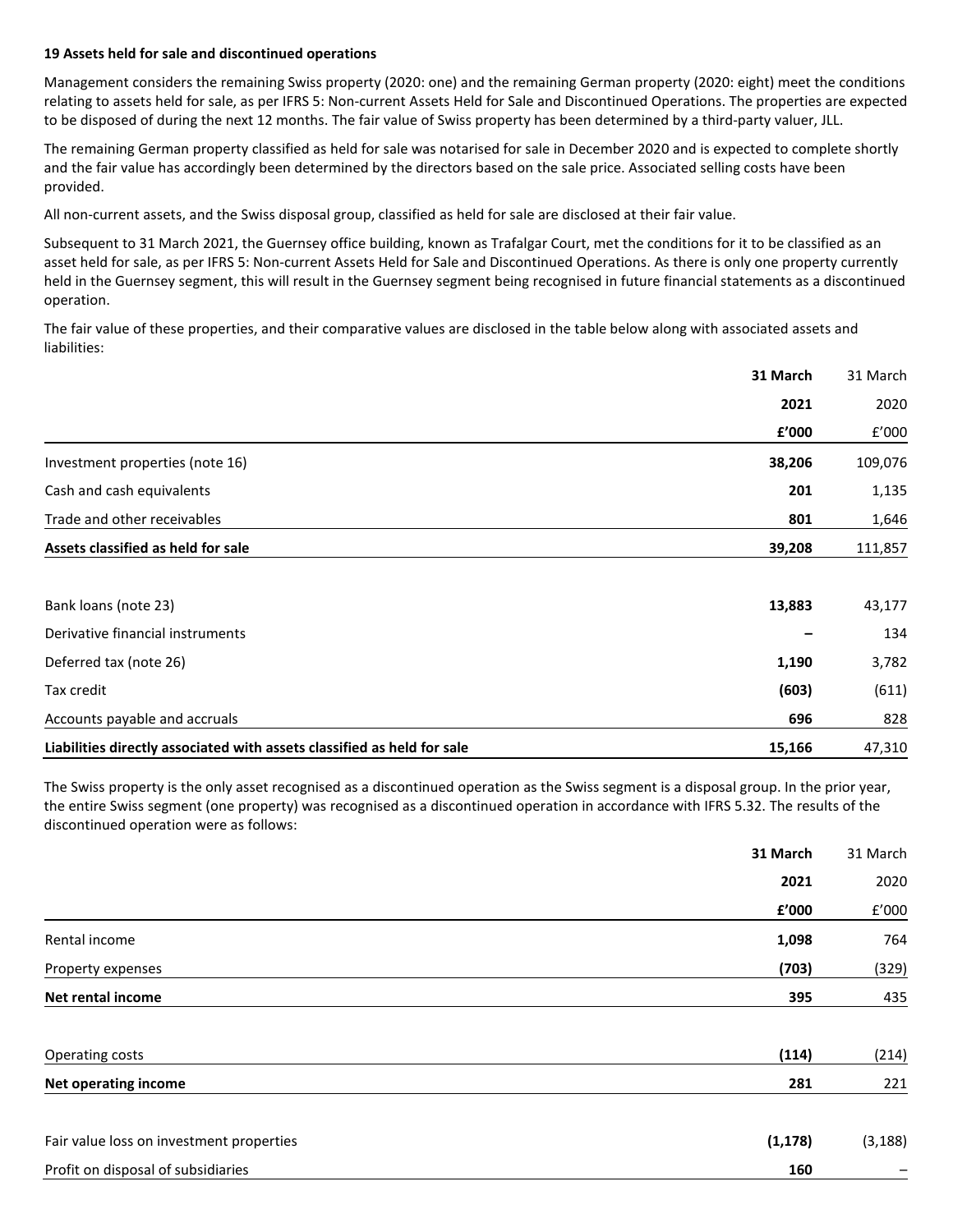| Loss from operations                           | (737) | (2,967)  |
|------------------------------------------------|-------|----------|
|                                                |       |          |
| Profit on disposal of property                 |       | 648      |
| Interest receivable                            |       |          |
| Finance costs                                  | (71)  | (70)     |
| Net foreign exchange loss                      | (1)   | (6)      |
| Loss for the year before taxation              | (809) | (2, 395) |
| Current tax                                    | (82)  | 198      |
| Deferred tax                                   |       |          |
| Loss for the year from discontinued operations | (891) | (2, 197) |

## **Disposals**

On 30 September 2020, the Group disposed of its property, Neucölln Carrée retail park, in Berlin, Germany, held in Isabel Properties B.V. for €27.0 million.

On 31 March 2021, the Group disposed of its property, Victoria-Center retail park, in Berlin, Germany, held in Stenprop Victoria Limited for €37.45 million.

On 31 March 2021, the Group disposed of five properties located in Frankfurt, Kassel, Ludwigsburg, Marburg and Sindelfingen, Germany, held in Century B.V. and Century 2 B.V. at a valuation of €27.0 million. The properties were disposed of as subsidiaries and are further discussed in note 25.

## **Prior year disposals**

On 21 June 2019, the Group disposed of its Hemel Hempstead property in Davemount Properties Limited for £1.9 million.

On 19 August 2019, the Group disposed of its Walsall property in Davemount Properties Limited for £1.7 million.

On 13 December 2019, the Group disposed of its Grimsby property in Davemount Properties Limited for £1.0 million.

On 28 February 2020, the group disposed of its largest single asset, known as Bleichenhof, in Hamburg. The property was sold for €160.15 million. One of the conditions attached to the disposal was completing the redevelopment works that were ongoing at the time of the sale. In the prior year statement of financial position, a provision for £3.2 million was included for these redevelopment costs.

On 19 July 2018, the Group disposed of seven properties in Switzerland. As part of the agreements entered into for the sale of these Swiss properties, all of which were sold to the same buyer, Stenprop provided a guarantee for obligations and liabilities of each of the selling entities. The maximum amount of the guarantee is CHF6.0 million, which lasts until all obligations under the sale agreements have been fulfilled, with a backstop date of 31 July 2028. As at the date of signing these accounts, there had not been any claim under the guarantee.

#### **20 Trade and other receivables**

|                                | 31 March | 31 March |
|--------------------------------|----------|----------|
|                                | 2021     | 2020     |
| <b>Non-current receivables</b> | f'000    | f'000    |
| Other debtors                  | 8,670    | 13,523   |
| Total non-current receivables  | 8,670    | 13,523   |

Non-current other debtors includes £6.51 million (2020: £12.27 million) of loans advanced under the Share Purchase Plan (see note 13: Share-based payments). During the current financial year, a £1.0 million loan (2020: £1.0 million) used to purchase 1,000,000 Stenprop shares in the market by Ferryman Capital Partners Limited, a company in which Warren Lawlor, previously a non-executive director, has a one-third beneficial interest, was repaid in full. Two of the three remaining loans advanced under the Share Purchase Plan were also repaid in full before the reporting date. Only one loan advanced under the Share Purchase Plan remains outstanding at 31 March 2021.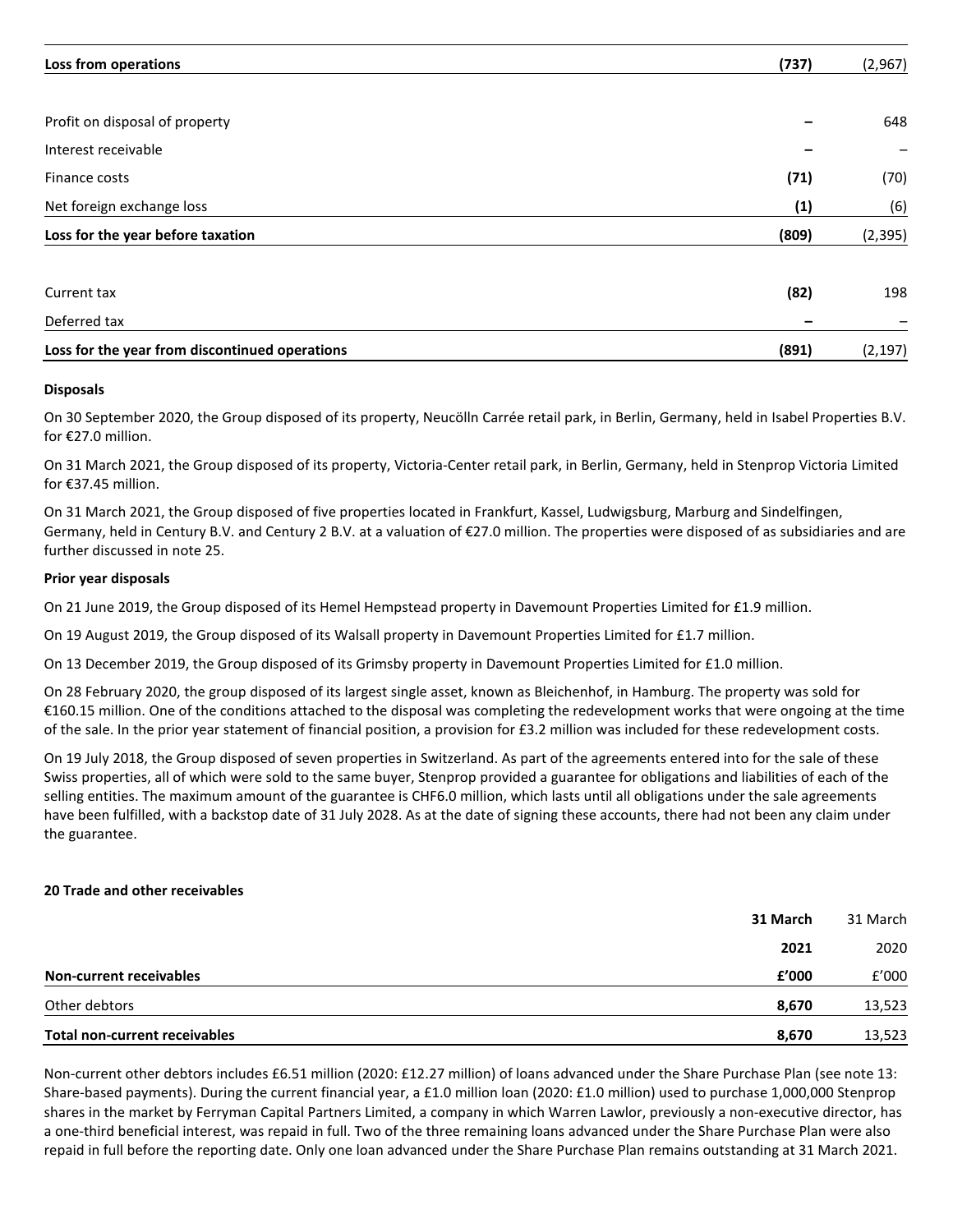The remaining loan has been assessed for an expected credit loss under IFRS 9. The analysis shows that due to the full recourse nature of the loan, secured against the shares issued and underlying assets of the borrower, loss given default is currently estimated at nil. There has been no perceived significant increase in credit risk and we have not recognised an 12 month expected credit loss on this loan. Refer to note 28 (i) to understand how the Group manages credit risk.

Non-current other debtors also includes £2.13 million (2020: nil) from part of the proceeds from the sale of the Victoria retail centre in Germany. A retention of €2.5 million from the purchase price is held in an escrow account in respect of claims against, and for certain liabilities of the seller under the disposal agreement for a period of up to 13 months from the completion date of 31 March 2021.

|                                        | 31 March | 31 March |
|----------------------------------------|----------|----------|
|                                        | 2021     | 2020     |
| <b>Current receivables</b>             | £'000    | f'000    |
| Accounts receivable                    | 6,009    | 3,793    |
| Loss allowance on accounts receivables | (2, 311) | (541)    |
| <b>Net receivables</b>                 | 3,698    | 3,252    |
| Lease incentives                       | 1,769    | 2,183    |
| Loss allowance on lease incentives     | (261)    |          |
| <b>Net lease incentives</b>            | 1,508    | 2,183    |
| Other receivables                      | 2,406    | 1,415    |
| Prepayments                            | 1,111    | 1,399    |
| <b>Total current receivables</b>       | 8,723    | 8,249    |

Other receivables includes VAT receivable.

|                            |                    | 31 March 2021    |                    | 31 March 2020 |           |             |
|----------------------------|--------------------|------------------|--------------------|---------------|-----------|-------------|
|                            | <b>Accounts</b>    | Loss             | <b>Net</b>         | Accounts      | Loss      | <b>Net</b>  |
|                            | <b>Receivables</b> | <b>Allowance</b> | <b>Receivables</b> | Receivables   | Allowance | Receivables |
|                            | £'000              | £'000            | f'000              | f'000         | f'000     | f'000       |
| Not yet due                |                    |                  |                    | 572           |           | 572         |
| 1-30 days overdue          | 1,361              | (37)             | 1,324              | 1,999         | -         | 1,999       |
| 31-60 days overdue         | 1,784              | (109)            | 1,675              | 296           |           | 296         |
| 61-90 days overdue         | 247                | (99)             | 148                | 109           | (60)      | 49          |
| 91-120 days overdue        | 340                | (323)            | 17                 | 227           | (147)     | 79          |
| More than 120 days overdue | 2,277              | (1,743)          | 534                | 590           | (333)     | 257         |
| <b>Closing balance</b>     | 6,009              | (2, 311)         | 3,698              | 3,793         | (541)     | 3,252       |

The Group applies the IFRS 9 simplified approach to measuring expected credit losses using a lifetime expected credit loss provision for trade receivables. To measure expected credit losses on a collective basis, trade receivables are grouped based on shared credit risk characteristics and the days overdue.

The expected loss rates on accounts receivables and lease incentives are based on the Group's historical credit losses experienced over the current period. The historical loss rates are then adjusted for current and forward-looking information on macroeconomic factors affecting the Group's customers.

Book value approximates fair value.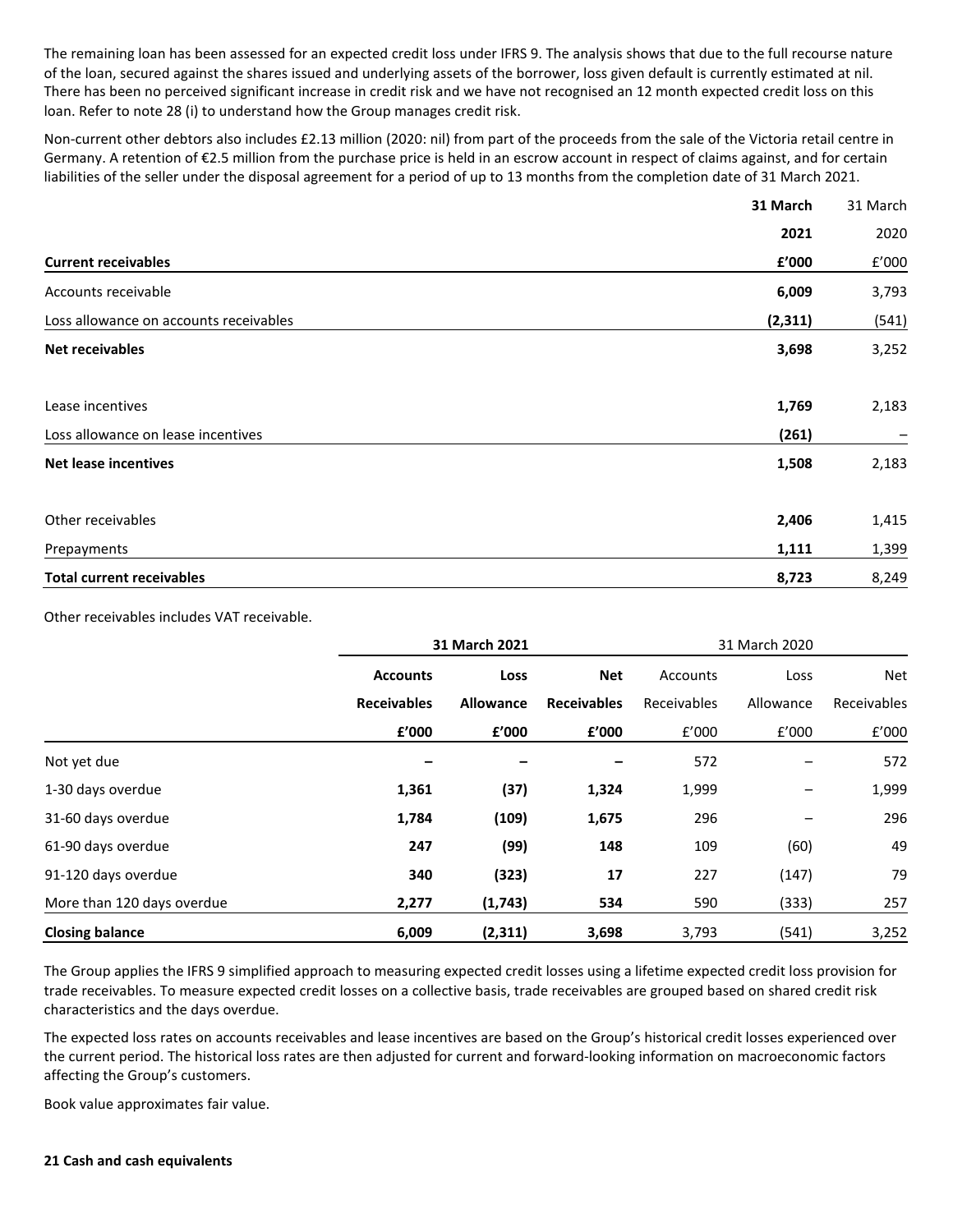| Total cash and cash equivalents | 53,781   | 84,453   |
|---------------------------------|----------|----------|
| Cash at bank                    | 53,781   | 84,453   |
|                                 | £'000    | £'000    |
|                                 | 2021     | 2020     |
|                                 | 31 March | 31 March |

## **Restricted cash**

At the reporting date funds totalling £4.4 million (2020: £8.2 million) were restricted. This comprises service charge monies held by managing agents amounting to £4.1 million (2020: £1.5 million) and £0.3 million (2020: £0.8 million) relating to rent held in bank accounts which are secured by the lenders, for the purposes of debt repayments. In the prior year, Bleichenhof redevelopment costs of £3.5 million were included in restricted cash (2021: nil). Furthermore, restricted cash of £2.4 million relating to tenant deposits was included in the 2020 cash balance (2021: nil).

As the Group is in compliance with all the terms and conditions of its loans as at the date of signing these financial statements, there are no further restrictions, and any surplus will flow to the Group.

## **22 Accounts payable and accruals**

|                                             | 31 March | 31 March |
|---------------------------------------------|----------|----------|
|                                             | 2021     | 2020     |
|                                             | £'000    | f'000    |
| Trade payable                               | 2,149    | 292      |
| Accruals                                    | 4,200    | 2,216    |
| Rental income received in advance           | 6,811    | 6,261    |
| Other payables                              | 3,356    | 5,598    |
| Tenant deposits                             |          | 2,322    |
| <b>Total accounts payables and accruals</b> | 16,516   | 16,689   |

Tenant deposits held by the Group at 31 March 2021, total £2.8 million (2020: £2.3 million). They are held in separate restricted bank accounts and at 31 March 2021, have been netted off the corresponding cash balance and are therefore shown as nil

(2020: £2.3 million).

Accounts payable and accruals balances are recognised at amortised cost and approximates their fair value.

## **23 Borrowings**

|                                                            |                   | 31 March 2021                                 |           |                   | 31 March 2020                          |           |
|------------------------------------------------------------|-------------------|-----------------------------------------------|-----------|-------------------|----------------------------------------|-----------|
|                                                            | <b>Borrowings</b> | <b>Assets held Total - wholly</b><br>for sale |           | <b>Borrowings</b> | Assets held for Total - wholly<br>sale | owned     |
|                                                            | £'000             | £'000                                         | £'000     | f'000             | f'000                                  | f'000     |
| Opening balance                                            | 154,171           | 43,177                                        | 197,348   | 245,090           | 6,106                                  | 251,196   |
| New loans                                                  | 89,558            |                                               | 89,558    | 24,668            |                                        | 24,668    |
| Repayment of borrowings                                    | (61, 484)         | (16, 442)                                     | (77, 926) | (2,675)           | (79, 509)                              | (82, 184) |
| Bank loans associated with the disposal of<br>subsidiaries |                   | (10, 734)                                     | (10, 734) |                   |                                        |           |
| Transfer of borrowings to assets held for<br>sale          |                   |                                               | -         | (112, 579)        | 112,579                                |           |
| Amortisation of loans                                      |                   | (123)                                         | (123)     |                   | (134)                                  | (134)     |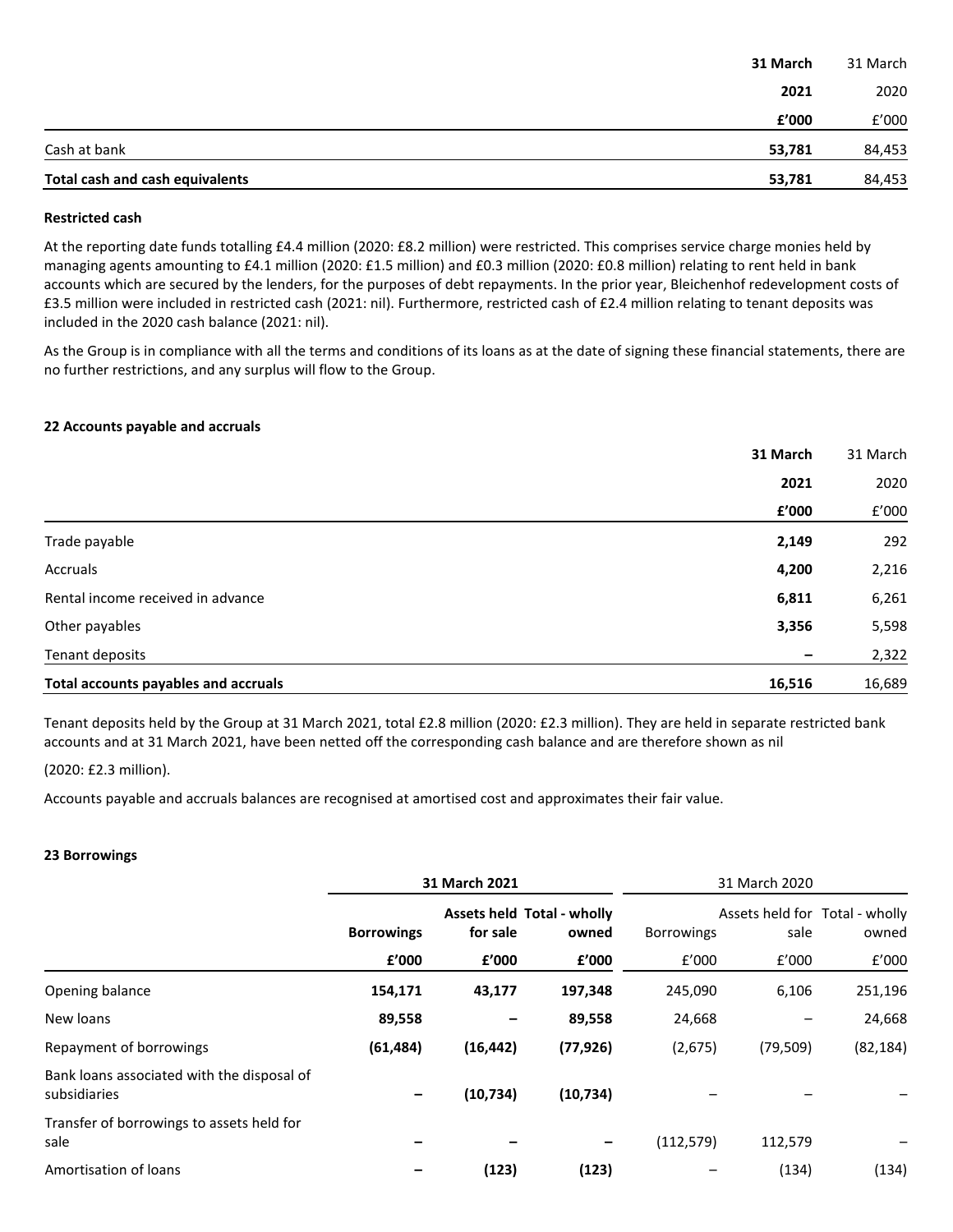| Capitalised borrowing costs          | (1, 965) | (12)    | (1,977) | (919)   | $\qquad \qquad \blacksquare$ | (919)   |
|--------------------------------------|----------|---------|---------|---------|------------------------------|---------|
| Amortisation of transaction fees     | 864      | 84      | 948     | 586     | 37                           | 623     |
| Foreign exchange movement in foreign |          |         |         |         |                              |         |
| operations                           | -        | (2,067) | (2,067) | -       | 4.098                        | 4,098   |
| Total borrowings                     | 181,144  | 13.883  | 195.027 | 154.171 | 43.177                       | 197,348 |

Of the movement in borrowings in the year ending 31 March 2021, £89.56 million (2020: £24.67 million) relates to cash received from new bank loans raised and £77.9 million (2020: £82.18 million) relates to repayments of bank loans. £16.44 million (2020: £79.51 million) of bank loan repayments are included in the adjustment for liabilities directly associated with assets held for sale and £10.73 million (2020: nil) was included in bank loans associated with the disposal of subsidiaries.

|                                                       | 31 March | 31 March |
|-------------------------------------------------------|----------|----------|
|                                                       | 2021     | 2020     |
|                                                       | £'000    | f'000    |
| Amount due for settlement within 12 months            | 4,489    |          |
| Amount due for settlement between one to three years  | 77,032   | 93,468   |
| Amount due for settlement between three to five years | 34,375   | 60,703   |
| Amount due for settlement after five years            | 65,248   |          |
| <b>Total borrowings</b>                               | 181,144  | 154,171  |
| <b>Non-current liabilities</b>                        |          |          |
| <b>Bank loans</b>                                     | 176,655  | 154,171  |
| <b>Total non-current loans and borrowings</b>         | 176,655  | 154,171  |
| <b>Current liabilities</b>                            |          |          |
| Bank loans                                            | 4,489    |          |
| <b>Total current loans and borrowings</b>             | 4,489    |          |
| <b>Total loans and borrowings</b>                     | 181,144  | 154,171  |

The facilities amounting to £197.7 million are secured by legal charges over the properties to which they correspond with a market value of £522.2 million. There is no cross-collateralisation of the facilities. The terms and conditions of outstanding loans are as follows:

|                              |      |            |           |          |                 | <b>Nominal value</b> |          | Carrying value* |          |
|------------------------------|------|------------|-----------|----------|-----------------|----------------------|----------|-----------------|----------|
|                              |      |            | Loan      |          |                 | 31 March             | 31 March | 31 March        | 31 March |
|                              |      |            | interest  |          | <b>Maturity</b> | 2021                 | 2020     | 2021            | 2020     |
| <b>Entity</b>                | Note | Amortising | rate      | Currency | date            | £'000                | £'000    | £'000           | £'000    |
| <b>Continuing operations</b> |      |            |           |          |                 |                      |          |                 |          |
| Guernsey                     |      |            |           |          |                 |                      |          |                 |          |
|                              |      |            | $LIBOR +$ |          |                 |                      |          |                 |          |
| <b>LPE Limited</b>           |      | No         | 2.00 %    | GBP      | 30/09/2022      | 28,000               | 28,000   | 27,929          | 27,857   |
| <b>United Kingdom - MLI</b>  |      |            |           |          |                 |                      |          |                 |          |
|                              |      |            | 1.66%     |          |                 |                      |          |                 |          |
| <b>Industrials UK LP</b>     |      | No         | fixed     | GBP      | 3/12/2027       | 66,500               | —        | 65,248          | —        |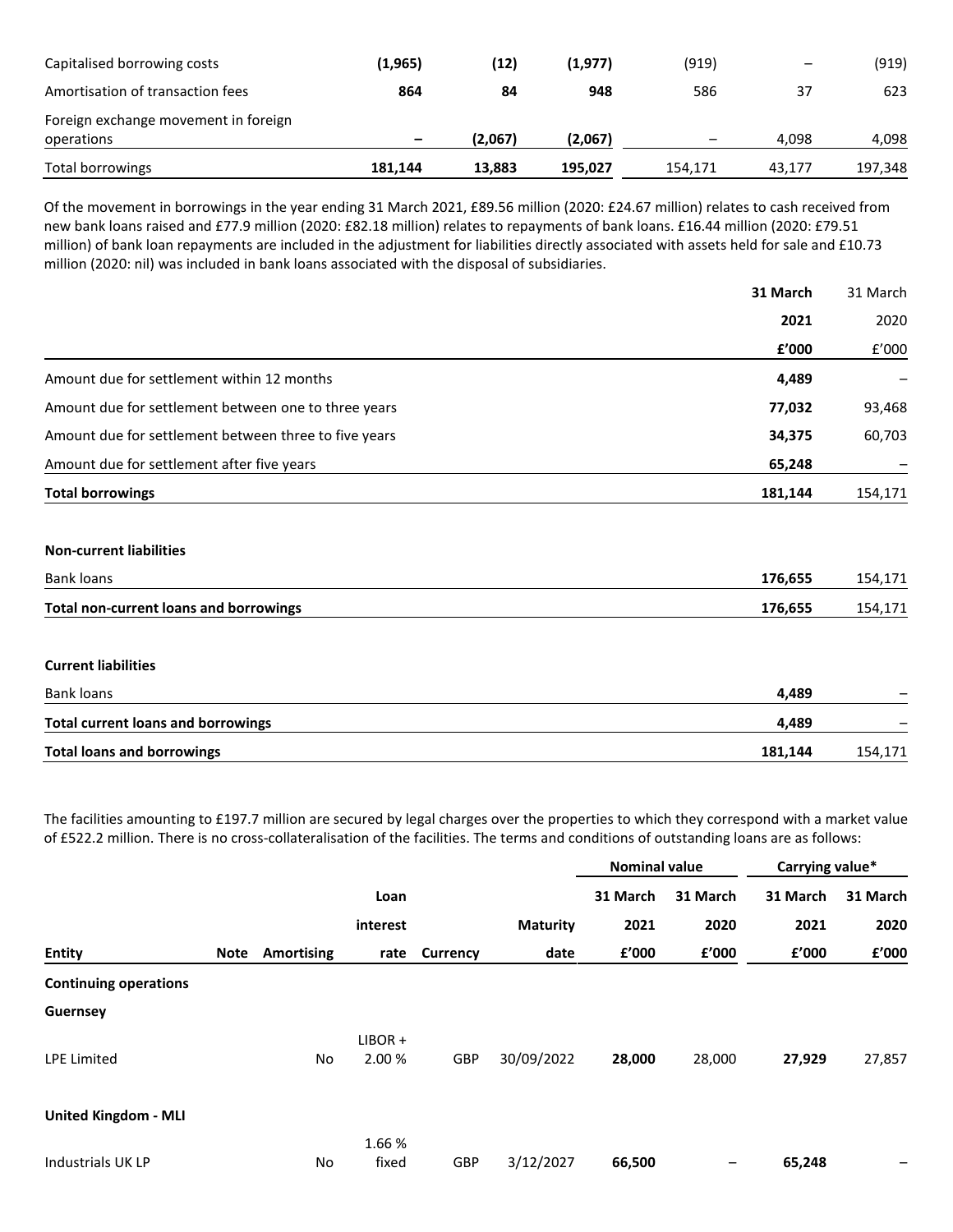| <b>Total borrowings</b>                                                                                      |          |                     |            |                      | 197,663 | 198,958 | 195,027 | 197,348 |
|--------------------------------------------------------------------------------------------------------------|----------|---------------------|------------|----------------------|---------|---------|---------|---------|
| Total borrowings attributable to discontinued operations and assets classified as<br>held for sale (note 19) |          |                     |            |                      | 13,886  | 43,255  | 13,883  | 43,177  |
| Stenprop Victoria Ltd                                                                                        | No       | 1.28%               | <b>EUR</b> | 31/08/2020           |         | 9,157   |         | 9,157   |
|                                                                                                              |          | Euribor +           |            |                      |         |         |         |         |
| Stenprop Hermann Ltd                                                                                         | No       | 1.13%               | <b>EUR</b> | 30/06/2021           | 8,033   | 8,383   | 8,030   | 8,383   |
|                                                                                                              |          | Euribor +           |            |                      |         |         |         |         |
| <b>Isabel Properties BV</b>                                                                                  | No       | 2.32 %              | <b>EUR</b> | 30/12/2021           |         | 8,001   |         | 8,001   |
|                                                                                                              |          | Euribor +           |            |                      |         |         |         |         |
| Century 2 BV                                                                                                 | No       | 1.55 %              | <b>EUR</b> | 31/12/2022           |         | 3,832   | -       | 3,804   |
| Century BV                                                                                                   | No       | 1.55 %<br>Euribor + | <b>EUR</b> | 31/12/2022           |         | 7,369   |         | 7,319   |
| Germany - Assets held for sale                                                                               |          | Euribor +           |            |                      |         |         |         |         |
| Limited                                                                                                      | Yes      | 1.15 %              |            | CHF rolling facility | 5,853   | 6,513   | 5,853   | 6,513   |
| Kantone Holdings                                                                                             |          | LIBOR+              |            | 3-month              |         |         |         |         |
| <b>Switzerland - Discontinued operation</b>                                                                  |          |                     |            |                      |         |         |         |         |
| Total borrowings attributable to continuing operations                                                       |          |                     |            |                      | 183,777 | 155,703 | 181,144 | 154,171 |
| GGP1 Limited                                                                                                 | No       | 2.25 %              | GBP        | 26/05/2021           | 4,500   | 4,500   | 4,496   | 4,472   |
|                                                                                                              |          | $LIBOR +$           |            |                      |         |         |         |         |
| <b>United Kingdom - Urban logistics</b>                                                                      |          |                     |            |                      |         |         |         |         |
| Stenprop Industrials<br><b>Holdings Limited</b>                                                              | 1<br>Yes | N/A                 | GBP        |                      |         |         | (8)     | (120)   |
| Limited                                                                                                      | No       | 2.00%               | GBP        | 1/02/2024            | -       | 26,840  |         | 26,448  |
| Stenprop Industrials 6                                                                                       |          | $LIBOR +$           |            |                      |         |         |         |         |
| Stenprop Industrials 6<br>Limited                                                                            | No       | $LIBOR +$<br>1.75 % | GBP        | 1/02/2024            | 49,898  |         | 49,104  |         |
| Limited                                                                                                      | No       | 2.00%               | GBP        | 14/11/2025           | 34,879  | 34,879  | 34,375  | 34,255  |
| Stenprop Industrials 4                                                                                       |          | LIBOR +             |            |                      |         |         |         |         |
| Industrials UK LP                                                                                            | No       | LIBOR+<br>2.25 %    | GBP        | 2/06/2022            |         | 61,484  |         | 61,259  |

\* The difference between the nominal and the carrying value represents unamortised facility costs.

 $1$  Net carrying value of the amortised facility costs on the Investec Bank Plc revolving credit facility.

Loans are subject to loan-to-value ratios (note 27) and interest coverage ratios. All loans are assessed quarterly for their covenant compliance and forecast headroom. No loan was in breach of its borrowing covenants during the period or period end.

|                              |                      | 31 March 2021      |                      |                    |
|------------------------------|----------------------|--------------------|----------------------|--------------------|
| <b>Continuing operations</b> | Weighted<br>covenant | Weighted<br>actual | Weighted<br>covenant | Weighted<br>actual |
| Loan to value                | 57.5 %               | 38.8%              | 62.2 %               | 41.8%              |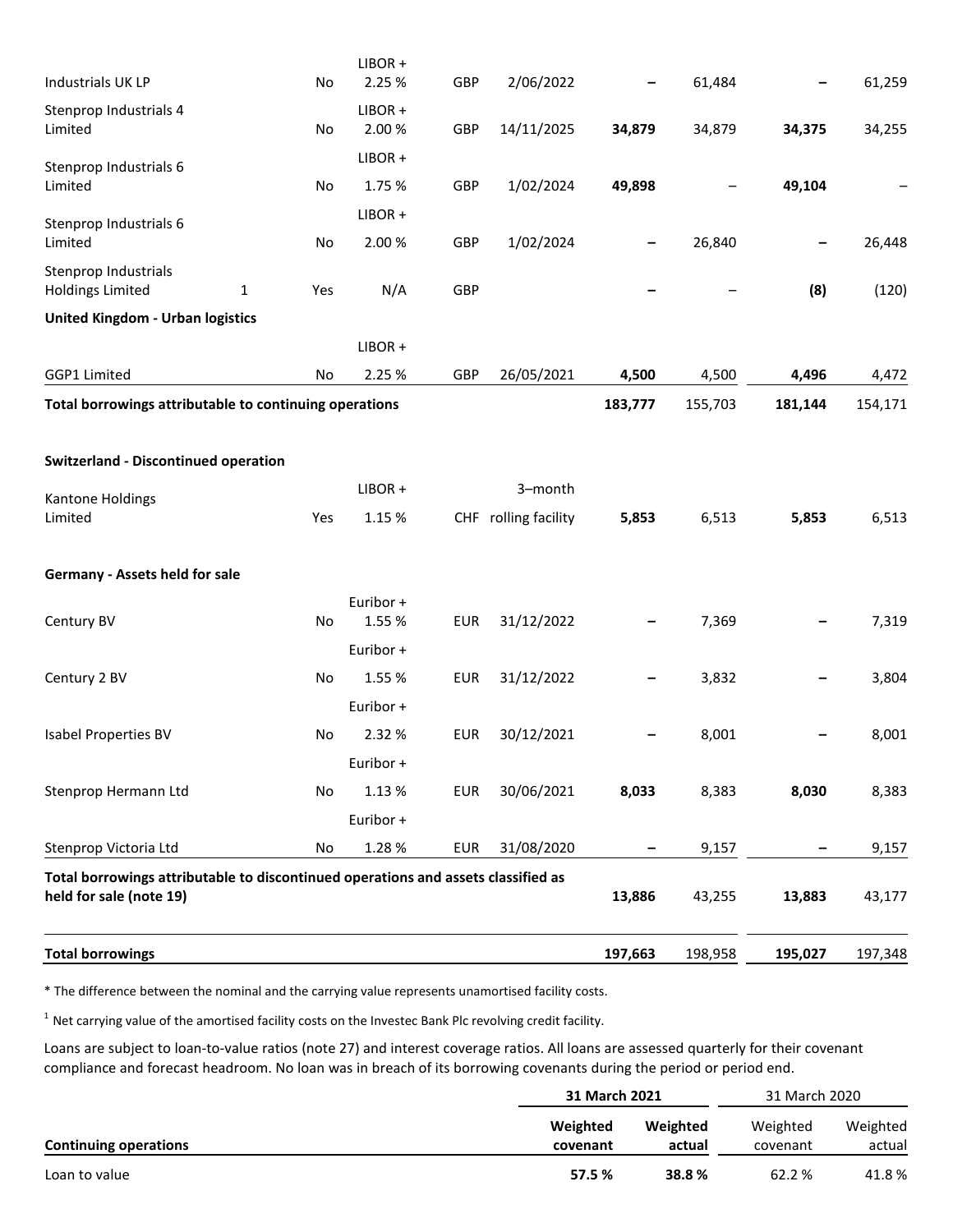| Interest cover                 | 2.3           | 9.5      | 1.9           | 5.5      |
|--------------------------------|---------------|----------|---------------|----------|
|                                | 31 March 2021 |          | 31 March 2020 |          |
|                                | Weighted      | Weighted | Weighted      | Weighted |
| <b>Discontinued operations</b> | covenant      | actual   | covenant      | actual   |

| Discontinued operations | covenant | actual | covenant | actual |
|-------------------------|----------|--------|----------|--------|
| Loan to value           | 50.0%    | 48.9%  | 50.0%    | 45.6%  |
| Interest cover          | n/a      | n/a    | n/a      | n/a    |

## **24 Derivative financial instruments**

In accordance with the terms of the borrowing arrangements and Group policy, the Group has entered into interest rate swap agreements which are entered into by the borrowing entities to convert the borrowings from floating to fixed interest rates and are used to manage the interest rate profile of financial liabilities and eliminate future exposure to interest rate fluctuations. It is the Group's policy that no economic trading in derivatives is undertaken by the Group. The Group uses forward foreign exchange contracts to mitigate exchange rate exposure arising from forecast sales in euros (EUR). The Group's policy is to hedge 100% of net foreign exchange exposure when a disposal contract has been signed. In the current year, the Group recognised a total net gain in fair value of financial instruments from continuing and discontinuing operations of £1,940,000 (2020: loss £2,410,000) and nil (2020: nil) respectively.

On 31 March 2021, the entities Century BV and Century 2 BV were disposed of by way of a share sale and the loan in Isabel Properties BV was repaid on the sale of the property in this entity. Therefore, the maturity dates and swap rate percentages are no longer applicable.

The following table sets out the interest rate swap agreements at 31 March 2021 and 31 March 2020.

|                                                                               |                       |            |          | <b>Notional</b><br>value | <b>Fair Value</b> | Notional<br>value | Fair value |
|-------------------------------------------------------------------------------|-----------------------|------------|----------|--------------------------|-------------------|-------------------|------------|
|                                                                               |                       |            |          | 31 March                 | 31 March          | 31 March          | 31 March   |
|                                                                               |                       | Maturity   | Swap     | 2021                     | 2021              | 2020              | 2020       |
| <b>Entity</b>                                                                 | <b>Effective date</b> | date       | rate %   | £'000                    | £'000             | E'000             | E'000      |
| <b>Continuing operations</b>                                                  |                       |            |          |                          |                   |                   |            |
| UK - MLI                                                                      |                       |            |          |                          |                   |                   |            |
| <b>Industrials UK LP</b>                                                      | n/a                   | n/a        | n/a      |                          |                   | 60,375            | (768)      |
| Stenprop Industrials 4 Limited                                                | 07/02/2020            | 14/11/2024 | 0.8856 % | 24,000                   | (430)             | 24,000            | (492)      |
| Stenprop Industrials 6 Limited                                                | 22/12/2020            | 01/02/2024 | 0.5000 % | 42,413                   | 138               | 22,814            | (741)      |
| Liabilities directly associated<br>with assets classified as held<br>for sale |                       |            |          |                          |                   |                   |            |
| Germany                                                                       |                       |            |          |                          |                   |                   |            |
| Century BV                                                                    | n/a                   | n/a        | n/a      |                          |                   | 7,234             |            |
| Century 2 BV                                                                  | n/a                   | n/a        | n/a      |                          |                   | 3,967             |            |
| <b>Isabel Properties BV</b>                                                   | n/a                   | n/a        | n/a      |                          |                   | 8,001             |            |
| <b>Total swaps</b>                                                            |                       |            |          | 66,413                   | (292)             | 126,391           | (2,001)    |
| <b>Stenprop Ltd</b>                                                           |                       |            |          |                          |                   |                   |            |
| <b>EUR forward contracts</b>                                                  |                       |            |          |                          | 2,024             |                   |            |
| <b>Total forwards</b>                                                         |                       |            |          |                          | 2,024             |                   |            |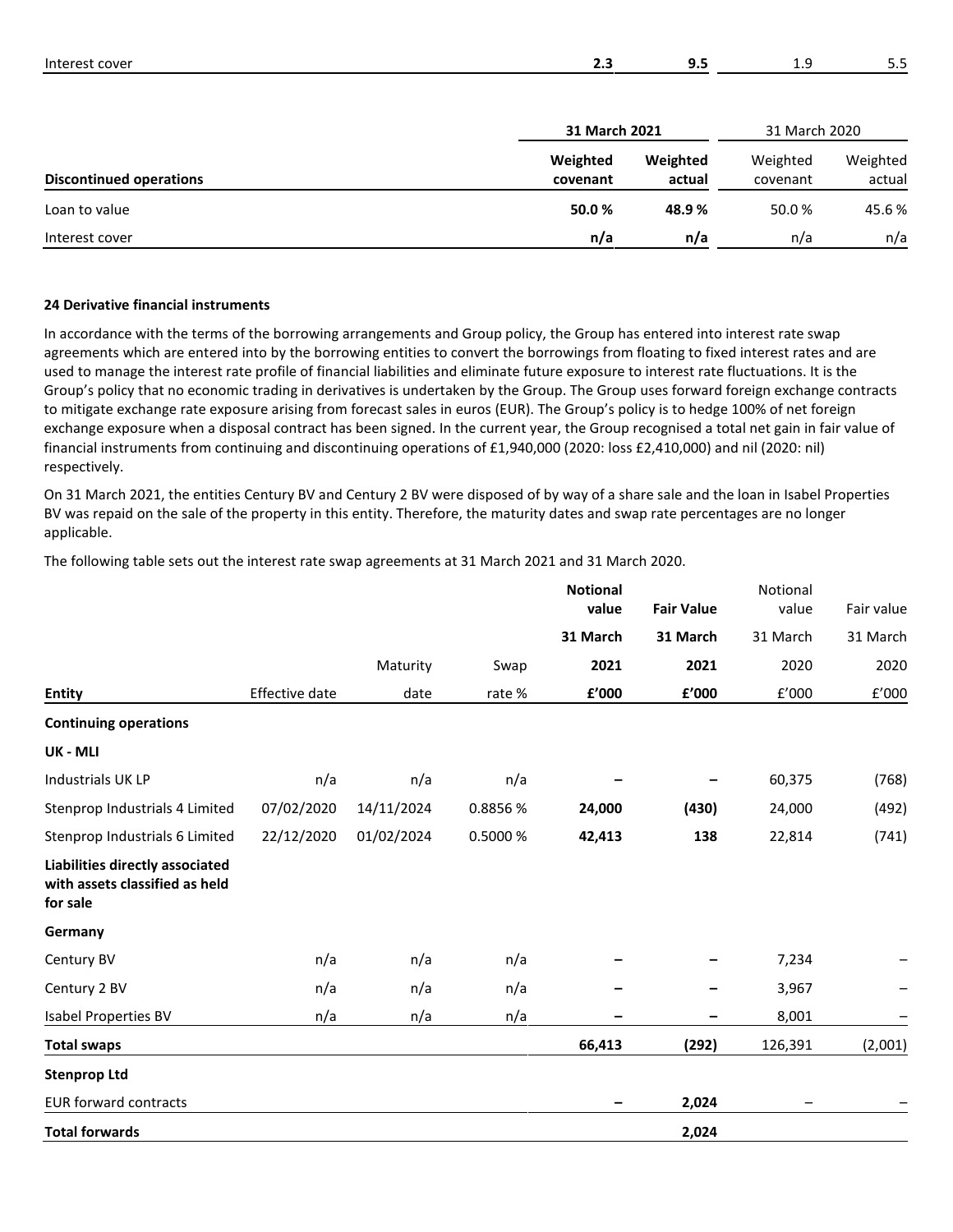| Assets maturing within<br>12 months                                                                     |            |            |          |        | 2,024 |        |         |
|---------------------------------------------------------------------------------------------------------|------------|------------|----------|--------|-------|--------|---------|
| Liabilities maturing within<br>12 months                                                                |            |            |          |        |       |        |         |
| Assets maturing after<br>12 months                                                                      |            |            |          |        | 138   |        |         |
| Liabilities maturing after<br>12 months                                                                 |            |            |          |        | (430) |        | (2,001) |
| <b>Derivative financial</b><br>instruments – on the<br><b>Statement of Financial</b><br><b>Position</b> |            |            |          |        | 1,732 |        | (2,001) |
| Swaps included in investment<br>in joint ventures                                                       |            |            |          |        |       |        |         |
| Elysion Braunschweig S.à r.l.                                                                           | 29/03/2018 | 29/12/2023 | 0.5200 % | 4,984  | (122) | 4,883  | (150)   |
| Elysion Dessau S.à r.l.                                                                                 | 29/03/2018 | 29/12/2023 | 0.5200 % | 4,932  | (121) | 4,831  | (143)   |
| Elysion Kappeln S.à r.l.                                                                                | 31/12/2018 | 29/12/2023 | 0.6325 % | 5,341  | (150) | 5,379  | (181)   |
| Elysion Winzlar S.à r.l.                                                                                | 31/12/2018 | 29/12/2023 | 0.6325 % | 3,418  | (96)  | 3,442  | (116)   |
| <b>Derivative financial</b><br>instruments - joint ventures                                             |            |            |          | 18,675 | (489) | 18,535 | (590)   |

# **25 Disposal of subsidiaries**

|                                                          | 31 March  | 31 March |
|----------------------------------------------------------|-----------|----------|
|                                                          | 2021      | 2020     |
|                                                          | £'000     | f'000    |
| Carrying value of net assets at disposal date            |           |          |
| Investment property                                      | 23,001    |          |
| Trade and other receivables                              | 640       |          |
| Cash and cash equivalents                                | 348       |          |
| <b>Borrowings</b>                                        | (10, 729) |          |
| Trade and other payables                                 | (1, 477)  |          |
| Group loans converted to third party loans on disposal   | (4, 543)  |          |
| Net assets disposed                                      | 7,240     |          |
| Net disposal proceeds                                    | 7,738     |          |
| Foreign exchange movement in foreign operations          | (191)     |          |
| Profit on disposal of subsidiaries                       | (307)     |          |
| Net assets disposed                                      | 7,240     | -        |
|                                                          |           |          |
| Continuing operations - Profit on disposal of subsidiary | (307)     |          |
| Profit on disposal of subsidiaries                       | (307)     |          |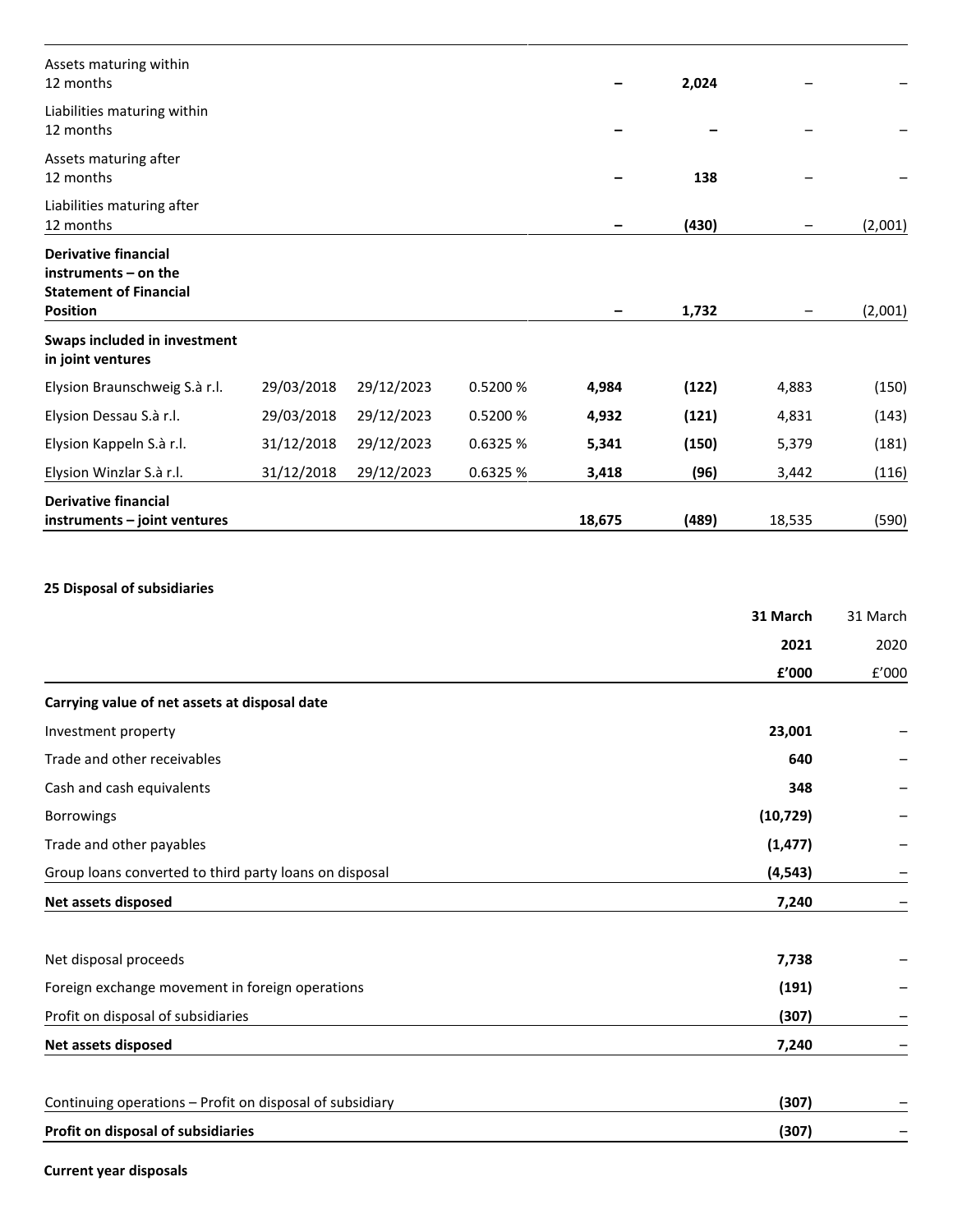On 31 March 2021, the Group disposed of its 94.90% shareholding in Century B.V. and Century 2 B.V. for a net consideration of £12.28 million. Century B.V. owned three properties located in Frankfurt, Ludwigsburg and Marburg and Century 2 B.V. owned two properties located in Kassel and Sindelfingen, Germany. The impact of these disposals on the Group is shown above. Upon completion of the sale the Group loan of £4.5 million was repaid to Stenprop.

## **26 Deferred tax**

The following is the movement in deferred tax assets and liabilities recognised by the Group during the current and prior reporting periods. All of the Group's deferred tax is attributable to liabilities directly associated with assets classified as held for sale.

**31 March**

|                                                                         | 31 March | 31 March |
|-------------------------------------------------------------------------|----------|----------|
|                                                                         | 2021     | 2020     |
| Liabilities directly associated with assets classified as held for sale | f'000    | f'000    |
| Deferred tax liability opening balance                                  | 3,782    | 10,416   |
| Deferred tax recognised on investment properties                        | (2,638)  | (9, 533) |
| Deferred tax recognised on revaluation of financial liabilities         | 22       | 5        |
| Deferred tax on tax losses                                              | 121      | 4,123    |
| Withholding tax on disposal of property                                 |          | (1,691)  |
| Other movements                                                         | 25       | 359      |
| Exchange movements                                                      | (122)    | 103      |
| <b>Movement in deferred tax</b>                                         | (2, 592) | (6,634)  |
| Deferred tax liability closing balance                                  | 1,190    | 3,782    |

On 31 March 2021, significant cash reserves, included within the cash and cash equivalents balance (see note 21) and therefore part of continuing operations, were deposited in European bank accounts upon the completion of an asset disposal (see note 19) and two subsidiary disposals (see note 25). This cash will be transferred back to the UK to enable further MLI asset acquisitions. The Group does not expect withholding tax to be paid on transfer of these funds and has not recognised a deferred tax liability.

## **27 Financial risk management**

The Group is exposed to a variety of financial risks including capital risk management, credit risk, liquidity risk and market risk. The overall risk management strategy seeks to minimise the potential adverse effects on the Group's financial performance. Certain risk exposures are hedged via the use of financial derivatives.

This note presents information about the Group's exposure to each of the above risks, the Group's objectives, policies and processes for measuring and managing these risks, and the Group's management of capital. Further quantitative disclosures are included throughout these audited financial statements where relevant. The Group's board has overall responsibility for the establishment and oversight of the Group's risk management framework.

The audit and risk committee participates in management's process of formulating and implementing the risk management plan and it reports on the plan adopted by management to the board.

The objective of risk management is to identify, assess, manage and monitor the risks to which the business is exposed, including, but not limited to, information technology risk. The board is responsible for ensuring the adoption of appropriate risk management policies by management. The Group's risk management policies are established to identify and analyse the risks faced by the Group, to set appropriate risk limits and controls and to monitor risks and adherence to limits. Risk management policies are reviewed regularly to reflect changes in market conditions and the Group's activities. The board will also ensure that there are processes in place between itself and management enabling complete, timely, relevant, accurate and accessible risk disclosure to shareholders.

To enable the audit and risk committee to meet its responsibilities, terms of reference were adopted by the board. These include appropriate standards, the implementation of systems of internal control and an effective risk-based internal audit which comprises policies, procedures, systems and information to assist in: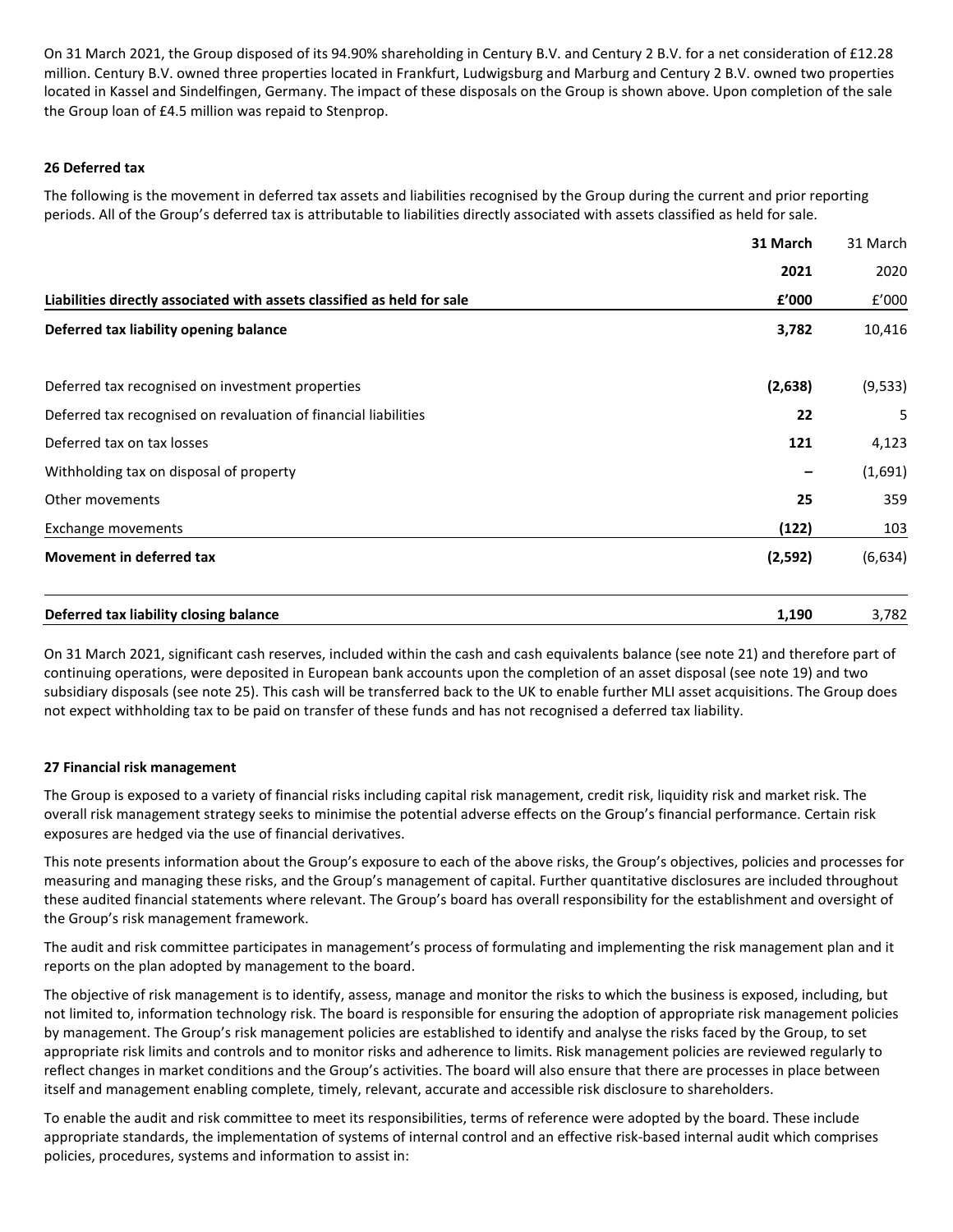- safeguarding assets and reducing the risk of loss, error, fraud and other irregularities;
- ensuring the accuracy and completeness of accounting records and reporting;
- preparing timely, reliable financial statements and information in compliance with relevant legislation and generally accepted accounting policies and practices; and
- increasing the probability of anticipating unpredictable risk.

The committee oversees how management monitors compliance with the Group's risk management policies and procedures and reviews the adequacy of the risk management framework in relation to risks faced by the Group.

## **Capital risk management**

The capital structure of the Group consists of debt, which includes the borrowings disclosed in note 23, cash and cash equivalents and equity attributable to ordinary shareholders of the Company, comprising issued capital, reserves and retained earnings as disclosed in the statement of changes in equity. Stenprop's weighted average loan-to-value ('LTV') ratio at 31 March 2021 was 28.1% (2020: 26.2%), including joint ventures and the Group is not subject to any external capital requirements. The Group strategy is to maintain a debt-toequity ratio and LTV ratio to ensure that property performance is translated into an enhanced return for shareholders while at the same time ensuring that it will be able to continue as a going concern through changing market conditions. The directors are of the opinion that an LTV of no more than 40% in respect of secured external borrowings is an appropriate target for the Group, given the current market conditions. Debt covenants are disclosed further in note 23.

The financial statements of the Group have been prepared on a going concern basis. At the date of signing these accounts, the Group has positive operating cash flow forecasts and positive net assets. Management have reviewed the Group's cash flow forecasts for the 18 months to 30 September 2022 and, considering this review and the current financial position, they are satisfied that the Company and the Group have access to adequate resources to meet their obligations and continue in operational existence for the foreseeable future, and specifically the 12 months subsequent to the signing of these financial statements. Further details are set out in note 2 to the financial statements.

## **Credit risk**

The Group's principal financial assets are cash and cash equivalents as well as trade and other receivables. The credit risk arising from deposits with banks is managed through a policy of utilising only independently rated banks with acceptable credit ratings.

The credit quality of cash and cash equivalents can be assessed by reference to external credit ratings of the counterparty where the account or deposit is placed. The credit rating summary below represents the five European financial institutions that hold more than £1 million (or GBP equivalent) of the Group's cash at 31 March 2021. Together these banks hold 99% (2020: 96%) of the Group's total cash at bank.

|                                                           | 31 March              |                      | 31 March              |                      |
|-----------------------------------------------------------|-----------------------|----------------------|-----------------------|----------------------|
|                                                           | 2021                  | 31 March             | 2020                  | 31 March             |
|                                                           | <b>S&amp;P Global</b> | 2021                 | <b>S&amp;P Global</b> | 2020                 |
|                                                           | <b>Ratings</b>        | <b>Fitch Ratings</b> | Ratings               | <b>Fitch Ratings</b> |
| Barclays Bank UK Plc                                      | <b>BBB</b>            | A-                   | <b>BBB</b>            | A–                   |
| <b>Black Rock</b>                                         | $AA-$                 | N/A                  | N/A                   | N/A                  |
| The Bank of N. T. Butterfield & Son Limited               | A-                    | Withdrawn            | BBB+                  | Withdrawn            |
| Deutsche Bank AG                                          | BBB+                  | N/A                  | N/A                   | N/A                  |
| Hamburg Commercial Bank AG                                | <b>BBB</b>            | N/A                  | <b>BBB</b>            | N/A                  |
| Lloyds Bank plc                                           | BBB+                  | $A+$                 | BBB+                  | $A+$                 |
| Royal Bank of Scotland Group plc (NatWest Group)          | <b>BBB</b>            | Α                    | <b>BBB</b>            | A                    |
| Royal Bank of Scotland International Limited <sup>1</sup> | <b>BBB</b>            | Α                    | N/A                   | N/A                  |
| Santander UK plc                                          | A                     | N/A                  | N/A                   | N/A                  |

 $1$  The financial institution is a private company. The credit rating of its parent company has been disclosed.

The directors are satisfied as to the creditworthiness of the banks where the remaining cash is held.

The majority of tenant leases are long-term contracts with rents payable quarterly in advance. Rent deposits and personal or corporate guarantees are held in respect of some leases. Taking these factors into account, the risk to the Group of individual tenant default and the credit risk of trade receivables are considered low. The concentration of credit risk is limited due to the large and diverse occupier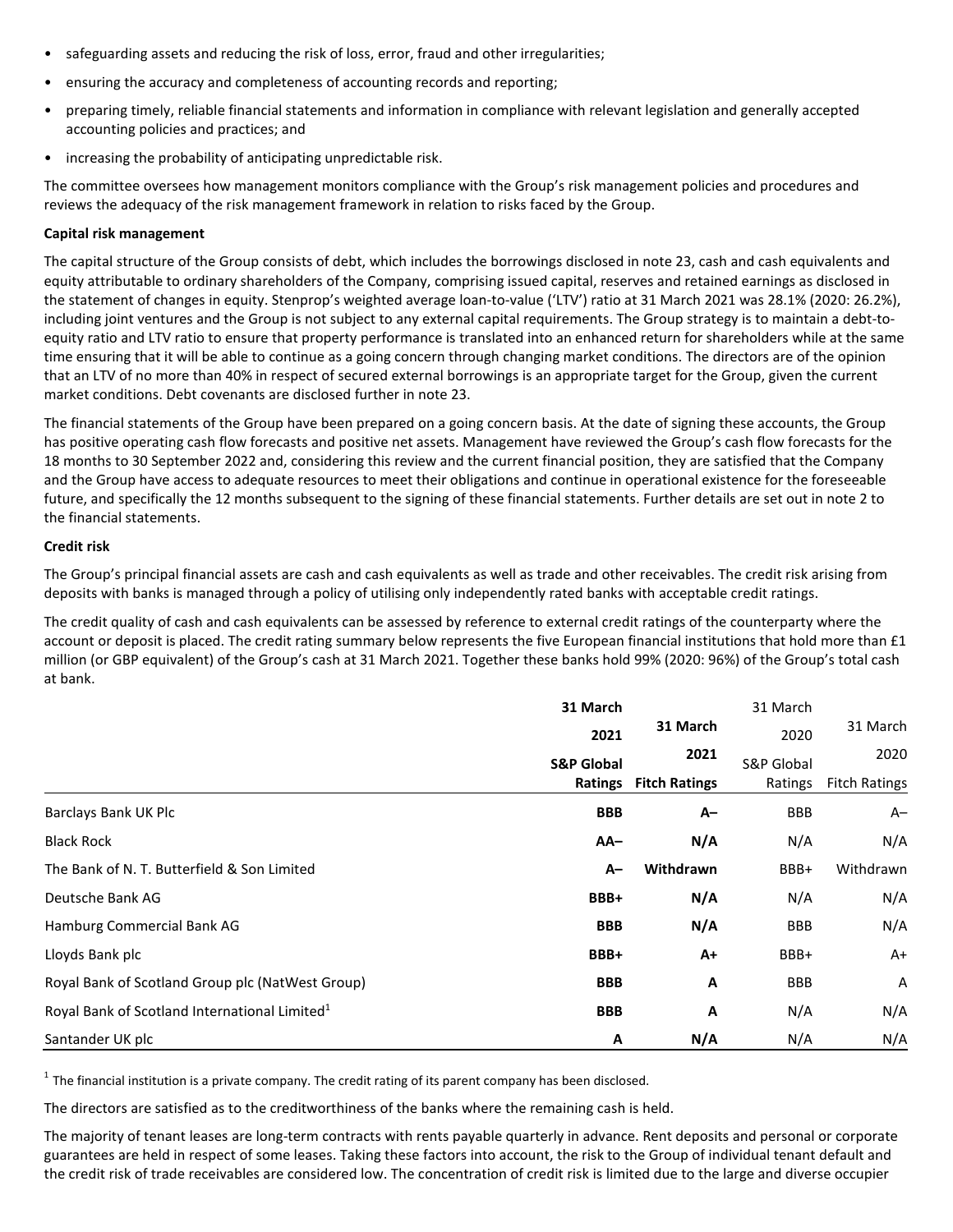base. Accordingly, the directors believe that there is no further expected credit loss required in excess of that provided. Trade receivables are presented after deducting a loss allowance provision, as set out in note 20.

At the time of acquisition of a property, and from time to time thereafter, the Group reviews the quality of the contracted tenants to ensure that the tenants meet acceptable covenants. Trade receivables are presented in the statement of financial position net of allowances for doubtful receivables. An allowance for impairment is made where there is an indefinable loss event, which based on previous experience, may give risk to a non-recovery of a receivable.

Non-current other debtors are long term loans secured against shares issued by the Group to the related parties referenced in note 20. In order to manage credit risk, the contractual terms include full recourse to assets of the borrower which are monitored alongside the aggregate value of the shares. Furthermore, in respect of the Share Purchase Plan, the terms allow recovery of amounts due through a deduction from salary or other amounts paid to the beneficiary.

The carrying amount of financial assets represents the maximum credit exposure at the reporting date.

At 31 March 2021, trade and other receivables and cash and cash equivalents amounts to £66.9 million (2020: £92.3 million) as shown in the statement of financial position. Further details on what makes up this balance can be found in note 20.

## **Liquidity risk**

Prudent liquidity risk management requires maintaining sufficient cash resources, appropriate and adequate funding, via lines of credit, as well as managing the ability of tenants to settle their lease obligations. Through the forecasting and budgeting of cash requirements, the Group ensures that adequate committed resources are available.

By its nature, the market for investment property is not immediately liquid. Therefore, the Group's ability to vary its portfolio in a timely fashion and to receive a fair price in response to changes in economic and other conditions may be limited. Furthermore, where the Group acquires investment properties for which there is not a readily available market, the Group's ability to deal in any such investment or obtain reliable information about the value of such investment or risks to which such property investment is exposed may be limited. The Group's short-term liquidity risk is secured by the existence of cash balances, through the fact that rental income exceeds the Group's cost structures and through ensuring that facilities are managed within debt covenants.

The following table details the contractual maturity date of the Group's financial liabilities. The table has been compiled based on the undiscounted contractual maturities of the financial liabilities, including interest that will accrue to those liabilities, except where the Group is entitled and intends to repay the liability before its maturity. The discount column represents the possible future cash flows included in the maturity analysis, such as future interest or potential payments that have not been included in the carrying amount of the financial liability. The table also includes a reconciliation to the carrying value in the statement of financial position.

|                              |               | One to | Three to | One to<br>five |           |                 |         |
|------------------------------|---------------|--------|----------|----------------|-----------|-----------------|---------|
|                              | Less than one | three  | twelve   |                | Over five |                 |         |
|                              | month         | months | months   | years          | years     | <b>Discount</b> | Total   |
| <b>Group operations</b>      | £'000         | f'000  | f'000    | £'000          | f'000     | £'000           | £'000   |
| Interest-bearing loans       |               | 4,489  | -        | 111,407        | 65,248    |                 | 181,144 |
| Loan interest                | 109           | 1,680  | 2,625    | 11,501         | 2,781     | (17, 808)       | 888     |
| <b>Financial liabilities</b> |               |        |          | 430            |           |                 | 430     |
| Other payables               | -             | 1,226  | 3,391    | -              |           | -               | 4,617   |
| Accruals                     |               |        | 4,200    | -              |           | -               | 4,200   |
| Lease obligations            | 2             | 74     | 242      | 24             | -         | -               | 342     |
| As at 31 March 2021          | 111           | 7,469  | 10,458   | 123,362        | 68,029    | (17, 808)       | 191,621 |

|                        |                          | One to<br>Three to       |        |        |                            |                 |         |  |
|------------------------|--------------------------|--------------------------|--------|--------|----------------------------|-----------------|---------|--|
|                        | Less than one            | three                    | twelve | five   | Over five                  |                 |         |  |
|                        | month                    | months                   | months | vears  | vears                      | <b>Discount</b> | Total   |  |
| Group operations       | f'000                    | f'000                    | f'000  | f'000  | f'000                      | f'000           | £'000   |  |
| Interest-bearing loans | $\overline{\phantom{m}}$ | $\overline{\phantom{0}}$ | (120)  | 93,588 | 60,703                     | -               | 154,171 |  |
| Loan interest          | 373                      | 1,427                    | 3,484  | 7,176  | $\qquad \qquad \  \  \, -$ | (11, 821)       | 639     |  |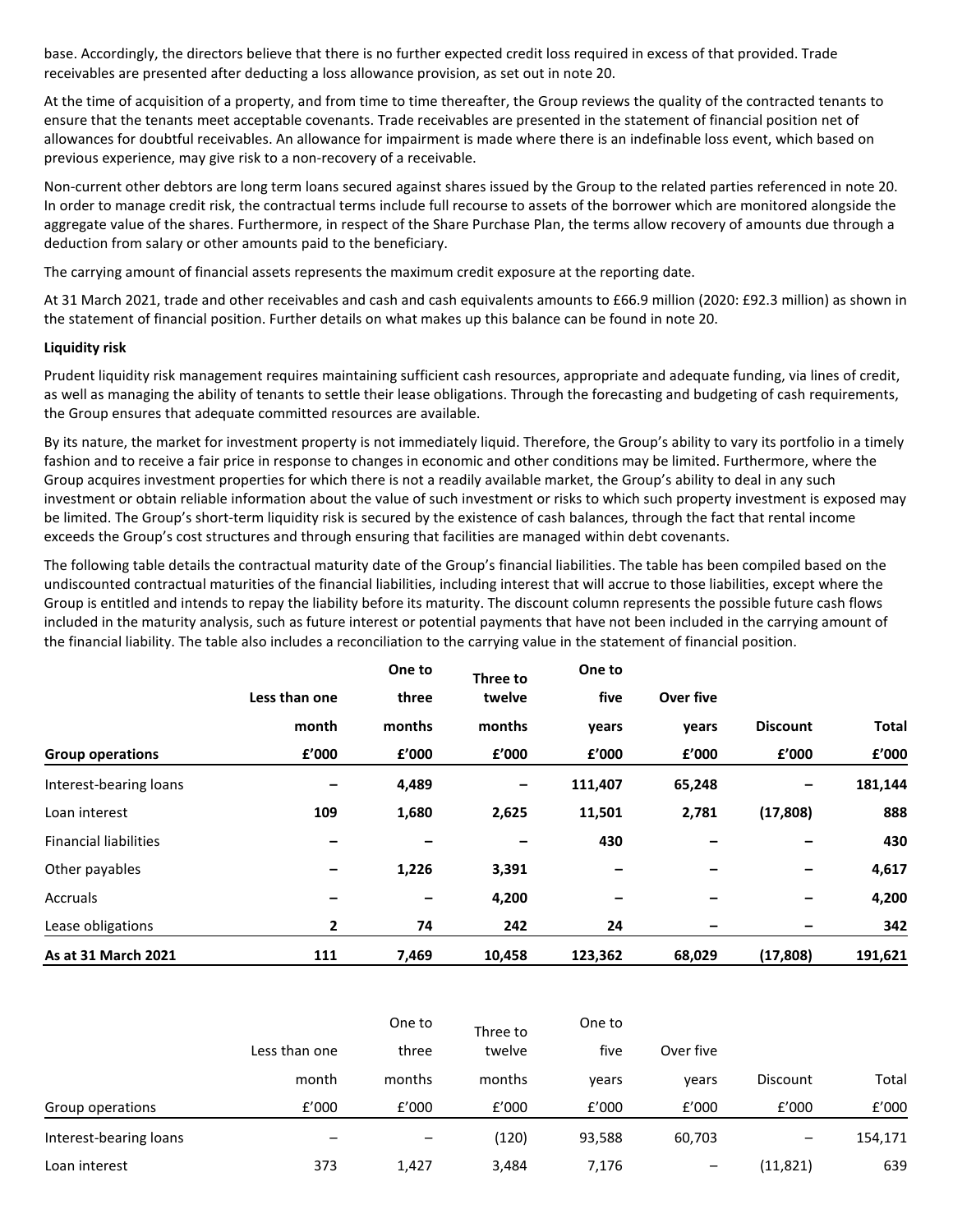| As at 31 March 2020          | 374                      | 2,300                    | 13,570          | 105,103 | 60,703 | (11, 821)                | 170,229 |
|------------------------------|--------------------------|--------------------------|-----------------|---------|--------|--------------------------|---------|
| Lease obligations            |                          | 49                       | 252             | 222     |        |                          | 524     |
| Provisions                   | $\overline{\phantom{0}}$ | $\overline{\phantom{m}}$ | 3,179           |         |        | $\overline{\phantom{0}}$ | 3,179   |
| Accruals                     |                          | $\overline{\phantom{0}}$ | 1,869           |         |        |                          | 1,869   |
| Other payables               | $\overline{\phantom{0}}$ | 824                      | 4,906           | 2,116   |        |                          | 7,846   |
| <b>Financial liabilities</b> |                          |                          | $\qquad \qquad$ | 2,001   | —      |                          | 2,001   |

## **Market risk**

Market risk is the risk that the fair value or future cash flows of a financial instrument will fluctuate because of changes in market prices. Market risk comprises three types of risk: foreign currency risk, interest rate risk and price risk (see fair value hierarchy section). The objective of market risk management is to manage and control market risk exposures within acceptable parameters, while optimising returns to shareholders.

Investment in property is subject to varying degrees of risk. The main factors which affect the value of the investment in property include:

- changes in the general economic climate;
- local conditions in respective markets, such as oversupply, or a reduction in demand, for commercial space in a specific area;
- competition from other available properties; and
- government regulations, including planning, environmental and tax laws.

While a large number of these factors are outside the control of the management, market and property-specific factors relevant to maintain a sustainable income stream within the Group's yield parameters are considered as part of the initial due diligence. Properties and tenant leases are actively managed.

#### **Fair value hierarchy**

The table below analyses the Group's financial instruments carried at fair value, by valuation method. The fair value measurement for the Group's financial assets and financial liabilities are categorised into different levels in the fair value hierarchy. The different levels have been defined as follows:

Level 1: quoted prices (unadjusted) in active markets for identical assets or liabilities that the Group can access at the measurement date.

Level 2: inputs other than quoted prices included within Level 1 that are observable for the asset or liability, either directly (i.e. as prices) or indirectly (i.e. derived from prices).

Level 3: inputs for the asset or liability that are not based on observable market data (unobservable inputs).

|                                  | <b>Total</b><br>financial<br>instruments- | Designated at fair value |         |         |
|----------------------------------|-------------------------------------------|--------------------------|---------|---------|
|                                  | recognised at<br>fair value               | Level 1                  | Level 2 | Level 3 |
| 31 March 2021                    | £'000                                     | £'000                    | £'000   | £'000   |
| <b>Assets</b>                    |                                           |                          |         |         |
| Investment in joint venture bond | 14,119                                    |                          | -       | 14,119  |
| Derivative financial instruments | 2,162                                     | -                        | 2,162   | -       |
| <b>Total assets</b>              | 16,281                                    |                          | 2,162   | 14,119  |
| <b>Liabilities</b>               |                                           |                          |         |         |
| Derivative financial instruments | 430                                       |                          | 430     |         |
| <b>Total liabilities</b>         | 430                                       |                          | 430     |         |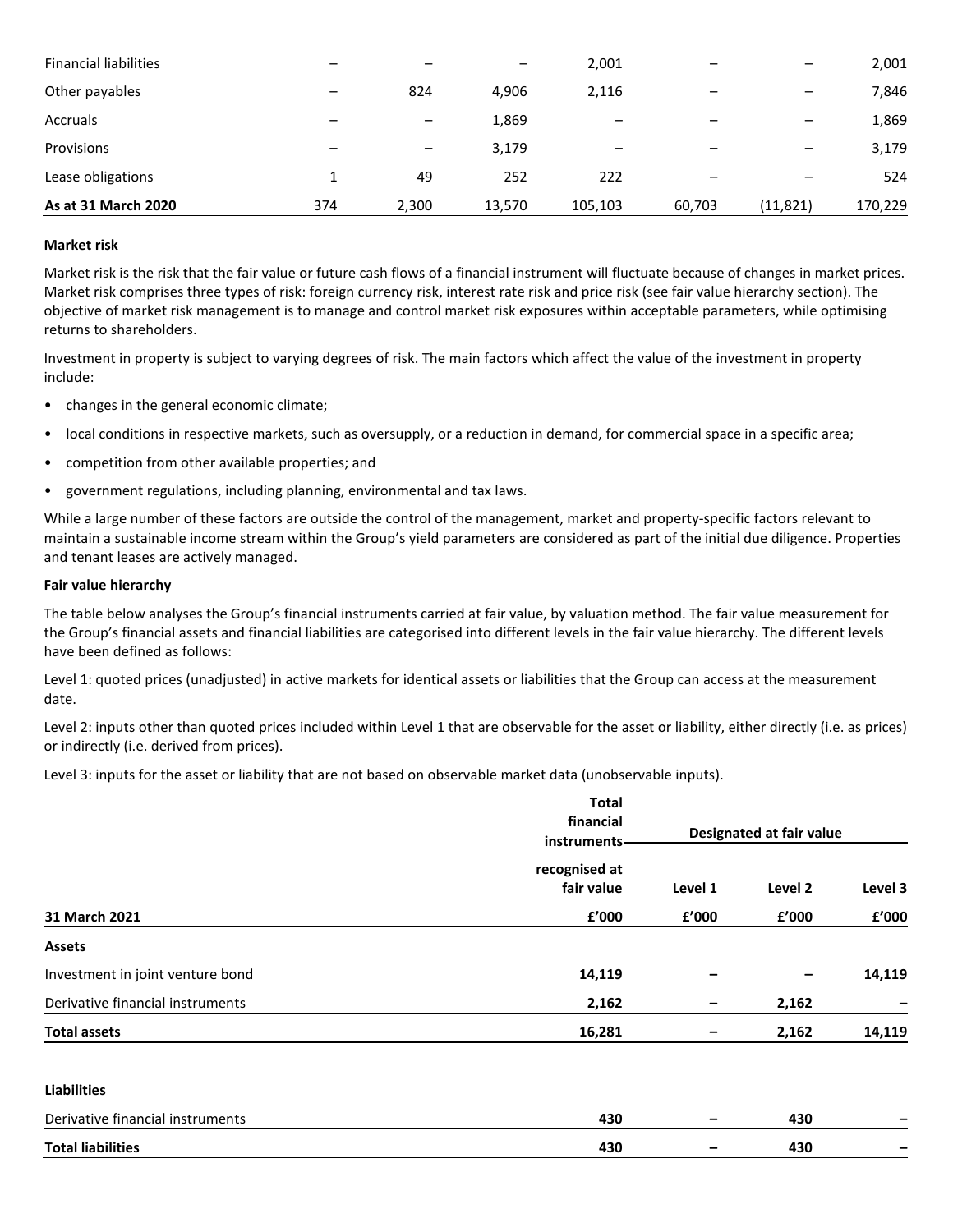|                                  | <b>Total financial</b><br>instruments |                 |                          |         |
|----------------------------------|---------------------------------------|-----------------|--------------------------|---------|
|                                  | recognised at                         |                 | Designated at fair value |         |
|                                  | fair value                            | Level 1         | Level 2                  | Level 3 |
| 31 March 2020                    | f'000                                 | f'000           | £'000                    | f'000   |
| <b>Assets</b>                    |                                       |                 |                          |         |
| Investment in joint venture bond | 14,557                                |                 | —                        | 14,557  |
| <b>Total assets</b>              | 14,557                                |                 | —                        | 14,557  |
| <b>Liabilities</b>               |                                       |                 |                          |         |
| Derivative financial instruments | 2,001                                 | $\qquad \qquad$ | 2,001                    | -       |
| <b>Total liabilities</b>         | 2,001                                 |                 | 2,001                    |         |

## **Details of changes in valuation techniques**

There have been no significant changes in valuation techniques during the period under review. Derivative financial instruments are measured using the midpoint of the yield curve prevailing on the reporting date. The valuations do not include accrued interest from the previous settlement date to the reporting date. The fair value represents the net present value of the difference between the contracted rate and the valuation rate when applied to the projected balances for the period from the reporting date to the contracted expiry dates.

## **Significant transfers between Level 1, Level 2 and Level 3**

There have been no significant transfers between Level 1, Level 2 and Level 3 during the period under review.

#### **Unobservable inputs**

Unobservable inputs for investment properties classified as Level 3 are disclosed in note 16.

The unobservable inputs used to determine the value of the bonds in the Elysion S.A. joint venture are based on the unadjusted net assets of the joint venture structure and are subject to the assumptions applied to the valuation methodology of the underlying investment property.

#### **Fair value of financial instruments**

The following table summarises the Group's financial assets and liabilities into categories required by IFRS 7 Financial Instruments: Disclosures.

|                                  |                                                        |                                       | <b>Total carrying</b><br>amount |  |
|----------------------------------|--------------------------------------------------------|---------------------------------------|---------------------------------|--|
|                                  | <b>Held at fair</b><br>value through<br>profit or loss | Held at<br>amortised<br>cost<br>f'000 | 31 March<br>2021<br>£'000       |  |
|                                  | £'000                                                  |                                       |                                 |  |
| <b>Financial assets</b>          |                                                        |                                       |                                 |  |
| Cash and cash equivalents        |                                                        | 53,781                                | 53,781                          |  |
| Derivative financial instruments | 2,162                                                  |                                       | 2,162                           |  |
| Trade and other receivables      |                                                        | 8,723                                 | 8,723                           |  |
| Investment in joint venture bond | 14,119                                                 |                                       | 14,119                          |  |
| Other investments                |                                                        | 1,000                                 | 1,000                           |  |
| Other debtors                    |                                                        | 8,670                                 | 8,670                           |  |
| <b>Total financial assets</b>    | 16,281                                                 | 72,174                                | 88,455                          |  |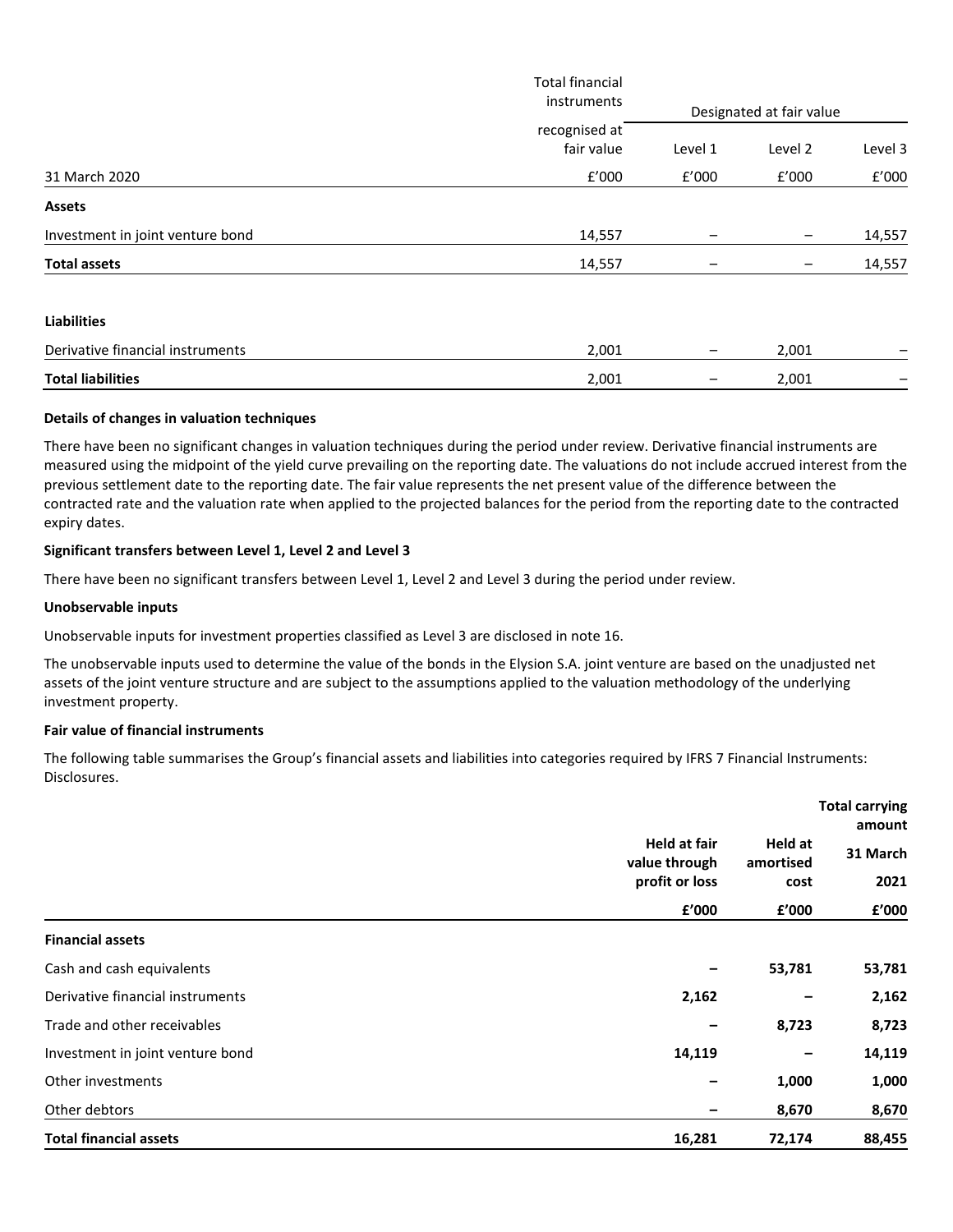## **Financial liabilities**

| Accounts payable and accruals<br><b>Total financial liabilities</b> | $\qquad \qquad \blacksquare$<br>430 | 16.516<br>197.660 | 16,516<br>198,090 |
|---------------------------------------------------------------------|-------------------------------------|-------------------|-------------------|
| Derivative financial instruments                                    | 430                                 | -                 | 430               |
|                                                                     | $\qquad \qquad \blacksquare$        |                   | 181.144           |
| Bank loans                                                          |                                     | 181.144           |                   |

|                                  |                               | <b>Total carrying</b><br>amount |          |
|----------------------------------|-------------------------------|---------------------------------|----------|
|                                  | Held at fair<br>value through | Held at<br>amortised<br>cost    | 31 March |
|                                  | profit or loss                |                                 | 2020     |
|                                  | f'000                         | f'000                           | f'000    |
| <b>Financial assets</b>          |                               |                                 |          |
| Cash and cash equivalents        |                               | 84,453                          | 84,453   |
| Trade and other receivables      |                               | 8,249                           | 8,249    |
| Investment in joint venture bond | 15,336                        |                                 | 15,336   |
| Other debtors                    |                               | 13,523                          | 13,523   |
| <b>Total financial assets</b>    | 15,336                        | 106,225                         | 121,561  |
| <b>Financial liabilities</b>     |                               |                                 |          |
| <b>Bank loans</b>                |                               | 154,171                         | 154,171  |
| Derivative financial instruments | 2,001                         |                                 | 2,001    |

# Accounts payable and accruals and accounts of the set of the set of the set of the set of the set of the set of the set of the set of the set of the set of the set of the set of the set of the set of the set of the set of Provisions – 3,179 3,179 **Total financial liabilities** 2,001 174,039 176,040

## **Foreign currency risk**

The Group's presentation currency is Sterling. Foreign currency risk is the risk that the fair value or future cash flows of a financial instrument will fluctuate because of changes in foreign currency or exchange rates. At the reporting date, the following table summarises the Group's exposure to foreign currency risk in respect of assets and liabilities held in EUR (Germany) and CHF (Switzerland).

| 31 March               | 31 March |
|------------------------|----------|
| 2021                   | 2020     |
| £'000<br><b>Assets</b> | f'000    |
| <b>CHF</b><br>12,616   | 15,252   |
| <b>EUR</b><br>63,419   | 138,840  |
| <b>Liabilities</b>     |          |
| <b>CHF</b><br>5,400    | 6,271    |
| <b>EUR</b><br>11,096   | 50,638   |

**Foreign currency sensitivity analysis**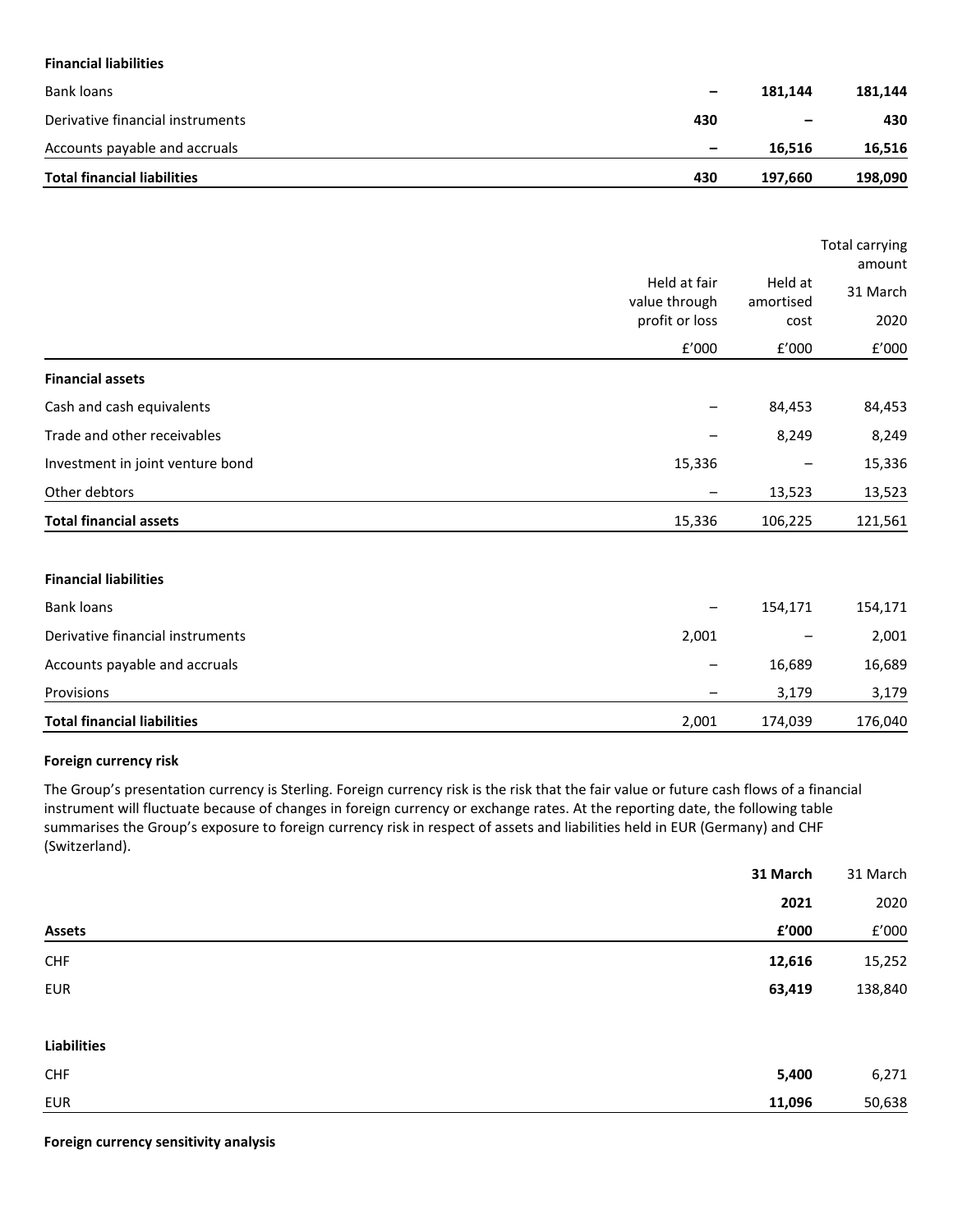The sensitivity analysis measures the impact on the Group's exposure in Sterling (based on a change in the reporting date spot rate) and the impact on the Group's Sterling profitability, given a simultaneous change in the foreign currencies to which the Group is exposed at the reporting date.

A 10% strengthening in the Sterling exchange rate against the following currencies at year end would have decreased equity and profits by the amounts shown below. The 10% threshold was selected as a reasonable, worst-case scenario and is considered a prudent threshold. This analysis assumes that all other variables remain constant. For a 10% weakening of Sterling, there would be an equal but opposite impact on the profit and equity and the balance would be positive.

Profit

|                                         | Equity   | or loss  |
|-----------------------------------------|----------|----------|
| Impact of Sterling strengthening by 10% | £'000    | f'000    |
| <b>CHF</b>                              | (722)    | 93       |
| EUR                                     | (5, 232) | (1, 320) |
| Total                                   | (5,954)  | (1, 227) |

The exchange rates against GBP during the reporting periods were:

|            | Average rate | Average  |          |          |  |
|------------|--------------|----------|----------|----------|--|
|            | for          |          | rate for |          |  |
|            | year to      | As at    | year to  | As at    |  |
|            | 31 March     | 31 March | 31 March | 31 March |  |
|            | 2021         | 2021     | 2020     | 2020     |  |
| <b>CHF</b> | 0.8294       | 0.7701   | 0.7972   | 0.8393   |  |
| <b>EUR</b> | 0.8927       | 0.8519   | 0.8740   | 0.8890   |  |

#### **Interest rate risk**

The Group's interest rate risk is associated with cash and cash equivalents, on the one hand, and interest-bearing borrowings, on the other. If the interest is variable, it presents the Group with a cash flow interest rate risk. Interest rate risk is the risk that the fair value or future cash flows of a financial instrument will fluctuate because of changes in market interest rates. As stated in note 24 borrowings from credit institutions are protected against movements in interest rates. The Group uses interest rate swaps to manage its interest rate exposure and to establish more certainty over cash flows. As a result, the Group has not disclosed additional sensitivity analysis to changes in interest rates.

## **28 Related party transactions**

Parties are considered related if one party has control, joint control or significant influence over the other party in making financial and operating decisions. Transactions with related parties are made on terms equivalent to those that prevail in an arm's-length transaction.

Directors' remuneration and interests in the ordinary shares of the Company are set out in note 8, 'Employees' and directors' emoluments'.

Loans provided to a director to purchase Stenprop shares under the Share Purchase Plan can be found in note 20.

Transactions and balances with joint venture parties can be found in note 18.

There are no other related party transactions that occurred during the year.

#### **Ultimate controlling party**

The directors do not consider there to be an ultimate controlling party.

## **29 Minimum lease payments**

The Group earns rental income by leasing its investment properties to tenants under non-cancellable operating leases.

At the reporting date the Group had contracted with tenants the following future minimum lease payments on its investment properties: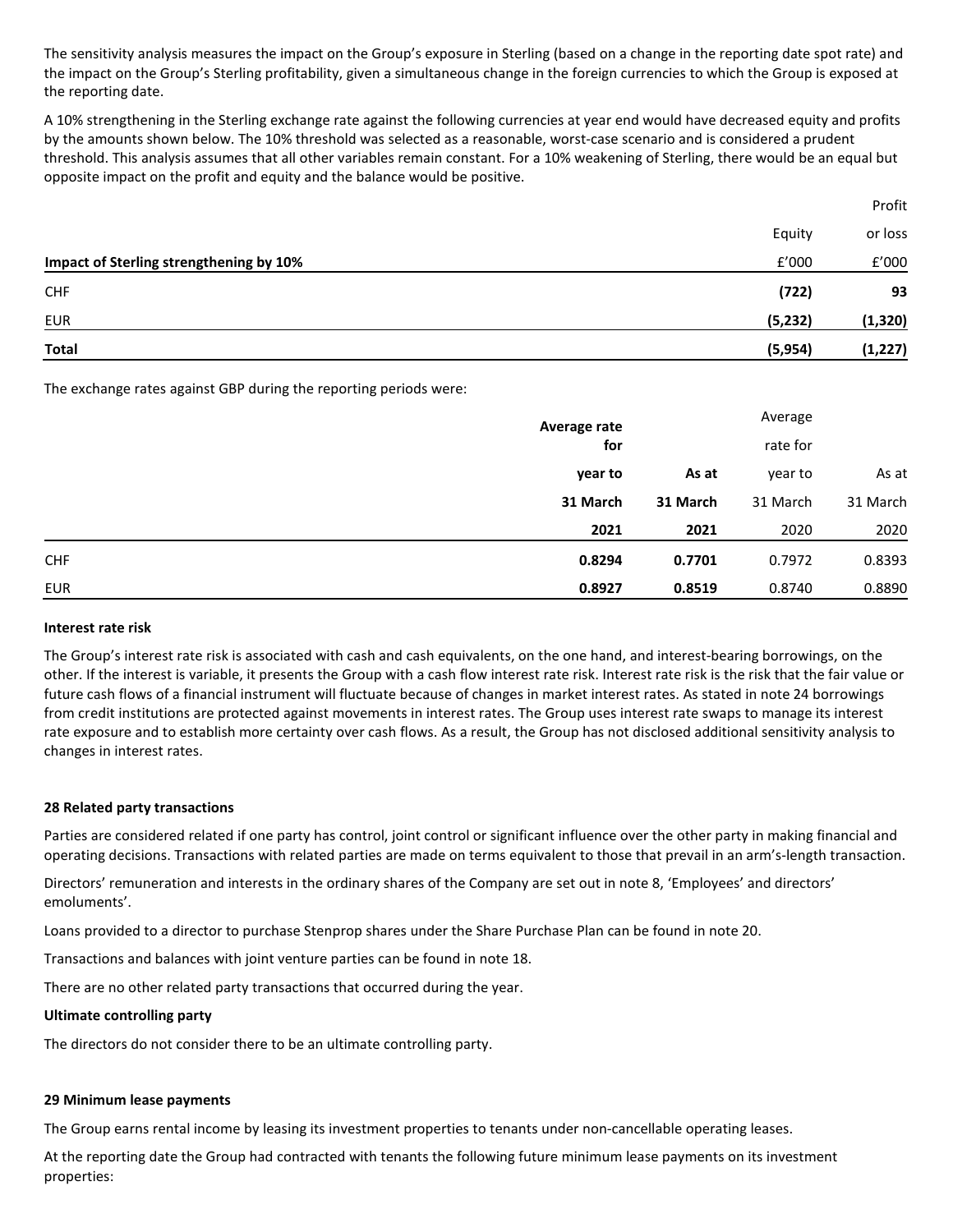|                                                                                              | 31 March               | 31 March             |
|----------------------------------------------------------------------------------------------|------------------------|----------------------|
|                                                                                              | 2021                   | 2020                 |
|                                                                                              | £'000                  | $\rm{f}^{\prime}000$ |
| <b>Continuing operations</b>                                                                 |                        |                      |
| Within one year                                                                              | 31,534                 | 30,607               |
| Between one and two years                                                                    | 21,653                 | 25,095               |
| Between two and five years                                                                   | 32,717                 | 40,944               |
| After five years                                                                             | 16,414                 | 39,119               |
| <b>Total</b>                                                                                 | 102,318                | 135,765              |
| <b>Discontinuing operations</b>                                                              |                        |                      |
| Within one year                                                                              | 953                    | 1,038                |
| Between one and two years                                                                    | 953                    | 1,038                |
| Between two and five years                                                                   | 2,858                  | 3,115                |
| After five years                                                                             | 10,964                 | 12,986               |
| <b>Total</b>                                                                                 | 15,728                 | 18,177               |
| At the reporting date the Group had the following future minimum lease payments as a lessee: |                        |                      |
|                                                                                              | 31 March               | 31 March             |
|                                                                                              | 2021                   | 2020                 |
|                                                                                              | ${\bf f}^{\prime}$ 000 | f'000                |
| <b>Continuing operations</b>                                                                 |                        |                      |
| Within one year                                                                              | 324                    | 326                  |
| Between one and two years                                                                    | 20                     | 232                  |
| Between two and five years                                                                   | 6                      | 14                   |
| After five years                                                                             |                        |                      |
| <b>Total</b>                                                                                 | 350                    | 572                  |

At 31 March 2021, Stenprop had no (2020: nil) lessee leases in its discontinued operations.

## **30 Events after the reporting period**

#### **(i) Declaration of dividend**

On 9 June 2021, the Board declared a final dividend of 3.375 pence per share. The final dividend will be payable in cash or as a scrip dividend. An announcement containing details of the dividend, the timetable and the scrip dividend terms is anticipated to be made on 2 July 2021. It is expected that shares will commence trading ex-dividend on 21 July 2021 on the JSE and on 22 July 2021 on the LSE. The record date for the dividend is expected to be 23 July 2021, the last day for shareholders to submit an election to receive the scrip dividend is expected to be 30 July 2021, and the dividend payment date is expected to be 13 August 2021.

#### **(ii) Share incentive awards**

On 9 June 2021, the board, on the recommendation of the remuneration committee, approved share-based awards in relation to the Long Term Incentive Plan and the Deferred Share Bonus Plan. Details of awards made to executive directors can be seen in note 8.

## **(iii) COVID-19 developments**

The UK, German and Swiss governments have all recently announced measures to ease COVID-19 restrictions. Each country is at a different stage of economic recovery and as such the Group continues to monitor government policy changes on a daily basis. Our asset